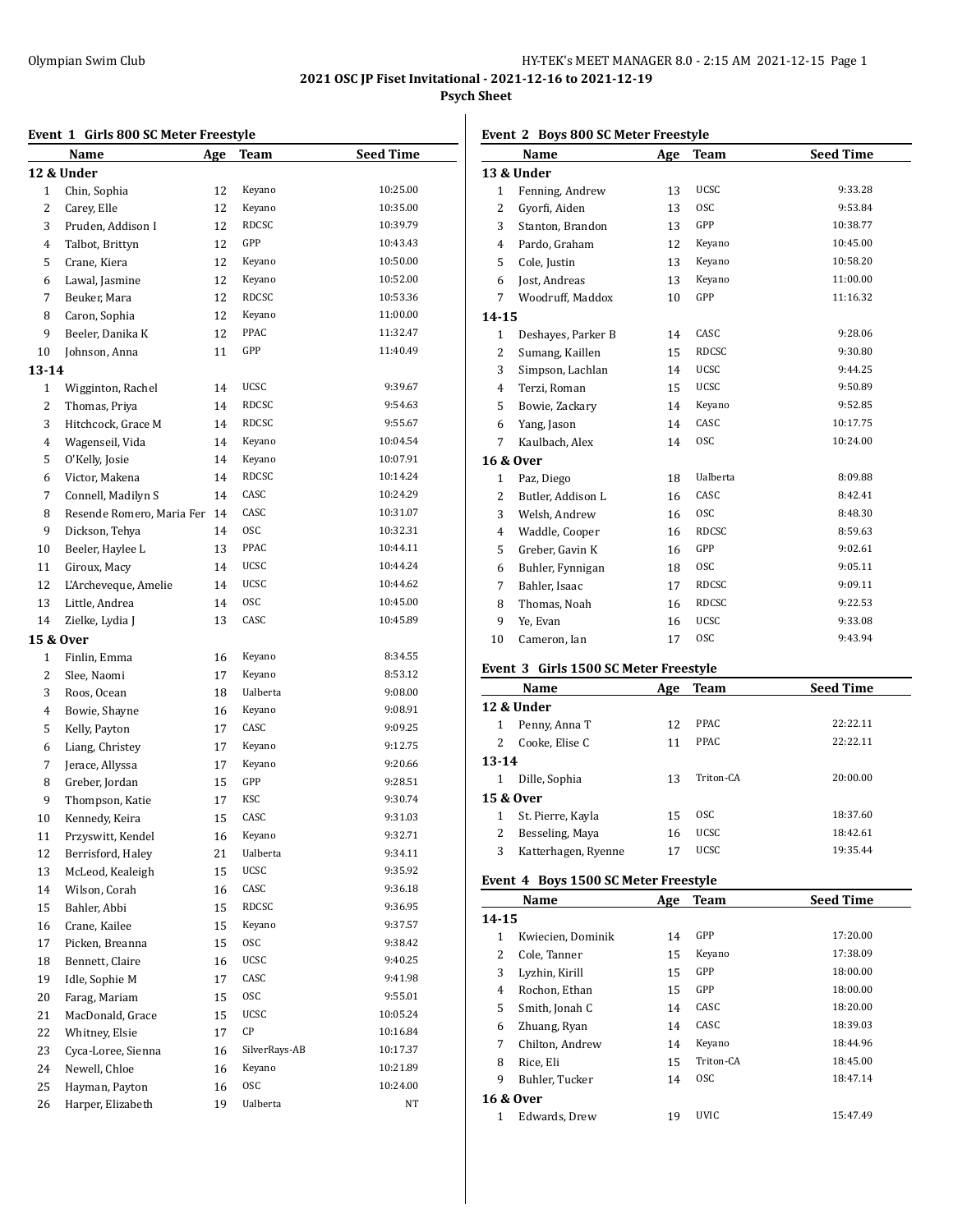## **2021 OSC JP Fiset Invitational - 2021-12-16 to 2021-12-19 Psych Sheet**

#### **16 & Over...(#4 Boys 1500 SC Meter Freestyle)**

| 2 Baldwin, Joshua     | 17 | Ualberta | 16:05.49 |
|-----------------------|----|----------|----------|
| 3 Vandersteen, Torren |    | 16 OSC   | 16:37.88 |
| 4 Grant, Liam         | 17 | UCSC     | 17:57.14 |
| 5 Laurie, Samuel      | 16 | OSC.     | 20:40.26 |

#### **Event 5 Girls 12 & Under 200 SC Meter Freestyle Relay**

|              | Team                        | Relay | <b>Seed Time</b>                   |
|--------------|-----------------------------|-------|------------------------------------|
| $\mathbf{1}$ | Keyano                      | A     | 1:59.26                            |
|              | 1) Chin, Sophia 12          |       | 2) Carey, Elle 12                  |
|              | 3) Caron, Sophia 12         |       | 4) Lawal, Jasmine 12               |
| 2            | <b>UCSC</b>                 | A     | 2:03.02                            |
|              | 1) Haines, Hayleigh 12      |       | 2) Zhang, Stephanie 12             |
|              | 3) Zhou, Christine 12       |       | 4) McKegney, Saoirse 12            |
| 3            | <b>PPAC</b>                 | A     | 2:05.86                            |
|              | 1) Penny, Anna T 12         |       | 2) Guertin-Bougerolle, Sydney H 12 |
|              | 3) Cooke, Elise C 11        |       | 4) Beeler, Danika K 12             |
| 4            | GPP                         | A     | 2:06.82                            |
|              |                             |       | 2) Talbot, Brittyn 12              |
|              | 3) Mazurkewich, Kayla 11    |       | 4) Monsen, Mya 11                  |
| 5            | SilverRays-AB               | A     | 2:09.21                            |
|              | 1) McBride, Blakely 12      |       | 2) Jefferies, Gloria 12            |
|              | 3) Bayley, Katelyn 11       |       | 4) Rogers, Sasha 12                |
| 6            | <b>OSC</b>                  | A     | 2:11.73                            |
|              | 1) Jodoin, Ava 11           |       | 2) Bellikka, Abigail 12            |
|              | 3) St. Pierre, Charlotte 12 |       | 4) Morgantini, Emily 12            |
| 7            | <b>OSC</b>                  | B     | 2:25.58                            |
|              | 1) Penner, Bozhena 12       |       | 2) Lobel, Mya 12                   |
|              | 3) Troock, Kylie 10         |       | 4) Cheung, Kai 12                  |

#### **Event 6 Boys 13 & Under 200 SC Meter Freestyle Relay**

|   | Team                           | Relay | <b>Seed Time</b>        |
|---|--------------------------------|-------|-------------------------|
| 1 | <b>UCSC</b>                    | A     | 1:52.20                 |
|   | 1) Michael-Ailuelohia, Seth 13 |       | 2) Fenning, Andrew 13   |
|   | 3) Cheung, Jeffery 13          |       | 4) Dong, Joe 12         |
| 2 | GPP                            | A     | 1:56.13                 |
|   | 1) Dawson, Oliver [13]         |       | 2) Stanton, Brandon 13  |
|   | 3) Johnson, Zachary 12         |       |                         |
| 3 | Keyano                         | A     | 1:56.82                 |
|   | 1) Vincett, Truman 13          |       | 2) Pardo, Graham 12     |
|   | 3) Jost, Andreas 13            |       | 4) Cole, Justin 13      |
| 4 | OSC.                           | A     | 2:20.12                 |
|   | 1) Tenorio, Giovanni 13        |       | 2) Lukavicius, Bruno 10 |
|   | 3) Garman, Braiden 11          |       | 4) Gyorfi, Aiden 13     |

#### **Event 7 Girls 13 & Over 800 SC Meter Freestyle Relay**

|              | EVENT / GILLS IS & OVEL OUD SUMELET FLEESLYLE REIAV |       |                           |
|--------------|-----------------------------------------------------|-------|---------------------------|
|              | <b>Team</b>                                         | Relay | <b>Seed Time</b>          |
| $\mathbf{1}$ | Keyano                                              | A     | 8:08.12                   |
|              | 1) Liang, Christey 17                               |       | 2) Vander Leek, Teagan 17 |
|              | 3) Finlin, Emma 16                                  |       | 4) Bowie, Shayne 16       |
| 2            | Keyano                                              | B     | 8:30.68                   |
|              | 1) Slee, Naomi 17                                   |       | 2) Dunn, Gabrielle 17     |
|              | 3) Przyswitt, Kendel 16                             |       | 4) Berrigan, Meghan 17    |
| 3            | CASC                                                | A     | 8:35.16                   |
| 4            | Keyano                                              | C     | 8:46.92                   |
|              | 1) Jerace, Allyssa 17                               |       | 2) Francis, Claire 16     |
|              | 3) Crane, Kailee 15                                 |       | 4) Schenk, Gabriella 17   |
| 5            | 0SC                                                 | A     | 8:57.04                   |
|              | 1) Visscher, Sahara 14                              |       | 2) Farag, Mariam 15       |
|              | 3) St. Pierre, Kayla 15                             |       | 4) Picken, Breanna 15     |
| 6            | CASC                                                | B     | 8:57.79                   |
|              |                                                     |       |                           |

| 7  | GPP                     | A |                        | 9:00.94  |
|----|-------------------------|---|------------------------|----------|
|    | 1) Greber, Jordan 15    |   | 2) Laurin, Marissa 15  |          |
|    | 3) Monsen, Marley 13    |   | 4) Walsh, Kate 17      |          |
| 8  | UCSC                    | A |                        | 9:01.14  |
|    | 1) Cosic, Milena 14     |   | 2) Peng, XinYao 13     |          |
|    | 3) Rodgers, Sienna 13   |   | 4) Cosic, Maria 14     |          |
| 9  | <b>UCSC</b>             | B |                        | 9:08.28  |
|    | 1) Chen, Victoria 14    |   | 2) Hoyem, Anna 14      |          |
|    | 3) Pedersen, Adair 15   |   | 4) Norman, Julia 13    |          |
| 10 | CASC                    | C |                        | 9:26.95  |
| 11 | 0SC                     | B |                        | 9:38.78  |
|    | 1) Archer, Gillian 14   |   | 2) Jodoin, Grace 14    |          |
|    | 3) Dickson, Tehya 14    |   | 4) Parsons, Ava 14     |          |
| 12 | SilverRays-AB           | A |                        | 9:55.46  |
| 13 | PPAC.                   | A |                        | 10:03.90 |
|    | 1) Dotzlaf, Dakota L 14 |   | 2) Beeler, Haylee L 13 |          |
|    | 3) Van Keulen, Zoe M 13 |   | 4) Wilhite, Sara N 13  |          |

## **Event 8 Boys 14 & Over 800 SC Meter Freestyle Relay**

|                | Team                             | Relay | <b>Seed Time</b>          |
|----------------|----------------------------------|-------|---------------------------|
| 1              | CASC                             | A     | 7:56.95                   |
| 2              | <b>OSC</b>                       | A     | 8:00.09                   |
|                | 1) Sia, Nathaniel 16             |       | 2) Vandersteen, Torren 16 |
|                | 3) Buhler, Fynnigan 18           |       | 4) Nguyen, Minh 17        |
| 3              | Keyano                           | A     | 8:06.62                   |
|                | 1) Chan, Cameron 17              |       | 2) Cole, Tanner 15        |
|                | 3) Chilton, Andrew 14            |       | 4) Wales, Dylan 16        |
| $\overline{4}$ | <b>OSC</b>                       | B     | 8:25.63                   |
|                | 1) Laurie, Samuel 16             |       | 2) Halford, Owen 17       |
|                | 3) Bissett S14SB14SM14, Connor 2 |       | 4) Welsh, Andrew 16       |
| 5              | CASC                             | B     | 8:26.59                   |
| 6              | <b>UCSC</b>                      | A     | 8:35.50                   |
|                | 1) Mylonas, Demetrios 15         |       | 2) Cheung, Matthew 14     |
|                | 3) O'Reilly, Elijah 15           |       | 4) Scott, Cooper 16       |
| 7              | Inconnu                          | A     | 8:40.00                   |
|                | 1) McDonald, Alexander 16        |       | 2) Lang, Owen 16          |
|                | 3) Rogers, Nate 14               |       | 4) Scoullar, Ethan 15     |
| 8              | CASC                             | C     | 8:44.17                   |
| 9              | Keyano                           | B     | 8:54.22                   |
|                | 1) Nguyen, Hugo 16               |       | 2) Bowie, Zackary 14      |
|                | 3) Chan, Cohen 15                |       | 4) Mackenzie, Spencer 17  |
| 10             | <b>UCSC</b>                      | B     | 9:04.57                   |
|                | 1) Al Seafan, Adam 15            |       | 2) DaCosta, Rio 16        |
|                | 3) Wang, Desmond 14              |       | 4) Mylonas, Yianni 14     |

## **Event 9 Girls 200 SC Meter Freestyle**

|    | Name               | Age | Team          | <b>Seed Time</b> |
|----|--------------------|-----|---------------|------------------|
|    | Prelims 12 & Under |     |               |                  |
| 1  | Chin, Sophia       | 12  | Keyano        | 2:17.18          |
| 2  | Pruden, Addison I  | 12  | <b>RDCSC</b>  | 2:25.45          |
| 3  | Cooke, Elise C     | 11  | PPAC          | 2:26.01          |
| 4  | Bekker, Sophia     | 11  | <b>UCSC</b>   | 2:28.76          |
| 5  | Rogers, Sasha      | 12  | SilverRays-AB | 2:29.03          |
| 6  | McKegney, Saoirse  | 12  | <b>UCSC</b>   | 2:32.31          |
| 7  | Beuker, Mara       | 12  | <b>RDCSC</b>  | 2:33.77          |
| 8  | Beeler, Danika K   | 12  | PPAC          | 2:35.06          |
| 9  | Slee, Lena         | 10  | Keyano        | 2:37.39          |
| 10 | Harrington, Mya    | 11  | <b>UCSC</b>   | 2:38.16          |
| 11 | McBride, Blakely   | 12  | SilverRays-AB | 2:38.64          |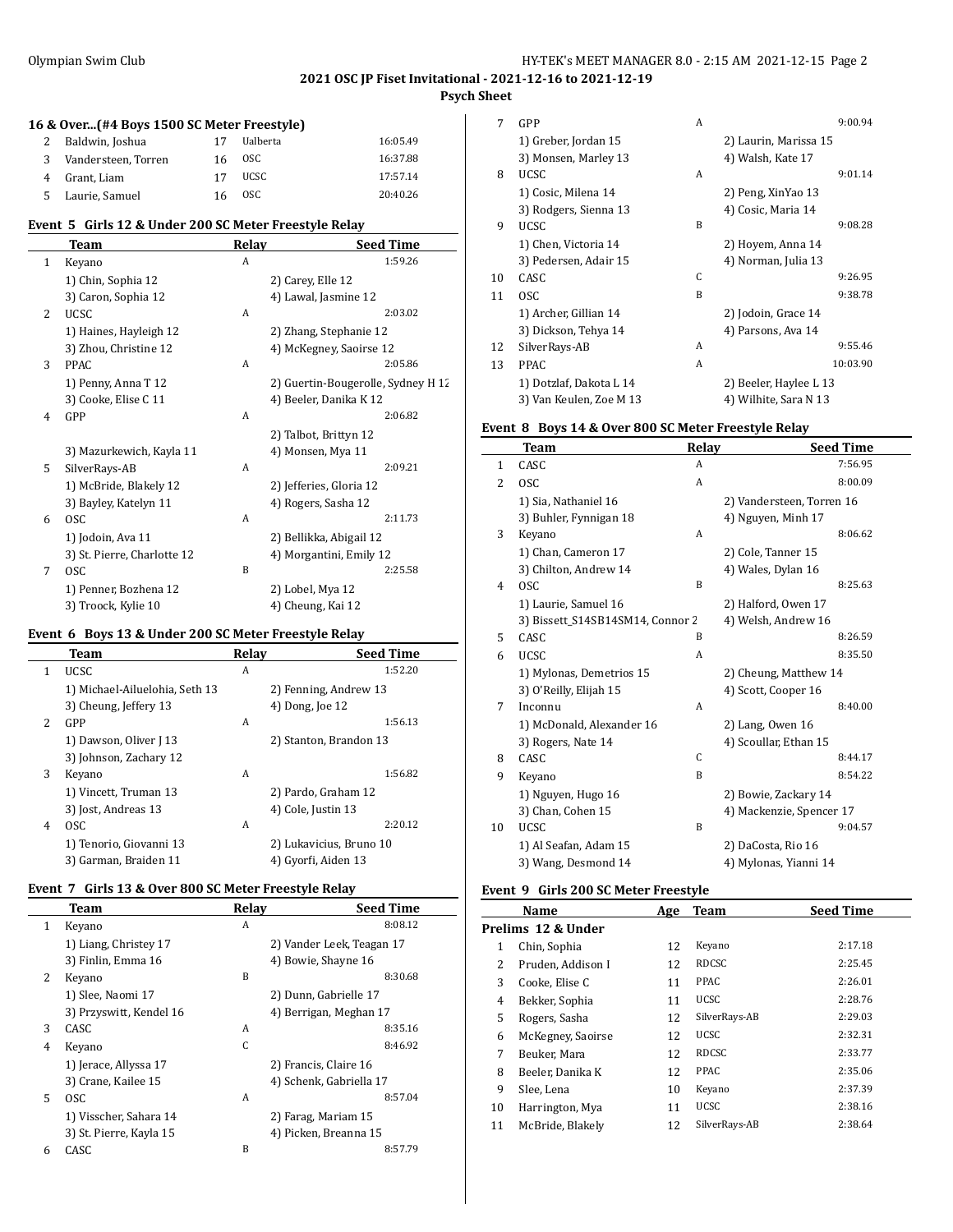**Psych Sheet**

|    | Prelims 12 & Under(#9 Girls 200 SC Meter Freestyle) |    |               |         |
|----|-----------------------------------------------------|----|---------------|---------|
| 12 | Tucker, Sydney A                                    | 12 | PPAC          | 2:39.13 |
| 13 | Wiegel, Jensen                                      | 12 | GPP           | 2:39.22 |
| 14 | Mazurkewich, Kayla                                  | 11 | GPP           | 2:39.32 |
| 15 | Bellikka, Abigail                                   | 12 | <b>OSC</b>    | 2:40.06 |
| 16 | Johnson, Anna                                       | 11 | GPP           | 2:40.92 |
| 17 | Bayley, Katelyn                                     | 11 | SilverRays-AB | 2:41.31 |
| 18 | Jodoin, Ava                                         | 11 | <b>OSC</b>    | 2:45.27 |
| 19 | Rideout, Brooklin                                   | 12 | KSC           | 2:48.79 |
| 20 | Gibbs. Katarina                                     | 12 | <b>UCSC</b>   | 2:49.04 |
| 21 | Wachtler, Cate A                                    | 12 | CP            | 2:50.88 |
| 22 | Knight, Farrah                                      | 11 | Keyano        | 2:51.78 |
| 23 | Lobel, Mya                                          | 12 | <b>OSC</b>    | 2:57.04 |
| 24 | Penner, Bozhena                                     | 12 | <b>OSC</b>    | 2:57.72 |
| 25 | Cheung, Kai                                         | 12 | <b>OSC</b>    | 3:05.65 |
| 26 | Troock, Kylie                                       | 10 | <b>OSC</b>    | 3:06.30 |
| 27 | Woods, Charlotte                                    | 12 | <b>OSC</b>    | 3:08.78 |
| 28 | Bourdages, Kenna                                    | 12 | <b>OSC</b>    | 3:09.43 |
| 29 | Gunderson, Mikayla                                  | 10 | 0SC           | 3:15.90 |
|    | Prelims 13-14                                       |    |               |         |
| 1  | Cosic, Milena                                       | 14 | <b>UCSC</b>   | 2:09.91 |
| 2  | Peng, XinYao                                        | 13 | <b>UCSC</b>   | 2:10.94 |
| 3  | Visscher, Sahara                                    | 14 | <b>OSC</b>    | 2:12.04 |
| 4  | Wigginton, Rachel                                   | 14 | <b>UCSC</b>   | 2:14.20 |
| 5  | Mitchell, Avery                                     | 14 | KSC           | 2:14.54 |
| 6  | Chow, Natalie                                       | 14 | Keyano        | 2:14.93 |
| 7  | Hitchcock, Grace M                                  | 14 | RDCSC         | 2:16.66 |
| 8  | Medic, Layla                                        | 14 | <b>UCSC</b>   | 2:17.51 |
| 9  | Fleming, Molly                                      | 14 | KSC           | 2:17.52 |
| 10 | Connell, Madilyn S                                  | 14 | CASC          | 2:18.76 |
| 11 | Chen, Victoria                                      | 14 | <b>UCSC</b>   | 2:18.91 |
| 12 | Lothian, Calyn                                      | 13 | LASC          | 2:19.42 |
| 13 | Petersen, Karah                                     | 14 | UCSC          | 2:19.70 |
| 14 | Norman, Julia                                       | 13 | <b>UCSC</b>   | 2:19.87 |
| 15 | Resende Romero, Maria Fer                           | 14 | CASC          | 2:20.69 |
| 16 | Wagenseil, Vida                                     | 14 | Keyano        | 2:20.76 |
| 17 | Evans, Bridget                                      | 13 | Keyano        | 2:21.19 |
| 18 | Evans, Jocelyn G                                    | 14 | СP            | 2:21.43 |
| 19 | Archer, Gillian                                     | 14 | 0SC           | 2:22.35 |
| 20 | Wang, Elaine                                        | 14 | UCSC          | 2:23.38 |
| 21 | Rodgers, Sienna                                     | 13 | UCSC          | 2:23.80 |
| 22 | Dickson, Tehya                                      | 14 | 0SC           | 2:24.31 |
| 23 | Jodoin, Grace                                       | 14 | <b>OSC</b>    | 2:24.42 |
| 24 | Victor, Makena                                      | 14 | RDCSC         | 2:24.54 |
| 25 | Varban, June M                                      | 14 | CASC          | 2:25.05 |
| 26 | L'Archeveque, Amelie                                | 14 | UCSC          | 2:25.17 |
| 27 | Lloyd, Jordan                                       | 14 | UCSC          | 2:25.55 |
|    | Zielke, Lydia J                                     |    | CASC          | 2:25.73 |
| 28 |                                                     | 13 | UCSC          | 2:26.27 |
| 29 | Giroux, Macy<br>Kruse, Carolena R                   | 14 | СP            | 2:27.56 |
| 30 |                                                     | 13 | UCSC          | 2:27.74 |
| 31 | Dai, Alicia                                         | 13 | UCSC          | 2:27.90 |
| 32 | Katterhagen, Kyla                                   | 14 | СP            | 2:28.56 |
| 33 | Les, Peyton C                                       | 13 |               |         |
| 34 | Marquardt, Ciara                                    | 14 | KSC           | 2:29.37 |
| 35 | Storck, Maya N                                      | 13 | СP            | 2:29.70 |
| 36 | MacKay, Edita                                       | 13 | SilverRays-AB | 2:30.10 |
| 37 | Meller, Lauren                                      | 13 | UCSC          | 2:30.71 |
| 38 | Retzer, Elise                                       | 14 | GLEN          | 2:30.76 |

| 39           | Pulido, Jennifer      | 14 | SilverRays-AB    | 2:32.47 |
|--------------|-----------------------|----|------------------|---------|
| 40           | McLeod, Bronwyn       | 13 | <b>UCSC</b>      | 2:33.91 |
| 41           | Little, Andrea        | 14 | <b>OSC</b>       | 2:35.23 |
| 42           | Bellikka, Gillian     | 14 | 0SC              | 2:35.94 |
| 43           | Fraser, Rebecca       | 13 | <b>RDCSC</b>     | 2:37.34 |
| 44           | Cameron, Hailey B     | 13 | СP               | 2:38.37 |
| 45           | Green, Taylor         | 14 | <b>OSC</b>       | 2:47.19 |
| 46           | Sargent, Preslea      | 13 | <b>OSC</b>       | 2:50.48 |
| 47           | Pahl, Kayla           | 14 | <b>OSC</b>       | 3:14.48 |
| 48           | Abe, Mia              | 13 | 0SC              | 3:15.11 |
| 49           | Haluska, Addisson     | 13 | 0SC              | 3:32.34 |
|              | Prelims 15 & Over     |    |                  |         |
| $\mathbf{1}$ | O'Croinin, Emma       | 18 | Ubc Thunderbirds | 2:01.71 |
| 2            | Finlin, Emma          | 16 | Keyano           | 2:02.62 |
| 3            | Kelly, Payton         | 17 | CASC             | 2:04.53 |
| 4            | Couture, Elle         | 17 | <b>RDCSC</b>     | 2:04.60 |
| 5            |                       | 16 | Keyano           | 2:04.75 |
|              | Bowie, Shayne         |    |                  | 2:04.95 |
| 6            | Slee, Naomi           | 17 | Keyano<br>CASC   | 2:07.47 |
| 7            | Idle, Sophie M        | 17 | AMAC             |         |
| 8            | Vetter, Delrae        | 17 |                  | 2:08.53 |
| 9            | Heasman, Sydney       | 16 | <b>GLEN</b>      | 2:09.59 |
| 10           | Robertson, Joanna M   | 16 | CASC             | 2:09.74 |
| 11           | Bennett, Claire       | 16 | <b>UCSC</b>      | 2:09.96 |
| 12           | Bahler, Abbi          | 15 | RDCSC            | 2:10.13 |
| 13           | Jerace, Allyssa       | 17 | Keyano           | 2:10.93 |
| 14           | Besseling, Maya       | 16 | UCSC             | 2:11.01 |
| 15           | Hollingworth, Kristin | 15 | AMAC             | 2:11.70 |
| 16           | Picken, Breanna       | 15 | <b>OSC</b>       | 2:11.98 |
| 17           | Crane, Kailee         | 15 | Keyano           | 2:11.98 |
| 18           | Harrington, Ava M     | 15 | RDCSC            | 2:12.00 |
| 19           | Wiens, Madison        | 16 | <b>RDCSC</b>     | 2:12.28 |
| 20           | Thompson, Katie       | 17 | KSC              | 2:12.61 |
| 21           | Liversuch, Meadow     | 18 | LASC             | 2:12.82 |
| 22           | Korczewski, Isabella  | 15 | UCSC             | 2:12.83 |
| 23           | Kennedy, Keira        | 15 | CASC             | 2:12.84 |
| 24           | Wagner, Charlotte     | 17 | <b>GLEN</b>      | 2:13.56 |
| 25           | Lothian, Finley       | 17 | LASC             | 2:13.63 |
| 26           | Avey, Brooklyn M      | 15 | СP               | 2:13.91 |
| 27           | Baker, Chloe E        | 15 | CASC             | 2:14.65 |
| 28           | McLeod, Kealeigh      | 15 | UCSC             | 2:14.92 |
| 29           | Cyca-Loree, Sienna    | 16 | SilverRays-AB    | 2:15.04 |
| 30           | St. Pierre, Kayla     | 15 | 0SC              | 2:15.07 |
| 31           | Farag, Mariam         | 15 | 0SC              | 2:15.50 |
| 32           | Lastovka, Mattea      | 16 | Keyano           | 2:15.69 |
| 33           | Auch, Hannah G        | 16 | CASC             | 2:16.02 |
| 34           | MacDonald, Grace      | 15 | UCSC             | 2:17.19 |
| 35           | Turner, Grace         | 17 | KSC              | 2:17.83 |
| 36           | Gouttin, Amelie       | 15 | LASC             | 2:17.88 |
|              | Pedersen, Adair       |    | UCSC             | 2:18.07 |
| 37           | Warren, Alexa         | 15 | CASC             | 2:18.24 |
| 38           |                       | 15 | RDCSC            | 2:18.38 |
| 39           | Erickson, Annika      | 15 |                  | 2:18.64 |
| 40           | Jackson, Ashlee       | 15 | Keyano           |         |
| 41           | Sheehan, Payton O     | 15 | CASC             | 2:19.55 |
| 42           | Smith, Nyla           | 16 | KSC              | 2:19.64 |
| 43           | McMurtry, Katherine   | 17 | GLEN             | 2:19.65 |
| 44           | Alexander, Hannah     | 16 | LASC             | 2:20.13 |
| 45           | Whitney, Elsie        | 17 | СP               | 2:20.43 |
|              |                       |    |                  |         |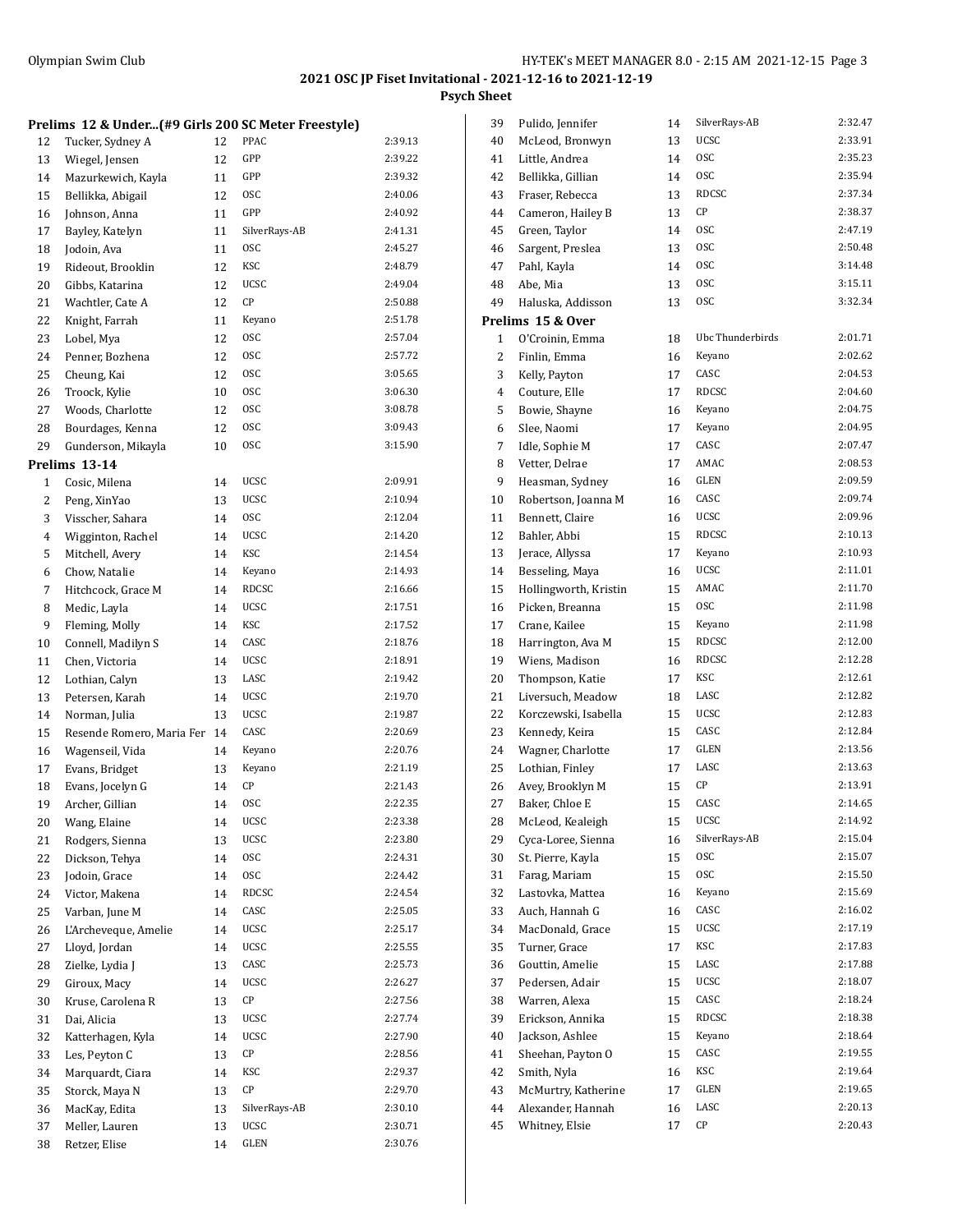**Psych Sheet**

#### **Prelims 15 & Over...(#9 Girls 200 SC Meter Freestyle)**

| 46 | Les, Megan M       | 17 | СP            | 2:20.53 |
|----|--------------------|----|---------------|---------|
| 47 | Macphail, Jocelyn  | 15 | AMAC          | 2:20.97 |
| 48 | Caparino, Sarah G  | 17 | CP            | 2:21.17 |
| 49 | Tweedale, Micah M  | 15 | RDCSC         | 2:21.47 |
| 50 | Li, Cindy J        | 16 | CP            | 2:21.69 |
| 51 | Moore, Paige A     | 17 | СP            | 2:21.99 |
| 52 | Pachan, Maria      | 15 | AMAC          | 2:22.72 |
| 53 | Zankl, Kayla T     | 15 | RDCSC         | 2:22.90 |
| 54 | Meller, Olivia     | 16 | UCSC          | 2:24.24 |
| 55 | Skeans, Georgia    | 15 | <b>GLEN</b>   | 2:24.89 |
| 56 | Berry, Tanya       | 15 | SilverRays-AB | 2:25.09 |
| 57 | Berreth, Emma M    | 16 | СP            | 2:25.39 |
| 58 | Long, Riley        | 15 | <b>UCSC</b>   | 2:25.60 |
| 59 | Hawthorne, Tahlia  | 16 | <b>MAVS</b>   | 2:25.95 |
| 60 | Porter, Lauren     | 15 | <b>KSC</b>    | 2:26.00 |
| 61 | Chin, Emma G       | 15 | СP            | 2:26.25 |
| 62 | Leffers, Vera G    | 15 | СP            | 2:26.99 |
| 63 | Bhat, Shirin       | 15 | Keyano        | 2:27.19 |
| 64 | Leroux, Mackenzie  | 16 | LASC          | 2:28.16 |
| 65 | Hayman, Payton     | 16 | <b>OSC</b>    | 2:28.24 |
| 66 | Tu, Shirley J      | 16 | СP            | 2:29.40 |
| 67 | Tester, Hannah     | 17 | СP            | 2:30.11 |
| 68 | Marino, Ellie G    | 15 | СP            | 2:40.85 |
| 69 | Miller, Zoe        | 16 | <b>KSC</b>    | 2:41.37 |
| 70 | White_S10, Breanna | 16 | <b>OSC</b>    | 2:44.11 |

## **Event 10 Boys 200 SC Meter Freestyle**

|                | Name                  | Age | <b>Team</b>  | <b>Seed Time</b> |
|----------------|-----------------------|-----|--------------|------------------|
|                | Prelims 13 & Under    |     |              |                  |
| 1              | Fenning, Andrew       | 13  | <b>UCSC</b>  | 2:08.70          |
| $\overline{2}$ | Cheung, Jeffery       | 13  | <b>UCSC</b>  | 2:15.61          |
| 3              | Gyorfi, Aiden         | 13  | <b>OSC</b>   | 2:16.00          |
| 4              | Johnson, Zachary      | 12  | GPP          | 2:18.25          |
| 5              | Longino, Matthew      | 13  | <b>UCSC</b>  | 2:21.73          |
| 6              | Vincett, Truman       | 13  | Keyano       | 2:22.28          |
| 7              | Hitchcock, Kingston S | 12  | <b>RDCSC</b> | 2:22.91          |
| 8              | Hoedel, Jaycob J      | 13  | <b>RDCSC</b> | 2:24.41          |
| 9              | Ngo, Ethan            | 13  | <b>KSC</b>   | 2:28.22          |
| 10             | Strom, Bennett        | 13  | <b>KSC</b>   | 2:30.46          |
| 11             | Fairey, Jake          | 10  | Keyano       | 2:30.77          |
| 12             | Chen, Tyrone          | 12  | <b>UCSC</b>  | 2:34.02          |
| 13             | Cole, Justin          | 13  | Keyano       | 2:35.30          |
| 14             | Dong, Joe             | 12  | <b>UCSC</b>  | 2:36.35          |
| 15             | Astridge, Justin      | 12  | CP           | 2:42.06          |
| 16             | Garman, Braiden       | 11  | <b>OSC</b>   | 3:03.76          |
|                | Prelims 14-15         |     |              |                  |
| $\mathbf{1}$   | Dardis, Paul          | 15  | <b>KSC</b>   | 1:54.92          |
| $\overline{2}$ | Cole, Tanner          | 15  | Keyano       | 2:01.86          |
| 3              | Kwiecien, Dominik     | 14  | GPP          | 2:03.00          |
| 4              | Sortland, Connor      | 15  | <b>UCSC</b>  | 2:03.82          |
| 5              | Chilton, Andrew       | 14  | Keyano       | 2:04.19          |
| 6              | Mylonas, Demetrios    | 15  | <b>UCSC</b>  | 2:05.24          |
| 7              | Smith, Jonah C        | 14  | CASC         | 2:06.57          |
| 8              | Lyzhin, Kirill        | 15  | GPP          | 2:06.57          |
| 9              | Alexander, Daniel     | 14  | LASC         | 2:07.00          |
| 10             | Byrne, Andrew J       | 15  | CP           | 2:07.47          |
| 11             | Xie, Ethan            | 15  | <b>KSC</b>   | 2:08.52          |

| 12           | Flaman, Talyn             | 15 | CWC          | 2:09.05 |   |
|--------------|---------------------------|----|--------------|---------|---|
| 13           | Cheung, Matthew           | 14 | UCSC         | 2:09.05 |   |
| 14           | Murphy, Keton             | 15 | <b>MAVS</b>  | 2:09.38 |   |
| 15           | O'Reilly, Elijah          | 15 | <b>UCSC</b>  | 2:10.36 |   |
| 16           | Askar, Danyar             | 15 | <b>UCSC</b>  | 2:11.02 |   |
| 17           | Bowie, Zackary            | 14 | Keyano       | 2:11.15 |   |
| 18           | Simpson, Lachlan          | 14 | <b>UCSC</b>  | 2:11.28 |   |
| 19           | Rochon, Ethan             | 15 | GPP          | 2:12.20 |   |
| 20           | Terzi, Roman              | 15 | <b>UCSC</b>  | 2:12.87 |   |
| 21           | Chan, Cohen               | 15 | Keyano       | 2:14.01 |   |
| 22           | Buhler, Tucker            | 14 | <b>OSC</b>   | 2:14.10 |   |
| 23           | Piecowye, Gavin           | 15 | <b>RDCSC</b> | 2:14.70 |   |
| 24           | Skrove, Hunter            | 14 | AMAC         | 2:14.73 |   |
| 25           | Mylonas, Yianni           | 14 | <b>UCSC</b>  | 2:15.03 |   |
| 26           | Deshayes, Parker B        | 14 | CASC         | 2:15.42 |   |
| 27           | Kaulbach, Alex            | 14 | 0SC          | 2:16.23 |   |
| 28           | Pound, Ethan G            | 15 | CP           | 2:16.35 |   |
| 29           | Rogers, Nate              | 14 | Inconnu      | 2:17.48 |   |
| 30           | Gohill, Max               | 14 | KSC          | 2:20.00 |   |
| 31           | Odorski, Jake             | 14 | LASC         | 2:20.67 |   |
| 32           | Ma, Evan                  | 15 | AMAC         | 2:21.46 |   |
| 33           | Wares, Edward             | 14 | GLEN         | 2:22.82 |   |
| 34           | Kemp, Julien              | 15 | Inconnu      | 2:23.07 |   |
| 35           | Hirst, Tjais              | 14 | <b>UCSC</b>  | 2:24.29 |   |
| 36           | Edgar, Griffin            | 14 | <b>OSC</b>   | 2:24.42 |   |
| 37           | Yacuk, Ian                | 15 | <b>KSC</b>   | 2:24.57 |   |
| 38           | Lyons, Gavin              | 15 | Triton-CA    | 2:24.75 |   |
| 39           | Adserballe, Liam          | 14 | LASC         | 2:27.91 |   |
| 40           | Hong, Victor              | 14 | <b>OSC</b>   | 2:29.80 |   |
| 41           | Maxwell_S9SB8SM9, Reid    | 14 | Keyano       | 2:31.83 |   |
| 42           | Villafranca, Cleeon Jared | 14 | 0SC          | 2:46.72 |   |
| 43           | Pedersen, Viggo           | 15 | Inconnu      | 2:21.18 | B |
|              | Prelims 16 & Over         |    |              |         |   |
| $\mathbf{1}$ | Przyswitt, Kier           | 20 | Ualberta     | 1:49.01 |   |
| 2            | Chan, Cameron             | 17 | Keyano       | 1:54.60 |   |
| 3            | Butler, Addison L         | 16 | CASC         | 1:54.91 |   |
| 4            | Edwards, Drew             | 19 | <b>UVIC</b>  | 1:54.95 |   |
| 5            | Baldwin, Joshua           | 17 | Ualberta     | 1:55.51 |   |
| 6            | Sheehan, Dawson           | 17 | CASC         | 1:57.69 |   |
| 7            | Nguyen, Minh              | 17 | osc          | 1:58.19 |   |
| 8            | Parra, Ricardo            | 23 | CMSC         | 1:58.87 |   |
| 9            | Vandersteen, Torren       | 16 | 0SC          | 2:00.02 |   |
| 10           | Werner Enns, Kadin S      | 16 | CASC         | 2:00.19 |   |
| 11           | Lopaschuk, Logan          | 20 | Ualberta     | 2:00.23 |   |
| 12           | Sia, Nathaniel            | 16 | 0SC          | 2:00.44 |   |
| 13           | Waddle, Cooper            | 16 | RDCSC        | 2:00.93 |   |
| 14           | Greber, Gavin K           | 16 | GPP          | 2:01.19 |   |
| 15           | Brendzan, Garrett         | 18 | Ualberta     | 2:02.89 |   |
| 16           | Welsh, Andrew             | 16 | 0SC          | 2:02.90 |   |
| 17           | Milne, Isaac B            | 18 | CASC         | 2:03.13 |   |
| 18           | Waller, Anthony           | 17 | GLEN         | 2:03.32 |   |
| 19           | Fleury, William           | 16 | СP           | 2:04.99 |   |
| 20           | Lang, Owen                | 16 | Inconnu      | 2:05.26 |   |
| 21           | Ye, Evan                  | 16 | UCSC         | 2:05.93 |   |
| 22           | Grant, Liam               | 17 | UCSC         | 2:06.40 |   |
| 23           | Tevelein, Jack M          | 17 | CASC         | 2:06.65 |   |
| 24           | Laurie, Samuel            | 16 | 0SC          | 2:06.71 |   |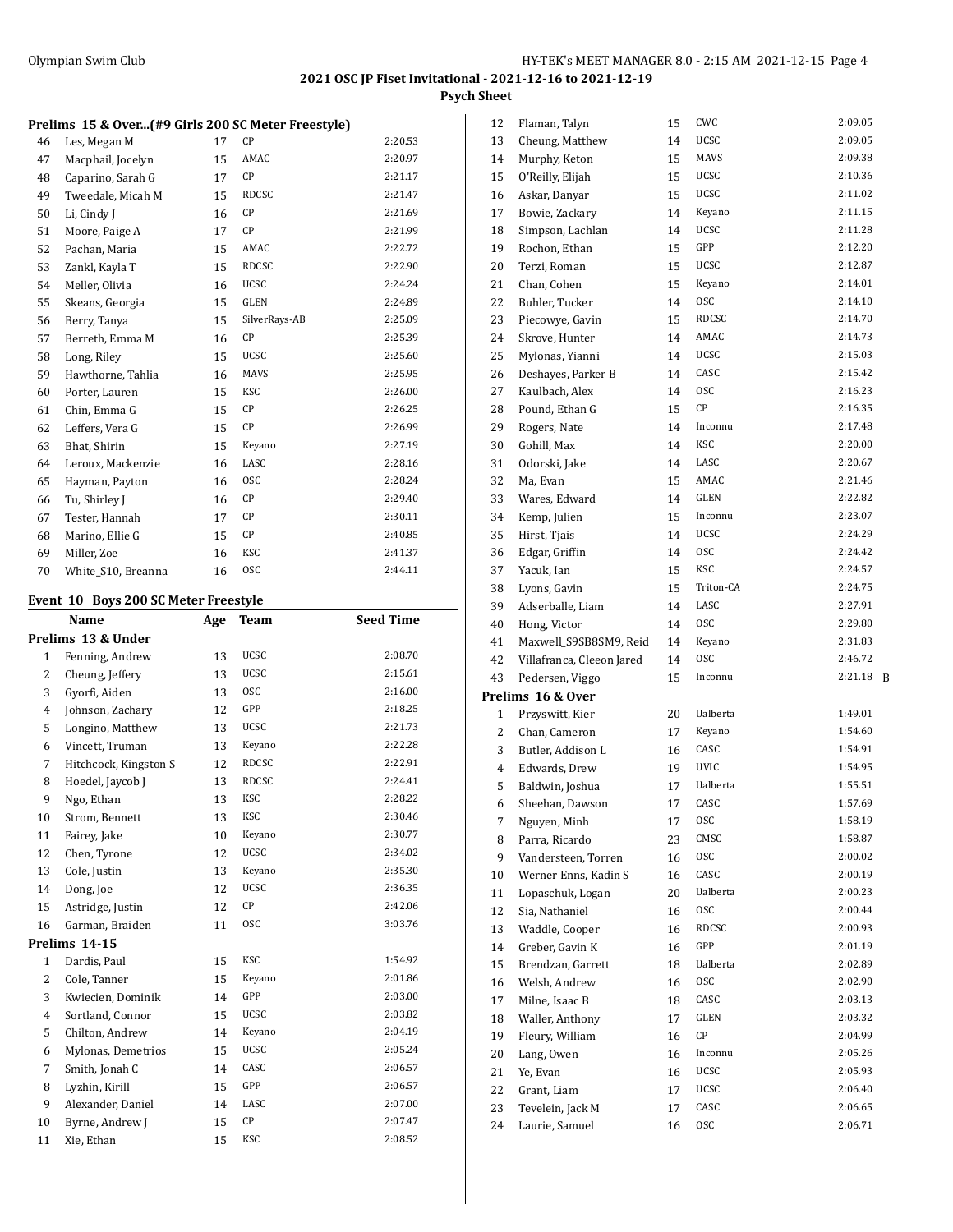**Psych Sheet**

## **Prelims 16 & Over...(#10 Boys 200 SC Meter Freestyle)**

| 25 | Bissett S14SB14SM14, Con: 21 |    | <b>OSC</b>  | 2:07.00 |
|----|------------------------------|----|-------------|---------|
| 26 | Maxwell, Parker              | 17 | AMAC        | 2:07.00 |
| 27 | Scholly, Ashton              | 16 | AMAC        | 2:07.78 |
| 28 | Nguyen, Hugo                 | 16 | Keyano      | 2:08.10 |
| 29 | Scott, Cooper                | 16 | <b>UCSC</b> | 2:10.85 |
| 30 | Cameron, Ian                 | 17 | <b>OSC</b>  | 2:12.60 |
| 31 | Boucher, Reed                | 17 | KSC         | 2:12.85 |
| 32 | Ren, Randy Y                 | 16 | CP          | 2:13.47 |
| 33 | Ottenbreit, Declan           | 17 | 0SC         | 2:13.48 |
| 34 | Moore S14SB14SM14. Cale      | 22 | <b>SBPS</b> | 3:37.47 |

## **Event 11 Girls 50 SC Meter Butterfly**

|                | Name                       | <u>Age</u> | <u>Team</u>            | <u>Seed Time</u> |   |
|----------------|----------------------------|------------|------------------------|------------------|---|
|                | Prelims 12 & Under         |            |                        |                  |   |
| $\mathbf{1}$   | Eashwarage, Ranumi         | 12         | <b>KSC</b>             | 30.23            |   |
| $\overline{c}$ | Carey, Elle                | 12         | Keyano                 | 30.91            |   |
| 3              | Guertin-Bougerolle, Sydney | 12         | PPAC                   | 32.64            |   |
| $\overline{4}$ | Lawal, Jasmine             | 12         | Keyano                 | 33.26            |   |
| 5              | Caron, Sophia              | 12         | Keyano                 | 33.80            |   |
| 6              | Zhang, Stephanie           | 12         | UCSC                   | 33.92            |   |
| $\overline{7}$ | Penny, Anna T              | 12         | PPAC                   | 34.18            |   |
| 8              | Harrington, Mya            | 11         | UCSC                   | 34.88            |   |
| 9              | Rogers, Sasha              | 12         | SilverRays-AB          | 34.99            |   |
| 10             | Tucker, Peyton O           | 12         | PPAC                   | 35.23            |   |
| 11             | Bellikka, Abigail          | 12         | <b>OSC</b>             | 36.56            |   |
| 12             | Monsen, Mya                | 11         | GPP                    | 36.75            |   |
| 13             | Wang, Angelina             | 11         | <b>UCSC</b>            | 36.99            |   |
| 14             | Wiegel, Jensen             | 12         | GPP                    | 38.11            |   |
| 15             | Johnson, Anna              | 11         | GPP                    | 38.46            |   |
| 16             | Bayley, Katelyn            | 11         | SilverRays-AB          | 39.42            |   |
| 17             | Wachtler, Cate A           | 12         | CP                     | 39.48            |   |
| 18             | McBride, Blakely           | 12         | SilverRays-AB          | 39.69            |   |
| 19             | Penner, Bozhena            | 12         | <b>OSC</b>             | 40.31            |   |
| 20             | Guo, Hilary                | 11         | UCSC                   | 40.60            |   |
| 21             | Lobel, Mya                 | 12         | 0SC                    | 41.56            |   |
| 22             | Share, Abigail             | 11         | <b>KSC</b>             | 43.06            |   |
| 23             | Nimmon, Harriet A          | 12         | CP                     | 43.96            |   |
| 24             | Troock, Kylie              | 10         | <b>OSC</b>             | 45.69            |   |
| 25             | Rockwell, Seville          | 9          | <b>OSC</b>             | 48.36            |   |
| 26             | Yabar, Mia                 | 11         | <b>OSC</b>             | 54.56            |   |
| 27             | Ho, Naomi                  | 12         | <b>OSC</b>             | 55.91            |   |
| 28             | Joy, Olivia                | 11         | <b>OSC</b>             | 1:05.30          |   |
| 29             | Elsabbagh, Habiba          | 12         | <b>OSC</b>             | 1:05.30          |   |
| 30             | Andre, Sage                | 11         | <b>OSC</b>             | 1:11.31          |   |
| 31             | Harbin, Sarah E            | 12         | PPAC                   | 44.31            | B |
|                | Prelims 13-14              |            |                        |                  |   |
| 1              | Gigovic, Matea             | 13         | KSC                    | 29.34            |   |
| 2              | Norman, Julia              | 13         | UCSC                   | 29.65            |   |
| 3              | Dotzlaf, Dakota L          | 14         | PPAC                   | 30.13            |   |
| $\overline{4}$ | Monsen, Marley             | 13         | GPP                    | 30.62            |   |
| 5              | Petersen, Karah            | 14         | UCSC                   | 30.65            |   |
| 6              | Evans, Jocelyn G           | 14         | $\mathsf{C}\mathsf{P}$ | 30.69            |   |
| 7              | Baker, Elle E              | 14         | CASC                   | 30.74            |   |
| 8              | Joseph, Anna M             | 13         | СP                     | 30.92            |   |
| 9              | O'Brien, Lola              | 14         | LASC                   | 31.22            |   |
| 10             | Janzen, Zoey               | 13         | <b>UCSC</b>            | 31.37            |   |
| 11             | Rachmielowski, Tekla       | 13         | Keyano                 | 31.52            |   |

| 12 | Carlson, Jessie    | 14 | GPP                   | 31.52          |   |
|----|--------------------|----|-----------------------|----------------|---|
| 13 | Bakhshi, Sonia     | 14 | <b>UCSC</b>           | 31.52          |   |
| 14 | Begin, Abigail     | 13 | AMAC                  | 31.85          |   |
| 15 | Mo, Emma           | 14 | Keyano                | 32.15          |   |
| 16 | Gamayo, Rianne     | 14 | KSC                   | 32.27          |   |
| 17 | Qu, Stefanie       | 14 | <b>UCSC</b>           | 32.34          |   |
| 18 | Mcclay, Grier      | 13 | GLEN                  | 32.57          |   |
| 19 | Hill, Kate         | 14 | LASC                  | 32.61          |   |
| 20 | Gouglas, Danica    | 13 | Keyano                | 32.63          |   |
| 21 | Hitchcock, Grace M | 14 | <b>RDCSC</b>          | 32.71          |   |
| 22 | Chow, Natalie      | 14 | Keyano                | 32.74          |   |
| 23 | Hovem, Anna        | 14 | <b>UCSC</b>           | 32.85          |   |
| 24 | Thomas, Priya      | 14 | <b>RDCSC</b>          | 32.89          |   |
| 25 | Chen, Julie        | 13 | <b>OSC</b>            | 32.90          |   |
| 26 | Nielsen, Tegan     | 14 | Inconnu               | 33.03          |   |
| 27 | Rideout, Kamryn    | 13 | KSC                   | 33.18          |   |
| 28 | Archer, Gillian    | 14 | <b>OSC</b>            | 33.23          |   |
| 29 | Woods, Frankie     | 14 | Inconnu               | 33.36          |   |
| 30 | Giroux, Macy       | 14 | <b>UCSC</b>           | 33.36          |   |
| 31 | Caragea, Alana     | 14 | CASC                  | 33.37          |   |
| 32 | Meller, Sophia     | 13 | <b>UCSC</b>           | 33.42          |   |
| 33 | Share, Maya        | 13 | KSC                   | 33.43          |   |
| 34 | Beck, Carly        | 14 | LASC                  | 33.44          |   |
| 35 | Dille, Sophia      | 13 | Triton-CA             | 33.65          |   |
| 36 | Beshry, Malak      | 13 | UCSC                  | 33.90          |   |
| 37 | Berezowsky, Katiya | 13 | KSC                   | 34.01          |   |
| 38 | Lee, Catherine     | 13 | Keyano                | 34.05          |   |
| 39 | Cameron, Hailey B  | 13 | СP                    | 34.11          |   |
| 40 | Parsons, Ava       | 14 | 0SC                   | 34.38          |   |
| 41 | Pulido, Jennifer   | 14 | SilverRays-AB         | 34.44          |   |
| 42 | Hammoud, Yasmina   | 14 | KSC                   | 34.61          |   |
| 43 | Oshima, Aki        | 14 | LASC                  | 34.70          |   |
| 44 | Clark, Abigail G   | 13 | CP                    | 35.09          |   |
| 45 | Bellikka, Gillian  | 14 | <sub>OSC</sub>        | 35.16          |   |
| 46 | Les, Peyton C      | 13 | CP                    | 35.30          |   |
| 47 | Meller, Lauren     | 13 | <b>UCSC</b>           | 35.46          |   |
|    |                    |    | KSC                   | 35.79          |   |
| 48 | Marquardt, Ciara   | 14 |                       | 37.62          |   |
| 49 | Jaremko, Julia     | 13 | Keyano<br><b>GLEN</b> | 37.76          |   |
| 50 | Giuffre, Mary      | 13 |                       |                |   |
| 51 | Wever, Skyla L     | 13 | CP                    | 38.48          |   |
| 52 | Green, Taylor      | 14 | 0SC<br>0SC            | 40.41<br>42.66 |   |
| 53 | Sargent, Preslea   | 13 |                       |                |   |
| 54 | Enavworhe, Naomi   | 13 | 0SC                   | 1:04.90        |   |
| 55 | Van Keulen, Zoe M  | 13 | PPAC<br>PPAC          | 34.56<br>41.02 | B |
| 56 | Wilhite, Sara N    | 13 |                       |                | B |
|    | Prelims 15 & Over  |    |                       |                |   |
| 1  | Wilm, Ingrid K     | 23 | CASC                  | 26.96          |   |
| 2  | Mantik, Jessica    | 21 | Ualberta              | 28.49          |   |
| 3  | Couture, Elle      | 17 | <b>RDCSC</b>          | 28.70          |   |
| 4  | Butler, Leah J     | 16 | СP                    | 28.93          |   |
| 5  | O'Croinin, Emma    | 18 | Ubc Thunderbirds      | 29.00          |   |
| 6  | MacLean, Kate      | 17 | KSC                   | 29.02          |   |
| 7  | Liversuch, Meadow  | 18 | LASC                  | 29.44          |   |
| 8  | Wiens, Madison     | 16 | RDCSC                 | 29.55          |   |
| 9  | Lehman, Delaney    | 17 | RDCSC                 | 29.64          |   |
| 10 | Cameron, Annika M  | 15 | CР                    | 29.69          |   |
| 11 | Moore, Paige A     | 17 | CР                    | 29.86          |   |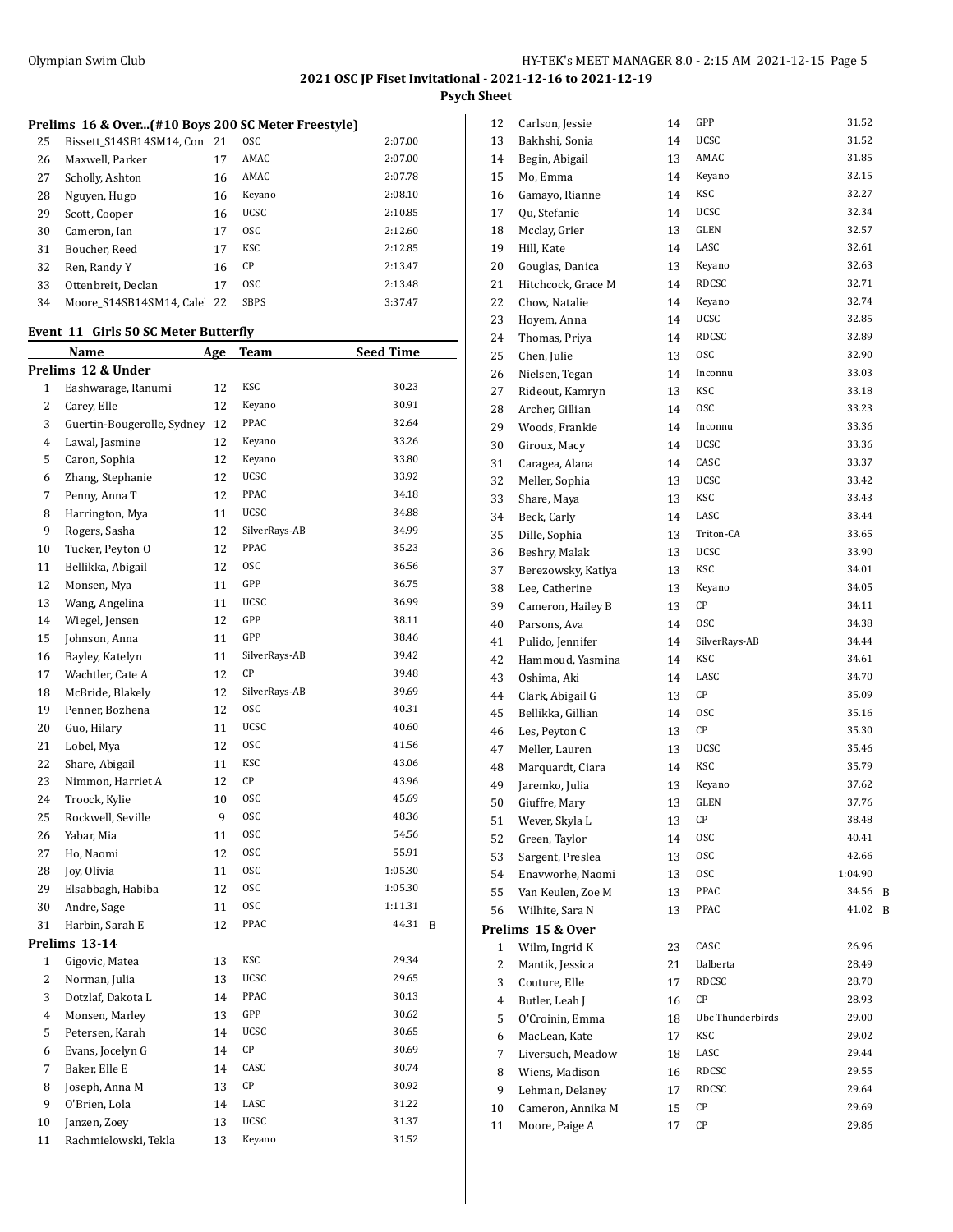**Psych Sheet**

## **Prelims 15 & Over...(#11 Girls 50 SC Meter Butterfly)**

| 12 | Arnott, Grace J                     | 16 | CASC          | 30.05 |
|----|-------------------------------------|----|---------------|-------|
| 13 | Garcia, Alyanna                     | 15 | Keyano        | 30.30 |
| 14 | Idle, Sophie M                      | 17 | CASC          | 30.38 |
| 15 | Slaferek, Anika                     | 17 | Keyano        | 30.46 |
| 16 | Hollingworth, Kristin               | 15 | AMAC          | 30.57 |
| 17 | Caparino, Sarah G                   | 17 | CP            | 30.62 |
| 18 | Besseling, Maya                     | 16 | <b>UCSC</b>   | 30.65 |
| 19 | Harrington, Ava M                   | 15 | <b>RDCSC</b>  | 30.82 |
| 20 | Mastel, Berlin                      | 17 | AMAC          | 30.83 |
| 21 | Xu, Jerica                          | 15 | <b>UCSC</b>   | 30.83 |
| 22 | Hicklin, Emma                       | 17 | MAVS          | 31.02 |
| 23 | Berezowsky, Natalia                 | 17 | KSC           | 31.09 |
| 24 | Rideout, Shaela                     | 15 | KSC           | 31.12 |
| 25 | Warren, Alexa                       | 15 | CASC          | 31.14 |
|    |                                     | 15 | Keyano        | 31.18 |
| 26 | Anderson, Brooke<br>Pedersen, Adair |    | <b>UCSC</b>   | 31.18 |
| 27 |                                     | 15 | CASC          | 31.22 |
| 28 | Dale, Camryn H                      | 15 | <b>OSC</b>    |       |
| 29 | Swallow, Maya                       | 15 |               | 31.29 |
| 30 | Wagner, Charlotte                   | 17 | GLEN          | 31.29 |
| 31 | Glamuzina, Danica                   | 17 | <b>OSC</b>    | 31.53 |
| 32 | McKegney, Ceilidh                   | 15 | <b>UCSC</b>   | 31.54 |
| 33 | Macphail, Jocelyn                   | 15 | AMAC          | 31.60 |
| 34 | Sledz, Ella                         | 17 | KSC           | 31.63 |
| 35 | McMurtry, Katherine                 | 17 | GLEN          | 31.63 |
| 36 | Li, Cindy J                         | 16 | CP            | 31.64 |
| 37 | Moldovan, Tekla                     | 17 | KSC           | 31.80 |
| 38 | Leroux, Mackenzie                   | 16 | LASC          | 31.89 |
| 39 | Powell, Laina                       | 15 | RDCSC         | 31.90 |
| 40 | Gouttin, Amelie                     | 15 | LASC          | 31.96 |
| 41 | Bowie, Shayne                       | 16 | Keyano        | 31.96 |
| 42 | Hill, Sarah                         | 16 | LASC          | 32.03 |
| 43 | Walsh, Kate                         | 17 | GPP           | 32.12 |
| 44 | Wood, Makena                        | 17 | LASC          | 32.19 |
| 45 | MacDonald, Grace                    | 15 | <b>UCSC</b>   | 32.21 |
| 46 | Tweedale, Micah M                   | 15 | RDCSC         | 32.26 |
| 47 | Reid, Brooke                        | 15 | GPP           | 32.33 |
| 48 | Berry, Tanya                        | 15 | SilverRays-AB | 32.38 |
| 49 | Bhat, Shirin                        | 15 | Keyano        | 32.51 |
| 50 | Jackson, Ashlee                     | 15 | Keyano        | 32.60 |
| 51 | Schenk, Gabriella                   | 17 | Keyano        | 32.64 |
| 52 | Chicilo, Meredith                   | 15 | <b>UCSC</b>   | 32.64 |
| 53 | Les, Taylor L                       | 15 | СP            | 33.46 |
| 54 | Rauch, Nicola                       | 17 | GPP           | 33.59 |
| 55 | Cardenas, Sabrina                   | 15 | CP            | 33.71 |
| 56 | Zankl, Kayla T                      | 15 | RDCSC         | 33.76 |
| 57 | MacFarlane, Lee                     | 16 | RDCSC         | 33.83 |
| 58 | Dickson, Brooke L                   | 15 | СP            | 33.92 |
| 59 | Blevins, Anna                       | 16 | Keyano        | 34.23 |
| 60 | Giraud, Sholay                      | 15 | 0SC           | 34.38 |
| 61 | Garrison, Cadence                   | 16 | 0SC           | 35.20 |
| 62 | Skeans, Georgia                     | 15 | GLEN          | 35.31 |
| 63 | Nolan, Aquin P                      | 16 | GCO           | 35.58 |
| 64 | Miller, Zoe                         | 16 | KSC           | 35.92 |
| 65 | Jarmola, Saskia                     | 15 | KSC           | 36.00 |
| 66 | Robideau, Lacie                     | 15 | GPP           | 36.18 |
| 67 | Fu, Shana                           | 15 | СP            | 43.83 |
| 68 | Lam_S14SB14SM14, April              | 27 | <b>SBPS</b>   | 55.65 |
|    |                                     |    |               |       |

## **Event 12 Boys 50 SC Meter Butterfly**

|                | <b>Name</b>              | <u>Age</u> | <u>Team</u>   | <b>Seed Time</b> |
|----------------|--------------------------|------------|---------------|------------------|
|                | Prelims 13 & Under       |            |               |                  |
| 1              | Michael-Ailuelohia, Seth | 13         | UCSC          | 29.16            |
| 2              | Piatek, Alan             | 12         | KSC           | 29.75            |
| 3              | Longino, Matthew         | 13         | UCSC          | 31.24            |
| $\overline{4}$ | Powell, Dalton           | 13         | RDCSC         | 31.52            |
| 5              | Plana, Calen             | 13         | KSC           | 31.93            |
| 6              | Hildebrand, Levi H       | 12         | СP            | 32.01            |
| 7              | Astridge, Justin         | 12         | СP            | 34.50            |
| 8              | Dong, Joe                | 12         | <b>UCSC</b>   | 35.09            |
| 9              | Woodruff, Maddox         | 10         | GPP           | 36.07            |
| 10             | Fairey, Jake             | 10         | Keyano        | 36.39            |
| 11             | Tenorio, Giovanni        | 13         | 0SC           | 41.97            |
| 12             | Garman, Braiden          | 11         | 0SC           | 45.85            |
| 13             | Kingston, Emmitt         | 10         | 0SC           | 51.86            |
| 14             | Valera, Sebastien        | 11         | 0SC           | 53.06            |
|                | Prelims 14-15            |            |               |                  |
| $\mathbf{1}$   | Wolff, Jaxon             | 15         | KSC           | 26.40            |
| 2              | Ginzer, Wells            | 15         | MAVS          | 26.42            |
| 3              | Sortland, Connor         | 15         | UCSC          | 27.37            |
| 4              | Avey, Matthew K          | 15         | CP            | 27.39            |
| 5              | Flaman, Talyn            | 15         | CWC           | 28.40            |
| 6              | Yang, Jason              | 14         | CASC          | 28.47            |
| 7              | Cheung, Matthew          | 14         | UCSC          | 28.55            |
| 8              | Hachey, Brandon          | 15         | KSC           | 28.59            |
| 9              | Wang, Desmond            | 14         | UCSC          | 28.62            |
| 10             | Askar, Danyar            | 15         | UCSC          | 28.66            |
| 11             | O'Reilly, Elijah         | 15         | UCSC          | 28.69            |
| 12             | Thompson, Noah           | 15         | Keyano        | 28.70            |
| 13             | Sumang, Kaillen          | 15         | <b>RDCSC</b>  | 28.95            |
| 14             | Deshayes, Parker B       | 14         | CASC          | 29.07            |
| 15             | Mylonas, Yianni          | 14         | UCSC          | 29.52            |
| 16             | Mollenkoph, Ashton       | 15         | Keyano        | 29.59            |
| 17             | Scoullar, Ethan          | 15         | Inconnu       | 29.65            |
| 18             | Sullivan, Nathan         | 14         | GLEN          | 29.70            |
| 19             | Leclerc, Zephan          | 15         | <b>UCSC</b>   | 29.77            |
| 20             | MacKenzie, Parker        | 15         | SilverRays-AB | 29.79            |
| 21             | Dickson, Levi            | 15         | 0SC           | 29.86            |
| 22             | Li, Michael              | 14         | Keyano        | 29.97            |
| 23             | Yacuk, Ian               | 15         | KSC           | 30.02            |
| 24             | Kelly, Broden M          | 14         | CASC          | 30.08            |
| 25             | Skrove, Hunter           | 14         | AMAC          | 30.16            |
| 26             | Zhuang, Ryan             | 14         | CASC          | 30.18            |
| 27             | Frayn, Hudson            | 14         | GPP           | 30.38            |
| 28             | Murphy, Keton            | 15         | MAVS          | 30.50            |
| 29             | Bagrowicz, Kaleb R       | 15         | СP            | 30.82            |
| 30             | Glamuzina, Nikola        | 15         | 0SC           | 30.91            |
| 31             | Ma, Evan                 | 15         | AMAC          | 31.21            |
| 32             | Holt, Alexander          | 15         | MAVS          | 31.52            |
| 33             | Liu, Jason               | 14         | UCSC          | 32.06            |
| 34             | Kotowich, Jasper T       | 14         | MAVS          | 32.82            |
| 35             | Wares, Edward            | 14         | GLEN          | 33.44            |
| 36             | Hong, Victor             | 14         | 0SC           | 33.85            |
| 37             | Kadri, Youcef            | 14         | UCSC          | 33.86            |
| 38             | Ruzicka, Kael            | 14         | KSC           | 33.91            |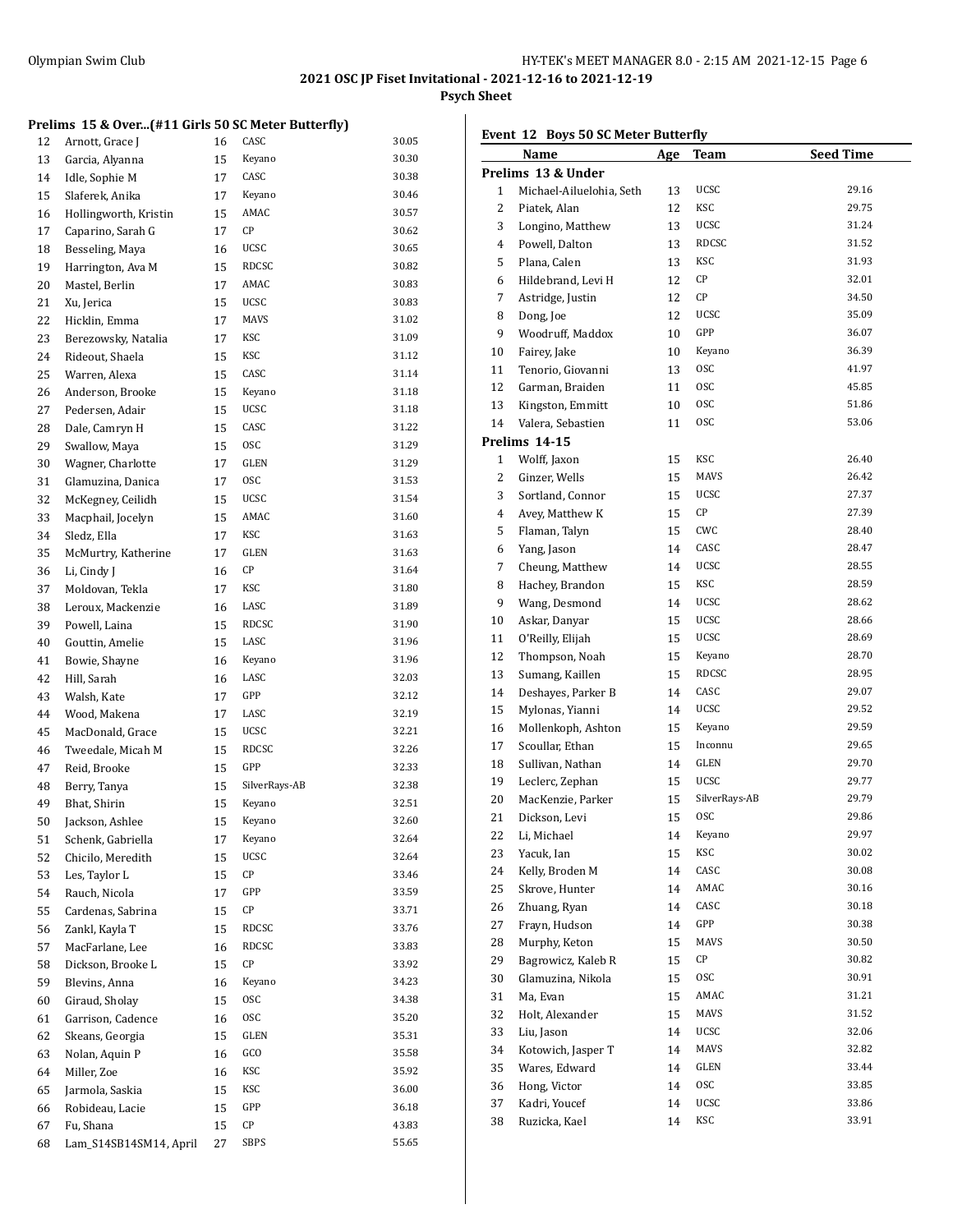**Psych Sheet**

| Prelims 14-15(#12 Boys 50 SC Meter Butterfly) |  |  |  |  |  |  |  |  |
|-----------------------------------------------|--|--|--|--|--|--|--|--|
|-----------------------------------------------|--|--|--|--|--|--|--|--|

| 39             | Pound, Ethan G            | 15 | CP              | 34.73 |   |
|----------------|---------------------------|----|-----------------|-------|---|
| 40             | Maxwell_S9SB8SM9, Reid    | 14 | Keyano          | 34.75 |   |
| 41             | Edgar, Griffin            | 14 | <b>OSC</b>      | 36.37 |   |
| 42             | Villafranca, Cleeon Jared | 14 | <b>OSC</b>      | 40.40 |   |
| 43             | Rogers, Nate              | 14 | Inconnu         | 31.52 | B |
| 44             | Stirling, Mason           | 14 | Inconnu         | 34.84 | B |
|                | Prelims 16 & Over         |    |                 |       |   |
| $\mathbf{1}$   | Debruijn, Jaden           | 18 | <b>Ualberta</b> | 25.22 |   |
| $\overline{c}$ | Lopaschuk, Logan          | 20 | <b>Ualberta</b> | 25.80 |   |
| 3              | Chan, Cameron             | 17 | Keyano          | 26.35 |   |
| $\overline{4}$ | Bahler, Isaac             | 17 | RDCSC           | 26.82 |   |
| 5              | Lang, Owen                | 16 | Inconnu         | 26.95 |   |
| 6              | Brill, Kameron G          | 18 | CASC            | 27.04 |   |
| 7              | Maxwell, Parker           | 17 | AMAC            | 27.11 |   |
| 8              | Visscher, Hayden          | 16 | <b>OSC</b>      | 27.20 |   |
| 9              | MacDonald, Matthew        | 17 | <b>KSC</b>      | 27.36 |   |
| 10             | Kotowich, Caden           | 16 | MAVS            | 27.48 |   |
| 11             | Sheehan, Dawson           | 17 | CASC            | 27.49 |   |
| 12             | Snow, Logan               | 19 | <b>Ualberta</b> | 27.74 |   |
| 13             | McDonald, Alexander       | 16 | Inconnu         | 27.75 |   |
| 14             | Wales, Dylan              | 16 | Keyano          | 27.79 |   |
| 15             | Parra, Ricardo            | 23 | CMSC            | 27.82 |   |
| 16             | Greber, Gavin K           | 16 | GPP             | 28.01 |   |
| 17             | Bednarz, Filip            | 16 | <b>MAVS</b>     | 28.30 |   |
| 18             | Hill, Kaethen D           | 17 | CASC            | 28.33 |   |
| 19             | Adserballe, Benjamin      | 16 | LASC            | 28.40 |   |
| 20             | Ung, Mason D              | 17 | CP              | 28.95 |   |
| 21             | Werner Enns, Kadin S      | 16 | CASC            | 29.48 |   |
| 22             | Boucher, Reed             | 17 | KSC             | 29.54 |   |
| 23             | Waller, Anthony           | 17 | GLEN            | 29.56 |   |
| 24             | Tevelein, Jack M          | 17 | CASC            | 29.62 |   |
| 25             | DaCosta, Rio              | 16 | <b>UCSC</b>     | 30.79 |   |
| 26             | Thomas, Noah              | 16 | <b>RDCSC</b>    | 35.84 |   |

## **Event 13 Girls 100 SC Meter Backstroke**

|    | Name                  | Age | Team          | <b>Seed Time</b> |
|----|-----------------------|-----|---------------|------------------|
|    | Prelims 12 & Under    |     |               |                  |
| 1  | Zhou, Christine       | 12  | <b>UCSC</b>   | 1:12.14          |
| 2  | Ginther, Taylor       | 12  | LASC          | 1:12.41          |
| 3  | Crane, Kiera          | 12  | Keyano        | 1:14.06          |
| 4  | Talbot, Brittyn       | 12  | GPP           | 1:14.37          |
| 5  | Eashwarage, Ranumi    | 12  | KSC           | 1:14.49          |
| 6  | Haines, Hayleigh      | 12  | <b>UCSC</b>   | 1:15.90          |
| 7  | Bekker, Sophia        | 11  | <b>UCSC</b>   | 1:16.89          |
| 8  | Guo, Hilary           | 11  | <b>UCSC</b>   | 1:17.54          |
| 9  | Caron, Sophia         | 12  | Keyano        | 1:18.21          |
| 10 | St. Pierre, Charlotte | 12  | <b>OSC</b>    | 1:18.66          |
| 11 | Zhang, Stephanie      | 12  | <b>UCSC</b>   | 1:18.87          |
| 12 | Pruden, Addison I     | 12  | <b>RDCSC</b>  | 1:19.37          |
| 13 | Mazurkewich, Kayla    | 11  | GPP           | 1:20.70          |
| 14 | Rideout, Brooklin     | 12  | KSC           | 1:20.89          |
| 15 | Wang, Angelina        | 11  | <b>UCSC</b>   | 1:21.14          |
| 16 | Monar, Ella           | 12  | <b>UCSC</b>   | 1:22.49          |
| 17 | McBride, Blakely      | 12  | SilverRays-AB | 1:24.47          |
| 18 | Jodoin, Ava           | 11  | <b>OSC</b>    | 1:24.61          |
| 19 | Bellikka, Abigail     | 12  | <b>OSC</b>    | 1:25.40          |
| 20 | Cheung, Kai           | 12  | <b>OSC</b>    | 1:35.87          |

| 21 | Bourdages, Kenna     | 12 | 0SC           | 1:36.75      |
|----|----------------------|----|---------------|--------------|
| 22 | Ho, Naomi            | 12 | 0SC           | 1:39.96      |
| 23 | Gunderson, Mikayla   | 10 | 0SC           | 1:42.90      |
| 24 | Joy, Olivia          | 11 | 0SC           | 1:45.87      |
| 25 | Yabar, Mia           | 11 | 0SC           | 1:45.88      |
| 26 | Slee, Lena           | 10 | Keyano        | 1:49.51      |
| 27 | Andre, Sage          | 11 | 0SC           | 1:50.45      |
| 28 | Khazaal, Zeenah      | 11 | <b>OSC</b>    | 1:59.79      |
| 29 | Beeler, Danika K     | 12 | PPAC          | 1:23.38<br>B |
|    | Prelims 13-14        |    |               |              |
| 1  | Visscher, Sahara     | 14 | 0SC           | 1:04.96      |
| 2  | Cosic, Milena        | 14 | UCSC          | 1:05.39      |
| 3  | Dotzlaf, Dakota L    | 14 | PPAC          | 1:06.58      |
| 4  | Rodgers, Sienna      | 13 | <b>UCSC</b>   | 1:06.58      |
| 5  | Cosic, Maria         | 14 | UCSC          | 1:07.23      |
| 6  | Chen, Victoria       | 14 | UCSC          | 1:07.92      |
| 7  | Fleming, Molly       | 14 | KSC           | 1:08.27      |
| 8  | Mitchell, Avery      | 14 | KSC           | 1:09.01      |
| 9  | Baker, Elle E        | 14 | CASC          | 1:09.80      |
| 10 | Laurin, Mikayla      | 13 | GPP           | 1:09.80      |
| 11 | Gigovic, Matea       | 13 | KSC           | 1:10.02      |
| 12 | Joseph, Anna M       | 13 | СP            | 1:10.38      |
| 13 | Rachmielowski, Tekla | 13 | Keyano        | 1:10.41      |
| 14 | Mo, Emma             | 14 | Keyano        | 1:10.45      |
| 15 | Jodoin, Grace        | 14 | 0SC           | 1:10.61      |
| 16 | Medic, Layla         | 14 | UCSC          | 1:12.99      |
| 17 | Share, Maya          | 13 | KSC           | 1:13.17      |
| 18 | Gravelle, Dyllan J   | 14 | RDCSC         | 1:13.21      |
| 19 | Varban, June M       | 14 | CASC          | 1:13.60      |
| 20 | Peng, XinYao         | 13 | UCSC          | 1:13.61      |
| 21 | Parsons, Ava         | 14 | 0SC           | 1:14.25      |
| 22 | Morrow, Olivia       | 14 | Keyano        | 1:14.32      |
| 23 | Lothian, Calyn       | 13 | LASC          | 1:14.33      |
| 24 | Meller, Sophia       | 13 | UCSC          | 1:14.49      |
| 25 | Janzen, Zoey         | 13 | UCSC          | 1:15.00      |
| 26 | Hill, Kate           | 14 | LASC          | 1:15.74      |
| 27 | Woods, Frankie       | 14 | Inconnu       | 1:15.87      |
| 28 | Nielsen, Tegan       | 14 | Inconnu       | 1:15.90      |
| 29 | Beeler, Haylee L     | 13 | PPAC          | 1:16.00      |
| 30 | Oshima, Aki          | 14 | LASC          | 1:16.18      |
| 31 | L'Archeveque, Amelie | 14 | UCSC          | 1:16.29      |
| 32 | McLeod, Bronwyn      | 13 | UCSC          | 1:16.49      |
| 33 | Cameron, Hailey B    | 13 | СP            | 1:16.78      |
| 34 | Zielke, Lydia J      | 13 | CASC          | 1:17.45      |
| 35 | Mcclay, Grier        | 13 | GLEN          | 1:17.53      |
| 36 | Bergman, Rachel      | 13 | Keyano        | 1:17.72      |
| 37 | Jaremko, Julia       | 13 | Keyano        | 1:18.10      |
| 38 | Giroux, Macy         | 14 | <b>UCSC</b>   | 1:18.20      |
| 39 | Caragea, Alana       | 14 | CASC          | 1:20.14      |
| 40 | Bellikka, Gillian    | 14 | 0SC           | 1:20.77      |
| 41 | Little, Andrea       | 14 | 0SC           | 1:21.63      |
| 42 | MacKay, Edita        | 13 | SilverRays-AB | 1:22.73      |
| 43 | Storck, Maya N       | 13 | СP            | 1:23.62      |
| 44 | Abe, Mia             | 13 | 0SC           | 1:25.43      |
| 45 | Begin, Abigail       | 13 | AMAC          | 1:25.72      |
| 46 | Chen, Julie          | 13 | 0SC           | 1:27.94      |
| 47 | Haluska, Addisson    | 13 | 0SC           | 1:37.45      |
|    |                      |    |               |              |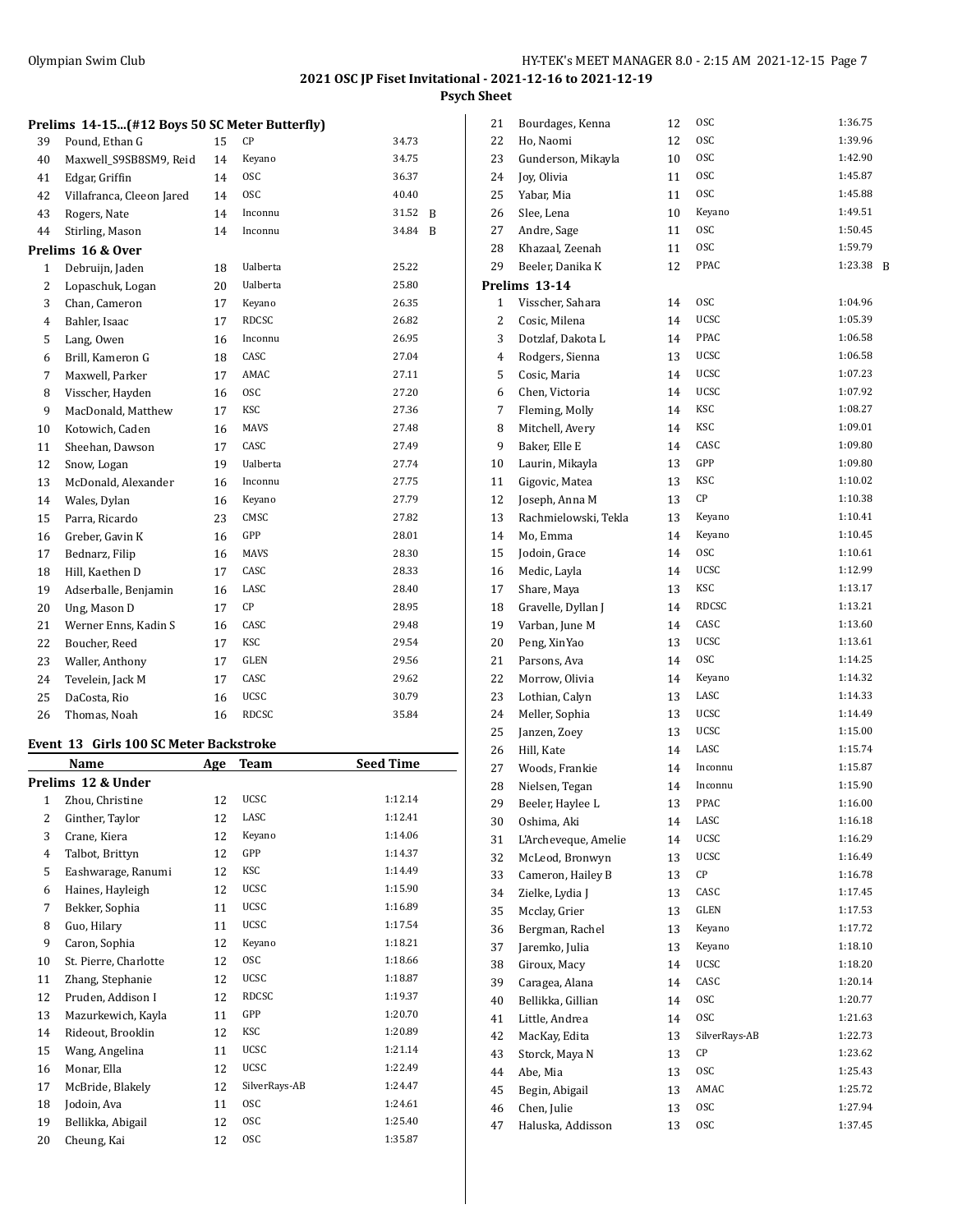**Psych Sheet**

| Prelims 13-14(#13 Girls 100 SC Meter Backstroke) |  |  |
|--------------------------------------------------|--|--|
|                                                  |  |  |

| 48 | Pahl, Kayla          | 14 | 0SC           | 1:43.17 |
|----|----------------------|----|---------------|---------|
| 49 | Simanjuntak, Felicia | 13 | <b>OSC</b>    | 2:06.50 |
|    | Prelims 15 & Over    |    |               |         |
| 1  | Wilm, Ingrid K       | 23 | CASC          | 56.63   |
| 2  | Kelly, Payton        | 17 | CASC          | 1:03.38 |
| 3  | Garcia, Alyanna      | 15 | Keyano        | 1:03.39 |
| 4  | Greber, Jordan       | 15 | GPP           | 1:03.65 |
| 5  | Kohut, Madison       | 18 | Ualberta      | 1:03.89 |
| 6  | Lehman, Delaney      | 17 | <b>RDCSC</b>  | 1:04.33 |
| 7  | Butler, Leah J       | 16 | CP            | 1:05.68 |
| 8  | Korczewski, Isabella | 15 | <b>UCSC</b>   | 1:05.86 |
| 9  | Heasman, Sydney      | 16 | GLEN          | 1:06.10 |
| 10 | Avey, Brooklyn M     | 15 | СP            | 1:06.39 |
| 11 | MacLean, Kate        | 17 | KSC           | 1:06.60 |
| 12 | Giuffre, Olivia      | 15 | GLEN          | 1:06.86 |
| 13 |                      | 15 | GPP           | 1:07.13 |
|    | Laurin, Marissa      |    | LASC          | 1:07.24 |
| 14 | Lothian, Finley      | 17 |               | 1:07.62 |
| 15 | Slaferek, Anika      | 17 | Keyano        |         |
| 16 | Phillips, Eleaunah   | 15 | Keyano        | 1:07.63 |
| 17 | DeJonge, Zoe         | 18 | Ualberta      | 1:07.92 |
| 18 | Baker, Chloe E       | 15 | CASC          | 1:08.45 |
| 19 | Blevins, Anna        | 16 | Keyano        | 1:08.58 |
| 20 | Slee, Maya           | 15 | Keyano        | 1:08.65 |
| 21 | Les, Megan M         | 17 | CP            | 1:08.71 |
| 22 | Barber, Tess         | 16 | <b>MAVS</b>   | 1:08.86 |
| 23 | Meller, Olivia       | 16 | UCSC          | 1:09.03 |
| 24 | Auch, Hannah G       | 16 | CASC          | 1:09.04 |
| 25 | Hicklin, Emma        | 17 | <b>MAVS</b>   | 1:09.33 |
| 26 | Jerace, Allyssa      | 17 | Keyano        | 1:10.11 |
| 27 | Anderson, Brooke     | 15 | Keyano        | 1:10.60 |
| 28 | McLeod, Kealeigh     | 15 | <b>UCSC</b>   | 1:10.65 |
| 29 | Walsh, Ireland       | 15 | GPP           | 1:10.74 |
| 30 | Arnott, Grace J      | 16 | CASC          | 1:10.89 |
| 31 | Smith, Nyla          | 16 | KSC           | 1:10.99 |
| 32 | Turner, Grace        | 17 | KSC           | 1:11.30 |
| 33 | Pedersen, Adair      | 15 | <b>UCSC</b>   | 1:11.36 |
| 34 | Swallow, Maya        | 15 | <b>OSC</b>    | 1:11.54 |
| 35 | Kennedy, Keira       | 15 | CASC          | 1:11.59 |
| 36 | Erickson, Annika     | 15 | <b>RDCSC</b>  | 1:11.68 |
| 37 | Hawthorne, Tahlia    | 16 | MAVS          | 1:11.78 |
| 38 | Graham, Miyanna      | 17 | RDCSC         | 1:12.47 |
| 39 | Pearson, Kiera       | 15 | Keyano        | 1:12.91 |
| 40 | Francis, Claire      | 16 | Keyano        | 1:12.95 |
| 41 | Xu, Jerica           | 15 | UCSC          | 1:13.16 |
| 42 | Alexander, Hannah    | 16 | LASC          | 1:13.23 |
| 43 | Berreth, Emma M      | 16 | СP            | 1:13.45 |
| 44 | Moore, Paige A       | 17 | СP            | 1:13.95 |
| 45 | Reid, Brooke         | 15 | GPP           | 1:13.99 |
| 46 | Yang, Diana          | 15 | Keyano        | 1:14.50 |
| 47 | Cardenas, Sabrina    | 15 | CP            | 1:14.54 |
| 48 | Cyca-Loree, Sienna   | 16 | SilverRays-AB | 1:14.56 |
| 49 | Chin, Emma G         | 15 | CP            | 1:15.26 |
|    | Moldovan, Tekla      |    | KSC           | 1:15.34 |
| 50 |                      | 17 | RDCSC         |         |
| 51 | Powell, Laina        | 15 |               | 1:15.53 |
| 52 | Giraud, Sholay       | 15 | 0SC           | 1:15.60 |
| 53 | Cameron, Annika M    | 15 | CP            | 1:15.67 |
| 54 | Rideout, Shaela      | 15 | <b>KSC</b>    | 1:17.15 |

| 55 | Garrison, Cadence        | 16 | <sub>OSC</sub> | 1:17.55 |
|----|--------------------------|----|----------------|---------|
| 56 | Hayman, Payton           | 16 | <b>OSC</b>     | 1:18.26 |
| 57 | Leffers, Vera G          | 15 | <b>CP</b>      | 1:18.89 |
| 58 | Long, Riley              | 15 | <b>UCSC</b>    | 1:19.25 |
| 59 | Hill, Sarah              | 16 | LASC           | 1:19.29 |
| 60 | White S10, Breanna       | 16 | <sub>OSC</sub> | 1:20.77 |
| 61 | Pachan, Maria            | 15 | AMAC           | 1:21.23 |
| 62 | Miller, Zoe              | 16 | <b>KSC</b>     | 1:22.38 |
| 63 | Marino, Ellie G          | 15 | CP             | 1:24.80 |
| 64 | Dickson, Brooke L        | 15 | CP             | 1:25.21 |
| 65 | Cathcart S8SB7SM8, Morga | 23 | <b>SBPS</b>    | 2:04.38 |
| 66 | Slessor, Maggie          | 17 | <b>SBPS</b>    | 3:27.63 |
|    |                          |    |                |         |

## **Event 14 Boys 100 SC Meter Backstroke**

|                | <u>Name</u>            | <u>Age</u> | <u>Team</u>   | <b>Seed Time</b> |   |
|----------------|------------------------|------------|---------------|------------------|---|
|                | Prelims 13 & Under     |            |               |                  |   |
| $\mathbf{1}$   | Cheung, Jeffery        | 13         | UCSC          | 1:10.59          |   |
| $\overline{c}$ | Ngo, Ethan             | 13         | <b>KSC</b>    | 1:13.44          |   |
| 3              | Stanton, Brandon       | 13         | GPP           | 1:13.77          |   |
| 4              | Johnson, Zachary       | 12         | GPP           | 1:15.27          |   |
| 5              | Vincett, Truman        | 13         | Keyano        | 1:17.17          |   |
| 6              | Jost, Andreas          | 13         | Keyano        | 1:17.32          |   |
| $\overline{7}$ | Gyorfi, Aiden          | 13         | 0SC           | 1:25.17          |   |
| 8              | Woodruff, Maddox       | 10         | GPP           | 1:25.46          |   |
| 9              | Hitchcock, Kingston S  | 12         | <b>RDCSC</b>  | 1:25.66          |   |
| 10             | Lukavicius, Bruno      | 10         | 0SC           | 1:45.90          |   |
| 11             | Garman, Braiden        | 11         | <b>OSC</b>    | 1:48.12          |   |
| 12             | Modde, Ryder           | 12         | Inconnu       | 1:21.82          | B |
|                | Prelims 14-15          |            |               |                  |   |
| $\mathbf{1}$   | Dardis, Paul           | 15         | <b>KSC</b>    | 59.33            |   |
| $\overline{2}$ | Ginzer, Wells          | 15         | <b>MAVS</b>   | 1:01.29          |   |
| 3              | Moldovan, Balazs       | 15         | KSC           | 1:01.87          |   |
| $\overline{4}$ | Byrne, Andrew J        | 15         | CP            | 1:02.55          |   |
| 5              | Avey, Matthew K        | 15         | CP            | 1:02.83          |   |
| 6              | Al Seafan, Adam        | 15         | <b>UCSC</b>   | 1:04.16          |   |
| $\overline{7}$ | Lyzhin, Kirill         | 15         | GPP           | 1:05.41          |   |
| 8              | Kelly, Broden M        | 14         | CASC          | 1:05.98          |   |
| 9              | Xie, Ethan             | 15         | <b>KSC</b>    | 1:06.06          |   |
| 10             | Deniaud, Noah          | 15         | Keyano        | 1:06.32          |   |
| 11             | MacKenzie, Parker      | 15         | SilverRays-AB | 1:06.70          |   |
| 12             | Gibbs, Colby           | 14         | UCSC          | 1:07.63          |   |
| 13             | Wolff, Jaxon           | 15         | KSC           | 1:08.20          |   |
| 14             | Alexander, Daniel      | 14         | LASC          | 1:08.75          |   |
| 15             | Glamuzina, Nikola      | 15         | 0SC           | 1:09.23          |   |
| 16             | Kemp, Julien           | 15         | Inconnu       | 1:09.54          |   |
| 17             | Rochon, Ethan          | 15         | GPP           | 1:09.64          |   |
| 18             | Bagrowicz, Kaleb R     | 15         | CP            | 1:09.77          |   |
| 19             | Trofimuk, Charlie      | 15         | <b>KSC</b>    | 1:09.96          |   |
| 20             | Buhler, Tucker         | 14         | <b>OSC</b>    | 1:10.14          |   |
| 21             | Lyons, Gavin           | 15         | Triton-CA     | 1:10.54          |   |
| 22             | Yacuk, Ian             | 15         | KSC           | 1:13.59          |   |
| 23             | Odorski, Jake          | 14         | LASC          | 1:13.95          |   |
| 24             | Kotowich, Jasper T     | 14         | <b>MAVS</b>   | 1:19.10          |   |
| 25             | Maxwell_S9SB8SM9, Reid | 14         | Keyano        | 1:20.22          |   |
| 26             | Hong, Victor           | 14         | <b>OSC</b>    | 1:20.94          |   |
| 27             | Scoullar, Ethan        | 15         | Inconnu       | 1:11.57          | B |
| 28             | Pomeroy, Rylan         | 15         | Inconnu       | 1:16.08          | B |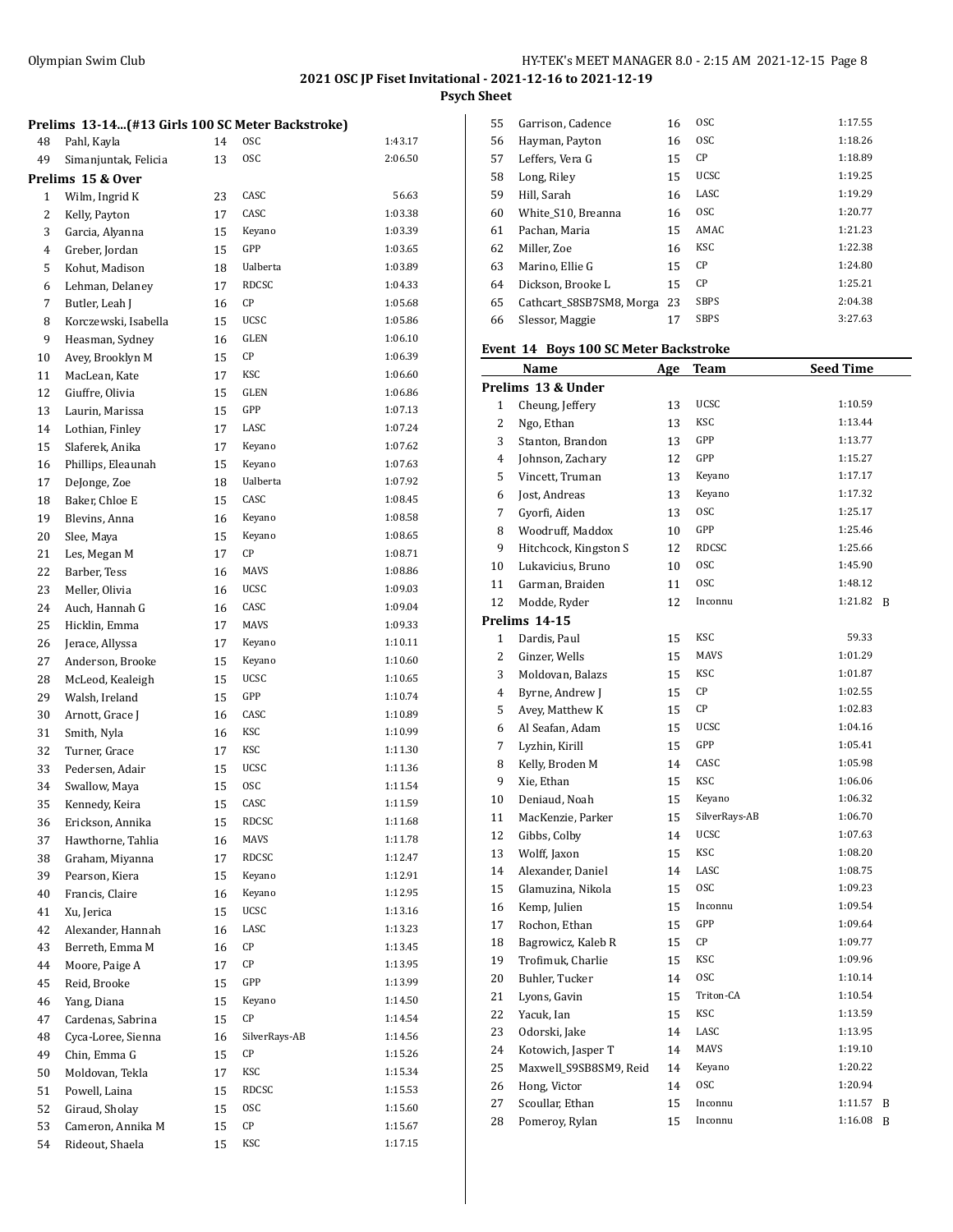**Psych Sheet**

#### **Prelims 16 & Over...(#14 Boys 100 SC Meter Backstroke)**

| $\mathbf{1}$   | Molloy, Edward           | 18 | Ualberta     | 58.10   |
|----------------|--------------------------|----|--------------|---------|
| 2              | Ford, Daniel             | 19 | KSC          | 58.27   |
| 3              | Gaine, Caleb C           | 17 | CASC         | 59.77   |
| $\overline{4}$ | Waddle, Cooper           | 16 | RDCSC        | 1:00.64 |
| 5              | Bahler, Isaac            | 17 | <b>RDCSC</b> | 1:01.20 |
| 6              | Burgos, Marco            | 17 | <b>OSC</b>   | 1:01.37 |
| 7              | MacDonald, Matthew       | 17 | KSC          | 1:01.79 |
| 8              | Thomas, Noah             | 16 | RDCSC        | 1:02.09 |
| 9              | Scholly, Ashton          | 16 | AMAC         | 1:02.80 |
| 10             | Ottenbreit, Declan       | 17 | <b>OSC</b>   | 1:03.67 |
| 11             | Bednarz, Filip           | 16 | <b>MAVS</b>  | 1:04.07 |
| 12             | Graboski, Alex           | 20 | СP           | 1:05.21 |
| 13             | Giles, Christopher       | 17 | <b>MAVS</b>  | 1:05.43 |
| 14             | Ung, Mason D             | 17 | CP           | 1:05.87 |
| 15             | Toshack, Ben             | 18 | <b>OSC</b>   | 1:07.25 |
| 16             | Bissett S14SB14SM14, Con | 21 | <b>OSC</b>   | 1:07.25 |
| 17             | McKell, Andrew H         | 16 | СP           | 1:09.16 |
| 18             | Ye, Evan                 | 16 | UCSC         | 1:11.39 |
| 19             | Laurie, Samuel           | 16 | <b>OSC</b>   | 1:17.53 |
| 20             | Moore_S14SB14SM14, Cale  | 22 | <b>SBPS</b>  | 2:02.26 |
| 21             | Edwards, Drew            | 19 | <b>UVIC</b>  | NT      |
|                |                          |    |              |         |

#### **Event 17 Girls 50 SC Meter Breaststroke**

|                | Name                       | Age | <b>Team</b>   | <b>Seed Time</b> |
|----------------|----------------------------|-----|---------------|------------------|
|                | Prelims 12 & Under         |     |               |                  |
| $\mathbf{1}$   | Haines, Hayleigh           | 12  | <b>UCSC</b>   | 37.40            |
| $\overline{c}$ | Chin, Sophia               | 12  | Keyano        | 38.32            |
| 3              | Harrington, Mya            | 11  | <b>UCSC</b>   | 40.26            |
| $\overline{4}$ | Tucker, Peyton O           | 12  | PPAC          | 40.56            |
| 5              | Nimmon, Harriet A          | 12  | CP            | 41.09            |
| 6              | Zhou, Christine            | 12  | <b>UCSC</b>   | 41.30            |
| 7              | Guertin-Bougerolle, Sydney | 12  | PPAC          | 41.34            |
| 8              | McKegney, Saoirse          | 12  | <b>UCSC</b>   | 41.60            |
| 9              | Tucker, Sydney A           | 12  | PPAC          | 41.74            |
| 10             | Bayley, Katelyn            | 11  | SilverRays-AB | 41.89            |
| 11             | Beuker, Mara               | 12  | <b>RDCSC</b>  | 42.16            |
| 12             | Wachtler, Cate A           | 12  | CP            | 42.34            |
| 13             | Harbin, Sarah E            | 12  | PPAC          | 42.36            |
| 14             | Cooke, Elise C             | 11  | PPAC          | 42.85            |
| 15             | Dille, Carys               | 11  | Triton-CA     | 43.05            |
| 16             | Share, Abigail             | 11  | KSC           | 43.19            |
| 17             | Ginther, Taylor            | 12  | LASC          | 43.60            |
| 18             | Knight, Farrah             | 11  | Keyano        | 43.99            |
| 19             | Jodoin, Ava                | 11  | <b>OSC</b>    | 46.92            |
| 20             | Woods, Charlotte           | 12  | <b>OSC</b>    | 47.32            |
| 21             | Cheung, Kai                | 12  | <b>OSC</b>    | 48.09            |
| 22             | Gibbs, Katarina            | 12  | <b>UCSC</b>   | 48.11            |
| 23             | Troock, Kylie              | 10  | <b>OSC</b>    | 50.51            |
| 24             | Yabar, Mia                 | 11  | <b>OSC</b>    | 51.32            |
| 25             | Rockwell, Seville          | 9   | <b>OSC</b>    | 54.13            |
| 26             | Ho, Naomi                  | 12  | <b>OSC</b>    | 58.06            |
| 27             | Gunderson, Mikayla         | 10  | <b>OSC</b>    | 58.90            |
| 28             | Khazaal, Zeenah            | 11  | <b>OSC</b>    | 59.73            |
| 29             | Elsabbagh, Habiba          | 12  | <b>OSC</b>    | 1:00.12          |
| 30             | Joy, Olivia                | 11  | <b>OSC</b>    | 1:04.82          |
| 31             | Andre, Sage                | 11  | <b>OSC</b>    | 1:13.21          |

|              | Prelims 13-14             |    |              |       |   |
|--------------|---------------------------|----|--------------|-------|---|
| 1            | Clark, Abigail G          | 13 | СP           | 34.85 |   |
| 2            | Lloyd, Jordan             | 14 | UCSC         | 34.88 |   |
| 3            | Connell, Madilyn S        | 14 | CASC         | 35.15 |   |
| 4            | O'Brien. Lola             | 14 | LASC         | 35.60 |   |
| 5            | Gouglas, Danica           | 13 | Keyano       | 35.71 |   |
| 6            | Bakhshi, Sonia            | 14 | UCSC         | 35.75 |   |
| 7            | Archer, Gillian           | 14 | <b>OSC</b>   | 36.35 |   |
| 8            |                           | 14 | <b>UCSC</b>  | 36.82 |   |
|              | Katterhagen, Kyla         |    | KSC          | 36.94 |   |
| 9            | Gamayo, Rianne            | 14 | GPP          | 37.25 |   |
| 10           | Carlson, Jessie           | 14 | UCSC         | 37.27 |   |
| 11           | Beshry, Malak             | 13 | Keyano       | 37.44 |   |
| 12           | Mo, Emma                  | 14 | <b>UCSC</b>  | 37.44 |   |
| 13           | Qu, Stefanie              | 14 |              |       |   |
| 14           | Hammoud, Yasmina          | 14 | KSC          | 37.72 |   |
| 15           | Caragea, Alana            | 14 | CASC         | 37.90 |   |
| 16           | Dickson, Tehya            | 14 | <b>OSC</b>   | 37.94 |   |
| 17           | Giuffre, Mary             | 13 | <b>GLEN</b>  | 38.12 |   |
| 18           | Laurin, Mikayla           | 13 | GPP          | 38.18 |   |
| 19           | Monsen, Marley            | 13 | GPP          | 38.64 |   |
| 20           | Beck, Carly               | 14 | LASC         | 38.76 |   |
| 21           | Wang, Elaine              | 14 | UCSC         | 38.88 |   |
| 22           | Dai, Alicia               | 13 | <b>UCSC</b>  | 38.92 |   |
| 23           | Resende Romero, Maria Fer | 14 | CASC         | 39.07 |   |
| 24           | Hoyem, Anna               | 14 | UCSC         | 39.46 |   |
| 25           | Lothian, Calyn            | 13 | LASC         | 39.73 |   |
| 26           | Meller, Lauren            | 13 | UCSC         | 39.97 |   |
| 27           | Marquardt, Ciara          | 14 | KSC          | 40.04 |   |
| 28           | Retzer, Elise             | 14 | GLEN         | 40.32 |   |
| 29           | Savin, Avery E            | 14 | СP           | 40.41 |   |
| 30           | Share, Maya               | 13 | KSC          | 40.42 |   |
| 31           | Berezowsky, Katiya        | 13 | KSC          | 40.49 |   |
| 32           | Wilhite, Sara N           | 13 | PPAC         | 40.59 |   |
| 33           | Heasman, Abigail          | 14 | GLEN         | 40.61 |   |
| 34           | McLeod, Bronwyn           | 13 | <b>UCSC</b>  | 41.06 |   |
| 35           | Kruse, Carolena R         | 13 | СP           | 41.41 |   |
| 36           | Wever, Skyla L            | 13 | СP           | 41.74 |   |
| 37           | Abe. Mia                  | 13 | 0SC          | 42.48 |   |
| 38           | Fraser, Rebecca           | 13 | <b>RDCSC</b> | 42.56 |   |
| 39           | Green, Taylor             | 14 | 0SC          | 42.82 |   |
| 40           | Lee, Catherine            | 13 | Keyano       | 42.84 |   |
| 41           | Rideout, Kamryn           | 13 | KSC          | 43.32 |   |
| 42           | Pahl, Kayla               | 14 | 0SC          | 45.13 |   |
| 43           | Sargent, Preslea          | 13 | 0SC          | 46.21 |   |
| 44           | Haluska, Addisson         | 13 | 0SC          | 46.50 |   |
| 45           | Simanjuntak, Felicia      | 13 | 0SC          | 53.19 |   |
| 46           | Enavworhe, Naomi          | 13 | 0SC          | 54.53 |   |
| 47           | Van Keulen, Zoe M         | 13 | PPAC         | 41.68 | B |
|              | Prelims 15 & Over         |    |              |       |   |
| $\mathbf{1}$ | Couture, Elle             | 17 | RDCSC        | 32.88 |   |
| 2            | Lehman, Delaney           | 17 | RDCSC        | 33.08 |   |
| 3            | Wood, Makena              | 17 | LASC         | 33.96 |   |
| 4            | Francis, Claire           | 16 | Keyano       | 34.30 |   |
| 5            | Barber, Tess              | 16 | MAVS         | 34.34 |   |
| 6            | Robertson, Joanna M       | 16 | CASC         | 34.39 |   |
| 7            | Graham, Miyanna           | 17 | RDCSC        | 34.99 |   |
| 8            | Graham, Kaymin            | 15 | RDCSC        | 35.07 |   |
|              |                           |    |              |       |   |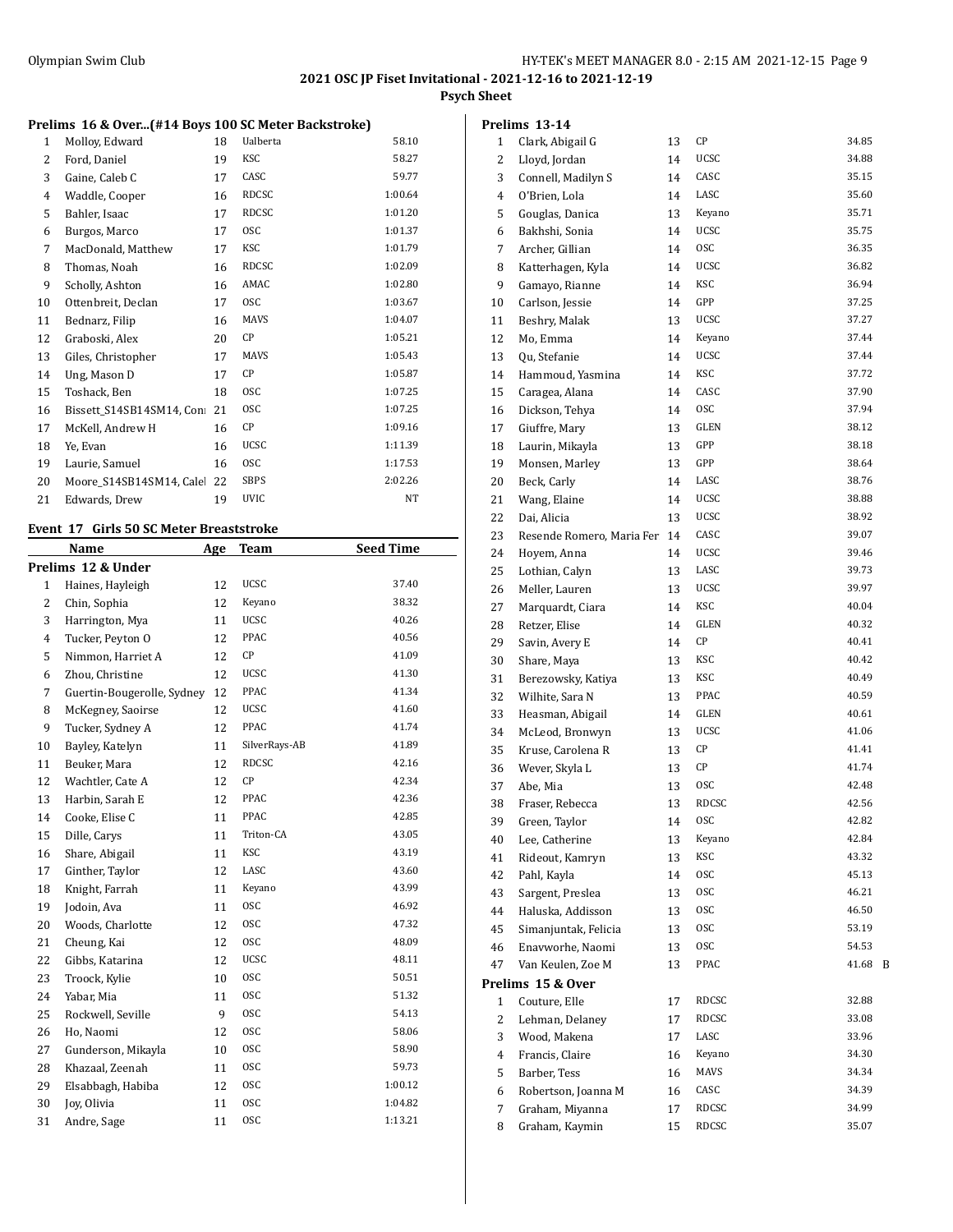**Psych Sheet**

|                 | Prelims 15 & Over(#17 Girls 50 SC Meter Breaststroke) |       |
|-----------------|-------------------------------------------------------|-------|
| 9 Crane, Kailee | 15 Keyano                                             | 35.13 |

| 10 | Wise, Georgia          | 16 | <b>KSC</b>    | 35.19   |
|----|------------------------|----|---------------|---------|
| 11 | Fu, Shana              | 15 | CP            | 35.26   |
| 12 | Schenk, Gabriella      | 17 | Keyano        | 35.40   |
| 13 | Arnott, Grace J        | 16 | CASC          | 35.56   |
| 14 | Porter, Lauren         | 15 | KSC           | 35.58   |
| 15 | Chicilo, Meredith      | 15 | <b>UCSC</b>   | 35.69   |
| 16 | Mastel, Berlin         | 17 | AMAC          | 35.81   |
| 17 | Dale, Camryn H         | 15 | CASC          | 36.00   |
| 18 | Berezowsky, Natalia    | 17 | KSC           | 36.22   |
| 19 | Sledz, Ella            | 17 | KSC           | 36.23   |
| 20 | Giuffre, Olivia        | 15 | GLEN          | 36.97   |
| 21 | Lothian, Finley        | 17 | LASC          | 36.99   |
| 22 | Tu, Shirley J          | 16 | CP            | 37.06   |
| 23 | Hollingworth, Kristin  | 15 | AMAC          | 37.16   |
| 24 | Sheehan, Payton O      | 15 | CASC          | 37.36   |
| 25 | Gouttin, Amelie        | 15 | LASC          | 37.42   |
| 26 | Greber, Jordan         | 15 | GPP           | 37.48   |
| 27 | Pearson, Mackenzie     | 15 | SilverRays-AB | 37.50   |
| 28 | Slee, Maya             | 15 | Keyano        | 37.85   |
| 29 | Jarmola, Saskia        | 15 | <b>KSC</b>    | 38.21   |
| 30 | Les, Taylor L          | 15 | СP            | 38.90   |
| 31 | Walsh, Kate            | 17 | GPP           | 39.09   |
| 32 | Rauch, Nicola          | 17 | GPP           | 39.29   |
| 33 | Long, Riley            | 15 | <b>UCSC</b>   | 39.40   |
| 34 | Tester, Hannah         | 17 | СP            | 39.65   |
| 35 | Nolan, Aquin P         | 16 | GCO           | 40.01   |
| 36 | Whitney, Elsie         | 17 | CP            | 40.57   |
| 37 | MacFarlane, Lee        | 16 | RDCSC         | 40.65   |
| 38 | Pachan, Maria          | 15 | AMAC          | 41.29   |
| 39 | Baker, Chloe E         | 15 | CASC          | 45.38   |
| 40 | Exton, Melissa         | 37 | <b>SBPS</b>   | 1:00.00 |
| 41 | Lam_S14SB14SM14, April | 27 | <b>SBPS</b>   | 1:00.78 |
|    |                        |    |               |         |

#### **Event 18 Boys 50 SC Meter Breaststroke**

|              | Name                     | Age | <b>Team</b> | <b>Seed Time</b> |
|--------------|--------------------------|-----|-------------|------------------|
|              | Prelims 13 & Under       |     |             |                  |
| 1            | Dawson, Oliver J         | 13  | GPP         | 31.76            |
| 2            | Michael-Ailuelohia, Seth | 13  | <b>UCSC</b> | 33.20            |
| 3            | Plana, Calen             | 13  | KSC         | 35.19            |
| 4            | Pardo, Graham            | 12  | Keyano      | 36.03            |
| 5            | Hildebrand, Levi H       | 12  | CP          | 37.27            |
| 6            | Strom, Bennett           | 13  | <b>KSC</b>  | 38.28            |
| 7            | Cheung, Jeffery          | 13  | <b>UCSC</b> | 38.40            |
| 8            | Ngo, Ethan               | 13  | KSC         | 39.30            |
| 9            | Chen, Tyrone             | 12  | <b>UCSC</b> | 39.51            |
| 10           | Modde, Ryder             | 12  | Inconnu     | 40.66            |
| 11           | Jost, Andreas            | 13  | Keyano      | 41.32            |
| 12           | Cole, Justin             | 13  | Keyano      | 41.95            |
| 13           | Tenorio, Giovanni        | 13  | <b>OSC</b>  | 44.44            |
| 14           | Aboelsaoud, Yamin        | 13  | <b>OSC</b>  | 48.91            |
| 15           | Lukavicius, Bruno        | 10  | <b>OSC</b>  | 53.22            |
| 16           | Valera, Sebastien        | 11  | <b>OSC</b>  | 55.36            |
| 17           | Kingston, Emmitt         | 10  | <b>OSC</b>  | 56.05            |
|              | Prelims 14-15            |     |             |                  |
| $\mathbf{1}$ | Chan, Cohen              | 15  | Keyano      | 30.82            |
| 2            | Hachey, Brandon          | 15  | KSC         | 31.79            |

| 3            | Grant, Myles              | 15 | RDCSC       | 31.86   |   |
|--------------|---------------------------|----|-------------|---------|---|
| 4            | Mylonas, Yianni           | 14 | UCSC        | 32.58   |   |
| 5            | Skrove, Hunter            | 14 | AMAC        | 32.90   |   |
| 6            | Cheung, Matthew           | 14 | <b>UCSC</b> | 33.00   |   |
| 7            | Trofimuk, Charlie         | 15 | KSC         | 33.08   |   |
| 8            | Wang, Desmond             | 14 | UCSC        | 33.50   |   |
| 9            | Frayn, Hudson             | 14 | GPP         | 33.59   |   |
| 10           | Gibbs, Colby              | 14 | UCSC        | 33.66   |   |
| 11           | Liu, Jason                | 14 | <b>UCSC</b> | 33.90   |   |
| 12           | Askar, Danyar             | 15 | <b>UCSC</b> | 33.97   |   |
| 13           | Holt, Alexander           | 15 | <b>MAVS</b> | 34.25   |   |
| 14           | Mollenkoph, Ashton        | 15 | Keyano      | 34.32   |   |
| 15           | Xie, Ethan                | 15 | KSC         | 34.33   |   |
| 16           | Flaman, Talyn             | 15 | CWC         | 34.72   |   |
| 17           | Adserballe, Liam          | 14 | LASC        | 34.73   |   |
| 18           | Li, Michael               | 14 | Keyano      | 35.96   |   |
| 19           | Pedersen, Viggo           | 15 | Inconnu     | 36.05   |   |
| 20           | Smith, Jonah C            | 14 | CASC        | 36.12   |   |
| 21           | Leclerc, Zephan           | 15 | <b>UCSC</b> | 36.42   |   |
| 22           | Ruzicka, Kael             | 14 | <b>KSC</b>  | 36.46   |   |
| 23           |                           | 15 | RDCSC       | 36.83   |   |
|              | Piecowye, Gavin           |    | <b>UCSC</b> | 36.99   |   |
| 24           | Hirst, Tjais              | 14 | Triton-CA   | 37.15   |   |
| 25           | Rice, Eli                 | 15 |             | 37.46   |   |
| 26           | Kelly, Broden M           | 14 | CASC        | 37.53   |   |
| 27           | Yang, Jason               | 14 | CASC        |         |   |
| 28           | Kadri, Youcef             | 14 | UCSC        | 37.62   |   |
| 29           | Kotowich, Jasper T        | 14 | <b>MAVS</b> | 38.10   |   |
| 30           | Edgar, Griffin            | 14 | 0SC         | 39.33   |   |
| 31           | Gohill, Max               | 14 | KSC         | 39.35   |   |
| 32           | Villafranca, Cleeon Jared | 14 | <b>OSC</b>  | 42.86   |   |
| 33           | Campbell-Foo, Ziheng      | 14 | SBPS        | 1:18.00 |   |
| 34           | Stirling, Mason           | 14 | Inconnu     | 38.42   | B |
|              | Prelims 16 & Over         |    |             |         |   |
| $\mathbf{1}$ | Visscher, Hayden          | 16 | <b>OSC</b>  | 28.74   |   |
| 2            | Cameron, Ian              | 17 | <b>OSC</b>  | 28.87   |   |
| 3            | Nguyen, Minh              | 17 | <b>OSC</b>  | 28.91   |   |
| 4            | Brill, Kameron G          | 18 | CASC        | 29.16   |   |
| 5            | Graboski, Alex            | 20 | СP          | 29.55   |   |
| 6            | Brendzan, Garrett         | 18 | Ualberta    | 29.55   |   |
| 7            | Halford, Owen             | 17 | osc         | 30.38   |   |
| 8            | Ung, Mason D              | 17 | СP          | 30.39   |   |
| 9            | Ford, Daniel              | 19 | KSC         | 30.47   |   |
| 10           | Buhler, Fynnigan          | 18 | 0SC         | 30.86   |   |
| 11           | Mackenzie, Spencer        | 17 | Keyano      | 31.04   |   |
| 12           | Toshack, Ben              | 18 | 0SC         | 31.09   |   |
| 13           | Kotowich, Caden           | 16 | MAVS        | 31.10   |   |
| 14           | McDonald, Alexander       | 16 | Inconnu     | 31.16   |   |
| 15           | Hill, Kaethen D           | 17 | CASC        | 31.43   |   |
| 16           | Fleury, William           | 16 | СP          | 32.01   |   |
| 17           | Scott, Cooper             | 16 | UCSC        | 32.05   |   |
| 18           | Sia, Nathaniel            | 16 | <b>OSC</b>  | 32.39   |   |
| 19           | Lang, Owen                | 16 | Inconnu     | 33.29   |   |
| 20           | Scholly, Ashton           | 16 | AMAC        | 33.43   |   |
| 21           | Waller, Anthony           | 17 | GLEN        | 33.74   |   |
| 22           | Ren, Randy Y              | 16 | СP          | 34.07   |   |
| 23           | DaCosta, Rio              |    | UCSC        | 34.16   |   |
|              |                           | 16 |             |         |   |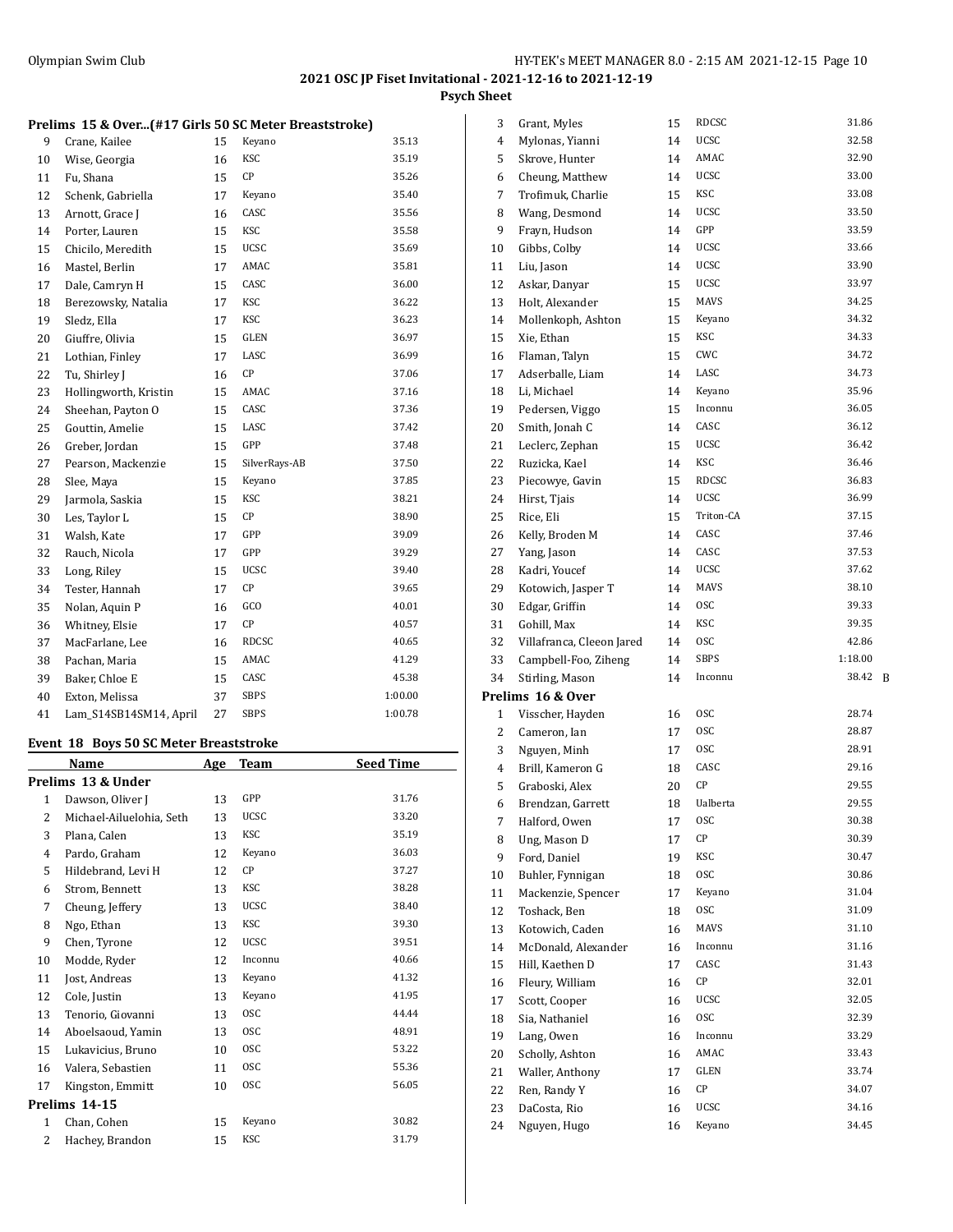## **Psych Sheet**

**Prelims 16 & Over...(#18 Boys 50 SC Meter Breaststroke)**

25 Adserballe, Benjamin 16 LASC 35.46

| Event 19 Girls 400 SC Meter IM |                       |            |               |                  |  |  |
|--------------------------------|-----------------------|------------|---------------|------------------|--|--|
|                                | Name                  | <b>Age</b> | <b>Team</b>   | <b>Seed Time</b> |  |  |
|                                | Prelims 12 & Under    |            |               |                  |  |  |
| 1                              | Talbot, Brittyn       | 12         | GPP           | 5:47.38          |  |  |
| 2                              | Carey, Elle           | 12         | Keyano        | 5:55.00          |  |  |
| 3                              | Tucker, Peyton O      | 12         | PPAC          | 6:01.56          |  |  |
| 4                              | McKegney, Saoirse     | 12         | <b>UCSC</b>   | 6:10.09          |  |  |
| 5                              | Penny, Anna T         | 12         | PPAC          | 6:11.18          |  |  |
| 6                              | Monsen, Mya           | 11         | GPP           | 6:16.82          |  |  |
| 7                              | Lawal, Jasmine        | 12         | Keyano        | 6:22.00          |  |  |
| 8                              | St. Pierre, Charlotte | 12         | <b>OSC</b>    | 6:25.00          |  |  |
| 9                              | Crane, Kiera          | 12         | Keyano        | 6:25.00          |  |  |
| 10                             | Slee, Lena            | 10         | Keyano        | 6:35.00          |  |  |
| 11                             | Tucker, Sydney A      | 12         | PPAC          | 7:00.24<br>B     |  |  |
|                                | Prelims 13-14         |            |               |                  |  |  |
| 1                              | Wigginton, Rachel     | 14         | UCSC          | 5:10.95          |  |  |
| 2                              | Monsen, Marley        | 13         | GPP           | 5:27.49          |  |  |
| 3                              | Carlson, Jessie       | 14         | GPP           | 5:28.21          |  |  |
| 4                              | Cosic, Maria          | 14         | <b>UCSC</b>   | 5:28.66          |  |  |
| 5                              | Mitchell, Avery       | 14         | KSC           | 5:33.14          |  |  |
| 6                              | Laurin, Mikayla       | 13         | GPP           | 5:40.32          |  |  |
| 7                              | Bakhshi, Sonia        | 14         | <b>UCSC</b>   | 5:40.70          |  |  |
| 8                              | Beeler, Haylee L      | 13         | PPAC          | 5:48.51          |  |  |
| 9                              | Dille, Sophia         | 13         | Triton-CA     | 5:49.56          |  |  |
| 10                             | Savin, Avery E        | 14         | СP            | 5:58.27          |  |  |
| 11                             | Thomas, Priya         | 14         | RDCSC         | 6:08.72          |  |  |
| 12                             | Victor, Makena        | 14         | RDCSC         | NT               |  |  |
| 13                             | Gravelle, Dyllan J    | 14         | RDCSC         | NT               |  |  |
|                                | Prelims 15 & Over     |            |               |                  |  |  |
| 1                              | Brendzan, Olivia      | 18         | Ualberta      | 4:47.04          |  |  |
| 2                              | Finlin, Emma          | 16         | Keyano        | 4:52.38          |  |  |
| 3                              | Greber, Jordan        | 15         | GPP           | 4:58.59          |  |  |
| 4                              | Phillips, Eleaunah    | 15         | Keyano        | 5:02.19          |  |  |
| 5                              | Bahler, Abbi          | 15         | RDCSC         | 5:08.47          |  |  |
| 6                              | McLeod, Kealeigh      | 15         | <b>UCSC</b>   | 5:10.60          |  |  |
| 7                              | Lastovka, Mattea      | 16         | Keyano        | 5:11.97          |  |  |
| 8                              | Wilson, Corah         | 16         | CASC          | 5:12.97          |  |  |
| 9                              | Laurin, Marissa       | 15         | GPP           | 5:14.21          |  |  |
| 10                             | Vetter, Delrae        | 17         | AMAC          | 5:14.57          |  |  |
| 11                             | Glamuzina, Danica     | 17         | 0SC           | 5:15.42          |  |  |
| 12                             | Thompson, Katie       | 17         | KSC           | 5:17.58          |  |  |
| 13                             | Picken, Breanna       | 15         | 0SC           | 5:19.42          |  |  |
| 14                             | Farag, Mariam         | 15         | <b>OSC</b>    | 5:19.64          |  |  |
| 15                             | St. Pierre, Kayla     | 15         | 0SC           | 5:26.40          |  |  |
| 16                             | Walsh, Ireland        | 15         | GPP           | 5:39.19          |  |  |
| 17                             | Dale, Camryn H        | 15         | CASC          | 5:40.49          |  |  |
| 18                             | Graham, Kaymin        | 15         | RDCSC         | 5:40.93          |  |  |
| 19                             | McKegney, Ceilidh     | 15         | UCSC          | 5:46.24          |  |  |
| 20                             | Pearson, Mackenzie    | 15         | SilverRays-AB | 5:47.57          |  |  |
| 21                             | Tweedale, Micah M     | 15         | RDCSC         | 5:47.76          |  |  |
| 22                             | Harper, Elizabeth     | 19         | Ualberta      | NΤ               |  |  |

## **Event 20 Boys 400 SC Meter IM**

|                | Name                | Age | <b>Team</b>     | <b>Seed Time</b> |
|----------------|---------------------|-----|-----------------|------------------|
|                | Prelims 13 & Under  |     |                 |                  |
| 1              | Fenning, Andrew     | 13  | UCSC            | 4:54.74          |
| 2              | Dawson, Oliver J    | 13  | GPP             | 4:59.65          |
| 3              | Stanton, Brandon    | 13  | GPP             | 6:00.39          |
| 4              | Piatek, Alan        | 12  | <b>KSC</b>      | 6:02.00          |
| 5              | Powell, Dalton      | 13  | RDCSC           | 6:22.69          |
| 6              | Pardo, Graham       | 12  | Keyano          | 6:25.74          |
| 7              | Hoedel, Jaycob J    | 13  | <b>RDCSC</b>    | NT               |
|                | Prelims 14-15       |     |                 |                  |
| 1              | Cole, Tanner        | 15  | Keyano          | 4:33.91          |
| $\overline{2}$ | Chan, Cohen         | 15  | Keyano          | 4:52.88          |
| 3              | Kwiecien, Dominik   | 14  | GPP             | 5:00.18          |
| 4              | Hachey, Brandon     | 15  | <b>KSC</b>      | 5:04.43          |
| 5              | Mylonas, Demetrios  | 15  | <b>UCSC</b>     | 5:06.13          |
| 6              | Dickson, Levi       | 15  | <b>OSC</b>      | 5:15.16          |
| 7              | Grant, Myles        | 15  | <b>RDCSC</b>    | 5:17.01          |
| 8              | Moldovan, Balazs    | 15  | <b>KSC</b>      | 5:20.91          |
| 9              | Al Seafan, Adam     | 15  | UCSC            | 5:22.00          |
| 10             | Frayn, Hudson       | 14  | GPP             | 5:26.36          |
| 11             | Kaulbach, Alex      | 14  | <b>OSC</b>      | 5:28.44          |
| 12             | Rice, Eli           | 15  | Triton-CA       | 5:30.50          |
| 13             | Sumang, Kaillen     | 15  | <b>RDCSC</b>    | 5:31.58          |
| 14             | Terzi, Roman        | 15  | <b>UCSC</b>     | 5:33.24          |
| 15             | Simpson, Lachlan    | 14  | UCSC            | 5:38.00          |
| 16             | Zhuang, Ryan        | 14  | CASC            | 5:43.61          |
| 17             | Sullivan, Nathan    | 14  | GLEN            | 5:50.92          |
| 18             | Bowie, Zackary      | 14  | Keyano          | 6:01.00          |
|                | Prelims 16 & Over   |     |                 |                  |
| 1              | Kamminga, Frederik  | 23  | <b>Ualberta</b> | 4:41.51          |
| 2              | Buhler, Fynnigan    | 18  | 0SC             | 4:44.62          |
| 3              | Butler, Addison L   | 16  | CASC            | 4:48.89          |
| 4              | Gaine, Caleb C      | 17  | CASC            | 4:53.97          |
| 5              | Vandersteen, Torren | 16  | <b>OSC</b>      | 4:54.62          |
| 6              | Milne, Isaac B      | 18  | CASC            | 5:00.06          |
| 7              | Giles, Christopher  | 17  | <b>MAVS</b>     | 5:14.32          |
| 8              | Grant, Liam         | 17  | <b>UCSC</b>     | 5:14.83          |
| 9              | Welsh, Andrew       | 16  | <b>OSC</b>      | 5:19.37          |

## **Event 21 Girls 400 SC Meter Medley Relay**

|   | Team                       | Relay | <b>Seed Time</b>        |
|---|----------------------------|-------|-------------------------|
| 1 | Keyano                     | A     | 4:16.50                 |
|   | 1) Garcia, Alyanna 15      |       | 2) Berrigan, Meghan 17  |
|   | 3) Vander Leek, Teagan 17  |       | 4) Liang, Christey 17   |
| 2 | CASC                       | A     | 4:18.38                 |
| 3 | <b>RDCSC</b>               | A     | 4:22.20                 |
|   | 1) Lehman, Delaney 17      |       | 2) Couture, Elle 17     |
|   | 3) Wiens, Madison 16       |       | 4) Bahler, Abbi 15      |
| 4 | UCSC.                      | A     | 4:25.86                 |
|   | 1) Korczewski, Isabella 15 |       | 2) Wigginton, Rachel 14 |
|   | 3) Cosic, Milena 14        |       | 4) Bennett, Claire 16   |
| 5 | GPP                        | A     | X4:26.00                |
|   | 1) Laurin, Marissa 15      |       | 2) Greber, Jordan 15    |
|   | 3) Monsen, Marley 13       |       | 4) Walsh, Kate 17       |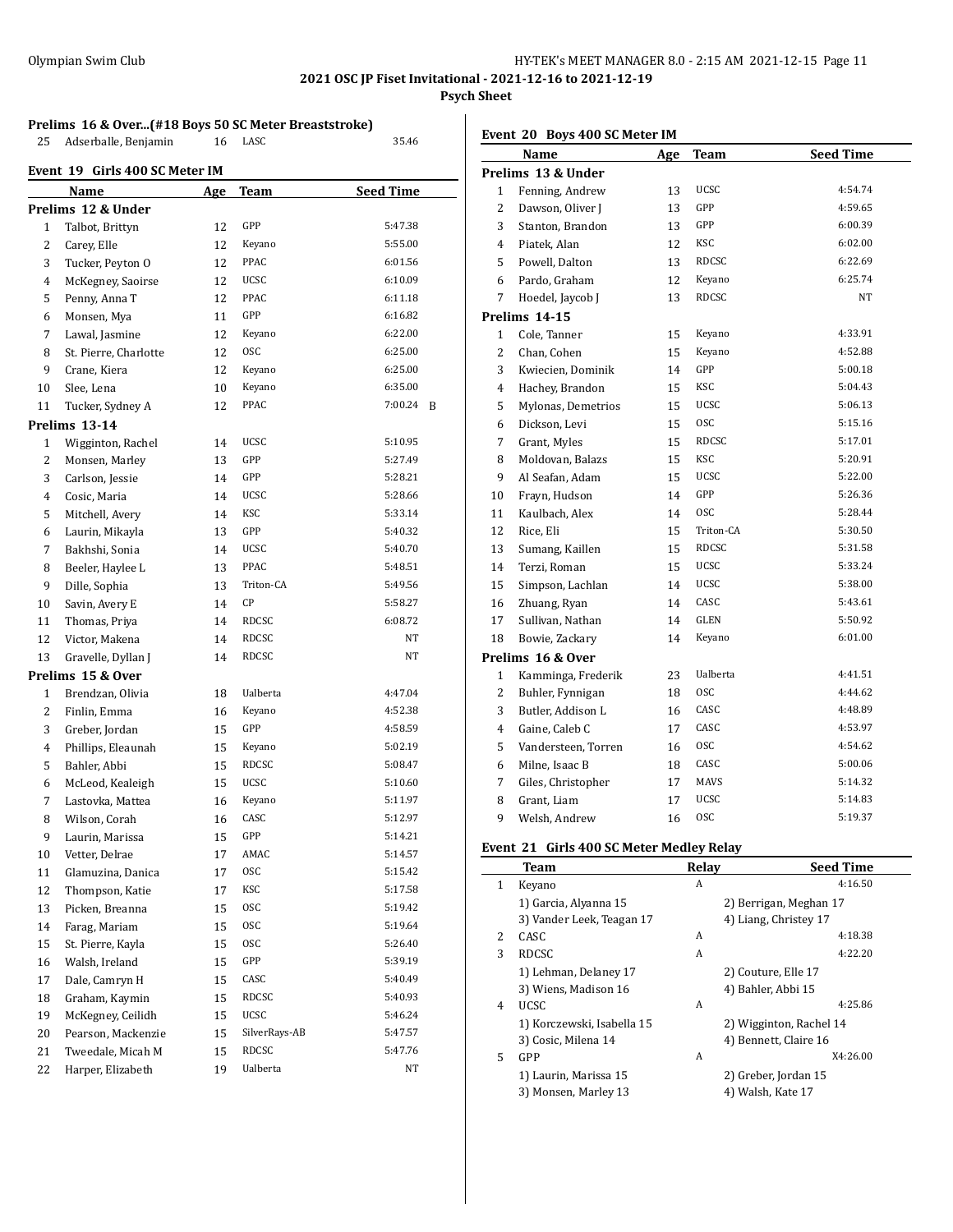$\overline{a}$ 

# **2021 OSC JP Fiset Invitational - 2021-12-16 to 2021-12-19**

# **Psych Sheet**

## **Event 21 ...(Girls 400 SC Meter Medley Relay)**

|    | <b>Team</b>                             | <b>Relay</b> | <b>Seed Time</b>                                |
|----|-----------------------------------------|--------------|-------------------------------------------------|
| 6  | Keyano                                  | B            | 4:27.26                                         |
|    | 1) Slee, Naomi 17                       |              | 2) Francis, Claire 16                           |
|    | 3) Bowie, Shayne 16                     |              | 4) Finlin, Emma 16                              |
| 7  | CP                                      | A            | 4:29.69                                         |
|    | 1) Butler, Leah J 16                    |              | 2) Clark, Abigail G 13                          |
|    | 3) Cameron, Annika M 15                 |              | 4) Avey, Brooklyn M 15                          |
| 8  | KSC                                     | A            | 4:29.86                                         |
|    | 1) Fleming, Molly 14                    |              | 2) Porter, Lauren 15                            |
|    | 3) MacLean, Kate 17                     |              | 4) Gigovic, Matea 13                            |
| 9  | <b>UCSC</b>                             | B            | 4:30.06                                         |
|    | 1) Cosic, Maria 14                      |              | 2) Lloyd, Jordan 14                             |
|    | 3) Rodgers, Sienna 13                   |              | 4) Besseling, Maya 16                           |
| 10 | Keyano                                  | С            | 4:32.72                                         |
|    | 1) Slaferek, Anika 17                   |              | 2) Crane, Kailee 15                             |
|    | 3) Anderson, Brooke 15                  |              | 4) Przyswitt, Kendel 16                         |
| 11 | LASC                                    | A            | 4:33.39                                         |
|    | 1) Lothian, Finley 17                   |              | 2) Wood, Makena 17                              |
|    | 3) Liversuch, Meadow 18                 |              | 4) Gouttin, Amelie 15                           |
| 12 | CASC                                    | B            | 4:33.98                                         |
| 13 | <b>UCSC</b>                             | C            | 4:35.08                                         |
|    | 1) Chen, Victoria 14                    |              | 2) Bakhshi, Sonia 14                            |
|    | 3) Norman, Julia 13                     |              | 4) Peng, XinYao 13                              |
| 14 | 0SC                                     | A            | 4:35.57                                         |
|    | 1) Visscher, Sahara 14                  |              | 2) Archer, Gillian 14                           |
|    | 3) Swallow, Maya 15                     |              | 4) Picken, Breanna 15                           |
| 15 | CP                                      | B            | 4:38.46                                         |
|    | 1) Les, Megan M 17                      |              | 2) Fu, Shana 15                                 |
|    | 3) Evans, Jocelyn G 14                  |              | 4) Frere, Avery 17                              |
| 16 | RDCSC                                   | B            | 4:39.76                                         |
|    | 1) Erickson, Annika 15                  |              | 2) Graham, Miyanna 17                           |
|    | 3) Harrington, Ava M 15                 |              | 4) Hitchcock, Grace M 14                        |
| 17 | <b>UCSC</b>                             | D            | 4:40.49                                         |
|    | 1) Meller, Olivia 16                    |              | 2) Chicilo, Meredith 15                         |
|    | 3) Petersen, Karah 14                   |              | 4) McLeod, Kealeigh 15                          |
| 18 | CASC                                    | С            | 4:42.50                                         |
| 19 | GPP                                     | B            | X4:43.00                                        |
|    | 1) Laurin, Mikayla 13                   |              |                                                 |
|    | 3) Carlson, Jessie 14                   |              | 4) Walsh, Ireland 15                            |
| 20 | GLEN                                    | A            | 4:44.27                                         |
|    | 1) Heasman, Sydney 16                   |              | 2) Giuffre, Olivia 15                           |
|    | 3) Wagner, Charlotte 17                 |              | 4) McMurtry, Katherine 17                       |
| 21 | LASC                                    | B            | 4:46.60                                         |
|    | 1) Ginther, Taylor 12                   |              | 2) O'Brien, Lola 14                             |
|    | 3) Leroux, Mackenzie 16                 |              | 4) Lothian, Calyn 13                            |
| 22 | <b>OSC</b>                              | B            | 4:47.00                                         |
|    | 1) Jodoin, Grace 14                     |              | 2) St. Pierre, Kayla 15<br>4) Giraud, Sholay 15 |
| 23 | 3) Glamuzina, Danica 17<br><b>RDCSC</b> | C            | 4:49.77                                         |
|    | 1) Gravelle, Dyllan J 14                |              | 2) Graham, Kaymin 15                            |
|    | 3) Thomas, Priya 14                     |              | 4) Tweedale, Micah M 15                         |
| 24 | AMAC                                    | A            | 4:53.82                                         |
|    | 1) Macphail, Jocelyn 15                 |              | 2) Mastel, Berlin 17                            |
|    | 3) Hollingworth, Kristin 15             |              | 4) Begin, Abigail 13                            |
| 25 | GPP                                     | С            | X4:55.00                                        |
|    | 1) Talbot, Brittyn 12                   |              | 2) Johnson, Anna 11                             |
|    | 3) Monsen, Mya 11                       |              | 4) Robideau, Lacie 15                           |
|    |                                         |              |                                                 |

| 26 | <b>PPAC</b>                        | A | 4:55.30                  |
|----|------------------------------------|---|--------------------------|
|    | 1) Dotzlaf, Dakota L 14            |   | 2) Beeler, Haylee L 13   |
|    | 3) Van Keulen, Zoe M 13            |   | 4) Penny, Anna T 12      |
| 27 | SilverRays-AB                      | B | 4:58.21                  |
|    | 1) Wuetherick, Lara 14             |   | 2) Pearson, Mackenzie 15 |
|    | 3) Berry, Tanya 15                 |   | 4) Cyca-Loree, Sienna 16 |
| 28 | GPP                                | D | X5:00.00                 |
|    | 1) Mazurkewich, Kayla 11           |   | 2) Rauch, Nicola 17      |
|    | 3) Reid, Brooke 15                 |   | 4) Wiegel, Jensen 12     |
| 29 | <b>RDCSC</b>                       | D | 5:05.80                  |
|    | 1) Fraser, Rebecca 13              |   | 2) Powell, Laina 15      |
|    | 3) MacFarlane, Lee 16              |   | 4) Zankl, Kayla T 15     |
| 30 | LASC.                              | C | 5:07.42                  |
|    | 1) Alexander, Hannah 16            |   | 2) Beck, Carly 14        |
|    | 3) Oshima, Aki 14                  |   | 4) Hill, Sarah 16        |
| 31 | <b>GLEN</b>                        | B | 5:19.66                  |
|    | 1) Mcclay, Grier 13                |   | 2) Giuffre, Mary 13      |
|    | 3) Skeans, Georgia 15              |   | 4) Retzer, Elise 14      |
| 32 | <b>PPAC</b>                        | B | 5:20.14                  |
|    | 1) Beeler, Danika K 12             |   | 2) Tucker, Peyton 0 12   |
|    | 3) Guertin-Bougerolle, Sydney H 12 |   | 4) Cooke, Elise C 11     |
| 33 | SilverRays-AB                      | A | 5:33.69                  |
|    | 1) Chen, Eva 11                    |   | 2) Bayley, Katelyn 11    |
|    | 3) Rogers, Sasha 12                |   | 4) McBride, Blakely 12   |

## **Event 22 Boys 400 SC Meter Medley Relay**

|              | <b>Team</b>               | <b>Relay</b> | <b>Seed Time</b>         |  |
|--------------|---------------------------|--------------|--------------------------|--|
| $\mathbf{1}$ | <b>OSC</b>                | A            | 3:53.64                  |  |
|              | 1) Nguyen, Minh 17        |              | 2) Visscher, Hayden 16   |  |
|              | 3) Cameron, Ian 17        |              | 4) Sia, Nathaniel 16     |  |
| 2            | CASC                      | A            | 3:57.28                  |  |
| 3            | KSC                       | A            | 3:59.11                  |  |
|              | 1) Ford, Daniel 19        |              | 2) Hachey, Brandon 15    |  |
|              | 3) MacDonald, Matthew 17  |              | 4) Dardis, Paul 15       |  |
| 4            | Keyano                    | A            | 4:00.10                  |  |
|              | 1) Cole, Tanner 15        |              | 2) Mackenzie, Spencer 17 |  |
|              | 3) Chan, Cameron 17       |              | 4) Wales, Dylan 16       |  |
| 5            | <b>OSC</b>                | B            | 4:03.55                  |  |
|              | 1) Burgos, Marco 17       |              | 2) Buhler, Fynnigan 18   |  |
|              | 3) Vandersteen, Torren 16 |              | 4) Welsh, Andrew 16      |  |
| 6            | <b>RDCSC</b>              | A            | 4:06.34                  |  |
|              | 1) Waddle, Cooper 16      |              | 2) Grant, Myles 15       |  |
|              | 3) Bahler, Isaac 17       |              | 4) Thomas, Noah 16       |  |
| 7            | <b>UCSC</b>               | A            | 4:08.24                  |  |
|              | 1) Al Seafan, Adam 15     |              | 2) Cheung, Matthew 14    |  |
|              | 3) Sortland, Connor 15    |              | 4) O'Reilly, Elijah 15   |  |
| 8            | CASC                      | B            | 4:08.80                  |  |
| 9            | CP                        | A            | 4:09.62                  |  |
|              | 1) Byrne, Andrew J 15     |              | 2) Ung, Mason D 17       |  |
|              | 3) Avey, Matthew K 15     |              | 4) Graboski, Alex 20     |  |
| 10           | <b>MAVS</b>               | A            | 4:13.75                  |  |
|              | 1) Ginzer, Wells 15       |              | 2) Kotowich, Caden 16    |  |
|              | 3) Bednarz, Filip 16      |              | 4) Giles, Christopher 17 |  |
| 11           | GPP                       | A            | X4:15.00                 |  |
|              | 1) Lyzhin, Kirill 15      |              | 2) Dawson, Oliver J 13   |  |
|              | 3) Greber, Gavin K 16     |              | 4) Kwiecien, Dominik 14  |  |
| 12           | Keyano                    | B            | 4:15.48                  |  |
|              | 1) Deniaud, Noah 15       |              | 2) Chan, Cohen 15        |  |
|              | 3) Chilton, Andrew 14     |              | 4) Nguyen, Hugo 16       |  |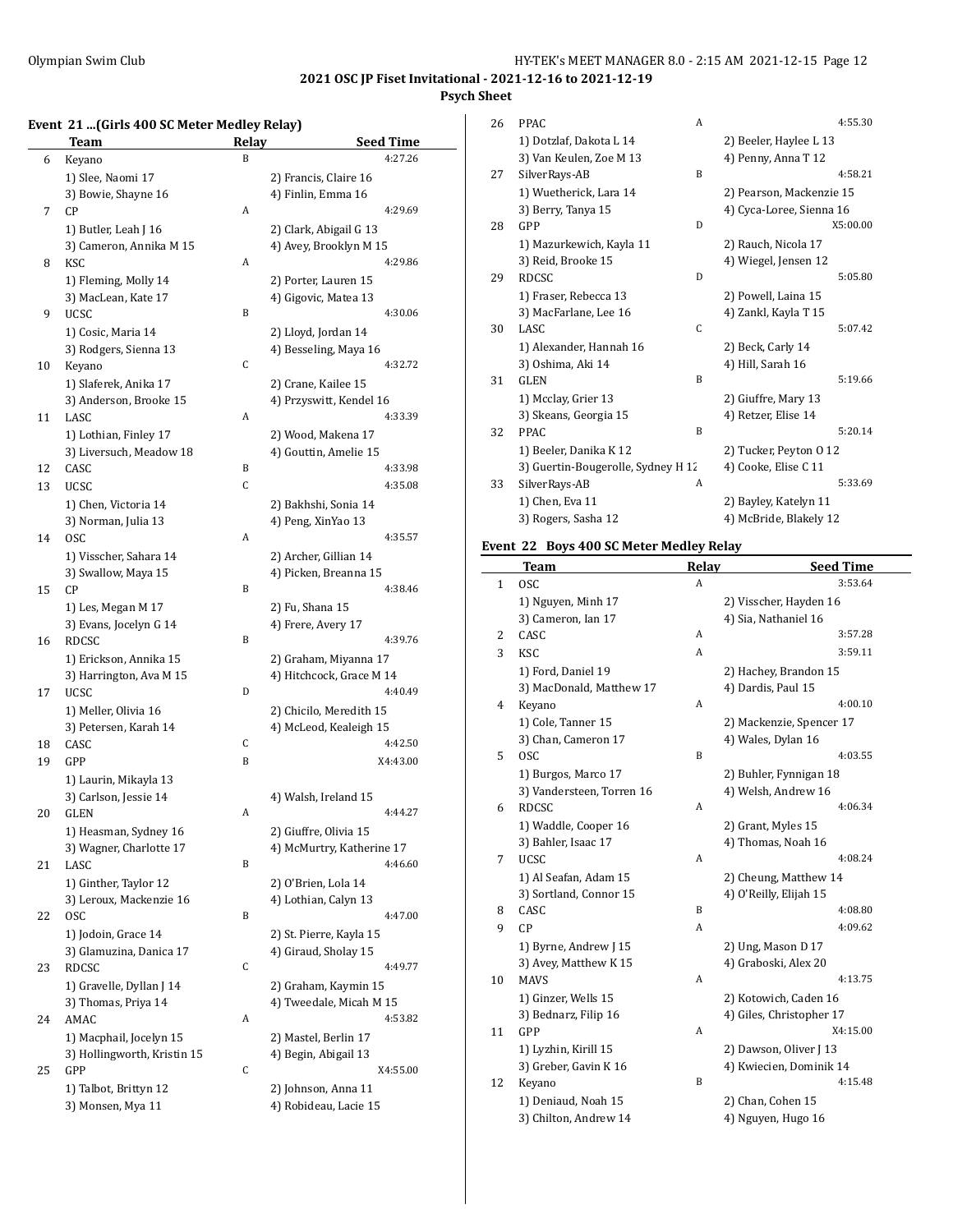## **2021 OSC JP Fiset Invitational - 2021-12-16 to 2021-12-19 Psych Sheet**

## **Event 22 ...(Boys 400 SC Meter Medley Relay)**

|    | <b>Team</b>              | <b>Relay</b> | <b>Seed Time</b>               |
|----|--------------------------|--------------|--------------------------------|
| 13 | <b>UCSC</b>              | B            | 4:16.18                        |
|    | 1) Grant, Liam 17        |              | 2) Scott, Cooper 16            |
|    | 3) Askar, Danyar 15      |              | 4) Wang, Desmond 14            |
| 14 | Inconnu                  | A            | 4:20.45                        |
|    | 1) Kemp, Julien 15       |              | 2) McDonald, Alexander 16      |
|    | 3) Lang, Owen 16         |              | 4) Scoullar, Ethan 15          |
| 15 | <b>UCSC</b>              | $\mathsf C$  | 4:21.20                        |
|    | 1) Fenning, Andrew 13    |              | 2) Mylonas, Yianni 14          |
|    | 3) Mylonas, Demetrios 15 |              | 4) Ye, Evan 16                 |
| 16 | AMAC                     | A            | 4:21.99                        |
|    | 1) Scholly, Ashton 16    |              | 2) Skrove, Hunter 14           |
|    | 3) Maxwell, Parker 17    |              | 4) Ma, Evan 15                 |
| 17 | <b>UCSC</b>              | D            | 4:25.41                        |
|    | 1) Gibbs, Colby 14       |              | 2) Liu, Jason 14               |
|    | 3) Simpson, Lachlan 14   |              | 4) Michael-Ailuelohia, Seth 13 |
| 18 | CASC                     | C            | 4:28.79                        |
| 19 | <b>MAVS</b>              | B            | 4:31.68                        |
|    | 1) Kotowich, Jasper T 14 |              | 2) Holt, Alexander 15          |
|    | 3) Badenhorst, Deon 14   |              | 4) Murphy, Keton 15            |
| 20 | LASC                     | A            | 4:33.95                        |
| 21 | <b>RDCSC</b>             | B            | 4:40.18                        |
|    | 1) Powell, Dalton 13     |              | 2) Sumang, Kaillen 15          |
|    | 3) Hoedel, Jaycob J 13   |              | 4) Piecowye, Gavin 15          |
| 22 | GPP                      | B            | X4:45.00                       |
|    | 1) Rochon, Ethan 15      |              | 2) Frayn, Hudson 14            |
|    | 3) Johnson, Zachary 12   |              | 4) Stanton, Brandon 13         |

## **Event 23 Girls 200 SC Meter Backstroke**

|                | Name               | Age | <b>Team</b>   | <b>Seed Time</b> |
|----------------|--------------------|-----|---------------|------------------|
|                | Prelims 12 & Under |     |               |                  |
| $\mathbf{1}$   | Crane, Kiera       | 12  | Keyano        | 2:36.04          |
| 2              | Zhou, Christine    | 12  | <b>UCSC</b>   | 2:37.81          |
| 3              | McKegney, Saoirse  | 12  | <b>UCSC</b>   | 2:39.12          |
| 4              | Talbot, Brittyn    | 12  | GPP           | 2:39.94          |
| 5              | Ginther, Taylor    | 12  | LASC          | 2:43.56          |
| 6              | Mazurkewich, Kayla | 11  | GPP           | 2:48.51          |
| 7              | Rideout, Brooklin  | 12  | <b>KSC</b>    | 2:54.30          |
| 8              | Johnson, Anna      | 11  | GPP           | 2:57.85          |
| 9              | Chen, Eva          | 11  | SilverRays-AB | 3:00.21          |
| 10             | Tucker, Sydney A   | 12  | PPAC          | 3:00.77          |
| 11             | Wiegel, Jensen     | 12  | GPP           | 3:02.02          |
| 12             | Slee, Lena         | 10  | Keyano        | 3:03.03          |
| 13             | Monar, Ella        | 12  | <b>UCSC</b>   | 3:11.32          |
| 14             | Bekker, Sophia     | 11  | <b>UCSC</b>   | 3:11.62          |
| 15             | Guo, Hilary        | 11  | <b>UCSC</b>   | 3:15.07          |
| 16             | Rockwell, Seville  | 9   | <b>OSC</b>    | 3:20.90          |
| 17             | Harbin, Sarah E    | 12  | <b>PPAC</b>   | 3:22.24          |
| 18             | Bourdages, Kenna   | 12  | <b>OSC</b>    | 3:30.90          |
| 19             | Morgantini, Emily  | 12  | <b>OSC</b>    | 3:33.40          |
|                | Prelims 13-14      |     |               |                  |
| $\mathbf{1}$   | Cosic, Milena      | 14  | <b>UCSC</b>   | 2:19.73          |
| $\overline{2}$ | Dotzlaf, Dakota L  | 14  | PPAC          | 2:23.75          |
| 3              | Rodgers, Sienna    | 13  | <b>UCSC</b>   | 2:24.79          |
| 4              | Cosic, Maria       | 14  | <b>UCSC</b>   | 2:26.13          |
| 5              | Chen, Victoria     | 14  | <b>UCSC</b>   | 2:29.59          |
| 6              | Mitchell, Avery    | 14  | KSC           | 2:29.66          |
|                |                    |     |               |                  |

| 7            | Baker, Elle E        | 14 | CASC             | 2:30.15 |
|--------------|----------------------|----|------------------|---------|
| 8            | Laurin, Mikayla      | 13 | GPP              | 2:31.58 |
| 9            | Rachmielowski, Tekla | 13 | Keyano           | 2:31.59 |
| 10           | Fleming, Molly       | 14 | KSC              | 2:32.36 |
| 11           | Jodoin, Grace        | 14 | 0SC              | 2:32.60 |
| 12           | Medic, Layla         | 14 | UCSC             | 2:33.82 |
| 13           | Joseph, Anna M       | 13 | CР               | 2:34.10 |
| 14           | Gravelle, Dyllan J   | 14 | RDCSC            | 2:36.93 |
| 15           | Janzen, Zoey         | 13 | UCSC             | 2:37.60 |
| 16           | Share, Maya          | 13 | KSC              | 2:38.29 |
| 17           | Peng, XinYao         | 13 | <b>UCSC</b>      | 2:40.00 |
| 18           | Katterhagen, Kyla    | 14 | UCSC             | 2:40.27 |
| 19           | Varban, June M       | 14 | CASC             | 2:40.34 |
| 20           | Evans, Bridget       | 13 | Keyano           | 2:41.66 |
| 21           | Clark, Abigail G     | 13 | СP               | 2:42.26 |
| 22           | Jaremko, Julia       | 13 | Keyano           | 2:43.12 |
| 23           | Nielsen, Tegan       | 14 | Inconnu          | 2:43.30 |
| 24           | Bakhshi, Sonia       | 14 | UCSC             | 2:43.56 |
| 25           | Parsons, Ava         | 14 | <b>OSC</b>       | 2:45.61 |
| 26           | Beshry, Malak        | 13 | <b>UCSC</b>      | 2:45.99 |
| 27           | Woods, Frankie       | 14 | Inconnu          | 2:46.77 |
| 28           | Fraser, Rebecca      | 13 | <b>RDCSC</b>     | 2:47.47 |
| 29           | Mcclay, Grier        | 13 | <b>GLEN</b>      | 2:47.76 |
| 30           | Oshima, Aki          | 14 | LASC             | 2:49.47 |
| 31           | Qu, Stefanie         | 14 | <b>UCSC</b>      | 2:49.89 |
| 32           | Little, Andrea       | 14 | <b>OSC</b>       | 2:50.89 |
| 33           | Cameron, Hailey B    | 13 | СP               | 2:53.75 |
| 34           |                      | 13 | LASC             | 2:57.15 |
|              | Lothian, Calyn       | 13 | AMAC             | 2:59.31 |
| 35           | Begin, Abigail       |    | Keyano           | 3:02.04 |
| 36           | Bergman, Rachel      | 13 | LASC             | 3:07.34 |
| 37           | Hill, Kate           | 14 | osc              | 3:28.79 |
| 38           | Abe, Mia             | 13 | 0SC              | 3:48.63 |
| 39           | Birbeck, Layne       | 13 |                  |         |
|              | Prelims 15 & Over    |    |                  |         |
| $\mathbf{1}$ | O'Croinin, Emma      | 18 | Ubc Thunderbirds | 2:10.00 |
| 2            | Brendzan, Olivia     | 18 | Ualberta         | 2:14.46 |
| 3            | Kelly, Payton        | 17 | CASC             | 2:16.20 |
| 4            | Kohut, Madison       | 18 | Ualberta         | 2:17.64 |
| 5            | Garcia, Alyanna      | 15 | Keyano           | 2:17.81 |
| 6            | Greber, Jordan       | 15 | GPP              | 2:19.68 |
| 7            | Phillips, Eleaunah   | 15 | Keyano           | 2:21.37 |
| 8            | Finlin, Emma         | 16 | Keyano           | 2:21.61 |
| 9            | Lehman, Delaney      | 17 | <b>RDCSC</b>     | 2:21.64 |
| 10           | Laurin, Marissa      | 15 | GPP              | 2:22.56 |
| 11           | Lothian, Finley      | 17 | LASC             | 2:24.50 |
| 12           | Liang, Christey      | 17 | Keyano           | 2:25.21 |
| 13           | Wilson, Corah        | 16 | CASC             | 2:25.33 |
| 14           | Slee, Maya           | 15 | Keyano           | 2:25.65 |
| 15           | Heasman, Sydney      | 16 | GLEN             | 2:25.65 |
| 16           | Crane, Kailee        | 15 | Keyano           | 2:25.70 |
| 17           | Korczewski, Isabella | 15 | UCSC             | 2:26.52 |
| 18           | Blevins, Anna        | 16 | Keyano           | 2:26.60 |
| 19           | Slaferek, Anika      | 17 | Keyano           | 2:27.08 |
| 20           | Avey, Brooklyn M     | 15 | СP               | 2:27.13 |
| 21           | Butler, Leah J       | 16 | СP               | 2:27.36 |
| 22           | Picken, Breanna      | 15 | 0SC              | 2:27.84 |
| 23           | Thompson, Katie      | 17 | KSC              | 2:27.95 |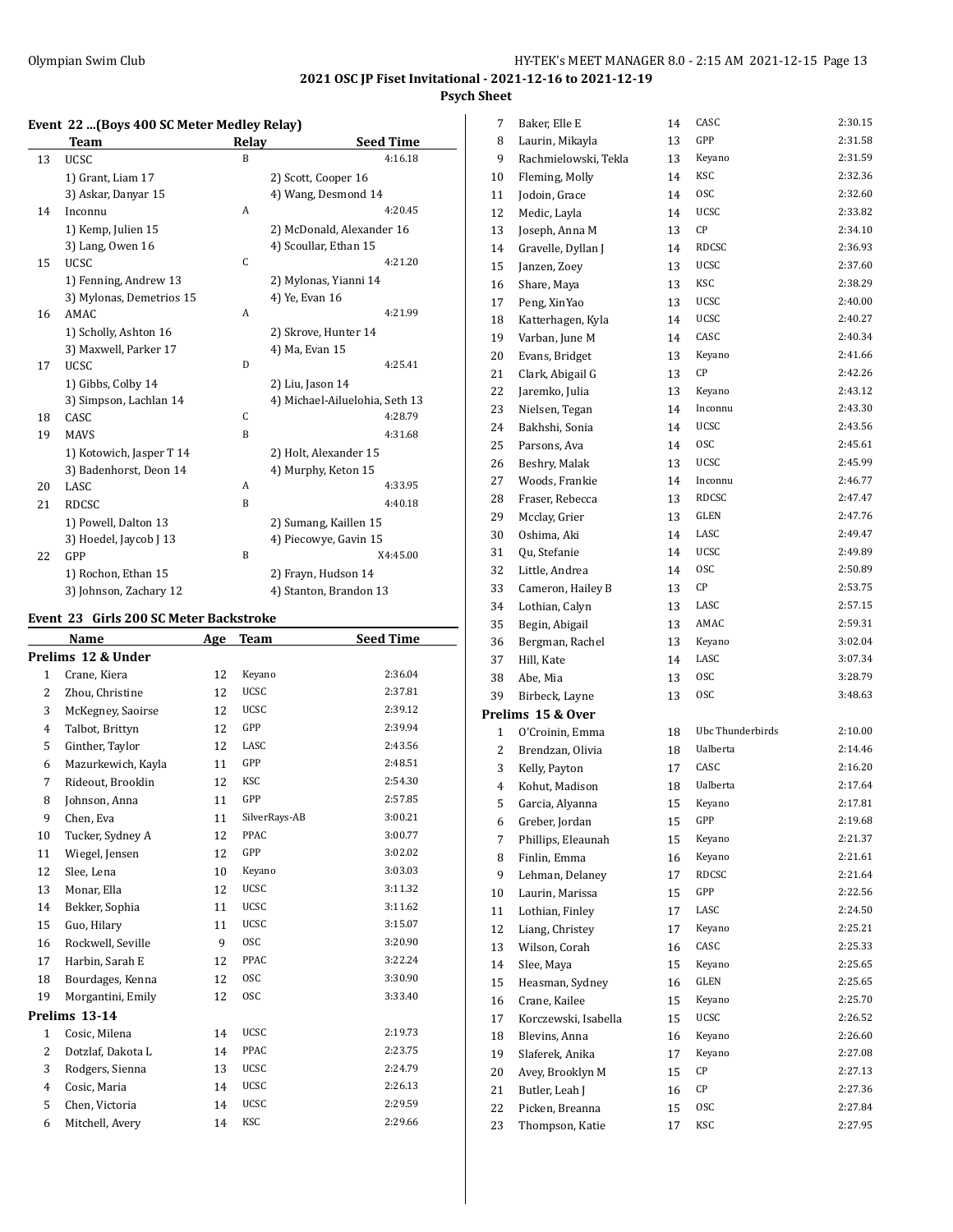**Psych Sheet**

|  |  |  |  | Prelims 15 & Over(#23 Girls 200 SC Meter Backstroke) |
|--|--|--|--|------------------------------------------------------|
|--|--|--|--|------------------------------------------------------|

| 24 | Hicklin, Emma      | 17 | <b>MAVS</b> | 2:28.76 |
|----|--------------------|----|-------------|---------|
| 25 | Les, Megan M       | 17 | CP          | 2:28.92 |
| 26 | Farag, Mariam      | 15 | <b>OSC</b>  | 2:29.11 |
| 27 | Arnott, Grace J    | 16 | CASC        | 2:30.64 |
| 28 | Pedersen, Adair    | 15 | <b>UCSC</b> | 2:31.67 |
| 29 | Turner, Grace      | 17 | KSC         | 2:32.04 |
| 30 | Anderson, Brooke   | 15 | Keyano      | 2:33.03 |
| 31 | Meller, Olivia     | 16 | <b>UCSC</b> | 2:33.95 |
| 32 | Berreth, Emma M    | 16 | CP          | 2:34.23 |
| 33 | Smith, Nyla        | 16 | <b>KSC</b>  | 2:34.93 |
| 34 | Alexander, Hannah  | 16 | LASC        | 2:36.38 |
| 35 | Walsh, Ireland     | 15 | GPP         | 2:36.66 |
| 36 | Auch, Hannah G     | 16 | CASC        | 2:37.53 |
| 37 | Chin, Emma G       | 15 | CP          | 2:38.15 |
| 38 | Pearson, Kiera     | 15 | Keyano      | 2:38.15 |
| 39 | Hawthorne, Tahlia  | 16 | MAVS        | 2:38.27 |
| 40 | McKegney, Ceilidh  | 15 | <b>UCSC</b> | 2:38.83 |
| 41 | Reid, Brooke       | 15 | GPP         | 2:39.09 |
| 42 | Yang, Diana        | 15 | Keyano      | 2:41.30 |
| 43 | Xu, Jerica         | 15 | <b>UCSC</b> | 2:42.96 |
| 44 | Robideau, Lacie    | 15 | GPP         | 2:45.51 |
| 45 | Garrison, Cadence  | 16 | <b>OSC</b>  | 2:46.24 |
| 46 | Leffers, Vera G    | 15 | СP          | 2:46.30 |
| 47 | Dickson, Brooke L  | 15 | CP          | 2:49.80 |
| 48 | White_S10, Breanna | 16 | <b>OSC</b>  | 2:56.89 |
| 49 | Khazaal, Jennah    | 15 | <b>OSC</b>  | 3:06.67 |

## **Event 24 Boys 200 SC Meter Backstroke**

| Name               | Age | <b>Team</b>  | <b>Seed Time</b> |
|--------------------|-----|--------------|------------------|
| Prelims 13 & Under |     |              |                  |
| Powell, Dalton     | 13  | <b>RDCSC</b> | 2:25.25          |
| Cheung, Jeffery    | 13  | <b>UCSC</b>  | 2:28.47          |
| Pardo, Graham      | 12  | Keyano       | 2:32.10          |
| Johnson, Zachary   | 12  | GPP          | 2:39.59          |
| Jost, Andreas      | 13  | Keyano       | 2:41.36          |
| Stanton, Brandon   | 13  | GPP          | 2:47.55          |
| Fairey, Jake       | 10  | Keyano       | 2:48.81          |
| Zaher, Luca        | 12  | <b>UCSC</b>  | 2:49.08          |
| Chen, Tyrone       | 12  | <b>UCSC</b>  | 2:52.00          |
| Lukavicius, Bruno  | 10  | <b>OSC</b>   | 3:20.90          |
| Ni, Max Z          | 13  | CP           | 3:24.60          |
| Garman, Braiden    | 11  | <b>OSC</b>   | 3:25.90          |
| Prelims 14-15      |     |              |                  |
| Deshayes, Parker B | 14  | CASC         | 2:14.54          |
| Lyzhin, Kirill     | 15  | GPP          | 2:15.13          |
| Byrne, Andrew J    | 15  | CP           | 2:16.89          |
| Avey, Matthew K    | 15  | CP           | 2:18.12          |
| Mylonas, Demetrios | 15  | <b>UCSC</b>  | 2:18.25          |
| Kwiecien, Dominik  | 14  | GPP          | 2:19.14          |
| Al Seafan, Adam    | 15  | <b>UCSC</b>  | 2:21.48          |
| Smith, Jonah C     | 14  | CASC         | 2:22.66          |
| Chilton, Andrew    | 14  | Keyano       | 2:24.60          |
| Dickson, Levi      | 15  | <b>OSC</b>   | 2:25.73          |
| Xie, Ethan         | 15  | <b>KSC</b>   | 2:26.06          |
| Glamuzina, Nikola  | 15  | <b>OSC</b>   | 2:26.56          |
| Rochon, Ethan      | 15  | GPP          | 2:28.06          |
| Rice, Eli          | 15  | Triton-CA    | 2:28.25          |
|                    |     |              |                  |

| 15           | Gibbs, Colby               | 14 | <b>UCSC</b>     | 2:30.07 |
|--------------|----------------------------|----|-----------------|---------|
| 16           | Kemp, Julien               | 15 | Inconnu         | 2:30.13 |
| 17           | Trofimuk, Charlie          | 15 | KSC             | 2:30.39 |
| 18           | Pound, Ethan G             | 15 | СP              | 2:31.16 |
| 19           | Lyons, Gavin               | 15 | Triton-CA       | 2:31.24 |
| 20           | Alexander, Daniel          | 14 | LASC            | 2:32.92 |
| 21           | Bagrowicz, Kaleb R         | 15 | СP              | 2:35.12 |
| 22           | Zhuang, Ryan               | 14 | CASC            | 2:39.18 |
| 23           | Sullivan, Nathan           | 14 | <b>GLEN</b>     | 2:42.02 |
| 24           | Pomeroy, Rylan             | 15 | Inconnu         | 2:42.35 |
| 25           | Odorski, Jake              | 14 | LASC            | 2:50.95 |
| 26           | Skakun, Garrett            | 14 | <b>OSC</b>      | 2:59.62 |
| 27           | Villafranca, Cleeon Jared  | 14 | <b>OSC</b>      | 3:29.25 |
| 28           | Thiessen, Jonah            | 15 | <b>KSC</b>      | 3:39.72 |
|              | Prelims 16 & Over          |    |                 |         |
| $\mathbf{1}$ | Ford, Daniel               | 19 | <b>KSC</b>      | 2:04.95 |
| 2            | Molloy, Edward             | 18 | <b>Ualberta</b> | 2:06.84 |
| 3            | Gaine, Caleb C             | 17 | CASC            | 2:11.08 |
| 4            | Baldwin, Joshua            | 17 | <b>Ualberta</b> | 2:12.87 |
| 5            | Bahler, Isaac              | 17 | <b>RDCSC</b>    | 2:13.14 |
| 6            | MacDonald, Matthew         | 17 | <b>KSC</b>      | 2:13.55 |
| 7            | Thomas, Noah               | 16 | <b>RDCSC</b>    | 2:16.07 |
| 8            | Ottenbreit, Declan         | 17 | <b>OSC</b>      | 2:17.17 |
| 9            | Scholly, Ashton            | 16 | AMAC            | 2:18.32 |
| 10           | Giles, Christopher         | 17 | <b>MAVS</b>     | 2:21.75 |
| 11           | McKell, Andrew H           | 16 | <b>CP</b>       | 2:46.45 |
| 12           | Moore S14SB14SM14, Cale 22 |    | <b>SBPS</b>     | 4:10.00 |
|              |                            |    |                 |         |

## **Event 25 Girls 100 SC Meter Freestyle**

| Name                  | Age | Team                       | <b>Seed Time</b> |
|-----------------------|-----|----------------------------|------------------|
| Prelims 12 & Under    |     |                            |                  |
| Chin, Sophia          | 12  | Keyano                     | 1:02.07          |
| Eashwarage, Ranumi    | 12  | <b>KSC</b>                 | 1:04.30          |
| Carey, Elle           | 12  | Keyano                     | 1:04.56          |
| Ginther, Taylor       | 12  | LASC                       | 1:06.61          |
| Penny, Anna T         | 12  | PPAC                       | 1:06.68          |
| Bekker, Sophia        | 11  | UCSC                       | 1:09.30          |
| Guo, Hilary           | 11  | UCSC                       | 1:09.40          |
| Rogers, Sasha         | 12  | SilverRays-AB              | 1:10.17          |
| Pruden, Addison I     | 12  | <b>RDCSC</b>               | 1:10.41          |
| Zhang, Stephanie      | 12  | <b>UCSC</b>                | 1:10.43          |
|                       | 12  | PPAC                       | 1:10.46          |
| Wang, Angelina        | 11  | UCSC                       | 1:11.72          |
| Beeler, Danika K      | 12  | PPAC                       | 1:12.08          |
| McBride, Blakely      | 12  | SilverRays-AB              | 1:12.82          |
| Bellikka, Abigail     | 12  | <b>OSC</b>                 | 1:12.88          |
| Monsen, Mya           | 11  | GPP                        | 1:14.44          |
| Jodoin, Ava           | 11  | <b>OSC</b>                 | 1:14.62          |
| Wachtler, Cate A      | 12  | CP                         | 1:15.17          |
| Morgantini, Emily     | 12  | <b>OSC</b>                 | 1:16.39          |
| Jefferies, Gloria     | 12  | SilverRays-AB              | 1:17.13          |
| St. Pierre, Charlotte | 12  | <b>OSC</b>                 | 1:18.00          |
| Wiegel, Jensen        | 12  | GPP                        | 1:18.13          |
| Lobel, Mya            | 12  | <b>OSC</b>                 | 1:21.47          |
| Penner, Bozhena       | 12  | <b>OSC</b>                 | 1:21.56          |
| Rideout, Brooklin     | 12  | <b>KSC</b>                 | 1:21.78          |
| Nimmon, Harriet A     | 12  | CP                         | 1:21.83          |
|                       |     | Guertin-Bougerolle, Sydney |                  |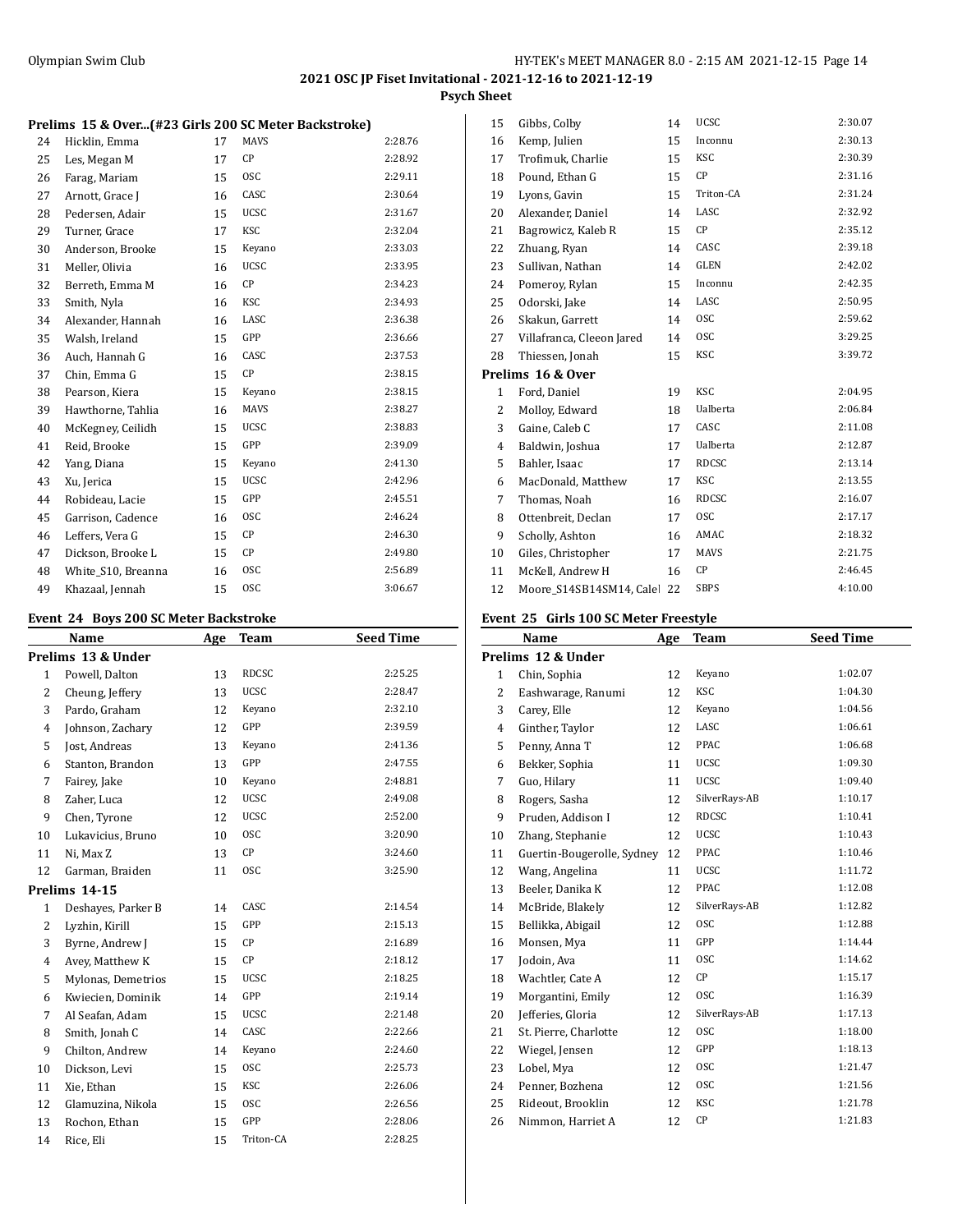**Psych Sheet**

|    | Prelims 12 & Under(#25 Girls 100 SC Meter Freestyle) |    |             |         |
|----|------------------------------------------------------|----|-------------|---------|
| 27 | Schultz, Tegan                                       | 12 | 0SC         | 1:25.36 |
| 28 | Bourdages, Kenna                                     | 12 | 0SC         | 1:26.27 |
| 29 | Rockwell, Seville                                    | 9  | 0SC         | 1:26.90 |
| 30 | Woods, Charlotte                                     | 12 | 0SC         | 1:28.34 |
| 31 | Ho, Naomi                                            | 12 | 0SC         | 1:32.04 |
| 32 | Yabar, Mia                                           | 11 | <b>OSC</b>  | 1:35.91 |
| 33 | Birbeck, Amity                                       | 11 | 0SC         | 1:36.08 |
| 34 | Ruda, Yelyzaveta                                     | 10 | 0SC         | 1:37.20 |
| 35 | Wolbert, Isabella                                    | 12 | 0SC         | 1:38.13 |
| 36 | Elsabbagh, Habiba                                    | 12 | 0SC         | 1:43.20 |
| 37 | Jia, Emma                                            | 12 | 0SC         | 1:45.00 |
| 38 | Jia, Jessica                                         | 12 | 0SC         | 1:45.00 |
| 39 | Andre, Sage                                          | 11 | 0SC         | 1:45.21 |
| 40 | Joy, Olivia                                          | 11 | 0SC         | 1:48.95 |
| 41 | Khazaal, Zeenah                                      | 11 | 0SC         | 1:56.81 |
| 42 | Blaikie-Birkigt, Sage                                | 12 | 0SC         | 1:58.50 |
| 43 | Purves, Claire                                       | 10 | 0SC         | 2:00.10 |
| 44 | Horn, Maya                                           | 11 | <b>OSC</b>  | 2:04.04 |
| 45 | Hammad, Mariam                                       | 11 | 0SC         | 2:05.78 |
|    | Prelims 13-14                                        |    |             |         |
| 1  | Visscher, Sahara                                     | 14 | <b>OSC</b>  | 59.28   |
| 2  | Dotzlaf, Dakota L                                    | 14 | PPAC        | 59.60   |
| 3  | Gigovic, Matea                                       | 13 | KSC         | 1:00.33 |
| 4  | Norman, Julia                                        | 13 | <b>UCSC</b> | 1:01.29 |
| 5  | Peng, XinYao                                         | 13 | <b>UCSC</b> | 1:01.47 |
| 6  | Connell, Madilyn S                                   | 14 | CASC        | 1:02.12 |
| 7  | Fleming, Molly                                       | 14 | KSC         | 1:02.38 |
| 8  | Chow, Natalie                                        | 14 | Keyano      | 1:02.55 |
| 9  | Lothian, Calyn                                       | 13 | LASC        | 1:02.59 |
| 10 | Chen, Victoria                                       | 14 | <b>UCSC</b> | 1:02.90 |
| 11 | Hitchcock, Grace M                                   | 14 | RDCSC       | 1:03.01 |
| 12 | Hoyem, Anna                                          | 14 | <b>UCSC</b> | 1:03.02 |
| 13 | Evans, Jocelyn G                                     | 14 | СP          | 1:03.13 |
| 14 | Joseph, Anna M                                       | 13 | СP          | 1:03.43 |
| 15 | Morrow, Olivia                                       | 14 | Keyano      | 1:03.43 |
| 16 | Medic, Layla                                         | 14 | <b>UCSC</b> | 1:03.49 |
| 17 | Zielke, Lydia J                                      | 13 | CASC        | 1:03.72 |
| 18 | Mo, Emma                                             | 14 | Keyano      | 1:03.88 |
| 19 | Petersen, Karah                                      | 14 | UCSC        | 1:04.00 |
| 20 | Thomas, Priva                                        | 14 | RDCSC       | 1:04.56 |
| 21 | Wagenseil, Vida                                      | 14 | Keyano      | 1:04.66 |
| 22 | O'Kelly, Josie                                       | 14 | Keyano      | 1:04.68 |
| 23 | Mcclay, Grier                                        | 13 | GLEN        | 1:05.22 |
| 24 | Nielsen, Tegan                                       | 14 | Inconnu     | 1:05.25 |
| 25 | Resende Romero, Maria Fer                            | 14 | CASC        | 1:05.27 |
| 26 | L'Archeveque, Amelie                                 | 14 | UCSC        | 1:05.40 |
| 27 | Hill, Kate                                           | 14 | LASC        | 1:05.59 |
| 28 | Varban, June M                                       | 14 | CASC        | 1:05.67 |
| 29 | Evans, Bridget                                       | 13 | Keyano      | 1:05.86 |
| 30 | Jodoin, Grace                                        | 14 | 0SC         | 1:05.91 |
| 31 | Dille, Sophia                                        | 13 | Triton-CA   | 1:06.08 |
| 32 | Giroux, Macy                                         | 14 | UCSC        | 1:06.20 |
| 33 | Beck, Carly                                          | 14 | LASC        | 1:06.66 |
| 34 | Parsons, Ava                                         | 14 | 0SC         | 1:06.80 |
| 35 | Chen, Julie                                          | 13 | 0SC         | 1:07.24 |
| 36 | Bergman, Rachel                                      | 13 | Keyano      | 1:07.51 |
| 37 | Marquardt, Ciara                                     | 14 | KSC         | 1:07.59 |

| 38 | Berezowsky, Katiya                        | 13 | KSC              | 1:08.00 |
|----|-------------------------------------------|----|------------------|---------|
| 39 | Kruse, Carolena R                         | 13 | СP               | 1:08.04 |
| 40 | Retzer, Elise                             | 14 | <b>GLEN</b>      | 1:08.04 |
| 41 | Les, Peyton C                             | 13 | CР               | 1:08.28 |
| 42 | Victor, Makena                            | 14 | <b>RDCSC</b>     | 1:08.52 |
| 43 | Storck, Maya N                            | 13 | СP               | 1:08.71 |
| 44 | Lee, Catherine                            | 13 | Keyano           | 1:09.00 |
| 45 | MacKay, Edita                             | 13 | SilverRays-AB    | 1:09.08 |
| 46 | O'Brien, Lola                             | 14 | LASC             | 1:09.15 |
| 47 | Van Keulen, Zoe M                         | 13 | PPAC             | 1:09.23 |
| 48 | Giuffre, Mary                             | 13 | GLEN             | 1:09.70 |
| 49 | Share, Maya                               | 13 | <b>KSC</b>       | 1:09.79 |
| 50 | Pulido, Jennifer                          | 14 | SilverRays-AB    | 1:09.84 |
| 51 | Wuetherick, Lara                          | 14 | SilverRays-AB    | 1:09.92 |
| 52 | Heasman, Abigail                          | 14 | <b>GLEN</b>      | 1:10.38 |
| 53 | Bellikka, Gillian                         | 14 | 0SC              | 1:10.87 |
| 54 | Wever, Skyla L                            | 13 | CP               | 1:11.27 |
| 55 | Bai, Jessica                              | 13 | Keyano           | 1:11.45 |
| 56 | Cameron, Hailey B                         | 13 | СP               | 1:11.64 |
| 57 | Birbeck, Layne                            | 13 | <b>OSC</b>       | 1:11.93 |
| 58 | Klinck, CJ                                | 13 | SilverRays-AB    | 1:11.93 |
| 59 | Savin, Avery E                            | 14 | CР               | 1:12.78 |
| 60 | Rideout, Kamryn                           | 13 | <b>KSC</b>       | 1:13.07 |
| 61 | Sargent, Preslea                          | 13 | <b>OSC</b>       | 1:14.03 |
| 62 | Pahl, Kayla                               | 14 | <b>OSC</b>       | 1:15.73 |
| 63 | Green, Taylor                             | 14 | <b>OSC</b>       | 1:17.54 |
| 64 | Haluska, Addisson                         | 13 | 0SC              | 1:28.24 |
| 65 |                                           | 13 | 0SC              | 1:29.30 |
|    | Musselman, Sophia<br>Simanjuntak, Felicia |    | 0SC              | 1:47.63 |
| 66 |                                           | 13 | 0SC              | 2:07.06 |
| 67 | Enavworhe, Naomi                          | 13 |                  |         |
|    | Prelims 15 & Over                         |    |                  |         |
| 1  | O'Croinin, Emma                           | 18 | Ubc Thunderbirds | 55.02   |
| 2  | Vander Leek, Teagan                       | 17 | Keyano           | 55.56   |
| 3  | Liang, Christey                           | 17 | Keyano           | 55.65   |
| 4  | Kelly, Payton                             | 17 | CASC             | 57.72   |
| 5  | Couture, Elle                             | 17 | RDCSC            | 57.73   |
| 6  | Lehman, Delaney                           | 17 | RDCSC            | 58.79   |
| 7  | Heasman, Sydney                           | 16 | GLEN             | 58.88   |
| 8  | MacLean, Kate                             | 17 | <b>KSC</b>       | 58.89   |
| 9  | Bennett, Claire                           | 16 | UCSC             | 59.41   |
| 10 | Robertson, Joanna M                       | 16 | CASC             | 59.51   |
| 11 | Berrisford, Haley                         | 21 | Ualberta         | 59.61   |
| 12 | Przyswitt, Kendel                         | 16 | Keyano           | 59.65   |
| 13 | Wagner, Charlotte                         | 17 | GLEN             | 59.72   |
| 14 | Bahler, Abbi                              | 15 | RDCSC            | 59.79   |
| 15 | Harrington, Ava M                         | 15 | RDCSC            | 1:00.00 |
| 16 | Baker, Chloe E                            | 15 | CASC             | 1:00.04 |
| 17 | Jerace, Allyssa                           | 17 | Keyano           | 1:00.16 |
| 18 | Dunn, Gabrielle                           | 17 | Keyano           | 1:00.24 |
| 19 | Avey, Brooklyn M                          | 15 | СP               | 1:00.32 |
| 20 | Wiens, Madison                            | 16 | <b>RDCSC</b>     | 1:00.32 |
| 21 | Liversuch, Meadow                         | 18 | LASC             | 1:00.44 |
| 22 | Besseling, Maya                           | 16 | UCSC             | 1:00.50 |
| 23 | Butler, Leah J                            | 16 | СP               | 1:00.53 |
| 24 | Hollingworth, Kristin                     | 15 | AMAC             | 1:00.62 |
| 25 | Katterhagen, Ryenne                       | 17 | UCSC             | 1:00.67 |
| 26 | Schenk, Gabriella                         | 17 | Keyano           | 1:00.76 |
|    |                                           |    |                  |         |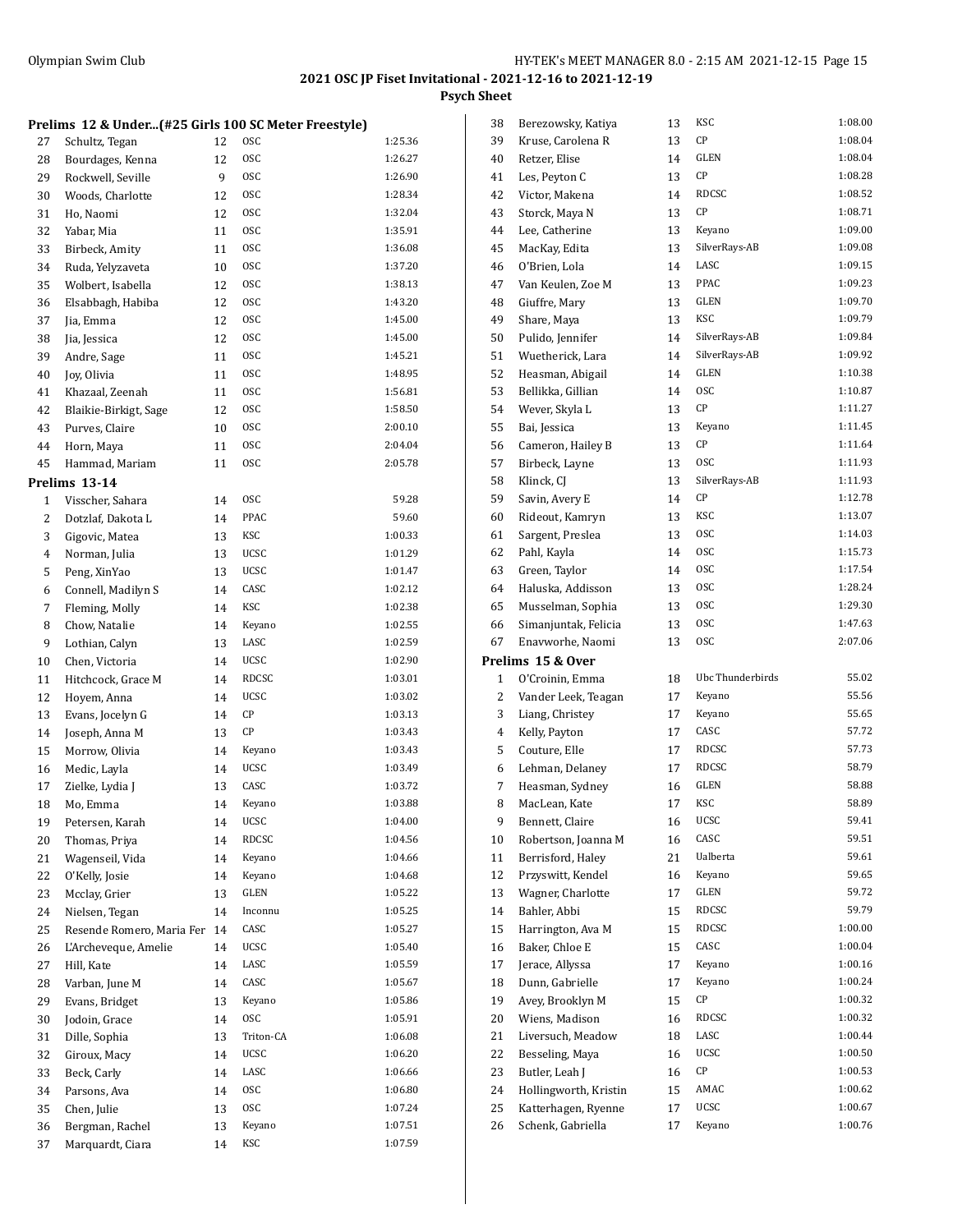**Psych Sheet**

## **Prelims 15 & Over...(#25 Girls 100 SC Meter Freestyle)**

| 27       | Auch, Hannah G      | 16 | CASC          | 1:00.77            |
|----------|---------------------|----|---------------|--------------------|
| 28       | Walsh, Kate         | 17 | GPP           | 1:00.87            |
| 29       | Crane, Kailee       | 15 | Keyano        | 1:00.98            |
| 30       | Frere, Avery        | 17 | СP            | 1:01.03            |
| 31       | Greber, Jordan      | 15 | GPP           | 1:01.09            |
| 32       | Jackson, Ashlee     | 15 | Keyano        | 1:01.42            |
| 33       | Smith, Nyla         | 16 | KSC           | 1:01.45            |
| 34       | McMurtry, Katherine | 17 | GLEN          | 1:01.47            |
| 35       | Cyca-Loree, Sienna  | 16 | SilverRays-AB | 1:01.49            |
| 36       | Lothian, Finley     | 17 | LASC          | 1:01.56            |
| 37       | Giuffre, Olivia     | 15 | GLEN          | 1:01.58            |
| 38       | Mastel, Berlin      | 17 | AMAC          | 1:01.68            |
| 39       | Bowie, Shayne       | 16 | Keyano        | 1:01.90            |
| 40       | Wood, Makena        | 17 | LASC          | 1:01.97            |
| 41       | Erickson, Annika    | 15 | <b>RDCSC</b>  | 1:02.05            |
| 42       | Laurin, Marissa     | 15 | GPP           | 1:02.08            |
| 43       | Caparino, Sarah G   | 17 | CP            | 1:02.33            |
| 44       | Gouttin, Amelie     | 15 | LASC          | 1:02.48            |
| 45       | Kennedy, Keira      | 15 | CASC          | 1:02.53            |
| 46       | Moore, Paige A      | 17 | СP            | 1:03.02            |
| 47       | Turner, Grace       | 17 | KSC           | 1:03.09            |
| 48       | Macphail, Jocelyn   | 15 | AMAC          | 1:03.23            |
| 49       | Li, Cindy J         | 16 | CP            | 1:03.62            |
| 50       | Cameron, Annika M   | 15 | СP            | 1:03.74            |
| 51       | MacDonald, Grace    | 15 | <b>UCSC</b>   | 1:03.78            |
| 52       | Swallow, Maya       | 15 | <b>OSC</b>    | 1:04.18            |
| 53       | Hill, Sarah         | 16 | LASC          | 1:04.64            |
| 54       | Tweedale, Micah M   | 15 | RDCSC         | 1:04.92            |
| 55       | Newell, Chloe       | 16 | Keyano        | 1:05.01            |
| 56       | Alexander, Hannah   | 16 | LASC          | 1:05.06            |
| 57       | Whitney, Elsie      | 17 | СP            | 1:05.08            |
| 58       | Giraud, Sholay      | 15 | 0SC           | 1:05.10            |
| 59       | Tu, Shirley J       | 16 | СP            | 1:05.13            |
| 60       | Moldovan, Tekla     | 17 | KSC           | 1:05.14            |
| 61       | Berreth, Emma M     | 16 | СP            | 1:05.41            |
| 62       | Wise, Georgia       | 16 | KSC           | 1:05.43            |
| 63       | Leffers, Vera G     | 15 | СP            | 1:05.54            |
| 64       | Leroux, Mackenzie   | 16 | LASC          | 1:05.55            |
| 65       | Marino, Ellie G     | 15 | СP            | 1:05.66            |
| 66       | Rideout, Shaela     | 15 | KSC           | 1:05.92            |
| 67       | Hawthorne, Tahlia   | 16 | MAVS          | 1:06.17            |
| 68       | Pachan, Maria       | 15 | AMAC          | 1:06.32            |
| 69       | Walsh, Ireland      | 15 | GPP           | 1:06.39            |
| 70       | Fu, Shana           | 15 | СP            | 1:06.65            |
| 71       | Powell, Laina       | 15 | RDCSC         | 1:06.90            |
| 72       | Berezowsky, Natalia | 17 | KSC           | 1:07.45            |
| 73       | Skeans, Georgia     | 15 | GLEN          | 1:07.52            |
| 74       | Cardenas, Sabrina   | 15 | СP            | 1:07.53            |
| 75       | Chin, Emma G        | 15 | CР            | 1:07.82            |
| 76       | Tester, Hannah      | 17 | CР            | 1:07.85            |
| 77       |                     |    | RDCSC         | 1:08.11            |
|          | MacFarlane, Lee     | 16 | 0SC           | 1:08.81            |
| 78<br>79 | Hayman, Payton      | 16 | GPP           | 1:08.93            |
|          | Robideau, Lacie     | 15 | GPP           | 1:09.10            |
| 80       | Rauch, Nicola       | 17 | CP            | 1:09.55            |
| 81       | Dickson, Brooke L   | 15 | KSC           |                    |
| 82       | Lew, Jenelle        | 16 | KSC           | 1:10.87<br>1:13.56 |
| 83       | Miller, Zoe         | 16 |               |                    |
| 84       | White_S10, Breanna  | 16 | 0SC           | 1:14.76            |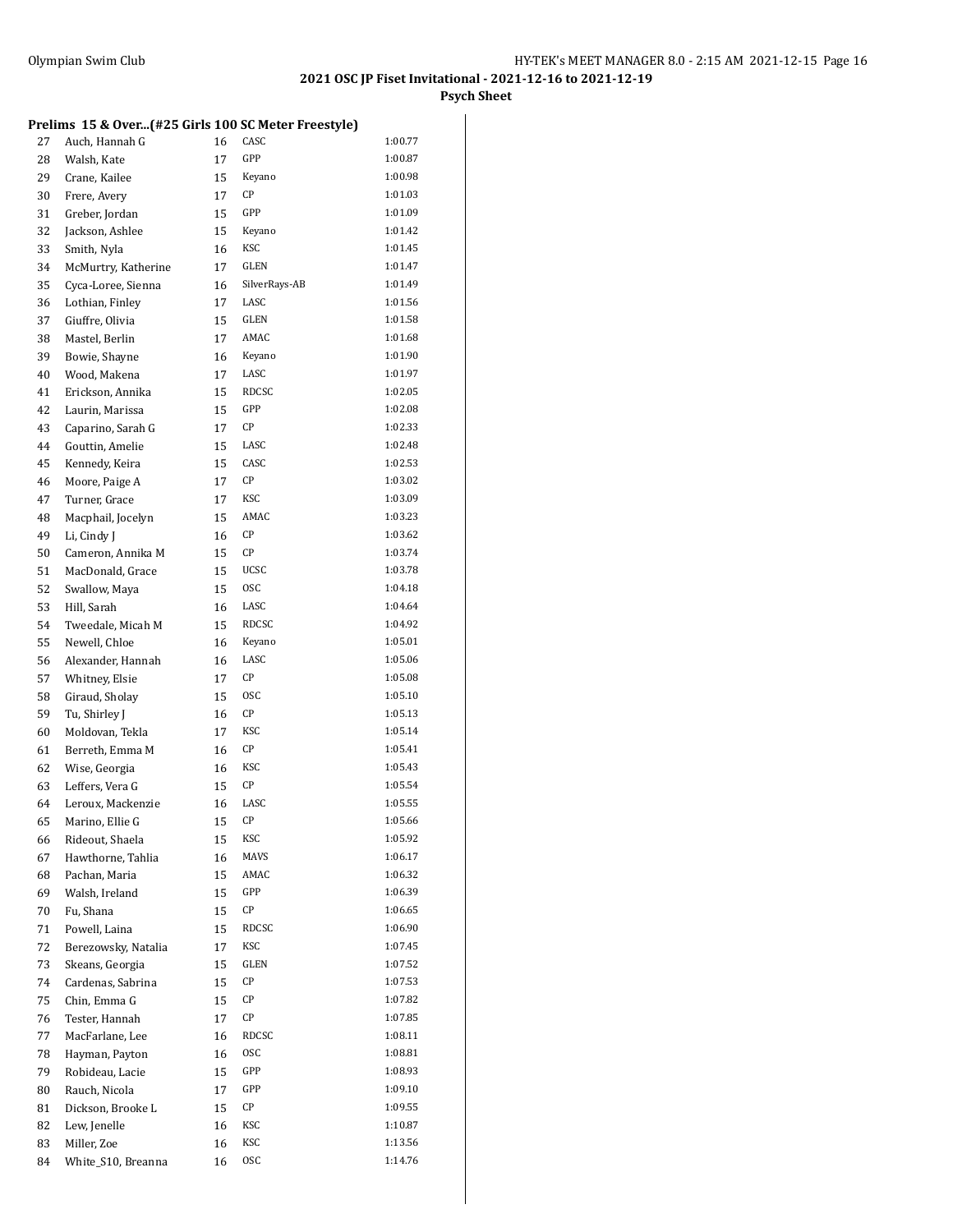**Prelims 14-15...(#26 Boys 100 SC Meter Freestyle)**

## **2021 OSC JP Fiset Invitational - 2021-12-16 to 2021-12-19**

**Psych Sheet**

| 85 | Khazaal, Jennah             | 15 | OSC.        | 1:16.81 |
|----|-----------------------------|----|-------------|---------|
| 86 | Lam S14SB14SM14, April      | 27 | <b>SBPS</b> | 1:20.98 |
| 87 | Exton, Melissa              | 37 | <b>SBPS</b> | 1:30.00 |
| 88 | Cathcart S8SB7SM8, Morga 23 |    | <b>SBPS</b> | 1:39.33 |
| 89 | Slessor, Maggie             |    | <b>SBPS</b> | 4:10.00 |
|    |                             |    |             |         |

## **Event 26 Boys 100 SC Meter Freestyle**

|              | <b>Name</b>              | <u>Age</u> | <u>Team</u>   | <b>Seed Time</b> |
|--------------|--------------------------|------------|---------------|------------------|
|              | Prelims 13 & Under       |            |               |                  |
| $\mathbf{1}$ | Michael-Ailuelohia, Seth | 13         | UCSC          | 59.35            |
| 2            | Cheung, Jeffery          | 13         | UCSC          | 1:01.78          |
| 3            | Vincett, Truman          | 13         | Keyano        | 1:02.58          |
| 4            | Ngo, Ethan               | 13         | <b>KSC</b>    | 1:02.72          |
| 5            | Gyorfi, Aiden            | 13         | <b>OSC</b>    | 1:04.13          |
| 6            | Hoedel, Jaycob J         | 13         | RDCSC         | 1:04.16          |
| 7            | Piatek, Alan             | 12         | KSC           | 1:04.20          |
| 8            | Longino, Matthew         | 13         | UCSC          | 1:04.43          |
| 9            | Hildebrand, Levi H       | 12         | CP            | 1:04.58          |
| 10           | Johnson, Zachary         | 12         | GPP           | 1:04.69          |
| 11           | Hitchcock, Kingston S    | 12         | RDCSC         | 1:05.25          |
| 12           | Strom, Bennett           | 13         | KSC           | 1:05.60          |
| 13           | Dong, Joe                | 12         | UCSC          | 1:07.96          |
| 14           | Zaher, Luca              | 12         | UCSC          | 1:08.68          |
| 15           | Astridge, Justin         | 12         | СP            | 1:09.33          |
| 16           | Fairey, Jake             | 10         | Keyano        | 1:10.70          |
| 17           | Woodruff, Maddox         | 10         | GPP           | 1:13.11          |
| 18           | Modde, Ryder             | 12         | Inconnu       | 1:14.12          |
| 19           | Ni, Max Z                | 13         | CP            | 1:18.21          |
| 20           | Garman, Braiden          | 11         | <b>OSC</b>    | 1:25.21          |
| 21           | Lukavicius, Bruno        | 10         | <b>OSC</b>    | 1:28.90          |
| 22           | Valera, Sebastien        | 11         | <b>OSC</b>    | 1:46.80          |
| 23           | Kingston, Emmitt         | 10         | <b>OSC</b>    | 1:53.89          |
|              | Prelims 14-15            |            |               |                  |
| $\mathbf{1}$ | Dardis, Paul             | 15         | KSC           | 51.50            |
| 2            | Wolff, Jaxon             | 15         | KSC           | 54.28            |
| 3            | Ginzer, Wells            | 15         | MAVS          | 55.09            |
| 4            | O'Reilly, Elijah         | 15         | UCSC          | 55.24            |
| 5            | Moldovan, Balazs         | 15         | KSC           | 55.38            |
| 6            | Avey, Matthew K          | 15         | СP            | 55.61            |
| 7            | Cole, Tanner             | 15         | Keyano        | 55.98            |
| 8            | Chan, Cohen              | 15         | Keyano        | 56.46            |
| 9            | Skrove, Hunter           | 14         | AMAC          | 56.57            |
| 10           | Sumang, Kaillen          | 15         | RDCSC         | 57.34            |
| 11           | Wang, Desmond            | 14         | UCSC          | 57.78            |
| 12           | Chilton, Andrew          | 14         | Keyano        | 57.87            |
| 13           | Flaman, Talyn            | 15         | CWC           | 58.06            |
| 14           | MacKenzie, Parker        | 15         | SilverRays-AB | 58.57            |
| 15           | Badenhorst, Deon         | 14         | MAVS          | 58.84            |
| 16           | Alexander, Daniel        | 14         | LASC          | 59.05            |
| 17           | Gaspersz, Geno           | 15         | SilverRays-AB | 59.21            |
| 18           | Gibbs, Colby             | 14         | UCSC          | 59.28            |
| 19           | Yang, Jason              | 14         | CASC          | 59.35            |
| 20           | Piecowye, Gavin          | 15         | RDCSC         | 59.44            |
| 21           | Lyzhin, Kirill           | 15         | GPP           | 59.48            |
| 22           | Scoullar, Ethan          | 15         | Inconnu       | 59.50            |
| 23           | Zhuang, Ryan             | 14         | CASC          | 59.55            |
| 24           | Murphy, Keton            | 15         | MAVS          | 59.57            |
|              |                          |            |               |                  |

| 25       | Bowie, Zackary                                 | 14       | Keyano                 | 59.62          |
|----------|------------------------------------------------|----------|------------------------|----------------|
| 26       | Terzi, Roman                                   | 15       | <b>UCSC</b>            | 1:00.29        |
| 27       | Xie, Ethan                                     | 15       | KSC                    | 1:00.55        |
| 28       | Buhler, Tucker                                 | 14       | 0SC                    | 1:00.61        |
| 29       | Li, Michael                                    | 14       | Keyano                 | 1:00.64        |
| 30       | Leclerc, Zephan                                | 15       | <b>UCSC</b>            | 1:00.68        |
| 31       | Wares, Edward                                  | 14       | GLEN                   | 1:00.85        |
| 32       | Sullivan, Nathan                               | 14       | GLEN                   | 1:00.86        |
| 33       | Mylonas, Yianni                                | 14       | UCSC                   | 1:00.93        |
| 34       | Kelly, Broden M                                | 14       | CASC                   | 1:00.98        |
| 35       | Yacuk, Ian                                     | 15       | KSC                    | 1:02.20        |
| 36       | Pound, Ethan G                                 | 15       | СP                     | 1:02.23        |
| 37       | Thompson, Noah                                 | 15       | Keyano                 | 1:02.40        |
| 38       | Kemp, Julien                                   | 15       | Inconnu                | 1:02.87        |
| 39       | Kotowich, Jasper T                             | 14       | <b>MAVS</b>            | 1:02.97        |
| 40       | Rogers, Nate                                   | 14       | Inconnu                | 1:03.11        |
| 41       | Pedersen, Viggo                                | 15       | Inconnu                | 1:03.46        |
| 42       | Odorski, Jake                                  | 14       | LASC                   | 1:03.58        |
| 43       | Glamuzina, Nikola                              | 15       | 0SC                    | 1:03.88        |
| 44       | Edgar, Griffin                                 | 14       | 0SC                    | 1:04.09        |
| 45       | Hirst, Tjais                                   | 14       | <b>UCSC</b>            | 1:04.79        |
| 46       | Ma, Evan                                       | 15       | AMAC                   | 1:04.83        |
| 47       | Adserballe, Liam                               | 14       | LASC                   | 1:04.86        |
| 48       | Ruzicka, Kael                                  | 14       | <b>KSC</b>             | 1:05.56        |
| 49       | Holt, Alexander                                | 15       | <b>MAVS</b>            | 1:05.80        |
| 50       | Gohill, Max                                    | 14       | KSC                    | 1:05.99        |
| 51       | Pomeroy, Rylan                                 | 15       | Inconnu                | 1:06.42        |
|          | Thiessen, Jonah                                | 15       | KSC                    | 1:07.63        |
| 52<br>53 | Maxwell_S9SB8SM9, Reid                         | 14       | Keyano                 | 1:07.96        |
| 54       |                                                |          | 0SC                    | 1:10.83        |
|          | Skakun, Garrett                                | 14       | 0SC                    | 1:12.57        |
| 55       | Villafranca, Cleeon Jared<br>Prelims 16 & Over | 14       |                        |                |
|          |                                                | 20       | Ualberta               | 50.10          |
| 1<br>2   | Przyswitt, Kier                                |          | LASC                   | 50.39          |
|          | Guyn, Owen                                     | 25       | CASC                   | 52.29          |
| 3        | Butler, Addison L                              | 16       | Ualberta               | 52.64          |
| 4        | Debruijn, Jaden                                | 18       |                        |                |
| 5        | Chan, Cameron                                  | 17       | Keyano<br><b>RDCSC</b> | 53.13          |
| 6        | Waddle, Cooper                                 | 16       |                        | 53.97          |
| 7        | Lopaschuk, Logan                               | 20       | Ualberta               | 54.00          |
| 8        | Parra, Ricardo                                 | 23       | CMSC                   | 54.15          |
| 9        | Sheehan, Dawson                                | 17       | CASC                   | 54.44<br>54.49 |
| 10       | MacDonald, Matthew                             | 17       | KSC                    |                |
| 11       | Edwards, Drew                                  | 19       | UVIC                   | 54.50          |
| 12       | Wales, Dylan                                   | 16       | Keyano                 | 54.68          |
| 13       | Nguyen, Minh                                   | 17       | 0SC<br>CASC            | 55.05          |
| 14       | Hill, Kaethen D                                | 17       |                        | 55.25          |
| 15       | Snow, Logan                                    | 19       | Ualberta               | 55.26          |
| 16       | Brill, Kameron G                               | 18       | CASC                   | 55.33          |
| 17       | Scholly, Ashton                                | 16       | AMAC                   | 55.34          |
| 18       | Sia, Nathaniel                                 | 16       | 0SC                    | 55.45          |
| 19       | Werner Enns, Kadin S                           | 16       | CASC                   | 55.58          |
| 20       | Milne, Isaac B                                 | 18       | CASC                   | 55.83          |
| 21       | Lang, Owen                                     | 16       | Inconnu                | 55.98          |
| 22       | Greber, Gavin K                                | 16       | GPP                    | 55.98          |
| 23       |                                                |          | GLEN                   | 56.31          |
|          | Waller, Anthony                                | 17       |                        |                |
| 24<br>25 | McDonald, Alexander<br>Maxwell, Parker         | 16<br>17 | Inconnu<br>AMAC        | 56.45<br>56.89 |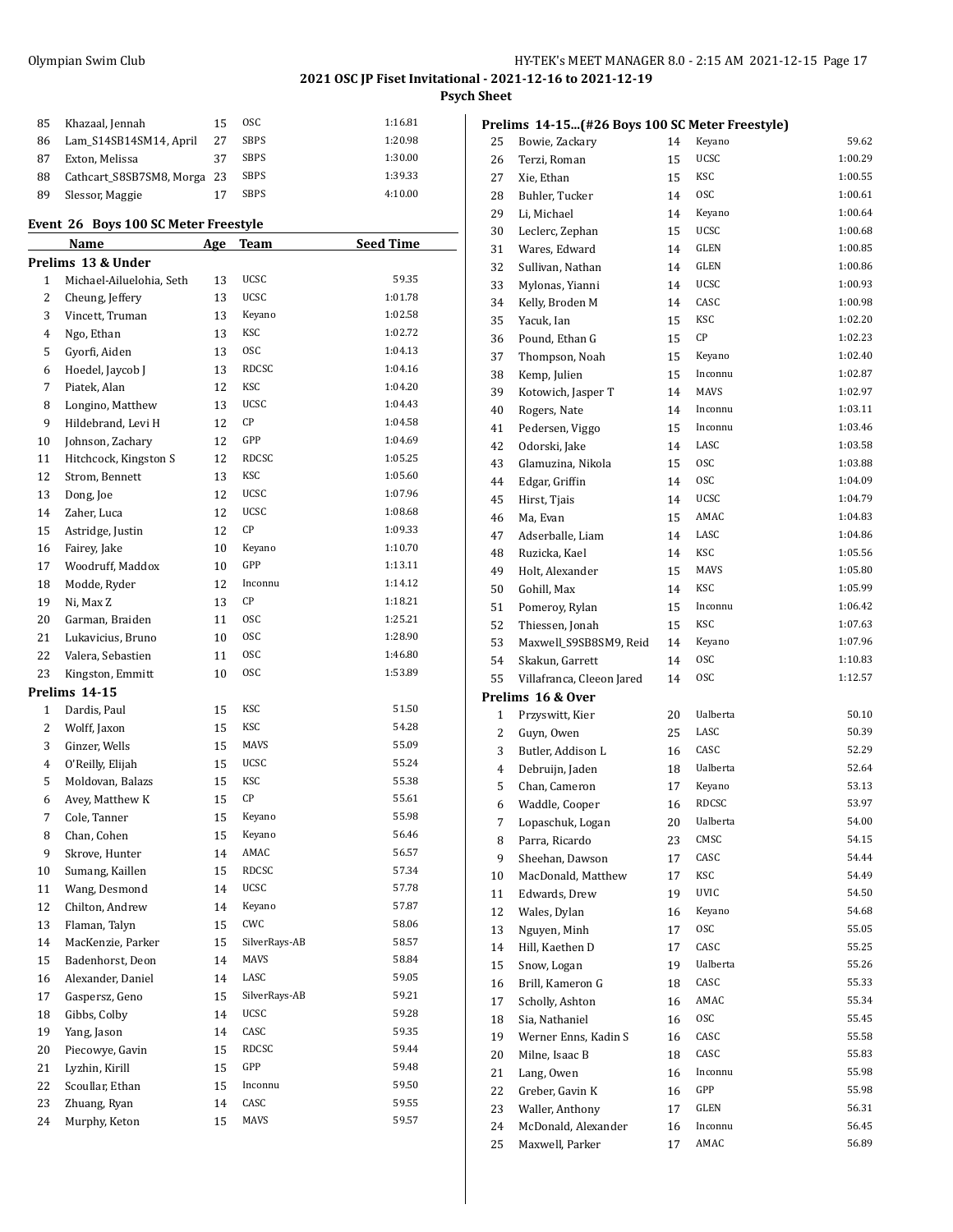**Psych Sheet**

| 26 | Welsh, Andrew            | 16 | <b>OSC</b>  | 56.92   |
|----|--------------------------|----|-------------|---------|
|    |                          |    |             |         |
| 27 | Adserballe, Benjamin     | 16 | LASC        | 57.49   |
| 28 | Bissett S14SB14SM14, Con | 21 | <b>OSC</b>  | 57.73   |
| 29 | Tevelein, Jack M         | 17 | CASC        | 57.94   |
| 30 | Grant, Liam              | 17 | <b>UCSC</b> | 58.09   |
| 31 | Bednarz, Filip           | 16 | MAVS        | 58.18   |
| 32 | Ye, Evan                 | 16 | <b>UCSC</b> | 58.26   |
| 33 | Giles, Christopher       | 17 | MAVS        | 58.43   |
| 34 | Ren, Randy Y             | 16 | СP          | 58.44   |
| 35 | Boucher, Reed            | 17 | KSC         | 58.64   |
| 36 | Nguyen, Hugo             | 16 | Keyano      | 58.77   |
| 37 | Fleury, William          | 16 | СP          | 59.12   |
| 38 | Cameron, Ian             | 17 | <b>OSC</b>  | 59.38   |
| 39 | Laurie, Samuel           | 16 | <b>OSC</b>  | 59.90   |
| 40 | DaCosta, Rio             | 16 | <b>UCSC</b> | 1:00.28 |
| 41 | Kotowich, Caden          | 16 | MAVS        | 1:00.35 |
| 42 | McKell, Andrew H         | 16 | СP          | 1:00.67 |
| 43 | Moore S14SB14SM14, Cale  | 22 | <b>SBPS</b> | 1:37.65 |

#### **Event 29 Girls 200 SC Meter Breaststroke**

| Name                  | Age | <b>Team</b>   | <b>Seed Time</b> |  |  |  |  |  |
|-----------------------|-----|---------------|------------------|--|--|--|--|--|
| Prelims 12 & Under    |     |               |                  |  |  |  |  |  |
| Lawal, Jasmine        | 12  | Keyano        | 3:04.54          |  |  |  |  |  |
| St. Pierre, Charlotte | 12  | <b>OSC</b>    | 3:07.88          |  |  |  |  |  |
| Haines, Hayleigh      | 12  | UCSC          | 3:08.71          |  |  |  |  |  |
| Tucker, Peyton O      | 12  | PPAC          | 3:09.10          |  |  |  |  |  |
| Cooke, Elise C        | 11  | PPAC          | 3:10.05          |  |  |  |  |  |
| McKegney, Saoirse     | 12  | <b>UCSC</b>   | 3:12.16          |  |  |  |  |  |
| Bayley, Katelyn       | 11  | SilverRays-AB | 3:14.22          |  |  |  |  |  |
| Nimmon, Harriet A     | 12  | CP            | 3:15.75          |  |  |  |  |  |
| Share, Abigail        | 11  | KSC           | 3:20.00          |  |  |  |  |  |
| Chen, Eva             | 11  | SilverRays-AB | 3:23.56          |  |  |  |  |  |
| Knight, Farrah        | 11  | Keyano        | 3:24.84          |  |  |  |  |  |
| Beuker, Mara          | 12  | RDCSC         | 3:25.63          |  |  |  |  |  |
| Mazurkewich, Kayla    | 11  | GPP           | 3:26.27          |  |  |  |  |  |
| Morgantini, Emily     | 12  | <b>OSC</b>    | 3:26.29          |  |  |  |  |  |
| Jefferies, Gloria     | 12  | SilverRays-AB | 3:27.82          |  |  |  |  |  |
| Monar, Ella           | 12  | <b>UCSC</b>   | 3:30.88          |  |  |  |  |  |
| Dille, Carys          | 11  | Triton-CA     | 3:31.82          |  |  |  |  |  |
| Slee, Lena            | 10  | Keyano        | 3:34.49          |  |  |  |  |  |
| Harbin, Sarah E       | 12  | PPAC          | 3:35.83          |  |  |  |  |  |
| Jodoin, Ava           | 11  | <b>OSC</b>    | 3:38.00          |  |  |  |  |  |
| Wachtler, Cate A      | 12  | CP            | 3:40.75          |  |  |  |  |  |
| Woods, Charlotte      | 12  | <b>OSC</b>    | 3:41.06          |  |  |  |  |  |
| Harrington, Mya       | 11  | <b>UCSC</b>   | 3:43.16          |  |  |  |  |  |
| Jia, Emma             | 12  | <b>OSC</b>    | 4:00.00          |  |  |  |  |  |
| Jia, Jessica          | 12  | <b>OSC</b>    | 4:00.00          |  |  |  |  |  |
| Prelims 13-14         |     |               |                  |  |  |  |  |  |
| Bakhshi, Sonia        | 14  | UCSC          | 2:47.16          |  |  |  |  |  |
| Lloyd, Jordan         | 14  | UCSC          | 2:47.62          |  |  |  |  |  |
| Caragea, Alana        | 14  | CASC          | 2:50.16          |  |  |  |  |  |
| Archer, Gillian       | 14  | 0SC           | 2:50.99          |  |  |  |  |  |
| Thomas, Priya         | 14  | <b>RDCSC</b>  | 2:53.81          |  |  |  |  |  |
| Gouglas, Danica       | 13  | Keyano        | 2:54.49          |  |  |  |  |  |
| Clark, Abigail G      | 13  | СP            | 2:54.59          |  |  |  |  |  |
| O'Brien, Lola         | 14  | LASC          | 2:54.98          |  |  |  |  |  |
| Wang, Elaine          | 14  | <b>UCSC</b>   | 2:55.30          |  |  |  |  |  |
|                       |     |               |                  |  |  |  |  |  |

|    | Prelims  13-14(#29 Girls 200 SC Meter Breaststroke) |    |               |                    |
|----|-----------------------------------------------------|----|---------------|--------------------|
| 10 | Mo, Emma                                            | 14 | Keyano        | 2:57.37            |
| 11 | Katterhagen, Kyla                                   | 14 | <b>UCSC</b>   | 3:00.01            |
| 12 | Giuffre, Mary                                       | 13 | GLEN          | 3:00.85            |
| 13 | Dickson, Tehya                                      | 14 | <b>OSC</b>    | 3:01.98            |
| 14 | Dai, Alicia                                         | 13 | UCSC          | 3:02.06            |
| 15 | Beeler, Haylee L                                    | 13 | PPAC          | 3:02.96            |
| 16 | Gamayo, Rianne                                      | 14 | KSC           | 3:03.85            |
| 17 | Hammoud, Yasmina                                    | 14 | KSC           | 3:03.95            |
| 18 | Marquardt, Ciara                                    | 14 | KSC           | 3:04.52            |
| 19 | Qu, Stefanie                                        | 14 | <b>UCSC</b>   | 3:05.90            |
| 20 | Meller, Lauren                                      | 13 | UCSC          | 3:06.16            |
| 21 | Savin, Avery E                                      | 14 | СP            | 3:06.54            |
| 22 | Beshry, Malak                                       | 13 | UCSC          | 3:08.35            |
| 23 | Wever, Skyla L                                      | 13 | СP            | 3:10.99            |
| 24 | Bai, Jessica                                        | 13 | Keyano        | 3:11.31            |
| 25 | Beck, Carly                                         | 14 | LASC          | 3:12.67            |
| 26 | Retzer, Elise                                       | 14 | GLEN          | 3:13.98            |
| 27 | Heasman, Abigail                                    | 14 | GLEN          | 3:14.47            |
| 28 | Berezowsky, Katiya                                  | 13 | KSC           | 3:15.00            |
| 29 | Wilhite, Sara N                                     | 13 | PPAC          | 3:18.97            |
| 30 | Abe, Mia                                            | 13 | <b>OSC</b>    | 3:21.05            |
| 31 | Musselman, Sophia                                   | 13 | 0SC           | 3:38.11            |
| 32 | Pahl, Kayla                                         | 14 | 0SC           | 4:01.07            |
| 33 | Gravelle, Dyllan J                                  | 14 | RDCSC         | NT                 |
|    | Prelims 15 & Over                                   |    |               |                    |
| 1  | Couture, Elle                                       | 17 | RDCSC         | 2:35.52            |
| 2  | Berrigan, Meghan                                    | 17 | Keyano        | 2:36.22            |
| 3  | Wood, Makena                                        | 17 | LASC          | 2:42.71            |
| 4  | Robertson, Joanna M                                 | 16 | CASC          | 2:44.12            |
| 5  |                                                     | 16 | Keyano        | 2:44.58            |
|    | Francis, Claire                                     |    | MAVS          | 2:44.95            |
| 6  | Barber, Tess                                        | 16 | RDCSC         | 2:46.87            |
| 7  | Graham, Miyanna                                     | 17 | AMAC          |                    |
| 8  | Vetter, Delrae                                      | 17 | KSC           | 2:47.02<br>2:47.17 |
| 9  | Porter, Lauren                                      | 15 | CASC          | 2:47.34            |
| 10 | Dale, Camryn H                                      | 15 |               |                    |
| 11 | Finlin, Emma                                        | 16 | Keyano        | 2:47.65            |
| 12 | Schenk, Gabriella                                   | 17 | Keyano        | 2:49.92            |
| 13 | Phillips, Eleaunah                                  | 15 | Keyano        | 2:50.10            |
| 14 | Chicilo, Meredith                                   | 15 | ucsc          | 2:51.94            |
| 15 | Graham, Kaymin                                      | 15 | RDCSC         | 2:52.14            |
| 16 | Meller, Olivia                                      | 16 | UCSC          | 2:52.75            |
| 17 | Sheehan, Payton O                                   | 15 | CASC          | 2:54.09            |
| 18 | Pachan, Maria                                       | 15 | AMAC          | 2:54.33            |
| 19 | St. Pierre, Kayla                                   | 15 | 0SC           | 2:55.50            |
| 20 | Warren, Alexa                                       | 15 | CASC          | 2:56.25            |
| 21 | Slee, Maya                                          | 15 | Keyano        | 2:58.48            |
| 22 | Pearson, Mackenzie                                  | 15 | SilverRays-AB | 2:58.69            |
| 23 | Berezowsky, Natalia                                 | 17 | KSC           | 2:59.52            |
| 24 | Rauch, Nicola                                       | 17 | GPP           | 3:00.04            |
| 25 | Wise, Georgia                                       | 16 | KSC           | 3:00.67            |
| 26 | Les, Taylor L                                       | 15 | СP            | 3:00.85            |
| 27 | Lastovka, Mattea                                    | 16 | Keyano        | 3:02.43            |
| 28 | Powell, Laina                                       | 15 | RDCSC         | 3:04.07            |
| 29 | Sledz, Ella                                         | 17 | KSC           | 3:04.78            |
| 30 | Tu, Shirley J                                       | 16 | СP            | 3:07.62            |
| 31 | Jarmola, Saskia                                     | 15 | KSC           | 3:13.11            |
| 32 | Fu, Shana                                           | 15 | СP            | 3:20.48            |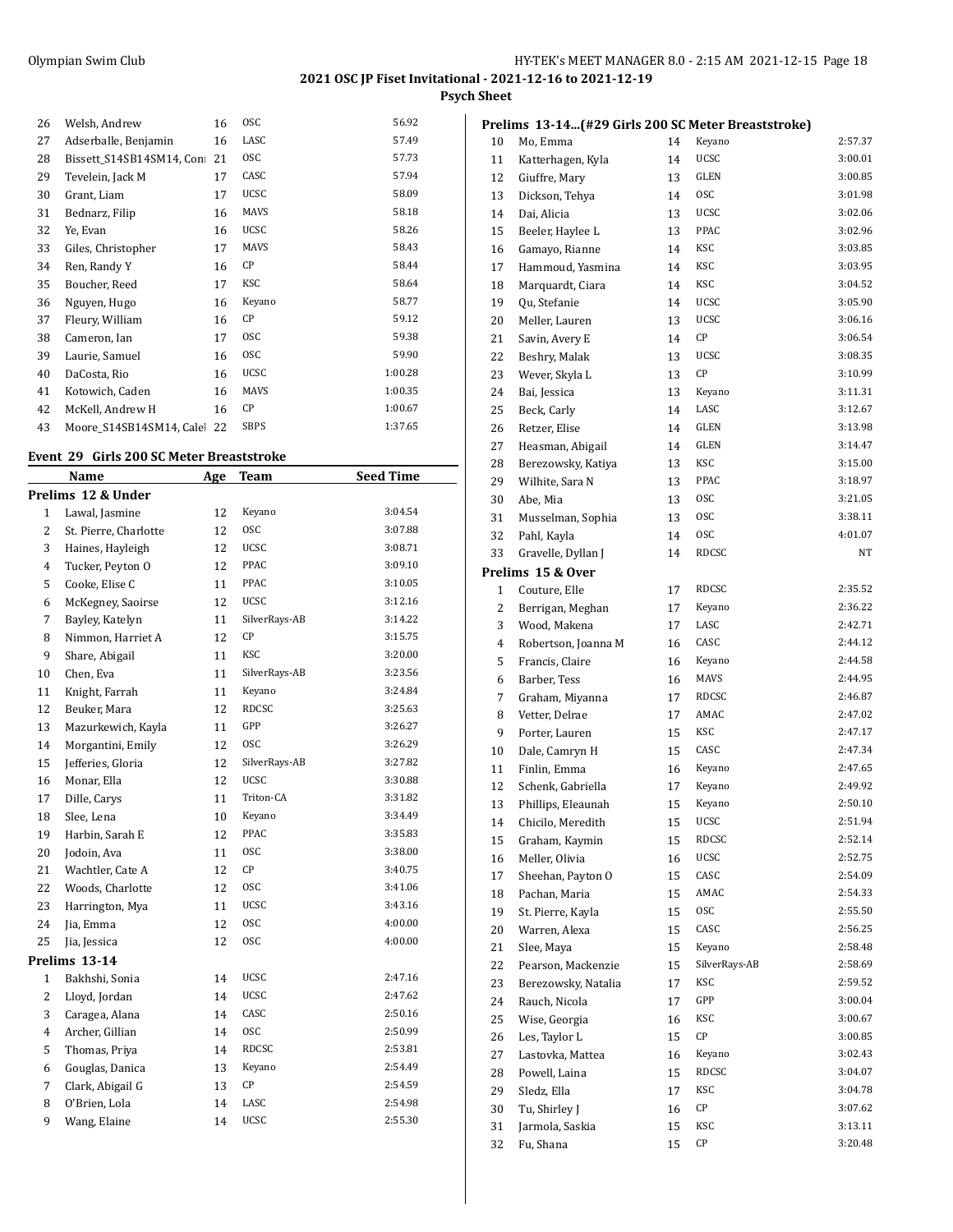## Olympian Swim Club HY-TEK's MEET MANAGER 8.0 - 2:15 AM 2021-12-15 Page 19

# **2021 OSC JP Fiset Invitational - 2021-12-16 to 2021-12-19**

# **Psych Sheet**

## **Event 30 Boys 200 SC Meter Breaststroke**

|              | EVEIL 30 DOYS 200 SC MELET DI CASISLIONE |            |                |                    |
|--------------|------------------------------------------|------------|----------------|--------------------|
|              | Name<br>Prelims 13 & Under               | <u>Age</u> | <b>Team</b>    | <b>Seed Time</b>   |
| $\mathbf{1}$ | Dawson, Oliver J                         | 13         | GPP            | 2:33.46            |
| 2            |                                          | 12         | Keyano         | 2:45.78            |
| 3            | Pardo, Graham<br>Plana, Calen            | 13         | KSC            | 2:45.85            |
|              | Piatek, Alan                             |            | KSC            | 2:55.00            |
| 4            |                                          | 12         | Keyano         | 2:59.79            |
| 5<br>6       | Vincett, Truman<br>Chen, Tyrone          | 13<br>12   | <b>UCSC</b>    | 3:00.13            |
| 7            | Strom, Bennett                           | 13         | KSC            | 3:04.36            |
| 8            | Stanton, Brandon                         | 13         | GPP            | 3:09.03            |
| 9            | Jost, Andreas                            | 13         | Keyano         | 3:10.06            |
| 10           | Cole, Justin                             | 13         | Keyano         | 3:13.63            |
| 11           |                                          | 12         | Inconnu        | 3:18.34            |
|              | Modde, Ryder                             |            |                |                    |
| 1            | Prelims 14-15<br>Chan, Cohen             |            | Keyano         | 2:25.26            |
|              |                                          | 15         | <b>UCSC</b>    | 2:33.10            |
| 2            | Cheung, Matthew                          | 14         | KSC            | 2:34.06            |
| 3            | Hachey, Brandon<br>Grant, Myles          | 15         | <b>RDCSC</b>   | 2:36.69            |
| 4            |                                          | 15         | KSC            | 2:39.84            |
| 5            | Trofimuk, Charlie                        | 15         | MAVS           | 2:42.41            |
| 6            | Holt, Alexander                          | 15         | SilverRays-AB  | 2:43.48            |
| 7            | Gaspersz, Geno<br>Frayn, Hudson          | 15         | GPP            | 2:44.00            |
| 8            |                                          | 14         | AMAC           | 2:45.49            |
| 9            | Skrove, Hunter                           | 14         | <b>UCSC</b>    | 2:47.24            |
| 10           | Liu, Jason                               | 14         | LASC           | 2:55.71            |
| 11           | Adserballe, Liam                         | 14         | <b>OSC</b>     | 2:56.15            |
| 12<br>13     | Kaulbach, Alex                           | 14         | Inconnu        | 2:57.07            |
|              | Stirling, Mason                          | 14         | <b>UCSC</b>    | 2:59.09            |
| 14           | Hirst, Tjais                             | 14         | Keyano         | 3:00.04            |
| 15           | Bowie, Zackary                           | 14         | KSC            | 3:00.57            |
| 16           | Ruzicka, Kael                            | 14         | <b>UCSC</b>    | 3:00.98            |
| 17           | Kadri, Youcef                            | 14         | 0SC            | 3:05.62            |
| 18           | Edgar, Griffin                           | 14         |                |                    |
|              | Prelims 16 & Over                        |            | Ualberta       | 2:11.60            |
| 1            | Kamminga, Frederik                       | 23         | 0SC            | 2:18.30            |
| 2            | Visscher, Hayden                         | 16         | 0SC            | 2:22.17            |
| 3<br>4       | Buhler, Fynnigan                         | 18         | <b>OSC</b>     | 2:25.88            |
|              | Toshack, Ben                             | 18         | Ualberta       | 2:26.39            |
| 5            | Brendzan, Garrett<br>Mackenzie, Spencer  | 18         |                | 2:26.74            |
| 6            |                                          | 17         | Keyano<br>CASC |                    |
| 7            | Butler, Addison L                        | 16         | CASC           | 2:27.27<br>2:30.98 |
| 8            | Milne, Isaac B                           | 18         |                |                    |
| 9            | McDonald, Alexander                      | 16         | Inconnu        | 2:35.90<br>2:36.50 |
| 10           | Scott, Cooper                            | 16         | UCSC           | 2:37.39            |
| 11           | Fleury, William                          | 16         | СP             |                    |
| 12           | Giles, Christopher                       | 17         | MAVS           | 2:46.32            |
| 13           | DaCosta, Rio                             | 16         | UCSC           | 2:46.76            |
| 14           | Vandersteen, Torren                      | 16         | <b>OSC</b>     | 2:50.87            |

## **Event 31 Girls 100 SC Meter Butterfly**

| Name               | Age | Team   | <b>Seed Time</b> |
|--------------------|-----|--------|------------------|
| Prelims 12 & Under |     |        |                  |
| Carey, Elle        | 12  | Keyano | 1:08.57          |
| Eashwarage, Ranumi | 12  | KSC    | 1:08.83          |
| Lawal, Jasmine     | 12  | Keyano | 1:16.40          |
| Talbot, Brittyn    | 12  | GPP    | 1:17.44          |
|                    |     |        |                  |

|  | Prelims 12 & Under(#31 Girls 100 SC Meter Butterfly) |  |  |  |
|--|------------------------------------------------------|--|--|--|
|--|------------------------------------------------------|--|--|--|

| 5  | Zhang, Stephanie           | 12 | UCSC          | 1:17.95 |
|----|----------------------------|----|---------------|---------|
| 6  | Guertin-Bougerolle, Sydney | 12 | PPAC          | 1:18.98 |
| 7  | Crane, Kiera               | 12 | Keyano        | 1:19.39 |
| 8  | Tucker, Sydney A           | 12 | PPAC          | 1:21.83 |
| 9  | Caron, Sophia              | 12 | Keyano        | 1:22.39 |
| 10 | Rogers, Sasha              | 12 | SilverRays-AB | 1:23.51 |
| 11 | Bellikka, Abigail          | 12 | 0SC           | 1:29.62 |
| 12 | Share, Abigail             | 11 | KSC           | 1:30.00 |
| 13 | Johnson, Anna              | 11 | GPP           | 1:30.82 |
| 14 | Bayley, Katelyn            | 11 | SilverRays-AB | 1:32.21 |
| 15 | Penner, Bozhena            | 12 | 0SC           | 1:35.17 |
| 16 | Gibbs, Katarina            | 12 | UCSC          | 1:57.96 |
|    | Prelims 13-14              |    |               |         |
| 1  | Cosic, Milena              | 14 | UCSC          | 1:05.57 |
| 2  | Gigovic, Matea             | 13 | KSC           | 1:05.84 |
| 3  | Rodgers, Sienna            | 13 | UCSC          | 1:06.33 |
| 4  | Visscher, Sahara           | 14 | 0SC           | 1:06.92 |
| 5  | Monsen, Marley             | 13 | GPP           | 1:07.56 |
| 6  | Wigginton, Rachel          | 14 | UCSC          | 1:07.90 |
| 7  |                            | 14 | <b>UCSC</b>   | 1:07.97 |
| 8  | Cosic, Maria               |    | GPP           | 1:08.27 |
|    | Carlson, Jessie            | 14 | UCSC          | 1:08.60 |
| 9  | Norman, Julia              | 13 |               |         |
| 10 | Evans, Jocelyn G           | 14 | CР            | 1:09.67 |
| 11 | Petersen, Karah            | 14 | UCSC          | 1:09.69 |
| 12 | Rachmielowski, Tekla       | 13 | Keyano        | 1:09.88 |
| 13 | Janzen, Zoey               | 13 | <b>UCSC</b>   | 1:10.79 |
| 14 | Wagenseil, Vida            | 14 | Keyano        | 1:11.37 |
| 15 | Hitchcock, Grace M         | 14 | RDCSC         | 1:13.29 |
| 16 | Gouglas, Danica            | 13 | Keyano        | 1:13.83 |
| 17 | Evans, Bridget             | 13 | Keyano        | 1:13.90 |
| 18 | Beeler, Haylee L           | 13 | PPAC          | 1:15.44 |
| 19 | Van Keulen, Zoe M          | 13 | PPAC          | 1:15.51 |
| 20 | Gamayo, Rianne             | 14 | KSC           | 1:15.64 |
| 21 | Rideout, Kamryn            | 13 | KSC           | 1:15.94 |
| 22 | Begin, Abigail             | 13 | AMAC          | 1:16.23 |
| 23 | Pulido, Jennifer           | 14 | SilverRays-AB | 1:16.29 |
| 24 | Woods, Frankie             | 14 | Inconnu       | 1:16.50 |
| 25 | Giroux, Macy               | 14 | <b>UCSC</b>   | 1:17.30 |
| 26 | Lloyd, Jordan              | 14 | <b>UCSC</b>   | 1:17.71 |
| 27 | Archer, Gillian            | 14 | 0SC           | 1:17.97 |
| 28 | Hammoud, Yasmina           | 14 | KSC           | 1:18.61 |
| 29 | Baker, Elle E              | 14 | CASC          | 1:19.07 |
| 30 | Meller, Sophia             | 13 | UCSC          | 1:20.11 |
| 31 | Katterhagen, Kyla          | 14 | UCSC          | 1:20.24 |
| 32 | Les, Peyton C              | 13 | СP            | 1:20.81 |
| 33 | Bai, Jessica               | 13 | Keyano        | 1:21.10 |
| 34 | Birbeck, Layne             | 13 | 0SC           | 1:21.65 |
| 35 | Bellikka, Gillian          | 14 | <b>OSC</b>    | 1:23.61 |
| 36 | Klinck, CJ                 | 13 | SilverRays-AB | 1:24.21 |
| 37 | Musselman, Sophia          | 13 | 0SC           | 1:30.00 |
| 38 | Sargent, Preslea           | 13 | 0SC           | 1:30.00 |
| 39 | Chen, Julie                | 13 | 0SC           | 1:31.19 |
| 40 | Green, Taylor              | 14 | 0SC           | 1:35.00 |
| 41 | Dai, Alicia                | 13 | UCSC          | 1:38.48 |
| 42 | Fraser, Rebecca            | 13 | RDCSC         | 2:01.39 |
| 43 | Haluska, Addisson          | 13 | 0SC           | 2:05.63 |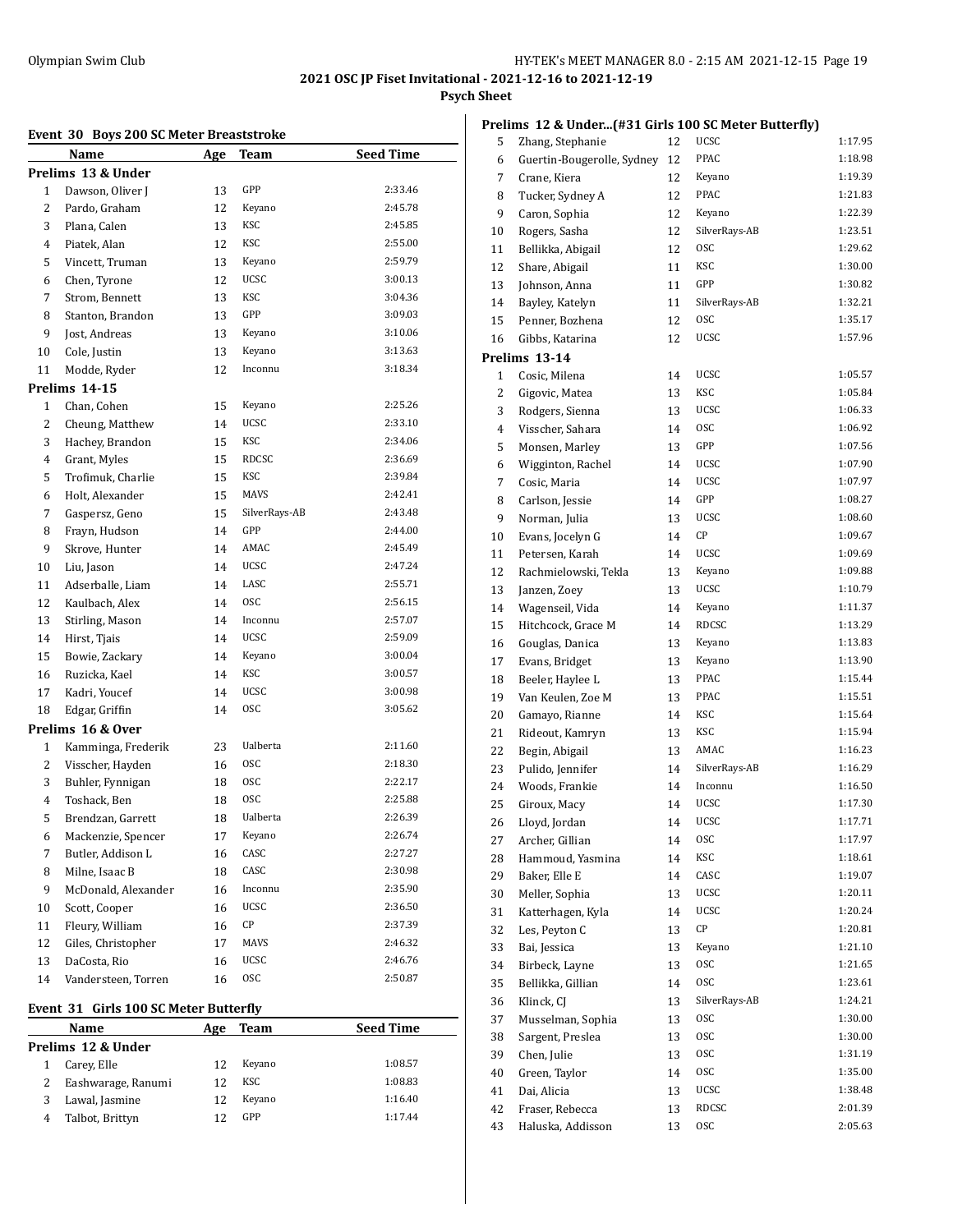## **Psych Sheet**

#### **Prelims 15 & Over**

|    | $r = 100$ $\alpha$ $0$ |    |               |         |
|----|------------------------|----|---------------|---------|
| 1  | Vander Leek, Teagan    | 17 | Keyano        | 1:02.99 |
| 2  | Mantik, Jessica        | 21 | Ualberta      | 1:03.10 |
| 3  | Brendzan, Olivia       | 18 | Ualberta      | 1:04.24 |
| 4  | MacLean, Kate          | 17 | KSC           | 1:04.30 |
| 5  | Wiens, Madison         | 16 | RDCSC         | 1:05.85 |
| 6  | Cameron, Annika M      | 15 | СP            | 1:06.12 |
| 7  | Garcia, Alyanna        | 15 | Keyano        | 1:06.86 |
| 8  | Glamuzina, Danica      | 17 | <b>OSC</b>    | 1:07.39 |
| 9  | Idle, Sophie M         | 17 | CASC          | 1:07.41 |
| 10 | Lastovka, Mattea       | 16 | Keyano        | 1:07.54 |
| 11 | Harrington, Ava M      | 15 | RDCSC         | 1:07.85 |
| 12 | Berrigan, Meghan       | 17 | Keyano        | 1:08.25 |
| 13 | Anderson, Brooke       | 15 | Keyano        | 1:08.36 |
| 14 | Butler, Leah J         | 16 | СP            | 1:08.41 |
| 15 | Mastel, Berlin         | 17 | AMAC          | 1:08.69 |
| 16 | Liversuch, Meadow      | 18 | LASC          | 1:08.93 |
| 17 | Dunn, Gabrielle        | 17 | Keyano        | 1:09.13 |
| 18 | Besseling, Maya        | 16 | <b>UCSC</b>   | 1:09.21 |
| 19 | Hicklin, Emma          | 17 | <b>MAVS</b>   | 1:09.22 |
| 20 | Arnott, Grace J        | 16 | CASC          | 1:09.87 |
| 21 | Xu, Jerica             | 15 | <b>UCSC</b>   | 1:10.09 |
| 22 | Swallow, Maya          | 15 | <b>OSC</b>    | 1:10.29 |
| 23 | Phillips, Eleaunah     | 15 | Keyano        | 1:10.50 |
| 24 | Hollingworth, Kristin  | 15 | AMAC          | 1:10.83 |
| 25 | Reid, Brooke           | 15 | GPP           | 1:11.09 |
| 26 | Rideout, Shaela        | 15 | KSC           | 1:11.77 |
| 27 | McKegney, Ceilidh      | 15 | UCSC          | 1:11.91 |
| 28 | Sledz, Ella            | 17 | KSC           | 1:12.03 |
| 29 | Gouttin, Amelie        | 15 | LASC          | 1:12.20 |
| 30 | Pedersen, Adair        | 15 | UCSC          | 1:12.59 |
| 31 | Moore, Paige A         | 17 | СP            | 1:12.81 |
| 32 | Li, Cindy J            | 16 | СP            | 1:13.04 |
| 33 | Erickson, Annika       | 15 | RDCSC         | 1:13.27 |
| 34 | Macphail, Jocelyn      | 15 | AMAC          | 1:13.33 |
| 35 | Berry, Tanya           | 15 | SilverRays-AB | 1:13.38 |
| 36 | Leroux, Mackenzie      | 16 | LASC          | 1:13.50 |
| 37 | Moldovan, Tekla        | 17 | KSC           | 1:13.60 |
| 38 | Porter, Lauren         | 15 | KSC           | 1:13.82 |
| 39 | Caparino, Sarah G      | 17 | CР            | 1:15.26 |
| 40 | Graham, Kaymin         | 15 | RDCSC         | 1:15.33 |
| 41 | Powell, Laina          | 15 | RDCSC         | 1:15.60 |
| 42 | Bhat, Shirin           | 15 | Keyano        | 1:15.63 |
| 43 | Les, Taylor L          | 15 | СP            | 1:15.66 |
| 44 | McMurtry, Katherine    | 17 | GLEN          | 1:15.87 |
| 45 | MacFarlane, Lee        | 16 | RDCSC         | 1:15.91 |
| 46 | Hill, Sarah            | 16 | LASC          | 1:15.95 |
| 47 | Frere, Avery           | 17 | СP            | 1:16.14 |
| 48 | St. Pierre, Kayla      | 15 | 0SC           | 1:16.39 |
| 49 | Lew, Jenelle           | 16 | KSC           | 1:16.61 |
| 50 | Pearson, Mackenzie     | 15 | SilverRays-AB | 1:16.99 |
| 51 | Blevins, Anna          | 16 | Keyano        | 1:17.31 |
| 52 | Rauch, Nicola          | 17 | GPP           | 1:18.57 |
| 53 | Garrison, Cadence      | 16 | 0SC           | 1:19.58 |
| 54 | Giraud, Sholay         | 15 | 0SC           | 1:21.87 |
| 55 | Khazaal, Jennah        | 15 | 0SC           | 1:31.65 |

|  | Event 32 Boys 100 SC Meter Butterfly |  |
|--|--------------------------------------|--|
|--|--------------------------------------|--|

|    | Event 32 Doys 100 St Meter Butterny                 |    |               |                  |
|----|-----------------------------------------------------|----|---------------|------------------|
|    | <u>Name</u>                                         |    | Age Team      | <b>Seed Time</b> |
|    | Prelims 13 & Under(#32 Boys 100 SC Meter Butterfly) |    |               |                  |
| 1  | Fenning, Andrew                                     | 13 | UCSC          | 1:04.66          |
| 2  | Michael-Ailuelohia, Seth                            | 13 | <b>UCSC</b>   | 1:07.69          |
| 3  | Ngo, Ethan                                          | 13 | KSC           | 1:11.91          |
| 4  | Hildebrand, Levi H                                  | 12 | CP            | 1:12.12          |
| 5  | Plana, Calen                                        | 13 | KSC           | 1:12.63          |
| 6  | Longino, Matthew                                    | 13 | <b>UCSC</b>   | 1:12.86          |
| 7  | Woodruff, Maddox                                    | 10 | GPP           | 1:19.89          |
| 8  | Dong, Joe                                           | 12 | <b>UCSC</b>   | 1:21.08          |
| 9  | Zaher, Luca                                         | 12 | <b>UCSC</b>   | 1:21.19          |
| 10 | Astridge, Justin                                    | 12 | СP            | 1:23.54          |
|    | Prelims 14-15                                       |    |               |                  |
| 1  | Norman, Aiden                                       | 15 | UCSC          | 58.69            |
| 2  | Sortland, Connor                                    | 15 | <b>UCSC</b>   | 59.63            |
| 3  | Avey, Matthew K                                     | 15 | CР            | 1:00.57          |
|    | Ginzer, Wells                                       |    | MAVS          | 1:01.48          |
| 4  |                                                     | 15 |               | 1:01.70          |
| 5  | Thompson, Noah                                      | 15 | Keyano        |                  |
| 6  | Byrne, Andrew J                                     | 15 | СP            | 1:01.98          |
| 7  | O'Reilly, Elijah                                    | 15 | <b>UCSC</b>   | 1:02.86          |
| 8  | Al Seafan, Adam                                     | 15 | <b>UCSC</b>   | 1:03.16          |
| 9  | Askar, Danyar                                       | 15 | UCSC          | 1:03.39          |
| 10 | Mylonas, Demetrios                                  | 15 | UCSC          | 1:03.41          |
| 11 | Wolff, Jaxon                                        | 15 | KSC           | 1:03.59          |
| 12 | Flaman, Talyn                                       | 15 | CWC           | 1:03.89          |
| 13 | Chilton, Andrew                                     | 14 | Keyano        | 1:03.89          |
| 14 | Cheung, Matthew                                     | 14 | <b>UCSC</b>   | 1:03.93          |
| 15 | Sumang, Kaillen                                     | 15 | RDCSC         | 1:03.97          |
| 16 | Simpson, Lachlan                                    | 14 | <b>UCSC</b>   | 1:04.56          |
| 17 | Yang, Jason                                         | 14 | CASC          | 1:04.68          |
| 18 | Moldovan, Balazs                                    | 15 | KSC           | 1:04.86          |
| 19 | Mylonas, Yianni                                     | 14 | <b>UCSC</b>   | 1:05.35          |
| 20 | Badenhorst, Deon                                    | 14 | MAVS          | 1:06.03          |
| 21 | Dickson, Levi                                       | 15 | 0SC           | 1:06.05          |
| 22 | Sullivan, Nathan                                    | 14 | GLEN          | 1:06.50          |
| 23 | Grant, Myles                                        | 15 | RDCSC         | 1:06.56          |
| 24 | Wang, Desmond                                       | 14 | <b>UCSC</b>   | 1:07.31          |
| 25 | Hachey, Brandon                                     | 15 | KSC           | 1:07.33          |
| 26 | Li, Michael                                         | 14 | Keyano        | 1:07.70          |
| 27 | MacKenzie, Parker                                   | 15 | SilverRays-AB | 1:07.96          |
| 28 | Bagrowicz, Kaleb R                                  | 15 | СP            | 1:08.69          |
| 29 | Holt, Alexander                                     | 15 | MAVS          | 1:08.75          |
| 30 | Gaspersz, Geno                                      | 15 | SilverRays-AB | 1:08.91          |
| 31 | Leclerc, Zephan                                     | 15 | UCSC          | 1:09.20          |
| 32 | Ma, Evan                                            | 15 | AMAC          | 1:10.21          |
| 33 | Yacuk, Ian                                          | 15 | KSC           | 1:10.39          |
| 34 | Kadri, Youcef                                       | 14 | UCSC          | 1:10.46          |
| 35 | Scoullar, Ethan                                     | 15 | Inconnu       | 1:10.88          |
| 36 | Mollenkoph, Ashton                                  | 15 | Keyano        | 1:10.90          |
|    |                                                     |    | Inconnu       | 1:11.73          |
| 37 | Rogers, Nate                                        | 14 | 0SC           | 1:11.82          |
| 38 | Glamuzina, Nikola                                   | 15 |               |                  |
| 39 | Hong, Victor                                        | 14 | 0SC           | 1:17.92          |
| 40 | Skakun, Garrett                                     | 14 | 0SC           | 1:19.40          |
| 41 | Lyons, Gavin                                        | 15 | Triton-CA     | 1:20.82          |
| 42 | Kaulbach, Alex                                      | 14 | 0SC           | 1:23.09          |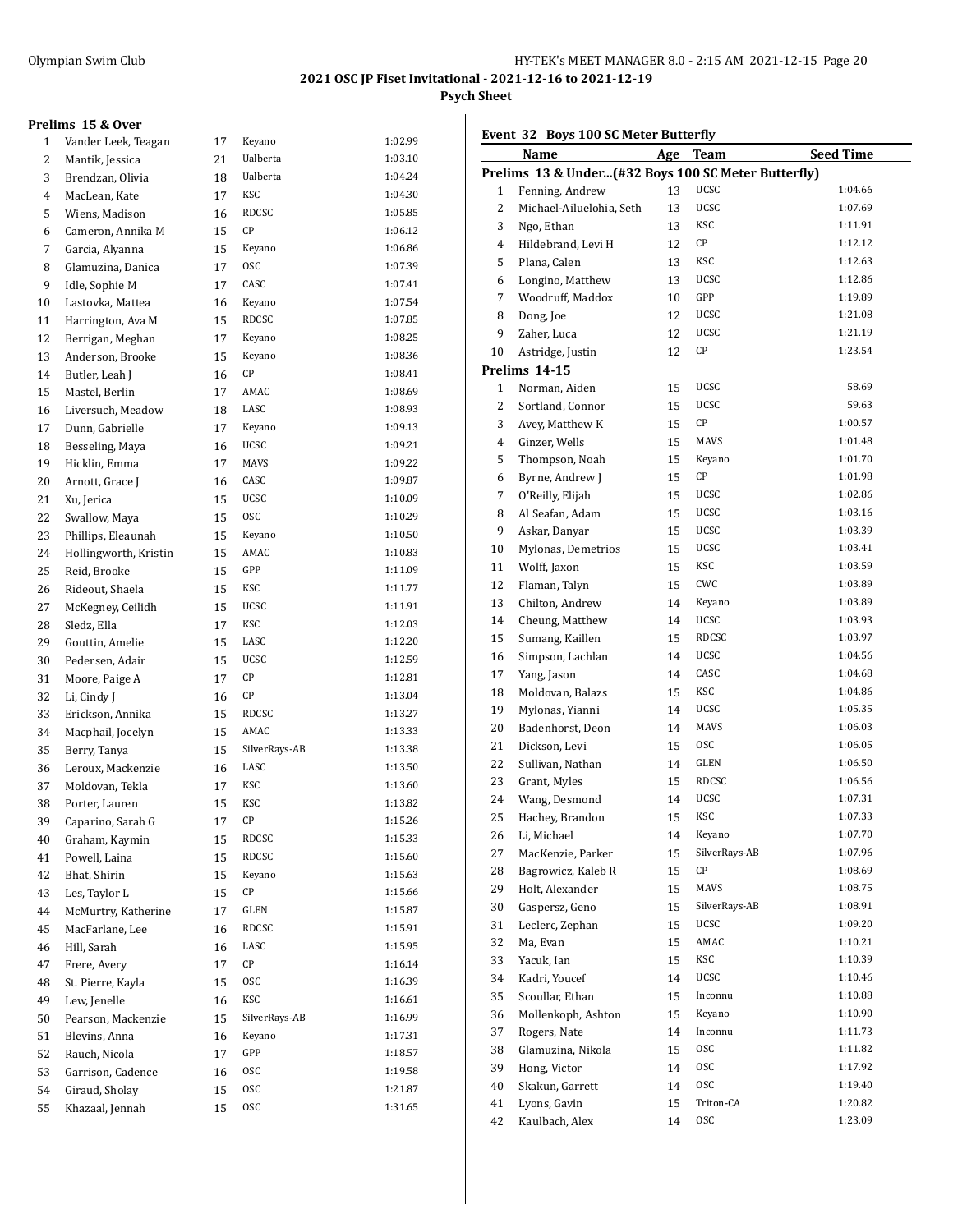**Psych Sheet**

| 43             | Liu, Jason               | 14 | <b>UCSC</b>     | 1:29.21 |
|----------------|--------------------------|----|-----------------|---------|
| 44             | Thiessen, Jonah          | 15 | <b>KSC</b>      | 1:30.28 |
|                | Prelims 16 & Over        |    |                 |         |
| 1              | Przyswitt, Kier          | 20 | Ualberta        | 54.68   |
| 2              | Chan, Cameron            | 17 | Keyano          | 56.70   |
| 3              | Lopaschuk, Logan         | 20 | Ualberta        | 56.80   |
| $\overline{4}$ | Nguyen, Minh             | 17 | <b>OSC</b>      | 57.45   |
| 5              | Bahler, Isaac            | 17 | <b>RDCSC</b>    | 58.96   |
| 6              | Burgos, Marco            | 17 | <b>OSC</b>      | 59.01   |
| 7              | Ford, Daniel             | 19 | KSC             | 59.17   |
| 8              | Vandersteen, Torren      | 16 | <b>OSC</b>      | 59.34   |
| 9              | Gaine, Caleb C           | 17 | CASC            | 59.37   |
| 10             | Cameron, Ian             | 17 | <b>OSC</b>      | 59.46   |
| 11             | Maxwell, Parker          | 17 | AMAC            | 1:00.27 |
| 12             | Edwards, Drew            | 19 | <b>UVIC</b>     | 1:00.36 |
| 13             | Debruijn, Jaden          | 18 | Ualberta        | 1:00.56 |
| 14             | Visscher, Hayden         | 16 | <b>OSC</b>      | 1:00.84 |
| 15             | MacDonald, Matthew       | 17 | <b>KSC</b>      | 1:01.07 |
| 16             | Thomas, Noah             | 16 | <b>RDCSC</b>    | 1:01.81 |
| 17             | Greber, Gavin K          | 16 | GPP             | 1:01.94 |
| 18             | Lang, Owen               | 16 | Inconnu         | 1:02.08 |
| 19             | Toshack, Ben             | 18 | 0SC             | 1:02.27 |
| 20             | Halford, Owen            | 17 | 0SC             | 1:02.59 |
| 21             | Sheehan, Dawson          | 17 | CASC            | 1:02.68 |
| 22             | Bednarz, Filip           | 16 | <b>MAVS</b>     | 1:03.37 |
| 23             | Wales, Dylan             | 16 | Keyano          | 1:03.44 |
| 24             | Snow, Logan              | 19 | <b>Ualberta</b> | 1:03.61 |
| 25             | Laurie, Samuel           | 16 | <b>OSC</b>      | 1:03.82 |
| 26             | Scott, Cooper            | 16 | <b>UCSC</b>     | 1:03.90 |
| 27             | Buhler, Fynnigan         | 18 | 0SC             | 1:04.67 |
| 28             | Sia, Nathaniel           | 16 | 0SC             | 1:05.29 |
| 29             | Welsh, Andrew            | 16 | <b>OSC</b>      | 1:06.65 |
| 30             | Bissett_S14SB14SM14, Con | 21 | <b>OSC</b>      | 1:07.24 |
| 31             | Kotowich, Caden          | 16 | <b>MAVS</b>     | 1:07.86 |
| 32             | Adserballe, Benjamin     | 16 | LASC            | 1:09.95 |
| 33             | Waller, Anthony          | 17 | <b>GLEN</b>     | 1:11.89 |
| 34             | Boucher, Reed            | 17 | <b>KSC</b>      | 1:16.76 |

#### **Event 33 Girls 400 SC Meter Freestyle**

|    | Name                  | Age | <b>Team</b>   | <b>Seed Time</b> |
|----|-----------------------|-----|---------------|------------------|
|    | Prelims 12 & Under    |     |               |                  |
| 1  | Chin, Sophia          | 12  | Keyano        | 5:04.50          |
| 2  | Pruden, Addison I     | 12  | RDCSC         | 5:10.83          |
| 3  | Bekker, Sophia        | 11  | <b>UCSC</b>   | 5:20.09          |
| 4  | Penny, Anna T         | 12  | PPAC          | 5:22.37          |
| 5  | Cooke, Elise C        | 11  | PPAC          | 5:26.73          |
| 6  | Monsen, Mya           | 11  | GPP           | 5:26.74          |
| 7  | Rogers, Sasha         | 12  | SilverRays-AB | 5:27.31          |
| 8  | Caron, Sophia         | 12  | Keyano        | 5:30.00          |
| 9  | Beuker, Mara          | 12  | RDCSC         | 5:32.51          |
| 10 | Tucker, Peyton O      | 12  | PPAC          | 5:33.78          |
| 11 | Zhang, Stephanie      | 12  | <b>UCSC</b>   | 5:35.99          |
| 12 | St. Pierre, Charlotte | 12  | <b>OSC</b>    | 5:36.04          |
| 13 | Beeler, Danika K      | 12  | <b>PPAC</b>   | 5:36.70          |
| 14 | Johnson, Anna         | 11  | GPP           | 5:37.65          |
| 15 | Wiegel, Jensen        | 12  | GPP           | 5:38.93          |
| 16 | Harrington, Mya       | 11  | <b>UCSC</b>   | 5:40.09          |

|                | Prelims 12 & Under(#33 Girls 400 SC Meter Freestyle) |    |               |         |
|----------------|------------------------------------------------------|----|---------------|---------|
| 17             | Zhou, Christine                                      | 12 | <b>UCSC</b>   | 5:40.11 |
| 18             | Wang, Angelina                                       | 11 | <b>UCSC</b>   | 5:45.09 |
| 19             | Slee, Lena                                           | 10 | Keyano        | 5:50.00 |
| 20             | McBride, Blakely                                     | 12 | SilverRays-AB | 5:50.21 |
| 21             | Knight, Farrah                                       | 11 | Keyano        | 5:58.00 |
| 22             | Haines, Hayleigh                                     | 12 | <b>UCSC</b>   | 6:10.22 |
| 23             | Lobel, Mya                                           | 12 | <b>OSC</b>    | 6:13.06 |
| 24             | Guo, Hilary                                          | 11 | UCSC          | 7:08.51 |
|                | Prelims 13-14                                        |    |               |         |
| $\mathbf{1}$   | Peng, XinYao                                         | 13 | UCSC          | 4:38.77 |
| 2              | Chow, Natalie                                        | 14 | Keyano        | 4:42.20 |
| 3              | Wigginton, Rachel                                    | 14 | <b>UCSC</b>   | 4:43.11 |
| 4              | Morrow, Olivia                                       | 14 | Keyano        | 4:44.87 |
| 5              | Fleming, Molly                                       | 14 | <b>KSC</b>    | 4:47.46 |
| 6              | Wagenseil, Vida                                      | 14 | Keyano        | 4:51.05 |
| 7              | O'Kelly, Josie                                       | 14 | Keyano        | 4:53.86 |
| 8              | Evans, Bridget                                       | 13 | Keyano        | 4:53.93 |
| 9              | Dille, Sophia                                        | 13 | Triton-CA     | 4:55.65 |
| 10             | Mitchell, Avery                                      | 14 | KSC           | 4:55.72 |
| 11             | Resende Romero, Maria Fer                            | 14 | CASC          | 4:57.23 |
| 12             | Wang, Elaine                                         | 14 | UCSC          | 5:00.07 |
| 13             | Chen, Victoria                                       | 14 | UCSC          | 5:00.20 |
| 14             | Victor, Makena                                       | 14 | RDCSC         | 5:02.17 |
| 15             | Petersen, Karah                                      | 14 | <b>UCSC</b>   | 5:02.20 |
| 16             | Zielke, Lydia J                                      | 13 | CASC          | 5:05.32 |
| 17             | L'Archeveque, Amelie                                 | 14 | <b>UCSC</b>   | 5:05.67 |
| 18             | Baker, Elle E                                        | 14 | CASC          | 5:07.55 |
| 19             | Dickson, Tehya                                       | 14 | 0SC           | 5:09.39 |
| 20             | Meller, Lauren                                       | 13 | UCSC          | 5:12.24 |
| 21             | Dai, Alicia                                          | 13 | <b>UCSC</b>   | 5:13.19 |
| 22             | MacKay, Edita                                        | 13 | SilverRays-AB | 5:13.66 |
| 23             | Meller, Sophia                                       | 13 | UCSC          | 5:14.24 |
| 24             | Kruse, Carolena R                                    | 13 | СP            | 5:15.22 |
| 25             | Wuetherick, Lara                                     | 14 | SilverRays-AB | 5:27.75 |
| 26             | Begin, Abigail                                       | 13 | AMAC          | 5:28.28 |
| 27             | Little, Andrea                                       | 14 | <b>OSC</b>    | 5:40.68 |
| 28             | Lee, Catherine                                       | 13 | Keyano        | 5:45.00 |
|                | Prelims 15 & Over                                    |    |               |         |
| 1              | Finlin, Emma                                         | 16 | Keyano        | 4:13.04 |
| $\overline{c}$ | Liang, Christey                                      | 17 | Keyano        | 4:16.93 |
| 3              | Slee, Naomi                                          | 17 | Keyano        | 4:20.65 |
| 4              | Bowie, Shayne                                        | 16 | Keyano        | 4:23.67 |
| 5              | Harper, Elizabeth                                    | 19 | Ualberta      | 4:26.06 |
| 6              | Vetter, Delrae                                       | 17 | AMAC          | 4:29.27 |
| 7              | Idle, Sophie M                                       | 17 | CASC          | 4:29.29 |
| 8              | Berrisford, Haley                                    | 21 | Ualberta      | 4:30.76 |
| 9              | Jerace, Allyssa                                      | 17 | Keyano        | 4:32.12 |
| 10             | Greber, Jordan                                       | 15 | GPP           | 4:32.54 |
| 11             | Przyswitt, Kendel                                    | 16 | Keyano        | 4:36.72 |
| 12             | Picken, Breanna                                      | 15 | 0SC           | 4:37.63 |
| 13             | Thompson, Katie                                      | 17 | KSC           | 4:37.95 |
| 14             | Bahler, Abbi                                         | 15 | <b>RDCSC</b>  | 4:38.25 |
| 15             |                                                      | 15 | CASC          | 4:38.83 |
|                | Kennedy, Keira                                       |    | UCSC          | 4:39.81 |
| 16             | Bennett, Claire                                      | 16 | CASC          | 4:40.51 |
| 17             | Wilson, Corah                                        | 16 | UCSC          | 4:46.96 |
| 18             | Besseling, Maya                                      | 16 | UCSC          | 4:48.22 |
| 19             | Korczewski, Isabella                                 | 15 |               |         |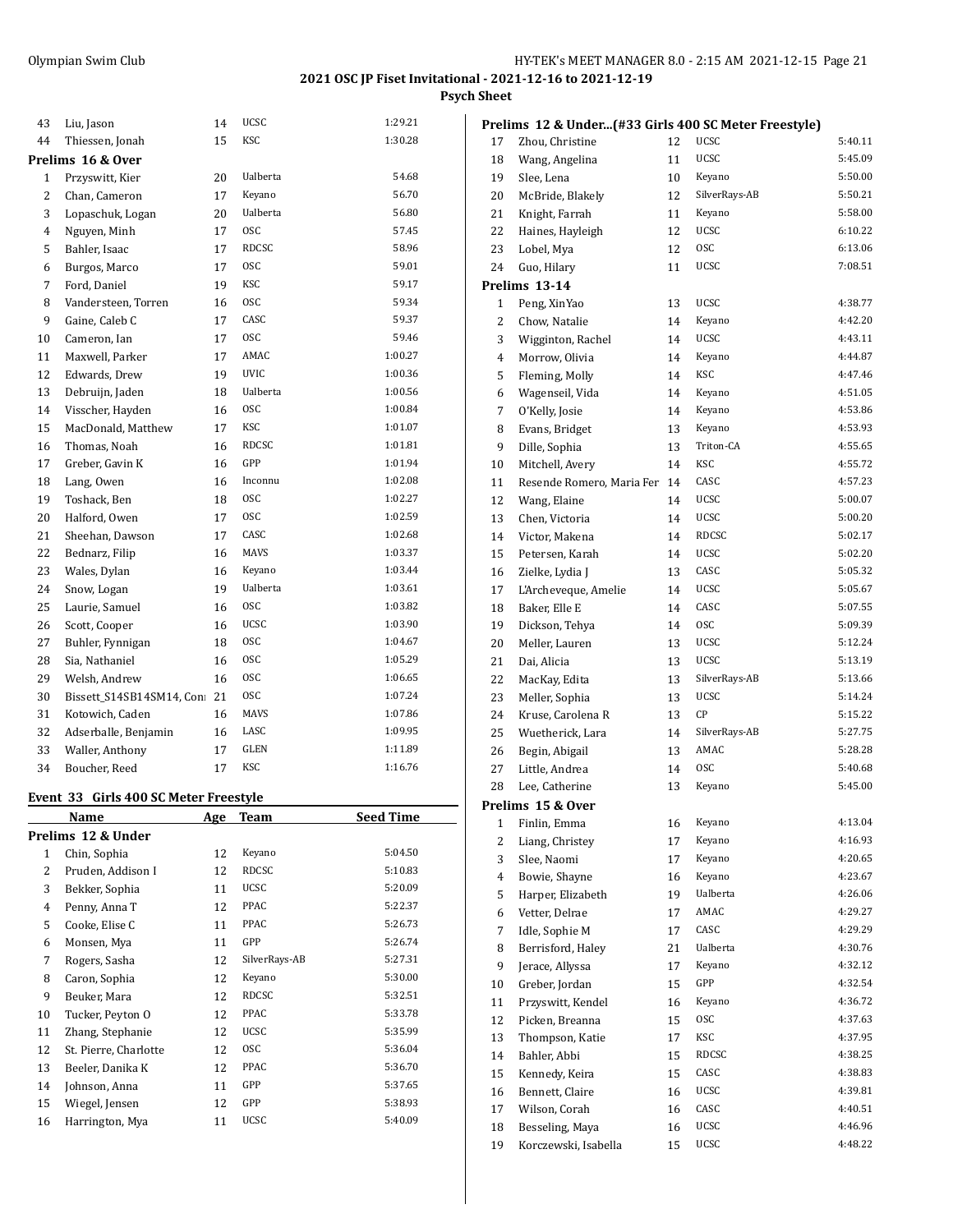**Psych Sheet**

| 20 | Baker, Chloe E     | 15 | CASC          | 4:48.93 |
|----|--------------------|----|---------------|---------|
| 21 | MacDonald, Grace   | 15 | <b>UCSC</b>   | 4:49.28 |
| 22 | Farag, Mariam      | 15 | <b>OSC</b>    | 4:49.88 |
| 23 | Cyca-Loree, Sienna | 16 | SilverRays-AB | 4:50.09 |
| 24 | Crane, Kailee      | 15 | Keyano        | 4:50.77 |
| 25 | Les, Megan M       | 17 | CP            | 4:50.94 |
| 26 | Whitney, Elsie     | 17 | СP            | 4:51.65 |
| 27 | Glamuzina, Danica  | 17 | <b>OSC</b>    | 4:51.71 |
| 28 | Anderson, Brooke   | 15 | Keyano        | 4:52.68 |
| 29 | Swallow, Maya      | 15 | <b>OSC</b>    | 4:54.83 |
| 30 | Jackson, Ashlee    | 15 | Keyano        | 4:54.90 |
| 31 | Newell, Chloe      | 16 | Keyano        | 4:57.11 |
| 32 | Smith, Nyla        | 16 | KSC           | 4:58.26 |
| 33 | Zankl, Kayla T     | 15 | <b>RDCSC</b>  | 4:59.68 |
| 34 | Sheehan, Payton O  | 15 | CASC          | 5:01.88 |
| 35 | Skeans, Georgia    | 15 | GLEN          | 5:03.64 |
| 36 | Long, Riley        | 15 | <b>UCSC</b>   | 5:05.24 |
| 37 | Tweedale, Micah M  | 15 | RDCSC         | 5:05.67 |
| 38 | Berry, Tanya       | 15 | SilverRays-AB | 5:06.82 |
| 39 | Pearson, Kiera     | 15 | Keyano        | 5:10.10 |
| 40 | Tester, Hannah     | 17 | СP            | 5:12.63 |
| 41 | Hayman, Payton     | 16 | <b>OSC</b>    | 5:12.64 |
| 42 | Bhat, Shirin       | 15 | Keyano        | 5:41.10 |

## **Event 34 Boys 400 SC Meter Freestyle**

|                | Name                  | Age | <b>Team</b>  | <b>Seed Time</b> |
|----------------|-----------------------|-----|--------------|------------------|
|                | Prelims 13 & Under    |     |              |                  |
| $\mathbf{1}$   | Dawson, Oliver J      | 13  | GPP          | 4:42.07          |
| $\overline{2}$ | Fenning, Andrew       | 13  | <b>UCSC</b>  | 4:43.90          |
| 3              | Powell, Dalton        | 13  | <b>RDCSC</b> | 4:46.25          |
| $\overline{4}$ | Gyorfi, Aiden         | 13  | <b>OSC</b>   | 4:46.50          |
| 5              | Johnson, Zachary      | 12  | GPP          | 4:53.71          |
| 6              | Hildebrand, Levi H    | 12  | CP           | 5:09.11          |
| 7              | Hoedel, Jaycob J      | 13  | <b>RDCSC</b> | 5:11.85          |
| 8              | Hitchcock, Kingston S | 12  | <b>RDCSC</b> | 5:17.40          |
| 9              | Dong, Joe             | 12  | <b>UCSC</b>  | 5:19.35          |
| 10             | Vincett, Truman       | 13  | Keyano       | 5:20.00          |
| 11             | Cole, Justin          | 13  | Keyano       | 5:23.00          |
| 12             | Stanton, Brandon      | 13  | GPP          | 5:27.22          |
| 13             | Fairey, Jake          | 10  | Keyano       | 5:49.34          |
|                | Prelims 14-15         |     |              |                  |
| $\mathbf{1}$   | Cole, Tanner          | 15  | Keyano       | 4:07.05          |
| $\overline{2}$ | Dardis, Paul          | 15  | <b>KSC</b>   | 4:11.04          |
| 3              | Kwiecien, Dominik     | 14  | GPP          | 4:17.49          |
| $\overline{4}$ | Chilton, Andrew       | 14  | Keyano       | 4:21.15          |
| 5              | Lyzhin, Kirill        | 15  | GPP          | 4:28.24          |
| 6              | Deshayes, Parker B    | 14  | CASC         | 4:28.83          |
| 7              | Askar, Danyar         | 15  | <b>UCSC</b>  | 4:30.19          |
| 8              | Byrne, Andrew J       | 15  | CP           | 4:31.54          |
| 9              | Mylonas, Demetrios    | 15  | <b>UCSC</b>  | 4:32.69          |
| 10             | Alexander, Daniel     | 14  | LASC         | 4:32.79          |
| 11             | Smith, Jonah C        | 14  | CASC         | 4:35.19          |
| 12             | Rochon, Ethan         | 15  | GPP          | 4:37.05          |
| 13             | Sortland, Connor      | 15  | <b>UCSC</b>  | 4:37.50          |
| 14             | Murphy, Keton         | 15  | <b>MAVS</b>  | 4:40.75          |
| 15             | O'Reilly, Elijah      | 15  | <b>UCSC</b>  | 4:41.06          |
| 16             | Simpson, Lachlan      | 14  | <b>UCSC</b>  | 4:44.31          |

|  | Prelims 14-15(#34 Boys 400 SC Meter Freestyle) |
|--|------------------------------------------------|
|--|------------------------------------------------|

| 17 | Buhler, Tucker       | 14 | <b>OSC</b>    | 4:46.38 |
|----|----------------------|----|---------------|---------|
| 18 | Piecowye, Gavin      | 15 | <b>RDCSC</b>  | 4:46.59 |
| 19 | Terzi, Roman         | 15 | UCSC          | 4:48.84 |
| 20 | Kelly, Broden M      | 14 | CASC          | 4:53.59 |
| 21 | Odorski, Jake        | 14 | LASC          | 4:56.07 |
| 22 | Rice, Eli            | 15 | Triton-CA     | 4:56.65 |
| 23 | Gaspersz, Geno       | 15 | SilverRays-AB | 5:00.21 |
| 24 | Pedersen, Viggo      | 15 | Inconnu       | 5:00.45 |
| 25 | Wares, Edward        | 14 | GLEN          | 5:05.81 |
| 26 | Hong, Victor         | 14 | <b>OSC</b>    | 5:20.76 |
|    | Prelims 16 & Over    |    |               |         |
| 1  | Parra, Ricardo       | 23 | CMSC          | 4:14.94 |
| 2  | Waddle, Cooper       | 16 | <b>RDCSC</b>  | 4:20.44 |
| 3  | Werner Enns, Kadin S | 16 | CASC          | 4:21.76 |
| 4  | Greber, Gavin K      | 16 | GPP           | 4:22.03 |
| 5  | Grant, Liam          | 17 | <b>UCSC</b>   | 4:27.02 |
| 6  | Nguyen, Hugo         | 16 | Keyano        | 4:30.02 |
| 7  | Fleury, William      | 16 | СP            | 4:31.01 |
| 8  | Ye, Evan             | 16 | <b>UCSC</b>   | 4:31.82 |
| 9  | Maxwell, Parker      | 17 | AMAC          | 4:32.11 |
| 10 | Tevelein, Jack M     | 17 | CASC          | 4:32.40 |
| 11 | Ren, Randy Y         | 16 | <b>CP</b>     | 5:01.39 |

## **Event 35 Girls 400 SC Meter Freestyle Relay**

|              | Team                      | <b>Relay</b> | <b>Seed Time</b>        |
|--------------|---------------------------|--------------|-------------------------|
| $\mathbf{1}$ | Keyano                    | A            | 3:48.48                 |
|              | 1) Vander Leek, Teagan 17 |              | 2) Liang, Christey 17   |
|              | 3) Finlin, Emma 16        |              | 4) Slee, Naomi 17       |
| 2            | CASC                      | A            | 3:53.90                 |
| 3            | RDCSC                     | A            | 3:56.31                 |
|              | 1) Couture, Elle 17       |              | 2) Lehman, Delaney 17   |
|              | 3) Bahler, Abbi 15        |              | 4) Harrington, Ava M 15 |
| 4            | <b>UCSC</b>               | A            | 3:59.15                 |
|              | 1) Cosic, Milena 14       |              | 2) Bennett, Claire 16   |
|              | 3) Rodgers, Sienna 13     |              | 4) Besseling, Maya 16   |
| 5            | Keyano                    | B            | 3:59.75                 |
|              | 1) Przyswitt, Kendel 16   |              | 2) Francis, Claire 16   |
|              | 3) Jerace, Allyssa 17     |              | 4) Dunn, Gabrielle 17   |
| 6            | <b>GLEN</b>               | A            | 4:01.65                 |
|              | 1) Wagner, Charlotte 17   |              | 2) Giuffre, Olivia 15   |
|              | 3) McMurtry, Katherine 17 |              | 4) Heasman, Sydney 16   |
| 7            | KSC                       | A            | 4:02.74                 |
|              | 1) MacLean, Kate 17       |              | 2) Gigovic, Matea 13    |
|              | 3) Smith, Nyla 16         |              | 4) Thompson, Katie 17   |
| 8            | Keyano                    | C            | 4:04.21                 |
|              | 1) Schenk, Gabriella 17   |              | 2) Crane, Kailee 15     |
|              | 3) Slaferek, Anika 17     |              | 4) Jackson, Ashlee 15   |
| 9            | CP                        | A            | 4:04.90                 |
|              | 1) Avey, Brooklyn M 15    |              | 2) Butler, Leah J 16    |
|              | 3) Frere, Avery 17        |              | 4) Moore, Paige A 17    |
| 10           | CASC                      | B            | 4:06.19                 |
| 11           | LASC                      | A            | 4:06.45                 |
|              | 1) Lothian, Finley 17     |              | 2) Gouttin, Amelie 15   |
|              | 3) Wood, Makena 17        |              | 4) Liversuch, Meadow 18 |
| 12           | GPP                       | A            | 4:07.72                 |
|              | 1) Greber, Jordan 15      |              | 2) Laurin, Marissa 15   |
|              | 3) Walsh, Kate 17         |              | 4) Monsen, Marley 13    |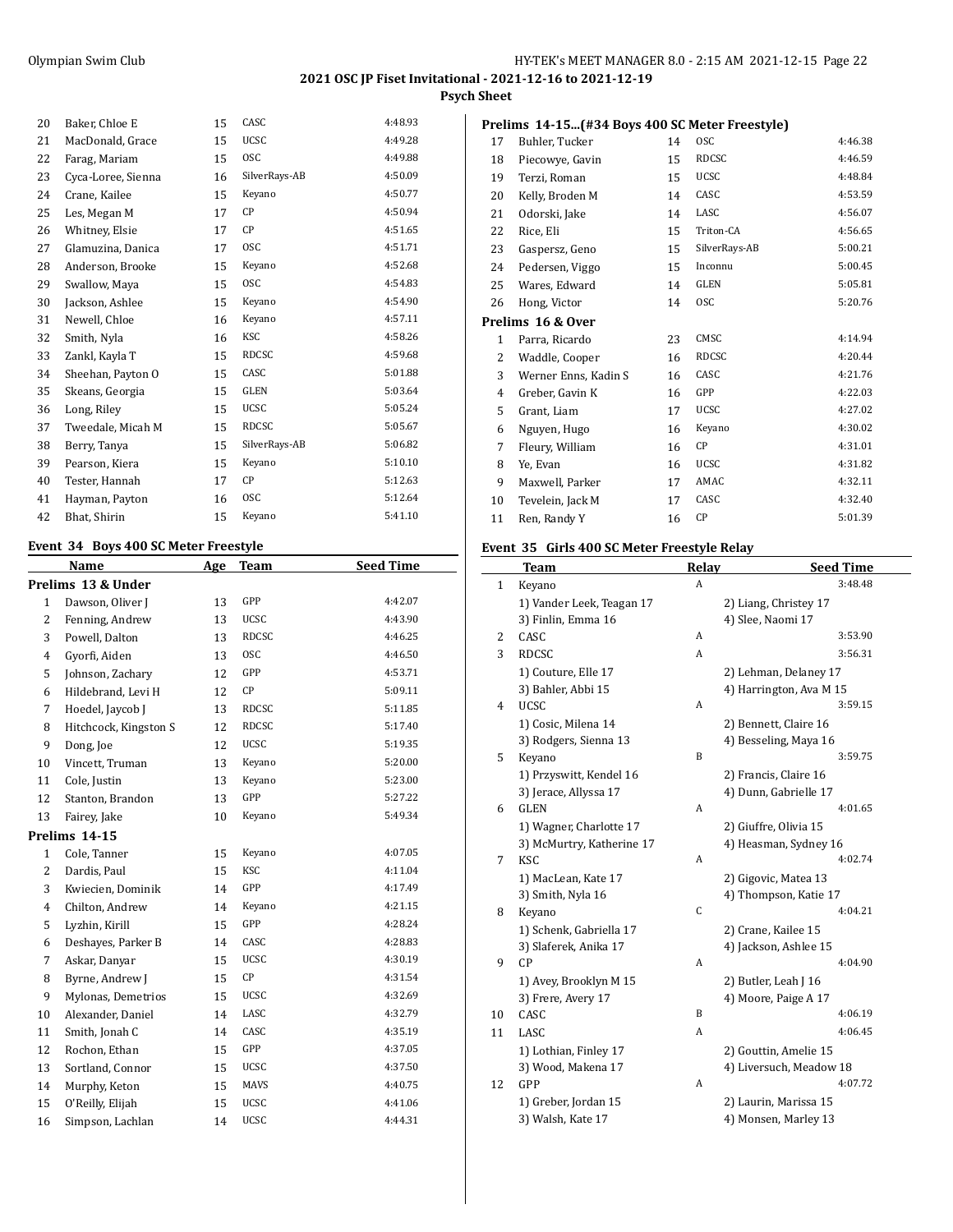#### Olympian Swim Club HY-TEK's MEET MANAGER 8.0 - 2:15 AM 2021-12-15 Page 23

## **2021 OSC JP Fiset Invitational - 2021-12-16 to 2021-12-19**

## **Psych Sheet**

 $\overline{a}$ 

| 13 | <b>UCSC</b>                 | B | 4:07.72                      |
|----|-----------------------------|---|------------------------------|
|    | 1) Norman, Julia 13         |   | 2) Peng, XinYao 13           |
|    | 3) Korczewski, Isabella 15  |   | 4) Chen, Victoria 14         |
| 14 | RDCSC                       | B | 4:09.94                      |
|    | 1) Wiens, Madison 16        |   | 2) Erickson, Annika 15       |
|    | 3) Hitchcock, Grace M 14    |   | 4) Thomas, Priya 14          |
| 15 | 0SC                         | A | 4:11.00                      |
|    |                             |   |                              |
|    | 1) Visscher, Sahara 14      |   | 2) Picken, Breanna 15        |
|    | 3) Swallow, Maya 15         |   | 4) St. Pierre, Kayla 15      |
| 16 | CASC                        | C | 4:11.82                      |
| 17 | AMAC                        | A | 4:11.85                      |
|    | 1) Hollingworth, Kristin 15 |   | 2) Mastel, Berlin 17         |
|    | 3) Macphail, Jocelyn 15     |   | 4) Pachan, Maria 15          |
| 18 | CР                          | B | 4:12.51                      |
|    | 1) Joseph, Anna M 13        |   | 2) Evans, Jocelyn G 14       |
|    | 3) Caparino, Sarah G 17     |   | 4) Li, Cindy J 16            |
| 19 | UCSC                        | C | 4:12.60                      |
|    | 1) Hoyem, Anna 14           |   | 2) Cosic, Maria 14           |
|    | 3) Wigginton, Rachel 14     |   | 4) Medic, Layla 14           |
| 20 | UCSC                        | D | 4:15.78                      |
|    | 1) Pedersen, Adair 15       |   | 2) MacDonald, Grace 15       |
|    | 3) Petersen, Karah 14       |   | 4) Chicilo, Meredith 15      |
| 21 | LASC                        | B | 4:17.84                      |
|    | 1) Hill, Sarah 16           |   | 2) Leroux, Mackenzie 16      |
|    | 3) Alexander, Hannah 16     |   | 4) Lothian, Calyn 13         |
| 22 | CASC                        | D | 4:18.73                      |
|    |                             | C | 4:21.41                      |
| 23 | RDCSC                       |   |                              |
|    | 1) Graham, Kaymin 15        |   | 2) Tweedale, Micah M 15      |
|    | 3) Graham, Miyanna 17       |   | 4) Zankl, Kayla T 15         |
| 24 | 0SC                         | B | 4:22.20                      |
|    | 1) Giraud, Sholay 15        |   | 2) Archer, Gillian 14        |
|    | 3) Jodoin, Grace 14         |   | 4) Glamuzina, Danica 17      |
| 25 | PPAC                        | A | 4:23.28                      |
|    | 1) Dotzlaf, Dakota L 14     |   | 2) Beeler, Haylee L 13       |
|    | 3) Van Keulen, Zoe M 13     |   | 4) Wilhite, Sara N 13        |
| 26 | GPP                         | B | 4:25.40                      |
|    | 1) Laurin, Mikayla 13       |   | 2) Walsh, Ireland 15         |
|    | 3) Reid, Brooke 15          |   | 4) Carlson, Jessie 14        |
| 27 | SilverRays-AB               | A | 4:26.01                      |
|    | 1) Cyca-Loree, Sienna 16    |   | 2) Berry, Tanya 15           |
|    | 3) Pearson, Mackenzie 15    |   | 4) MacKay, Edita 13          |
| 28 | LASC                        | С | 4:27.95                      |
|    | 1) Ginther, Taylor 12       |   | 2) Oshima, Aki 14            |
|    | 3) Beck, Carly 14           |   | 4) Hill, Kate 14             |
| 29 | <b>GLEN</b>                 | B | 4:31.16                      |
|    |                             |   |                              |
|    | 1) Mcclay, Grier 13         |   | 2) Skeans, Georgia 15        |
|    | 3) Retzer, Elise 14         |   | 4) Heasman, Abigail 14       |
| 30 | RDCSC                       | D | 4:32.42                      |
|    | 1) Powell, Laina 15         |   | 2) MacFarlane, Lee 16        |
|    | 3) Victor, Makena 14        |   | 4) Fraser, Rebecca 13        |
| 31 | PPAC                        | B | 4:35.96                      |
|    | 1) Penny, Anna T 12         |   | 2) Tucker, Peyton 0 12       |
|    | 3) Cooke, Elise C 11        |   | 4) Guertin-Bougerolle, Sydne |
| 32 | GPP                         | С | 4:37.75                      |
|    |                             |   | 2) Rauch, Nicola 17          |
|    | 3) Robideau, Lacie 15       |   | 4) Talbot, Brittyn 12        |
| 33 | SilverRays-AB               | B | 4:41.86                      |
|    | 1) Rogers, Sasha 12         |   | 2) Klinck, CJ 13             |
|    | 3) Wuetherick, Lara 14      |   | 4) Pulido, Jennifer 14       |
|    |                             |   |                              |

| uusu                                                 | ╍ | 1. V / . / 4                              |
|------------------------------------------------------|---|-------------------------------------------|
| 1) Norman, Julia 13                                  |   | 2) Peng, XinYao 13                        |
| 3) Korczewski, Isabella 15                           |   | 4) Chen, Victoria 14                      |
| RDCSC                                                | B | 4:09.94                                   |
| 1) Wiens, Madison 16                                 |   | 2) Erickson, Annika 15                    |
| 3) Hitchcock, Grace M 14                             |   | 4) Thomas, Priya 14                       |
| 0SC                                                  | Α | 4:11.00                                   |
| 1) Visscher, Sahara 14                               |   | 2) Picken, Breanna 15                     |
| 3) Swallow, Maya 15                                  |   | 4) St. Pierre, Kayla 15                   |
| CASC                                                 | C | 4:11.82                                   |
| AMAC                                                 | A | 4:11.85                                   |
| 1) Hollingworth, Kristin 15                          |   | 2) Mastel, Berlin 17                      |
| 3) Macphail, Jocelyn 15<br>CP                        | B | 4) Pachan, Maria 15<br>4:12.51            |
| 1) Joseph, Anna M 13                                 |   | 2) Evans, Jocelyn G 14                    |
| 3) Caparino, Sarah G 17                              |   | 4) Li, Cindy J 16                         |
| UCSC                                                 | C | 4:12.60                                   |
| 1) Hoyem, Anna 14                                    |   | 2) Cosic, Maria 14                        |
| 3) Wigginton, Rachel 14                              |   | 4) Medic, Layla 14                        |
| UCSC                                                 | D | 4:15.78                                   |
| 1) Pedersen, Adair 15                                |   | 2) MacDonald, Grace 15                    |
| 3) Petersen, Karah 14                                |   | 4) Chicilo, Meredith 15                   |
| LASC                                                 | B | 4:17.84                                   |
| 1) Hill, Sarah 16                                    |   | 2) Leroux, Mackenzie 16                   |
| 3) Alexander, Hannah 16                              |   | 4) Lothian, Calyn 13                      |
| CASC                                                 | D | 4:18.73                                   |
| RDCSC                                                | C | 4:21.41                                   |
| 1) Graham, Kaymin 15                                 |   | 2) Tweedale, Micah M 15                   |
| 3) Graham, Miyanna 17                                |   | 4) Zankl, Kayla T 15                      |
| 0SC                                                  | B | 4:22.20                                   |
| 1) Giraud, Sholay 15                                 |   | 2) Archer, Gillian 14                     |
| 3) Jodoin, Grace 14                                  |   | 4) Glamuzina, Danica 17                   |
| PPAC                                                 | A | 4:23.28                                   |
| 1) Dotzlaf, Dakota L 14                              |   | 2) Beeler, Haylee L 13                    |
| 3) Van Keulen, Zoe M 13                              |   | 4) Wilhite, Sara N 13                     |
| GPP                                                  | B | 4:25.40                                   |
| 1) Laurin, Mikayla 13                                |   | 2) Walsh, Ireland 15                      |
| 3) Reid, Brooke 15                                   | A | 4) Carlson, Jessie 14<br>4:26.01          |
| SilverRays-AB                                        |   |                                           |
| 1) Cyca-Loree, Sienna 16<br>3) Pearson, Mackenzie 15 |   | 2) Berry, Tanya 15<br>4) MacKay, Edita 13 |
| LASC                                                 | C | 4:27.95                                   |
| 1) Ginther, Taylor 12                                |   | 2) Oshima, Aki 14                         |
| 3) Beck, Carly 14                                    |   | 4) Hill, Kate 14                          |
| GLEN                                                 | B | 4:31.16                                   |
| 1) Mcclay, Grier 13                                  |   | 2) Skeans, Georgia 15                     |
| 3) Retzer, Elise 14                                  |   | 4) Heasman, Abigail 14                    |
| RDCSC                                                | D | 4:32.42                                   |
| 1) Powell, Laina 15                                  |   | 2) MacFarlane, Lee 16                     |
| 3) Victor, Makena 14                                 |   | 4) Fraser, Rebecca 13                     |
| PPAC                                                 | B | 4:35.96                                   |
| 1) Penny, Anna T 12                                  |   | 2) Tucker, Peyton 0 12                    |
| 3) Cooke, Elise C 11                                 |   | 4) Guertin-Bougerolle, Sydney H 12        |
| GPP                                                  | C | 4:37.75                                   |
|                                                      |   | 2) Rauch, Nicola 17                       |
| 3) Robideau, Lacie 15                                |   | 4) Talbot, Brittyn 12                     |
| SilverRays-AB                                        | B | 4:41.86                                   |
| 1) Rogers, Sasha 12                                  |   | 2) Klinck, CJ 13                          |
| 3) Wuetherick, Lara 14                               |   | 4) Pulido, Jennifer 14                    |

## **Event 35 ...(Girls 400 SC Meter Freestyle Relay)**

|    | Team                     | <b>Relav</b> | <b>Seed Time</b>     |
|----|--------------------------|--------------|----------------------|
| 34 | GPP                      |              | 5:01.75              |
|    | 1) Johnson, Anna 11      |              | 2) Monsen, Mya 11    |
|    | 3) Mazurkewich, Kayla 11 |              | 4) Wiegel, Jensen 12 |

## **Event 36 Boys 400 SC Meter Freestyle Relay**

|    | Team                      | <b>Relay</b> | <u>Seed Time</u>               |
|----|---------------------------|--------------|--------------------------------|
| 1  | KSC                       | Α            | 3:35.65                        |
|    | 1) Dardis, Paul 15        |              | 2) Wolff, Jaxon 15             |
|    | 3) MacDonald, Matthew 17  |              | 4) Ford, Daniel 19             |
| 2  | CASC                      | А            | 3:37.31                        |
| 3  | Keyano                    | A            | 3:40.25                        |
|    | 1) Chan, Cameron 17       |              | 2) Wales, Dylan 16             |
|    | 3) Cole, Tanner 15        |              | 4) Chan, Cohen 15              |
| 4  | <b>RDCSC</b>              | Α            | 3:44.04                        |
|    | 1) Waddle, Cooper 16      |              | 2) Bahler, Isaac 17            |
|    | 3) Thomas, Noah 16        |              | 4) Sumang, Kaillen 15          |
| 5  | 0SC                       | Α            | 3:44.89                        |
|    | 1) Cameron, Ian 17        |              | 2) Nguyen, Minh 17             |
|    | 3) Vandersteen, Torren 16 |              | 4) Sia, Nathaniel 16           |
| 6  | CASC                      | B            | 3:45.26                        |
| 7  | <b>UCSC</b>               | Α            | 3:46.27                        |
|    | 1) O'Reilly, Elijah 15    |              | 2) Sortland, Connor 15         |
|    | 3) Scott, Cooper 16       |              | 4) Wang, Desmond 14            |
| 8  | OSC                       | B            | 3:48.97                        |
|    | 1) Welsh, Andrew 16       |              | 2) Halford, Owen 17            |
|    | 3) Toshack, Ben 18        |              | 4) Buhler, Fynnigan 18         |
| 9  | CP                        | Α            | 3:50.09                        |
|    | 1) Byrne, Andrew J 15     |              | 2) Avey, Matthew K 15          |
|    | 3) Ren, Randy Y 16        |              | 4) Fleury, William 16          |
| 10 | MAVS                      | Α            | 3:50.54                        |
|    | 1) Bednarz, Filip 16      |              | 2) Badenhorst, Deon 14         |
|    | 3) Giles, Christopher 17  |              | 4) Ginzer, Wells 15            |
| 11 | Inconnu                   | Α            | 3:50.55                        |
|    | 1) McDonald, Alexander 16 |              | 2) Lang, Owen 16               |
|    |                           |              | 4) Scoullar, Ethan 15          |
| 12 | AMAC                      | Α            | 3:53.63                        |
|    | 1) Scholly, Ashton 16     |              | 2) Skrove, Hunter 14           |
|    | 3) Maxwell, Parker 17     |              | 4) Ma, Evan 15                 |
| 13 | <b>UCSC</b>               | B            | 3:53.93                        |
|    | 1) Grant, Liam 17         |              | 2) Ye, Evan 16                 |
|    | 3) Al Seafan, Adam 15     |              | 4) Gibbs, Colby 14             |
| 14 | Keyano                    | B            | 3:54.06                        |
|    | 1) Mackenzie, Spencer 17  |              | 2) Chilton, Andrew 14          |
|    | 3) Nguyen, Hugo 16        |              | 4) Bowie, Zackary 14           |
| 15 | GPP                       | Α            | 3:55.26                        |
|    | 1) Greber, Gavin K 16     |              | 2) Lyzhin, Kirill 15           |
|    | 3) Dawson, Oliver J 13    |              | 4) Kwiecien, Dominik 14        |
| 16 | CASC                      | C            | 3:55.87                        |
| 17 | <b>UCSC</b>               | C            | 3:57.95                        |
|    | 1) Askar, Danyar 15       |              | 2) Michael-Ailuelohia, Seth 13 |
|    | 3) Fenning, Andrew 13     |              | 4) Cheung, Matthew 14          |
| 18 | <b>RDCSC</b>              | B            | 4:01.77                        |
|    | 1) Grant, Myles 15        |              | 2) Piecowye, Gavin 15          |
|    | 3) Powell, Dalton 13      |              | 4) Hoedel, Jaycob J 13         |
| 19 | <b>UCSC</b>               | D            | 4:02.18                        |
|    | 1) DaCosta, Rio 16        |              | 2) Terzi, Roman 15             |
|    | 3) Leclerc, Zephan 15     |              | 4) Mylonas, Yianni 14          |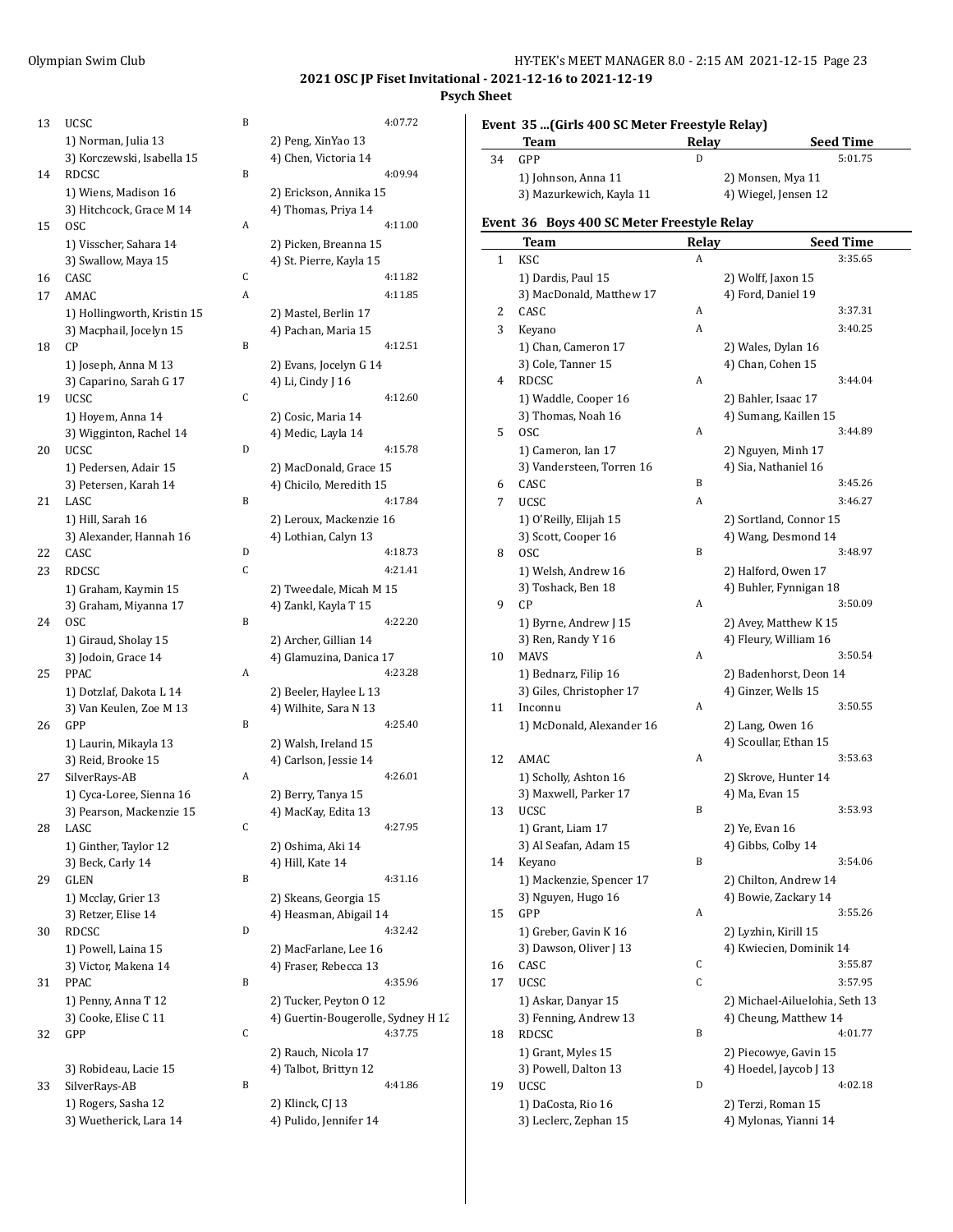## **Psych Sheet**

| 20 | LASC.                    | A | 4:04.98                    |
|----|--------------------------|---|----------------------------|
|    | 1) Alexander, Daniel 14  |   | 2) Adserballe, Liam 14     |
|    | 3) Odorski, Jake 14      |   | 4) Adserballe, Benjamin 16 |
| 21 | <b>MAVS</b>              | B | 4:08.69                    |
|    | 1) Kotowich, Caden 16    |   | 2) Holt, Alexander 15      |
|    | 3) Kotowich, Jasper T 14 |   | 4) Murphy, Keton 15        |
| 22 | GPP                      | B | 4:14.95                    |
|    | 1) Frayn, Hudson 14      |   | 2) Rochon, Ethan 15        |
|    | 3) Johnson, Zachary 12   |   | 4) Stanton, Brandon 13     |

## **Event 37 Girls 200 SC Meter Butterfly**

|                | Name               | Age | <b>Team</b>     | <b>Seed Time</b> |
|----------------|--------------------|-----|-----------------|------------------|
|                | Prelims 12 & Under |     |                 |                  |
| $\mathbf{1}$   | Carey, Elle        | 12  | Keyano          | 2:45.35          |
| $\overline{c}$ | Eashwarage, Ranumi | 12  | <b>KSC</b>      | 2:46.77          |
| 3              | McKegney, Saoirse  | 12  | <b>UCSC</b>     | 2:50.03          |
| $\overline{4}$ | Talbot, Brittyn    | 12  | GPP             | 2:51.82          |
| 5              | Tucker, Sydney A   | 12  | PPAC            | 3:07.30          |
| 6              | Monsen, Mya        | 11  | GPP             | 3:18.02          |
| 7              | Gibbs, Katarina    | 12  | UCSC            | 3:24.62          |
|                | Prelims 13-14      |     |                 |                  |
| $\mathbf{1}$   | Carlson, Jessie    | 14  | GPP             | 2:28.55          |
| $\overline{2}$ | Wigginton, Rachel  | 14  | <b>UCSC</b>     | 2:32.16          |
| 3              | Gigovic, Matea     | 13  | <b>KSC</b>      | 2:32.43          |
| 4              | Wagenseil, Vida    | 14  | Keyano          | 2:34.70          |
| 5              | Monsen, Marley     | 13  | GPP             | 2:37.11          |
| 6              | Pulido, Jennifer   | 14  | SilverRays-AB   | 2:46.49          |
| 7              | Rodgers, Sienna    | 13  | <b>UCSC</b>     | 2:47.70          |
| 8              | Petersen, Karah    | 14  | <b>UCSC</b>     | 2:48.41          |
| 9              | Wuetherick, Lara   | 14  | SilverRays-AB   | 3:01.85          |
| 10             | Hitchcock, Grace M | 14  | <b>RDCSC</b>    | NT               |
|                | Prelims 15 & Over  |     |                 |                  |
| $\mathbf{1}$   | Roos, Ocean        | 18  | <b>Ualberta</b> | 2:21.60          |
| $\overline{2}$ | MacLean, Kate      | 17  | <b>KSC</b>      | 2:22.00          |
| 3              | Dunn, Gabrielle    | 17  | Keyano          | 2:23.38          |
| 4              | Glamuzina, Danica  | 17  | <b>OSC</b>      | 2:25.91          |
| 5              | Wiens, Madison     | 16  | <b>RDCSC</b>    | 2:27.63          |
| 6              | Bahler, Abbi       | 15  | <b>RDCSC</b>    | 2:28.85          |
| 7              | Lastovka, Mattea   | 16  | Keyano          | 2:29.43          |
| 8              | Bowie, Shayne      | 16  | Keyano          | 2:30.51          |
| 9              | Idle, Sophie M     | 17  | CASC            | 2:35.08          |
| 10             | Anderson, Brooke   | 15  | Keyano          | 2:36.80          |
| 11             | Reid, Brooke       | 15  | GPP             | 2:40.84          |
| 12             | Garrison, Cadence  | 16  | <b>OSC</b>      | 2:56.11          |
|                |                    |     |                 |                  |

#### **Event 38 Boys 200 SC Meter Butterfly**

|    | Name               | Age | Team         | <b>Seed Time</b> |
|----|--------------------|-----|--------------|------------------|
|    | Prelims 14-15      |     |              |                  |
| 1  | Sortland, Connor   | 15  | <b>UCSC</b>  | 2:15.75          |
| 2  | Thompson, Noah     | 15  | Keyano       | 2:18.70          |
| 3  | Al Seafan, Adam    | 15  | <b>UCSC</b>  | 2:18.85          |
| 4  | Askar, Danyar      | 15  | <b>UCSC</b>  | 2:20.02          |
| 5  | Mylonas, Demetrios | 15  | <b>UCSC</b>  | 2:20.44          |
| 6  | Simpson, Lachlan   | 14  | <b>UCSC</b>  | 2:23.55          |
| 7  | Sumang, Kaillen    | 15  | <b>RDCSC</b> | 2:24.91          |
| 8  | Dickson, Levi      | 15  | <b>OSC</b>   | 2:24.92          |
| 9  | Yang, Jason        | 14  | CASC         | 2:27.58          |
| 10 | Bagrowicz, Kaleb R | 15  | CP           | 2:43.46          |

## **Prelims 14-15...(#38 Boys 200 SC Meter Butterfly)**

| 11 | Sullivan, Nathan  | 14 | <b>GLEN</b>     | 2:50.00 |
|----|-------------------|----|-----------------|---------|
|    | Prelims 16 & Over |    |                 |         |
| 1  | Chan, Cameron     | 17 | Keyano          | 2:04.59 |
| 2  | Przyswitt, Kier   | 20 | <b>Ualberta</b> | 2:04.62 |
| 3  | Edwards, Drew     | 19 | <b>UVIC</b>     | 2:06.45 |
| 4  | Paz, Diego        | 18 | Ualberta        | 2:06.99 |
| 5  | Baldwin, Joshua   | 17 | <b>Ualberta</b> | 2:09.23 |
| 6  | Burgos, Marco     | 17 | <sub>OSC</sub>  | 2:11.42 |
| 7  | Bahler, Isaac     | 17 | <b>RDCSC</b>    | 2:12.18 |
| 8  | Maxwell, Parker   | 17 | AMAC            | 2:16.54 |
| 9  | Lopaschuk, Logan  | 20 | Ualberta        | 2:16.94 |
| 10 | Laurie, Samuel    | 16 | <sub>OSC</sub>  | 2:18.79 |
|    |                   |    |                 |         |

#### **Event 39 Girls 50 SC Meter Backstroke**

|                | <b>Name</b>           | <u>Age</u> | <b>Team</b>   | <b>Seed Time</b> |
|----------------|-----------------------|------------|---------------|------------------|
|                | Prelims 12 & Under    |            |               |                  |
| $\mathbf{1}$   | Ginther, Taylor       | 12         | LASC          | 32.08            |
| 2              | Zhou, Christine       | 12         | <b>UCSC</b>   | 33.57            |
| 3              | Crane, Kiera          | 12         | Keyano        | 33.92            |
| 4              | Eashwarage, Ranumi    | 12         | <b>KSC</b>    | 33.99            |
| 5              | Haines, Hayleigh      | 12         | UCSC          | 35.09            |
| 6              | Bekker, Sophia        | 11         | <b>UCSC</b>   | 35.74            |
| 7              | Wang, Angelina        | 11         | UCSC          | 36.59            |
| 8              | Guo, Hilary           | 11         | <b>UCSC</b>   | 36.62            |
| 9              | Rideout, Brooklin     | 12         | KSC           | 37.35            |
| 10             | Mazurkewich, Kayla    | 11         | GPP           | 37.37            |
| 11             | Monar, Ella           | 12         | <b>UCSC</b>   | 37.53            |
| 12             | Morgantini, Emily     | 12         | <b>OSC</b>    | 40.72            |
| 13             | Chen, Eva             | 11         | SilverRays-AB | 43.48            |
| 14             | Bourdages, Kenna      | 12         | <b>OSC</b>    | 43.49            |
| 15             | Nimmon, Harriet A     | 12         | СP            | 44.12            |
| 16             | Ho, Naomi             | 12         | <b>OSC</b>    | 44.99            |
| 17             | Schultz, Tegan        | 12         | <b>OSC</b>    | 44.99            |
| 18             | Lobel, Mya            | 12         | <b>OSC</b>    | 46.91            |
| 19             | Rockwell, Seville     | 9          | <b>OSC</b>    | 47.95            |
| 20             | Jia, Jessica          | 12         | 0SC           | 48.18            |
| 21             | Jia, Emma             | 12         | <b>OSC</b>    | 48.20            |
| 22             | Gunderson, Mikayla    | 10         | <b>OSC</b>    | 48.37            |
| 23             | Wolbert, Isabella     | 12         | <b>OSC</b>    | 48.87            |
| 24             | Yabar, Mia            | 11         | 0SC           | 48.90            |
| 25             | Davidson, Sydney      | 12         | <b>OSC</b>    | 50.10            |
| 26             | Joy, Olivia           | 11         | <b>OSC</b>    | 51.33            |
| 27             | Anderson, Elsa        | 10         | 0SC           | 51.98            |
| 28             | Birbeck, Amity        | 11         | <b>OSC</b>    | 52.52            |
| 29             | Khazaal, Zeenah       | 11         | <b>OSC</b>    | 53.25            |
| 30             | Andre, Sage           | 11         | <b>OSC</b>    | 54.34            |
| 31             | Elsabbagh, Habiba     | 12         | 0SC           | 55.48            |
| 32             | Purves, Claire        | 10         | <b>OSC</b>    | 55.83            |
| 33             | Horn, Maya            | 11         | <b>OSC</b>    | 56.93            |
| 34             | Blaikie-Birkigt, Sage | 12         | 0SC           | 59.73            |
| 35             | Hammad, Mariam        | 11         | <b>OSC</b>    | 1:03.71          |
|                | Prelims 13-14         |            |               |                  |
| 1              | Visscher, Sahara      | 14         | <b>OSC</b>    | 29.48            |
| 2              | Cosic, Milena         | 14         | UCSC          | 30.07            |
| 3              | Dotzlaf, Dakota L     | 14         | PPAC          | 30.21            |
| $\overline{4}$ | Rodgers, Sienna       | 13         | <b>UCSC</b>   | 30.33            |
| 5              | Chen, Victoria        | 14         | <b>UCSC</b>   | 31.54            |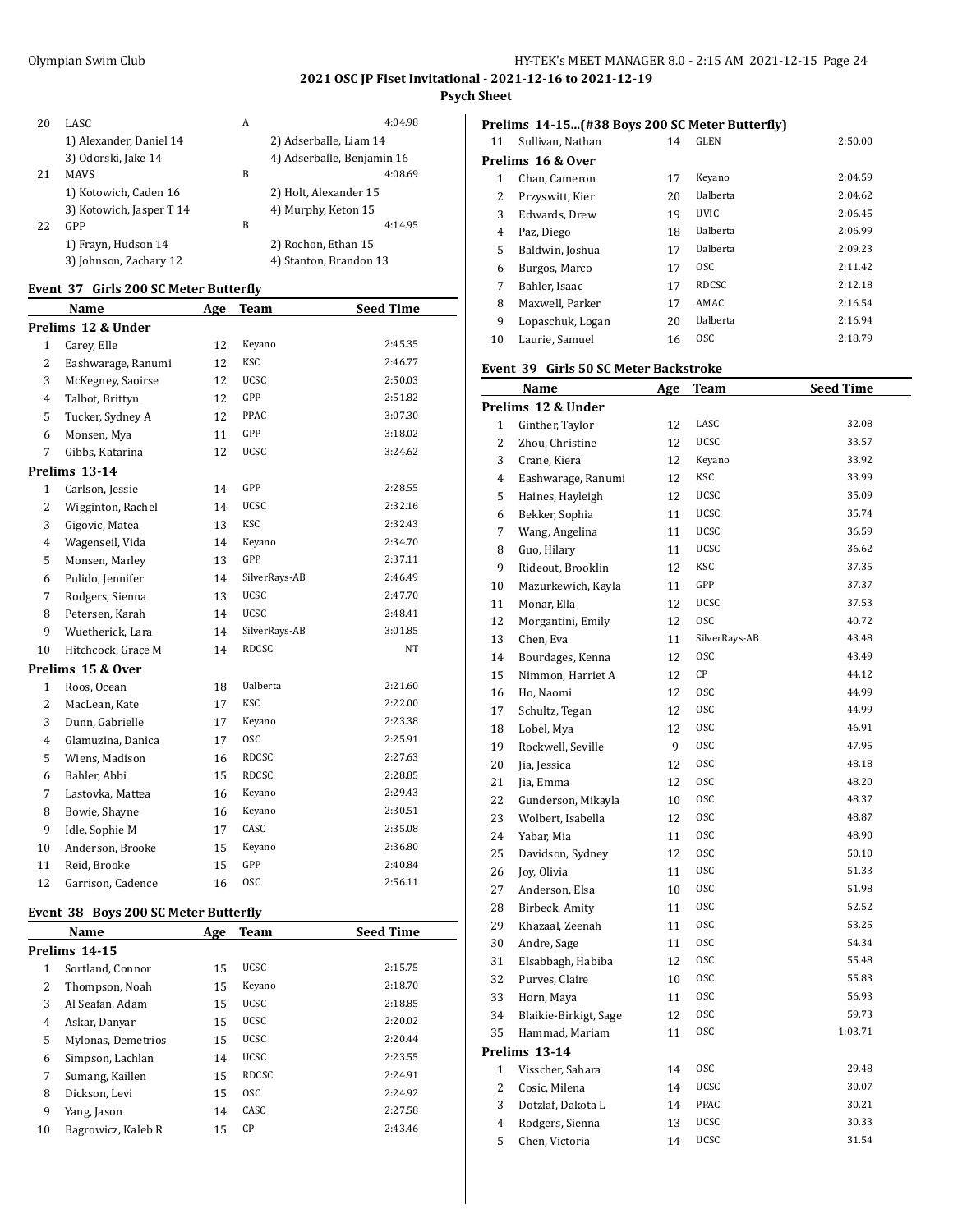**Psych Sheet**

| 6            | Joseph, Anna M       | 13 | СP               | 31.67 |
|--------------|----------------------|----|------------------|-------|
| 7            | Mitchell, Avery      | 14 | KSC              | 31.92 |
| 8            | Gigovic, Matea       | 13 | KSC              | 32.23 |
| 9            | Laurin, Mikayla      | 13 | GPP              | 32.26 |
| 10           | Fleming, Molly       | 14 | KSC              | 32.45 |
| 11           | Cosic, Maria         | 14 | <b>UCSC</b>      | 32.60 |
| 12           | Rachmielowski, Tekla | 13 | Keyano           | 32.63 |
| 13           | Hoyem, Anna          | 14 | <b>UCSC</b>      | 32.83 |
| 14           | Norman, Julia        | 13 | <b>UCSC</b>      | 32.85 |
| 15           | Share, Maya          | 13 | KSC              | 33.02 |
| 16           | Hill, Kate           | 14 | LASC             | 33.35 |
| 17           | Gravelle, Dyllan J   | 14 | RDCSC            | 33.40 |
| 18           | Mcclay, Grier        | 13 | GLEN             | 33.66 |
| 19           | Varban, June M       | 14 | CASC             | 33.81 |
| 20           | Janzen, Zoey         | 13 | <b>UCSC</b>      | 34.03 |
| 21           | Storck, Maya N       | 13 | СP               | 34.34 |
| 22           | Connell, Madilyn S   | 14 | CASC             | 34.34 |
| 23           | Dille, Sophia        | 13 | Triton-CA        | 34.35 |
| 24           | Parsons, Ava         | 14 | <b>OSC</b>       | 34.66 |
| 25           | Beshry, Malak        | 13 | UCSC             | 34.72 |
| 26           | Fraser, Rebecca      | 13 | RDCSC            | 34.96 |
| 27           | Jodoin, Grace        | 14 | <b>OSC</b>       | 34.97 |
| 28           | Begin, Abigail       | 13 | AMAC             | 35.00 |
| 29           | Oshima, Aki          | 14 | LASC             | 35.09 |
| 30           | Cameron, Hailey B    | 13 | СP               | 35.14 |
| 31           | Morrow, Olivia       | 14 | Keyano           | 35.17 |
| 32           | Bergman, Rachel      | 13 | Keyano           | 35.34 |
| 33           | Meller, Sophia       | 13 | <b>UCSC</b>      | 35.42 |
| 34           | Woods, Frankie       | 14 | Inconnu          | 35.44 |
| 35           | Nielsen, Tegan       | 14 | Inconnu          | 35.46 |
| 36           | O'Kelly, Josie       | 14 | Keyano           | 35.50 |
| 37           | Evans, Bridget       | 13 | Keyano           | 35.50 |
| 38           | Lothian, Calyn       | 13 | LASC             | 35.54 |
| 39           | Qu, Stefanie         | 14 | <b>UCSC</b>      | 36.22 |
| 40           | Jaremko, Julia       | 13 | Keyano           | 36.23 |
| 41           | Klinck, CJ           | 13 | SilverRays-AB    | 36.64 |
| 42           | Chen, Julie          | 13 | 0SC              | 36.87 |
| 43           | L'Archeveque, Amelie | 14 | <b>UCSC</b>      | 36.90 |
| 44           | Bellikka, Gillian    | 14 | <b>OSC</b>       | 37.75 |
| 45           | Little, Andrea       | 14 | 0SC              | 37.76 |
| 46           | Rideout, Kamryn      | 13 | KSC              | 38.39 |
| 47           | Birbeck, Layne       | 13 | 0SC              | 40.24 |
| 48           | Georgoulas, Dina     | 13 | 0SC              | 41.51 |
| 49           | Simanjuntak, Felicia | 13 | <b>OSC</b>       | 51.35 |
| 50           | Enavworhe, Naomi     | 13 | 0SC              | 56.50 |
|              | Prelims 15 & Over    |    |                  |       |
| $\mathbf{1}$ | Wilm, Ingrid K       | 23 | CASC             | 27.50 |
| 2            | Kelly, Payton        | 17 | CASC             | 29.03 |
| 3            | O'Croinin, Emma      | 18 | Ubc Thunderbirds | 29.50 |
| 4            | Garcia, Alyanna      | 15 | Keyano           | 29.69 |
| 5            | Vander Leek, Teagan  | 17 | Keyano           | 29.82 |
| 6            | Liang, Christey      | 17 | Keyano           | 29.87 |
| 7            | Butler, Leah J       | 16 | СP               | 29.95 |
| 8            | Wiens, Brooklyn      | 18 | RDCSC            | 30.14 |
| 9            | Avey, Brooklyn M     | 15 | СP               | 30.15 |
| 10           | Lehman, Delaney      | 17 | RDCSC            | 30.21 |
| 11           | Kohut, Madison       | 18 | Ualberta         | 30.42 |
|              |                      |    |                  |       |

|    | Prelims 15 & Over(#39 Girls 50 SC Meter Backstroke) |    |              |       |
|----|-----------------------------------------------------|----|--------------|-------|
| 12 | Heasman, Sydney                                     | 16 | GLEN         | 30.78 |
| 13 | Laurin, Marissa                                     | 15 | GPP          | 30.91 |
| 14 | MacLean, Kate                                       | 17 | KSC          | 31.15 |
| 15 | Giuffre, Olivia                                     | 15 | <b>GLEN</b>  | 31.40 |
| 16 | Les, Megan M                                        | 17 | СP           | 31.53 |
| 17 | Smith, Nyla                                         | 16 | KSC          | 31.56 |
| 18 | Lothian, Finley                                     | 17 | LASC         | 31.60 |
| 19 | Korczewski, Isabella                                | 15 | UCSC         | 31.64 |
| 20 | Arnott, Grace J                                     | 16 | CASC         | 31.66 |
| 21 | Thompson, Katie                                     | 17 | KSC          | 31.69 |
| 22 | Wilson, Corah                                       | 16 | CASC         | 31.71 |
| 23 | Meller, Olivia                                      | 16 | UCSC         | 31.75 |
| 24 | Barber, Tess                                        | 16 | MAVS         | 32.04 |
| 25 | Slaferek, Anika                                     | 17 | Keyano       | 32.07 |
| 26 | DeJonge, Zoe                                        | 18 | Ualberta     | 32.08 |
| 27 | Hicklin, Emma                                       | 17 | MAVS         | 32.10 |
| 28 | Frere, Avery                                        | 17 | СP           | 32.25 |
| 29 | Blevins, Anna                                       | 16 | Keyano       | 32.41 |
| 30 | Liversuch, Meadow                                   | 18 | LASC         | 32.46 |
| 31 | Auch, Hannah G                                      | 16 | CASC         | 32.55 |
| 32 | Swallow, Maya                                       | 15 | 0SC          | 32.84 |
| 33 | Slee, Maya                                          | 15 | Keyano       | 32.85 |
| 34 | Erickson, Annika                                    | 15 | <b>RDCSC</b> | 33.01 |
| 35 | Berreth, Emma M                                     | 16 | CР           | 33.10 |
| 36 | Caparino, Sarah G                                   | 17 | СP           | 33.18 |
| 37 | Turner, Grace                                       | 17 | KSC          | 33.26 |
| 38 | Macphail, Jocelyn                                   | 15 | AMAC         | 33.71 |
| 39 | Pearson, Kiera                                      | 15 | Keyano       | 33.72 |
| 40 | Walsh, Ireland                                      | 15 | GPP          | 33.80 |
| 41 | Baker, Chloe E                                      | 15 | CASC         | 33.87 |
| 42 | McKegney, Ceilidh                                   | 15 | UCSC         | 33.98 |
| 43 | Walsh, Kate                                         | 17 | GPP          | 34.12 |
| 44 | Cardenas, Sabrina                                   | 15 | CР           | 34.18 |
| 45 | Pedersen, Adair                                     | 15 | UCSC         | 34.20 |
| 46 | Moldovan, Tekla                                     | 17 | KSC          | 34.36 |
| 47 | Sheehan, Payton O                                   | 15 | CASC         | 34.38 |
| 48 | Hawthorne, Tahlia                                   | 16 | MAVS         | 34.39 |
| 49 | Powell, Laina                                       | 15 | <b>RDCSC</b> | 34.40 |
| 50 | Tester, Hannah                                      | 17 | CР           | 34.44 |
| 51 | Li, Cindy J                                         | 16 | СP           | 34.45 |
| 52 | Alexander, Hannah                                   | 16 | LASC         | 34.51 |
| 53 | Chin, Emma G                                        | 15 | СP           | 34.70 |
| 54 | Nolan, Aquin P                                      | 16 | GCO          | 34.72 |
| 55 | Giraud, Sholay                                      | 15 | 0SC          | 34.79 |
| 56 | Moore, Paige A                                      | 17 | СP           | 34.83 |
| 57 | Rideout, Shaela                                     | 15 | KSC          | 34.89 |
| 58 | MacDonald, Grace                                    | 15 | UCSC         | 34.89 |
| 59 | Yang, Diana                                         | 15 | Keyano       | 34.90 |
| 60 | Hill, Sarah                                         | 16 | LASC         | 35.46 |
| 61 | Cameron, Annika M                                   | 15 | СP           | 35.68 |
| 62 | Hayman, Payton                                      | 16 | 0SC          | 35.92 |
| 63 | Marino, Ellie G                                     | 15 | СP           | 35.95 |
| 64 | Robideau, Lacie                                     | 15 | GPP          | 36.08 |
| 65 | Lew, Jenelle                                        | 16 | KSC          | 36.37 |
| 66 | Leffers, Vera G                                     | 15 | СP           | 36.42 |
| 67 | White_S10, Breanna                                  | 16 | 0SC          | 37.36 |
| 68 | Garrison, Cadence                                   | 16 | 0SC          | 37.65 |
| 69 | Khazaal, Jennah                                     | 15 | <b>OSC</b>   | 42.18 |
|    |                                                     |    |              |       |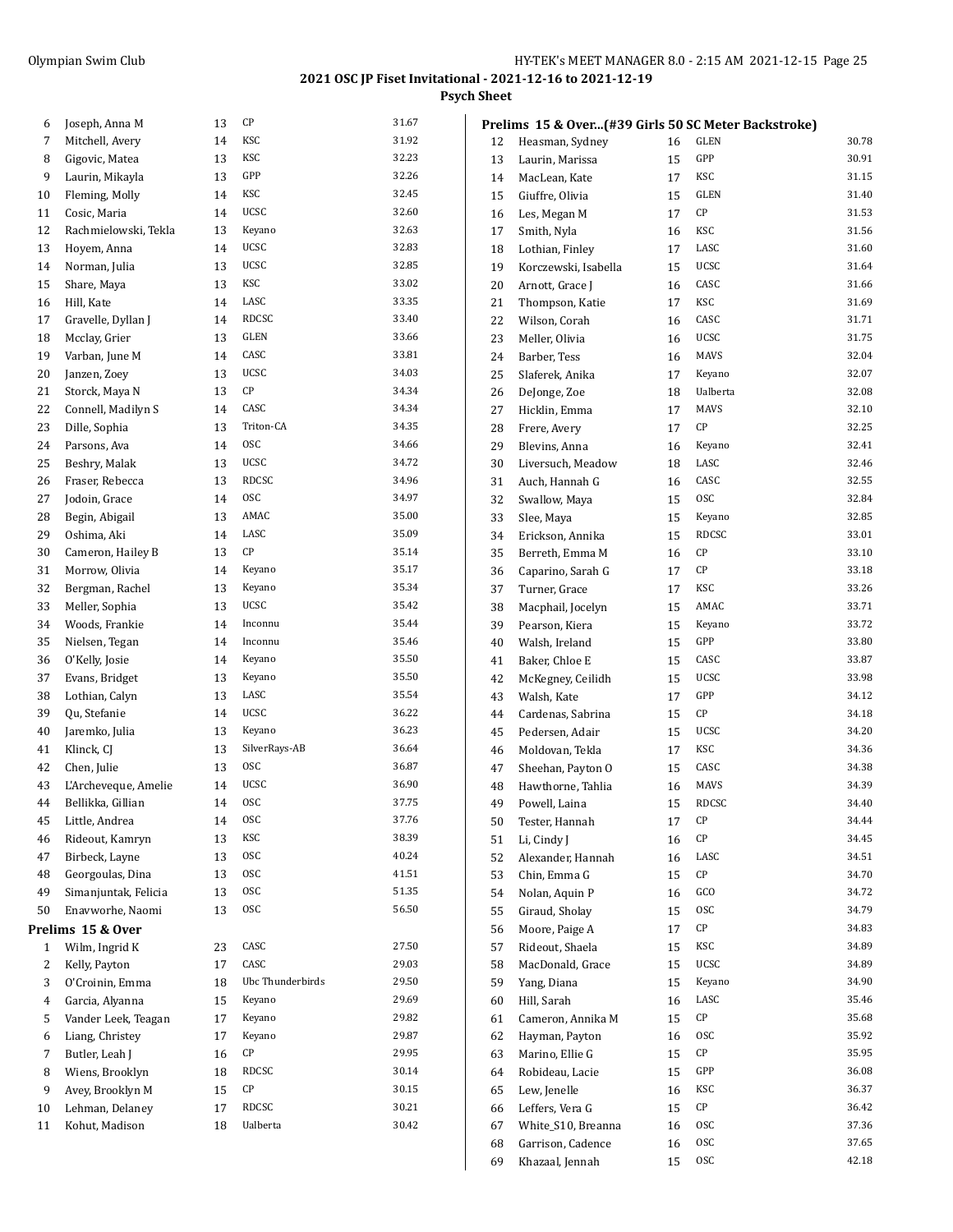## Olympian Swim Club HY-TEK's MEET MANAGER 8.0 - 2:15 AM 2021-12-15 Page 26

## **2021 OSC JP Fiset Invitational - 2021-12-16 to 2021-12-19**

## **Psych Sheet**

| 70 Lam_S14SB14SM14, April 27 | SBPS    | 43.50   |
|------------------------------|---------|---------|
| 71 Slessor, Maggie           | 17 SBPS | 1:39.50 |

## **Event 40 Boys 50 SC Meter Backstroke**

|              | <b>Name</b>              | Age | <b>Team</b>   | <b>Seed Time</b> |
|--------------|--------------------------|-----|---------------|------------------|
|              | Prelims 13 & Under       |     |               |                  |
| $\mathbf{1}$ | Powell, Dalton           | 13  | RDCSC         | 32.14            |
| 2            | Cheung, Jeffery          | 13  | UCSC          | 32.44            |
| 3            | Michael-Ailuelohia, Seth | 13  | UCSC          | 32.71            |
| 4            | Ngo, Ethan               | 13  | KSC           | 32.76            |
| 5            | Longino, Matthew         | 13  | UCSC          | 34.54            |
| 6            | Piatek, Alan             | 12  | KSC           | 34.86            |
| 7            | Hoedel, Jaycob J         | 13  | RDCSC         | 35.20            |
| 8            | Johnson, Zachary         | 12  | GPP           | 35.95            |
| 9            | Zaher, Luca              | 12  | UCSC          | 36.06            |
| 10           | Ni, Max Z                | 13  | CP            | 36.36            |
| 11           | Astridge, Justin         | 12  | CP            | 37.19            |
| 12           | Woodruff, Maddox         | 10  | GPP           | 38.84            |
| 13           | Stanton, Brandon         | 13  | GPP           | 39.20            |
| 14           | Hitchcock, Kingston S    | 12  | RDCSC         | 39.40            |
| 15           | Tenorio, Giovanni        | 13  | 0SC           | 42.60            |
| 16           | Lukavicius, Bruno        | 10  | 0SC           | 45.00            |
| 17           | Garman, Braiden          | 11  | 0SC           | 46.99            |
| 18           | Kingston, Emmitt         | 10  | 0SC           | 53.72            |
| 19           | Valera, Sebastien        | 11  | 0SC           | 53.86            |
|              | Prelims 14-15            |     |               |                  |
| 1            | Ginzer, Wells            | 15  | MAVS          | 28.13            |
| 2            | Moldovan, Balazs         | 15  | KSC           | 28.88            |
| 3            | Wolff, Jaxon             | 15  | KSC           | 28.93            |
|              |                          |     | СP            | 28.96            |
| 4            | Byrne, Andrew J          | 15  | СP            | 29.01            |
| 5            | Avey, Matthew K          | 15  | KSC           | 29.14            |
| 6            | Xie, Ethan               | 15  | UCSC          | 29.71            |
| 7            | Al Seafan, Adam          | 15  |               | 29.93            |
| 8            | Wang, Desmond            | 14  | UCSC          |                  |
| 9            | Gibbs, Colby             | 14  | UCSC          | 30.12            |
| 10           | O'Reilly, Elijah         | 15  | UCSC          | 30.54            |
| 11           | Scoullar, Ethan          | 15  | Inconnu       | 30.68            |
| 12           | Kelly, Broden M          | 14  | CASC          | 30.98            |
| 13           | MacKenzie, Parker        | 15  | SilverRays-AB | 31.02            |
| 14           | Lyzhin, Kirill           | 15  | GPP           | 31.06            |
| 15           | Murphy, Keton            | 15  | MAVS          | 31.42            |
| 16           | Deniaud, Noah            | 15  | Keyano        | 31.42            |
| 17           | Kotowich, Jasper T       | 14  | <b>MAVS</b>   | 31.47            |
| 18           | Badenhorst, Deon         | 14  | MAVS          | 31.56            |
| 19           | Smith, Jonah C           | 14  | CASC          | 31.59            |
| 20           | Yacuk, Ian               | 15  | KSC           | 31.76            |
| 21           | Alexander, Daniel        | 14  | LASC          | 31.84            |
| 22           | Pound, Ethan G           | 15  | СP            | 32.05            |
| 23           | Kemp, Julien             | 15  | Inconnu       | 32.15            |
| 24           | Bagrowicz, Kaleb R       | 15  | СP            | 32.25            |
| 25           | Glamuzina, Nikola        | 15  | 0SC           | 32.41            |
| 26           | Piecowye, Gavin          | 15  | RDCSC         | 32.47            |
| 27           | Pomerov, Rylan           | 15  | Inconnu       | 32.54            |
| 28           | Odorski, Jake            | 14  | LASC          | 32.57            |
| 29           | Thiessen, Jonah          | 15  | KSC           | 33.01            |
| 30           | Rice, Eli                | 15  | Triton-CA     | 33.12            |
| 31           | Lyons, Gavin             | 15  | Triton-CA     | 33.13            |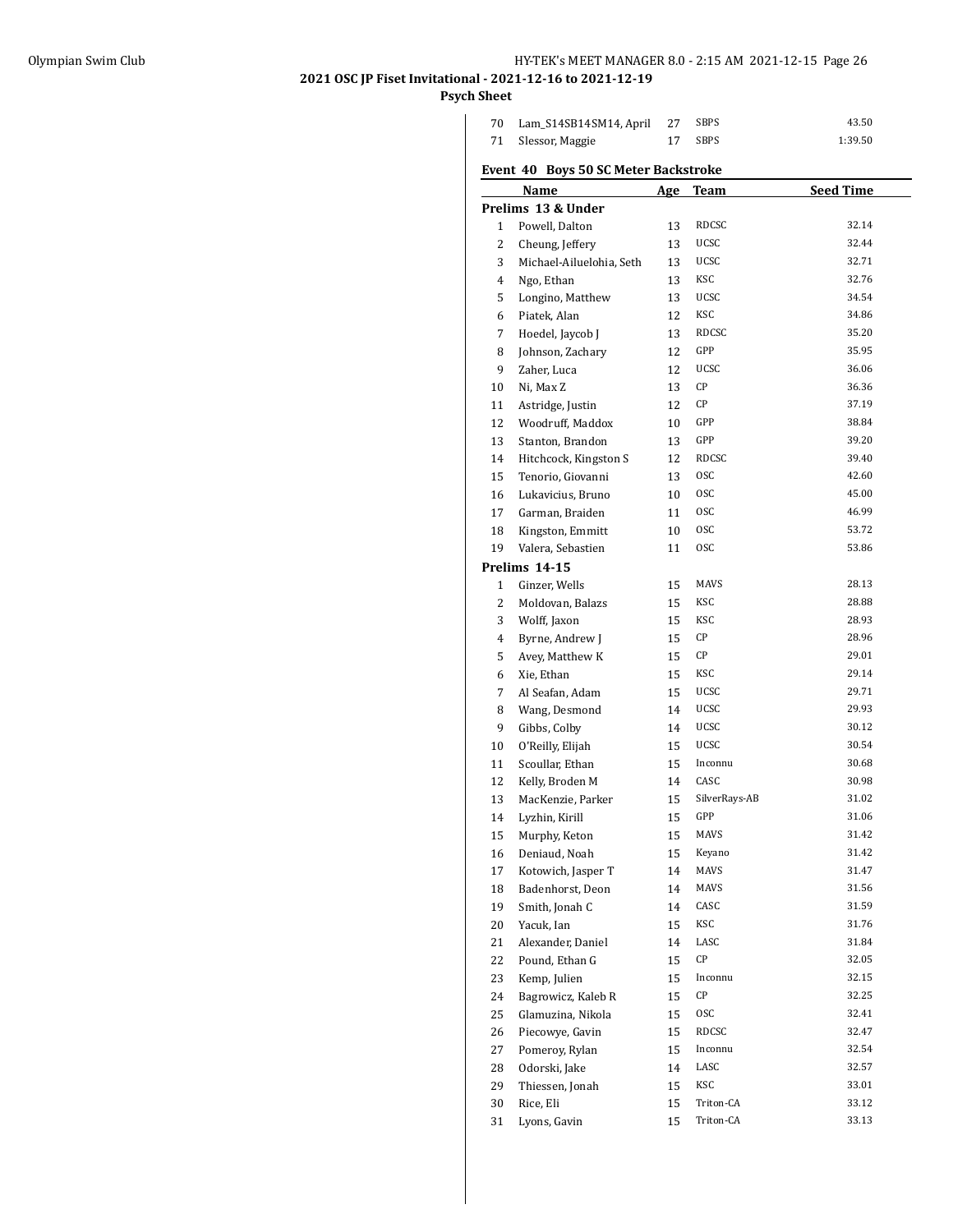**Psych Sheet**

| 32           | Buhler, Tucker          | 14 | <b>OSC</b>   | 33.92   |
|--------------|-------------------------|----|--------------|---------|
| 33           | Leclerc, Zephan         | 15 | <b>UCSC</b>  | 34.24   |
| 34           | Gohill, Max             | 14 | KSC          | 35.78   |
| 35           | Skakun, Garrett         | 14 | <b>OSC</b>   | 37.48   |
| 36           | Ma, Evan                | 15 | AMAC         | 38.45   |
| 37           | Campbell-Foo, Ziheng    | 14 | <b>SBPS</b>  | 1:09.10 |
|              | Prelims 16 & Over       |    |              |         |
| $\mathbf{1}$ | Nguyen, Minh            | 17 | <b>OSC</b>   | 26.09   |
| 2            | Stayer, Daniel          | 23 | Ualberta     | 26.24   |
| 3            | Graboski, Alex          | 20 | СP           | 27.64   |
| 4            | Gaine, Caleb C          | 17 | CASC         | 28.02   |
| 5            | Scholly, Ashton         | 16 | AMAC         | 28.44   |
| 6            | MacDonald, Matthew      | 17 | <b>KSC</b>   | 28.64   |
| 7            | Thomas, Noah            | 16 | <b>RDCSC</b> | 28.70   |
| 8            | Werner Enns, Kadin S    | 16 | CASC         | 29.33   |
| 9            | Bednarz, Filip          | 16 | <b>MAVS</b>  | 29.50   |
| 10           | Ottenbreit, Declan      | 17 | <b>OSC</b>   | 29.70   |
| 11           | Giles, Christopher      | 17 | <b>MAVS</b>  | 30.37   |
| 12           | Ren, Randy Y            | 16 | CP           | 31.21   |
| 13           | Tevelein, Jack M        | 17 | CASC         | 31.58   |
| 14           | McKell, Andrew H        | 16 | CP           | 31.60   |
| 15           | Boucher, Reed           | 17 | <b>KSC</b>   | 32.74   |
| 16           | Adserballe, Benjamin    | 16 | LASC         | 32.95   |
| 17           | Moore S14SB14SM14. Cale | 22 | <b>SBPS</b>  | 1:07.22 |

#### **Event 41 Girls 100 SC Meter Breaststroke**

| Name                  |    | Team                              | <b>Seed Time</b> |
|-----------------------|----|-----------------------------------|------------------|
| Prelims 12 & Under    |    |                                   |                  |
| Haines, Hayleigh      | 12 | <b>UCSC</b>                       | 1:23.10          |
| Chin, Sophia          | 12 | Keyano                            | 1:24.98          |
| Lawal, Jasmine        | 12 | Keyano                            | 1:25.27          |
| Harrington, Mya       | 11 | <b>UCSC</b>                       | 1:27.69          |
| St. Pierre, Charlotte | 12 | <b>OSC</b>                        | 1:27.81          |
| Tucker, Peyton O      | 12 | PPAC                              | 1:27.95          |
| McKegney, Saoirse     | 12 | <b>UCSC</b>                       | 1:28.45          |
| Nimmon, Harriet A     | 12 | CP                                | 1:29.30          |
| Cooke, Elise C        | 11 | <b>PPAC</b>                       | 1:30.81          |
| Bayley, Katelyn       | 11 | SilverRays-AB                     | 1:32.01          |
| Share, Abigail        | 11 | <b>KSC</b>                        | 1:32.54          |
| Penny, Anna T         | 12 | PPAC                              | 1:33.12          |
| Harbin, Sarah E       | 12 | PPAC                              | 1:33.42          |
| Crane, Kiera          | 12 | Keyano                            | 1:33.42          |
| Wachtler, Cate A      | 12 | CP                                | 1:33.57          |
| Beuker, Mara          | 12 | <b>RDCSC</b>                      | 1:33.79          |
|                       | 12 | PPAC                              | 1:33.99          |
| Mazurkewich, Kayla    | 11 | GPP                               | 1:34.60          |
| Knight, Farrah        | 11 | Keyano                            | 1:35.01          |
| Chen, Eva             | 11 | SilverRays-AB                     | 1:36.06          |
| Dille, Carys          | 11 | Triton-CA                         | 1:36.12          |
| Jefferies, Gloria     | 12 | SilverRays-AB                     | 1:36.90          |
| Monar, Ella           | 12 | <b>UCSC</b>                       | 1:37.32          |
| Monsen, Mya           | 11 | GPP                               | 1:38.28          |
| Wang, Angelina        | 11 | <b>UCSC</b>                       | 1:40.89          |
| Woods, Charlotte      | 12 | <b>OSC</b>                        | 1:41.48          |
| Jia, Emma             | 12 | <b>OSC</b>                        | 1:50.00          |
| Jia, Jessica          | 12 | <b>OSC</b>                        | 1:50.00          |
| Penner, Bozhena       | 12 | <b>OSC</b>                        | 1:50.31          |
|                       |    | Age<br>Guertin-Bougerolle, Sydney |                  |

| 30 | Troock, Kylie             | 10 | 0SC         | 1:52.99 |   |
|----|---------------------------|----|-------------|---------|---|
| 31 | Hammad, Mariam            | 11 | 0SC         | 1:58.97 |   |
| 32 | Birbeck, Amity            | 11 | 0SC         | 2:15.91 |   |
| 33 | Beeler, Danika K          | 12 | PPAC        | 1:38.44 | B |
|    | Prelims 13-14             |    |             |         |   |
| 1  | Lloyd, Jordan             | 14 | UCSC        | 1:16.00 |   |
| 2  | Bakhshi, Sonia            | 14 | UCSC        | 1:17.09 |   |
| 3  | Archer, Gillian           | 14 | 0SC         | 1:17.54 |   |
| 4  | Clark, Abigail G          | 13 | СP          | 1:17.57 |   |
| 5  | O'Brien, Lola             | 14 | LASC        | 1:18.10 |   |
| 6  | Cosic, Maria              | 14 | <b>UCSC</b> | 1:18.50 |   |
| 7  | Gamayo, Rianne            | 14 | KSC         | 1:19.67 |   |
| 8  | Thomas, Priya             | 14 | RDCSC       | 1:19.97 |   |
| 9  | Monsen, Marley            | 13 | GPP         | 1:20.45 |   |
| 10 | Caragea, Alana            | 14 | CASC        | 1:20.47 |   |
| 11 | Laurin, Mikayla           | 13 | GPP         | 1:20.91 |   |
| 12 | Carlson, Jessie           | 14 | GPP         | 1:22.35 |   |
|    | Wang, Elaine              | 14 | UCSC        | 1:22.38 |   |
| 13 |                           |    |             | 1:22.50 |   |
| 14 | Mo, Emma                  | 14 | Keyano      |         |   |
| 15 | Medic, Layla              | 14 | UCSC        | 1:22.81 |   |
| 16 | Katterhagen, Kyla         | 14 | UCSC        | 1:22.85 |   |
| 17 | Dickson, Tehya            | 14 | 0SC         | 1:23.10 |   |
| 18 | Giuffre, Mary             | 13 | GLEN        | 1:23.56 |   |
| 19 | Beshry, Malak             | 13 | UCSC        | 1:23.77 |   |
| 20 | Beeler, Haylee L          | 13 | PPAC        | 1:24.04 |   |
| 21 | Gouglas, Danica           | 13 | Keyano      | 1:24.16 |   |
| 22 | Resende Romero, Maria Fer | 14 | CASC        | 1:24.51 |   |
| 23 | Qu, Stefanie              | 14 | UCSC        | 1:24.87 |   |
| 24 | Hammoud, Yasmina          | 14 | KSC         | 1:25.23 |   |
| 25 | Morrow, Olivia            | 14 | Keyano      | 1:25.90 |   |
| 26 | Savin, Avery E            | 14 | СP          | 1:25.95 |   |
| 27 | Dai, Alicia               | 13 | UCSC        | 1:26.07 |   |
| 28 | Beck, Carly               | 14 | LASC        | 1:26.64 |   |
| 29 | Wever, Skyla L            | 13 | СP          | 1:27.31 |   |
| 30 | Birbeck, Layne            | 13 | 0SC         | 1:27.43 |   |
| 31 | Marquardt, Ciara          | 14 | KSC         | 1:27.96 |   |
| 32 | Heasman, Abigail          | 14 | GLEN        | 1:28.18 |   |
| 33 | Meller, Sophia            | 13 | <b>UCSC</b> | 1:28.24 |   |
| 34 | Meller, Lauren            | 13 | <b>UCSC</b> | 1:28.30 |   |
| 35 | Berezowsky, Katiya        | 13 | KSC         | 1:28.39 |   |
| 36 | Bai, Jessica              | 13 | Keyano      | 1:30.03 |   |
| 37 | Kruse, Carolena R         | 13 | СP          | 1:30.41 |   |
| 38 | Victor, Makena            | 14 | RDCSC       | 1:32.10 |   |
| 39 | Green, Taylor             | 14 | 0SC         | 1:33.79 |   |
| 40 | Jaremko, Julia            | 13 | Keyano      | 1:36.60 |   |
| 41 | Retzer, Elise             | 14 | <b>GLEN</b> | 1:37.10 |   |
| 42 | Georgoulas, Dina          | 13 | 0SC         | 1:38.00 |   |
| 43 | Musselman, Sophia         | 13 | 0SC         | 1:40.00 |   |
| 44 | Pahl, Kayla               | 14 | 0SC         | 1:40.05 |   |
| 45 | Sargent, Preslea          | 13 | 0SC         | 1:42.19 |   |
| 46 | Abe, Mia                  | 13 | 0SC         | 1:47.73 |   |
| 47 | Haluska, Addisson         | 13 | 0SC         | 2:09.27 |   |
| 48 | Wilhite, Sara N           | 13 | PPAC        | 1:30.54 | B |
| 49 | Van Keulen, Zoe M         | 13 | PPAC        | 1:33.49 | B |
|    | Prelims 15 & Over         |    |             |         |   |
| 1  | Couture, Elle             | 17 | RDCSC       | 1:12.23 |   |
| 2  | Brezovski, Taeghen        | 18 | Unattached  | 1:12.40 |   |
|    |                           |    |             |         |   |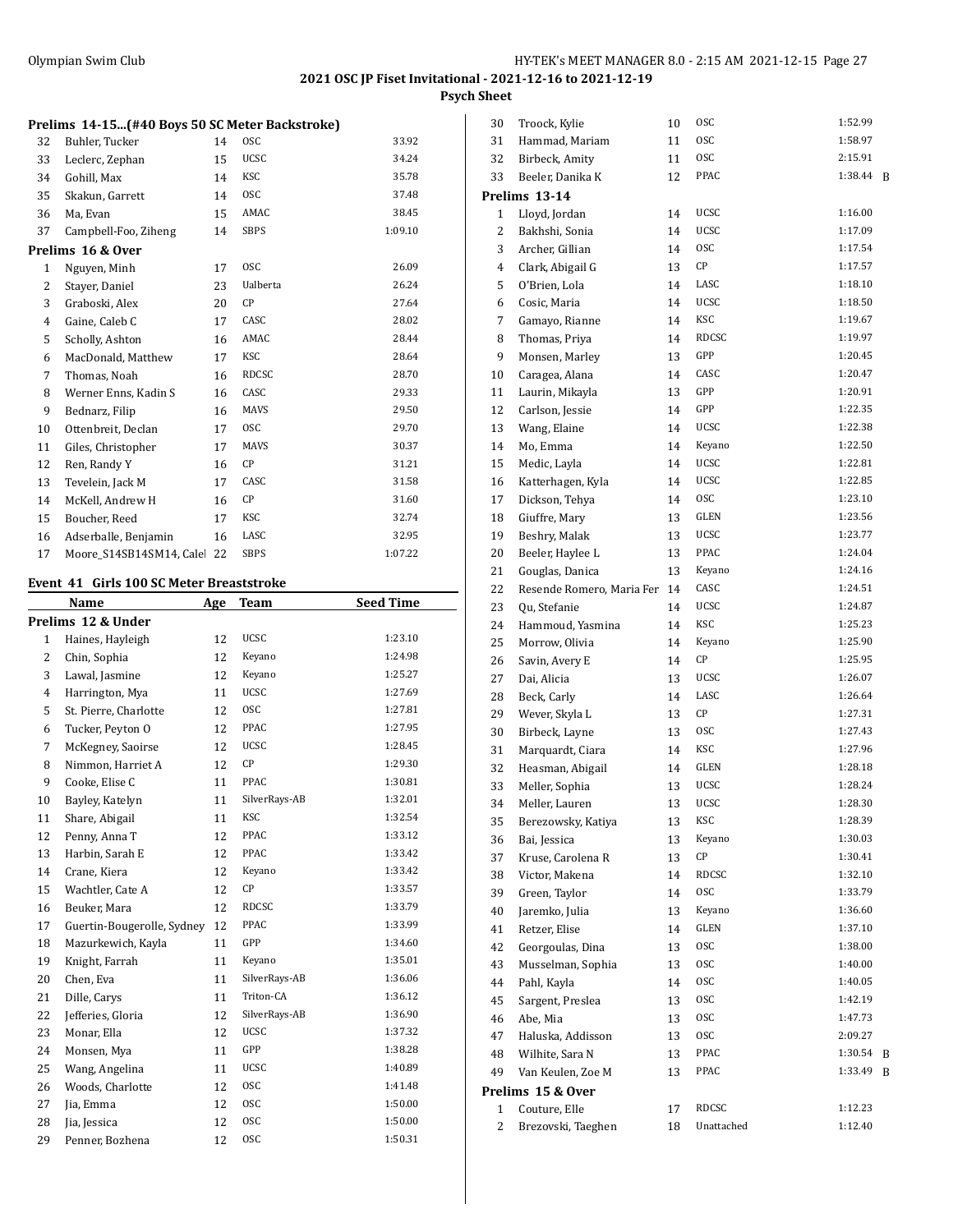## **Psych Sheet**

## **Prelims 15 & Over...(#41 Girls 100 SC Meter Breaststroke)**

| 3  | Vander Leek, Kier        | 21 | Ualberta      | 1:12.51 |
|----|--------------------------|----|---------------|---------|
| 4  | Berrigan, Meghan         | 17 | Keyano        | 1:14.47 |
| 5  | Wood, Makena             | 17 | LASC          | 1:14.74 |
| 6  | Barber, Tess             | 16 | <b>MAVS</b>   | 1:15.00 |
| 7  | Robertson, Joanna M      | 16 | CASC          | 1:15.50 |
| 8  | Francis, Claire          | 16 | Keyano        | 1:15.52 |
| 9  | Arnott, Grace J          | 16 | CASC          | 1:16.26 |
| 10 | Porter, Lauren           | 15 | KSC           | 1:16.96 |
| 11 | Crane, Kailee            | 15 | Keyano        | 1:17.09 |
| 12 | Wise, Georgia            | 16 | KSC           | 1:17.22 |
| 13 | Graham, Miyanna          | 17 | <b>RDCSC</b>  | 1:17.22 |
| 14 | Schenk, Gabriella        | 17 | Keyano        | 1:17.44 |
| 15 | Mastel, Berlin           | 17 | AMAC          | 1:17.75 |
| 16 | Graham, Kaymin           | 15 | <b>RDCSC</b>  | 1:18.28 |
| 17 | Dale, Camryn H           | 15 | CASC          | 1:18.41 |
| 18 | Berezowsky, Natalia      | 17 | <b>KSC</b>    | 1:18.68 |
| 19 | Chicilo, Meredith        | 15 | <b>UCSC</b>   | 1:18.90 |
| 20 | Fu, Shana                | 15 | CP            | 1:19.05 |
| 21 | Vetter, Delrae           | 17 | AMAC          | 1:20.05 |
| 22 | Warren, Alexa            | 15 | CASC          | 1:20.62 |
| 23 | Meller, Olivia           | 16 | <b>UCSC</b>   | 1:20.65 |
| 24 | Phillips, Eleaunah       | 15 | Keyano        | 1:20.68 |
| 25 | Sledz, Ella              | 17 | KSC           | 1:20.75 |
| 26 | Gouttin, Amelie          | 15 | LASC          | 1:21.05 |
| 27 | Lastovka, Mattea         | 16 | Keyano        | 1:21.20 |
| 28 | Pearson, Mackenzie       | 15 | SilverRays-AB | 1:21.49 |
| 29 | St. Pierre, Kayla        | 15 | <b>OSC</b>    | 1:21.77 |
| 30 | Sheehan, Payton O        | 15 | CASC          | 1:22.28 |
| 31 | Xu, Jerica               | 15 | <b>UCSC</b>   | 1:22.35 |
| 32 | Rauch, Nicola            | 17 | GPP           | 1:22.58 |
| 33 | Giuffre, Olivia          | 15 | GLEN          | 1:22.69 |
| 34 | Slee, Maya               | 15 | Keyano        | 1:23.22 |
| 35 | Tu, Shirley J            | 16 | CP            | 1:23.25 |
| 36 | Pachan, Maria            | 15 | AMAC          | 1:23.31 |
| 37 | Farag, Mariam            | 15 | <b>OSC</b>    | 1:24.31 |
| 38 | Les, Taylor L            | 15 | CP            | 1:24.65 |
| 39 | Jarmola, Saskia          | 15 | KSC           | 1:25.12 |
| 40 | McKegney, Ceilidh        | 15 | <b>UCSC</b>   | 1:25.95 |
| 41 | Nolan, Aquin P           | 16 | GCO           | 1:29.44 |
| 42 | Long, Riley              | 15 | <b>UCSC</b>   | 1:29.81 |
| 43 | White_S10, Breanna       | 16 | <b>OSC</b>    | 1:47.86 |
| 44 | Cathcart_S8SB7SM8, Morga | 23 | <b>SBPS</b>   | 2:26.77 |

## **Event 42 Boys 100 SC Meter Breaststroke**

|    | Name                     | Age | Team        | <b>Seed Time</b> |
|----|--------------------------|-----|-------------|------------------|
|    | Prelims 13 & Under       |     |             |                  |
| 1  | Dawson, Oliver J         | 13  | GPP         | 1:09.48          |
| 2  | Fenning, Andrew          | 13  | <b>UCSC</b> | 1:15.20          |
| 3  | Michael-Ailuelohia, Seth | 13  | <b>UCSC</b> | 1:15.32          |
| 4  | Plana, Calen             | 13  | KSC         | 1:16.03          |
| 5  | Pardo, Graham            | 12  | Keyano      | 1:16.37          |
| 6  | Vincett, Truman          | 13  | Keyano      | 1:18.88          |
| 7  | Chen, Tyrone             | 12  | <b>UCSC</b> | 1:25.30          |
| 8  | Strom, Bennett           | 13  | KSC         | 1:25.48          |
| 9  | Hildebrand, Levi H       | 12  | CP          | 1:25.53          |
| 10 | Modde, Ryder             | 12  | Inconnu     | 1:29.16          |
| 11 | Cole, Justin             | 13  | Keyano      | 1:30.42          |
| 12 | Tenorio, Giovanni        | 13  | <b>OSC</b>  | 1:59.65          |

| 13             | Aboelsaoud, Yamin                  | 13 | <b>OSC</b>    | NT      |   |
|----------------|------------------------------------|----|---------------|---------|---|
| 14             | Hitchcock, Kingston S              | 12 | <b>RDCSC</b>  | NΤ      |   |
|                | Prelims 14-15                      |    |               |         |   |
| 1              | Chan, Cohen                        | 15 | Keyano        | 1:06.50 |   |
| 2              | Hachey, Brandon                    | 15 | <b>KSC</b>    | 1:08.27 |   |
| 3              | Cheung, Matthew                    | 14 | <b>UCSC</b>   | 1:09.21 |   |
| 4              | Cole, Tanner                       | 15 | Keyano        | 1:09.89 |   |
| 5              | Grant, Myles                       | 15 | <b>RDCSC</b>  | 1:10.36 |   |
| 6              | Trofimuk, Charlie                  | 15 | KSC           | 1:12.02 |   |
| 7              | Mylonas, Yianni                    | 14 | <b>UCSC</b>   | 1:13.29 |   |
| 8              | Liu, Jason                         | 14 | UCSC          | 1:13.87 |   |
| 9              | Frayn, Hudson                      | 14 | GPP           | 1:14.01 |   |
| 10             | Skrove, Hunter                     | 14 | AMAC          | 1:14.09 |   |
| 11             | Gaspersz, Geno                     | 15 | SilverRays-AB | 1:14.09 |   |
| 12             | Holt, Alexander                    | 15 | <b>MAVS</b>   | 1:14.12 |   |
|                |                                    |    | Keyano        | 1:15.98 |   |
| 13             | Mollenkoph, Ashton                 | 15 | CASC          | 1:16.04 |   |
| 14             | Zhuang, Ryan                       | 14 |               |         |   |
| 15             | Adserballe, Liam                   | 14 | LASC          | 1:17.14 |   |
| 16             | Dickson, Levi                      | 15 | <b>OSC</b>    | 1:17.72 |   |
| 17             | Gibbs, Colby                       | 14 | UCSC          | 1:18.05 |   |
| 18             | Flaman, Talyn                      | 15 | CWC           | 1:18.50 |   |
| 19             | Hirst, Tjais                       | 14 | UCSC          | 1:18.95 |   |
| 20             | Kadri, Youcef                      | 14 | <b>UCSC</b>   | 1:19.99 |   |
| 21             | Pedersen, Viggo                    | 15 | Inconnu       | 1:21.01 |   |
| 22             | Ruzicka, Kael                      | 14 | <b>KSC</b>    | 1:21.81 |   |
| 23             | Kaulbach, Alex                     | 14 | <b>OSC</b>    | 1:21.84 |   |
| 24             | Bowie, Zackary                     | 14 | Keyano        | 1:24.09 |   |
| 25             | Kotowich, Jasper T                 | 14 | <b>MAVS</b>   | 1:25.70 |   |
| 26             | Edgar, Griffin                     | 14 | <b>OSC</b>    | 1:26.36 |   |
| 27             | Deshayes, Parker B                 | 14 | CASC          | 1:27.12 |   |
| 28             | Skakun, Garrett                    | 14 | <b>OSC</b>    | 1:32.47 |   |
| 29             | Villafranca, Cleeon Jared          | 14 | <b>OSC</b>    | 1:50.93 |   |
| 30             | Maxwell_S9SB8SM9, Reid             | 14 | Keyano        | 2:00.63 |   |
| 31             | Stirling, Mason                    | 14 | Inconnu       | 1:22.65 | B |
|                | Prelims 16 & Over                  |    |               |         |   |
| 1              | Kamminga, Frederik                 | 23 | Ualberta      | 59.82   |   |
| 2              | Visscher, Hayden                   | 16 | <b>OSC</b>    | 1:02.10 |   |
| 3              | Cameron, Ian                       | 17 | <b>OSC</b>    | 1:03.06 |   |
| $\overline{4}$ | Brill, Kameron G                   | 18 | CASC          | 1:04.57 |   |
| 5              | Brendzan, Garrett                  | 18 | Ualberta      | 1:05.28 |   |
| 6              | Butler, Addison L                  | 16 | CASC          | 1:05.53 |   |
| 7              | Buhler, Fynnigan                   | 18 | 0SC           | 1:05.92 |   |
| 8              | Halford, Owen                      | 17 | 0SC           | 1:06.20 |   |
| 9              |                                    |    | Keyano        | 1:06.27 |   |
|                | Mackenzie, Spencer<br>Toshack, Ben | 17 | 0SC           | 1:06.79 |   |
| 10             |                                    | 18 |               |         |   |
| 11             | Milne, Isaac B                     | 18 | CASC          | 1:07.45 |   |
| 12             | Ford, Daniel                       | 19 | KSC           | 1:08.39 |   |
| 13             | Graboski, Alex                     | 20 | СP            | 1:08.88 |   |
| 14             | Sia, Nathaniel                     | 16 | 0SC           | 1:09.32 |   |
| 15             | McDonald, Alexander                | 16 | Inconnu       | 1:09.33 |   |
| 16             | Scott, Cooper                      | 16 | UCSC          | 1:09.71 |   |
| 17             | Kotowich, Caden                    | 16 | MAVS          | 1:10.66 |   |
| 18             | Fleury, William                    | 16 | СP            | 1:11.21 |   |
| 19             | Hill, Kaethen D                    | 17 | CASC          | 1:11.34 |   |
| 20             | Lang, Owen                         | 16 | Inconnu       | 1:12.64 |   |
| 21             | Welsh, Andrew                      | 16 | 0SC           | 1:14.20 |   |
| 22             | DaCosta, Rio                       | 16 | UCSC          | 1:14.87 |   |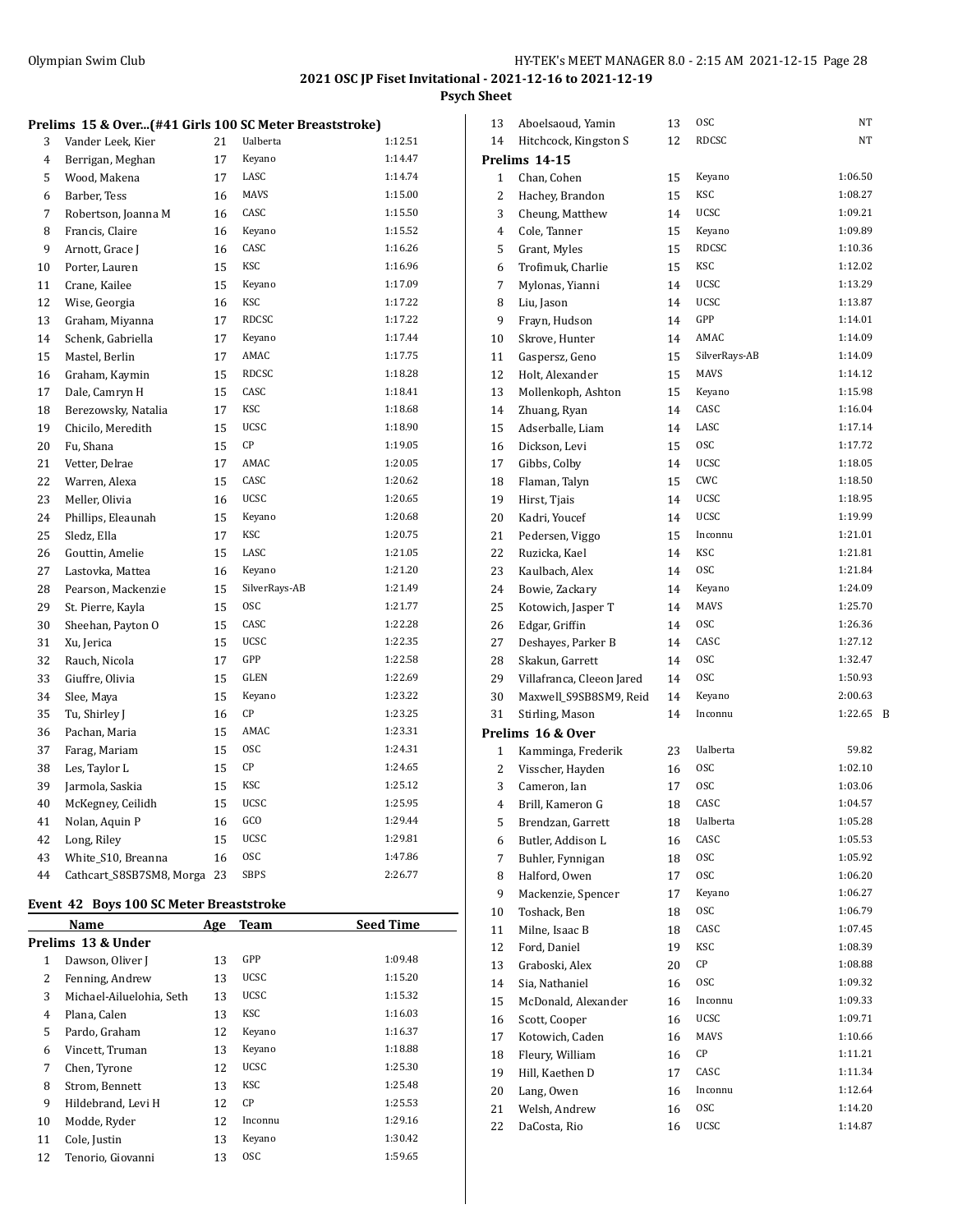**Psych Sheet**

#### **Prelims 16 & Over...(#42 Boys 100 SC Meter Breaststroke)** 23 Ottenbreit, Declan 17 OSC 1:18.52

| -- |                                |         |         |
|----|--------------------------------|---------|---------|
|    | 24 Bissett S14SB14SM14, Con 21 | OSC.    | 1:18.72 |
|    | 25 Ye. Evan                    | 16 UCSC | 1:19.24 |

## **Event 45 Girls 50 SC Meter Freestyle**

|    | Name                       | Age | <u>Team</u>   | <b>Seed Time</b> |
|----|----------------------------|-----|---------------|------------------|
|    | Prelims 12 & Under         |     |               |                  |
| 1  | Chin, Sophia               | 12  | Keyano        | 28.49            |
| 2  | Eashwarage, Ranumi         | 12  | KSC           | 28.54            |
| 3  | Ginther, Taylor            | 12  | LASC          | 29.44            |
| 4  | Carey, Elle                | 12  | Keyano        | 29.56            |
| 5  | Caron, Sophia              | 12  | Keyano        | 29.84            |
| 6  | Penny, Anna T              | 12  | PPAC          | 30.18            |
| 7  | Rogers, Sasha              | 12  | SilverRays-AB | 30.20            |
| 8  | Zhou, Christine            | 12  | <b>UCSC</b>   | 30.82            |
| 9  | Guertin-Bougerolle, Sydney | 12  | PPAC          | 30.93            |
| 10 | Zhang, Stephanie           | 12  | <b>UCSC</b>   | 31.00            |
| 11 | Tucker, Peyton O           | 12  | PPAC          | 31.19            |
| 12 | Bekker, Sophia             | 11  | <b>UCSC</b>   | 31.22            |
| 13 | McBride, Blakely           | 12  | SilverRays-AB | 31.43            |
| 14 | Wachtler, Cate A           | 12  | CP            | 32.02            |
| 15 | Wang, Angelina             | 11  | <b>UCSC</b>   | 32.06            |
| 16 | Pruden, Addison I          | 12  | <b>RDCSC</b>  | 32.20            |
|    |                            | 12  | <b>UCSC</b>   | 32.21            |
| 17 | Gibbs, Katarina            |     | RDCSC         | 32.38            |
| 18 | Beuker, Mara               | 12  | <b>OSC</b>    | 32.48            |
| 19 | Bellikka, Abigail          | 12  |               |                  |
| 20 | Jefferies, Gloria          | 12  | SilverRays-AB | 32.79            |
| 21 | Dille, Carys               | 11  | Triton-CA     | 33.47            |
| 22 | Jodoin, Ava                | 11  | <b>OSC</b>    | 33.52            |
| 23 | Rideout, Brooklin          | 12  | KSC           | 33.66            |
| 24 | Share, Abigail             | 11  | <b>KSC</b>    | 33.86            |
| 25 | Knight, Farrah             | 11  | Keyano        | 33.97            |
| 26 | Morgantini, Emily          | 12  | <b>OSC</b>    | 34.27            |
| 27 | Monar, Ella                | 12  | <b>UCSC</b>   | 34.66            |
| 28 | Nimmon, Harriet A          | 12  | CP            | 35.25            |
| 29 | Lobel, Mya                 | 12  | <b>OSC</b>    | 35.95            |
| 30 | Penner, Bozhena            | 12  | <b>OSC</b>    | 35.99            |
| 31 | Bourdages, Kenna           | 12  | <b>OSC</b>    | 37.95            |
| 32 | Troock, Kylie              | 10  | <b>OSC</b>    | 38.27            |
| 33 | Ho, Naomi                  | 12  | <b>OSC</b>    | 38.55            |
| 34 | Woods, Charlotte           | 12  | <b>OSC</b>    | 39.33            |
| 35 | Schultz, Tegan             | 12  | <b>OSC</b>    | 40.27            |
| 36 | Yabar, Mia                 | 11  | <b>OSC</b>    | 40.37            |
| 37 | Elsabbagh, Habiba          | 12  | <b>OSC</b>    | 40.51            |
| 38 | Wolbert, Isabella          | 12  | 0SC           | 40.56            |
| 39 | Rockwell, Seville          | 9   | 0SC           | 41.46            |
| 40 | Gunderson, Mikayla         | 10  | <b>OSC</b>    | 41.68            |
| 41 | Birbeck, Amity             | 11  | 0SC           | 42.78            |
| 42 | Anderson, Elsa             | 10  | 0SC           | 44.96            |
| 43 | Davidson, Sydney           | 12  | 0SC           | 45.18            |
| 44 | Andre, Sage                | 11  | 0SC           | 45.45            |
| 45 | Joy, Olivia                | 11  | 0SC           | 45.73            |
| 46 | Khazaal, Zeenah            | 11  | <b>OSC</b>    | 45.77            |
| 47 | Purves, Claire             | 10  | 0SC           | 47.12            |
| 48 | Jia, Emma                  | 12  | 0SC           | 48.50            |
| 49 | Hammad, Mariam             | 11  | 0SC           | 53.09            |
| 50 | Blaikie-Birkigt, Sage      | 12  | 0SC           | 53.67            |
| 51 | Jia, Jessica               | 12  | 0SC           | 54.91            |

| 52           | Horn, Maya                           | 11       | 0SC             | 59.09          |
|--------------|--------------------------------------|----------|-----------------|----------------|
|              | Prelims 13-14                        |          |                 |                |
| $\mathbf{1}$ | Cosic, Milena                        | 14       | <b>UCSC</b>     | 27.05          |
| 2            | Dotzlaf, Dakota L                    | 14       | PPAC            | 27.50          |
| 3            | Gigovic, Matea                       | 13       | KSC             | 27.69          |
| 4            | Connell, Madilyn S                   | 14       | CASC            | 27.81          |
| 5            | Norman, Julia                        | 13       | <b>UCSC</b>     | 27.88          |
| 6            | Joseph, Anna M                       | 13       | СP              | 28.10          |
| 7            | Rodgers, Sienna                      | 13       | <b>UCSC</b>     | 28.18          |
| 8            | Peng, XinYao                         | 13       | UCSC            | 28.62          |
| 9            | Zielke, Lydia J                      | 13       | CASC            | 28.67          |
| 10           | Petersen, Karah                      | 14       | <b>UCSC</b>     | 28.70          |
| 11           | Gamayo, Rianne                       | 14       | KSC             | 28.74          |
| 12           | Lothian, Calyn                       | 13       | LASC            | 28.87          |
| 13           | Morrow, Olivia                       | 14       | Keyano          | 29.03          |
| 14           | Storck, Maya N                       | 13       | СP              | 29.06          |
| 15           | Hitchcock, Grace M                   | 14       | RDCSC           | 29.16          |
| 16           | O'Brien, Lola                        | 14       | LASC            | 29.19          |
| 17           | Beck, Carly                          | 14       | LASC            | 29.19          |
| 18           | Baker, Elle E                        | 14       | CASC            | 29.23          |
| 19           | Chow, Natalie                        | 14       | Keyano          | 29.25          |
| 20           | Hill, Kate                           | 14       | LASC            | 29.34          |
| 21           | Mcclay, Grier                        | 13       | GLEN            | 29.37          |
| 22           | Resende Romero, Maria Fer            | 14       | CASC            | 29.43          |
| 23           | Share, Maya                          | 13       | KSC             | 29.48          |
| 24           | Evans, Jocelyn G                     | 14       | CР              | 29.50          |
| 25           | Retzer, Elise                        | 14       | <b>GLEN</b>     | 29.59          |
| 26           | Lloyd, Jordan                        | 14       | UCSC            | 29.75          |
| 27           | Thomas, Priya                        | 14       | RDCSC           | 29.78          |
| 28           | Medic, Layla                         | 14       | <b>UCSC</b>     | 29.79          |
| 29           | Nielsen, Tegan                       | 14       | Inconnu         | 29.96          |
| 30           | Janzen, Zoey                         | 13       | UCSC            | 30.00          |
| 31           | Jodoin, Grace                        | 14       | 0SC             | 30.10          |
| 32           | Fraser, Rebecca                      | 13       | RDCSC           | 30.14          |
| 33           | Mo, Emma                             | 14       | Keyano          | 30.15          |
| 34           | Parsons, Ava                         | 14       | <b>OSC</b>      | 30.17          |
| 35           | Dai, Alicia                          | 13       | UCSC            | 30.32          |
| 36           | Marquardt, Ciara                     | 14       | KSC             | 30.34          |
| 37           | Cameron, Hailey B                    | 13       | СP              | 30.38          |
| 38           | Caragea, Alana                       | 14       | CASC            | 30.60          |
| 39           | O'Kelly, Josie                       | 14       | Keyano          | 30.61          |
| 40           | Wagenseil, Vida                      | 14       | Keyano          | 30.62          |
| 41           | Klinck, CJ                           | 13       | SilverRays-AB   | 30.62          |
| 42           | Varban, June M                       | 14       | CASC            | 30.64          |
| 43           | Rachmielowski, Tekla                 | 13       | Keyano<br>RDCSC | 30.65          |
| 44           | Victor, Makena                       | 14       | Keyano          | 30.69<br>30.72 |
| 45           | Bergman, Rachel<br>Kruse, Carolena R | 13       | СP              | 30.75          |
| 46<br>47     | Begin, Abigail                       | 13<br>13 | AMAC            | 30.86          |
| 48           | Evans, Bridget                       | 13       | Keyano          | 30.91          |
| 49           | Wuetherick, Lara                     | 14       | SilverRays-AB   | 30.92          |
| 50           | Chen, Julie                          | 13       | 0SC             | 30.93          |
| 51           | Qu, Stefanie                         | 14       | UCSC            | 30.93          |
| 52           | Wang, Elaine                         | 14       | UCSC            | 30.95          |
| 53           | Oshima, Aki                          | 14       | LASC            | 30.97          |
| 54           | Les, Peyton C                        | 13       | СP              | 30.98          |
| 55           | Lee, Catherine                       | 13       | Keyano          | 30.98          |
|              |                                      |          |                 |                |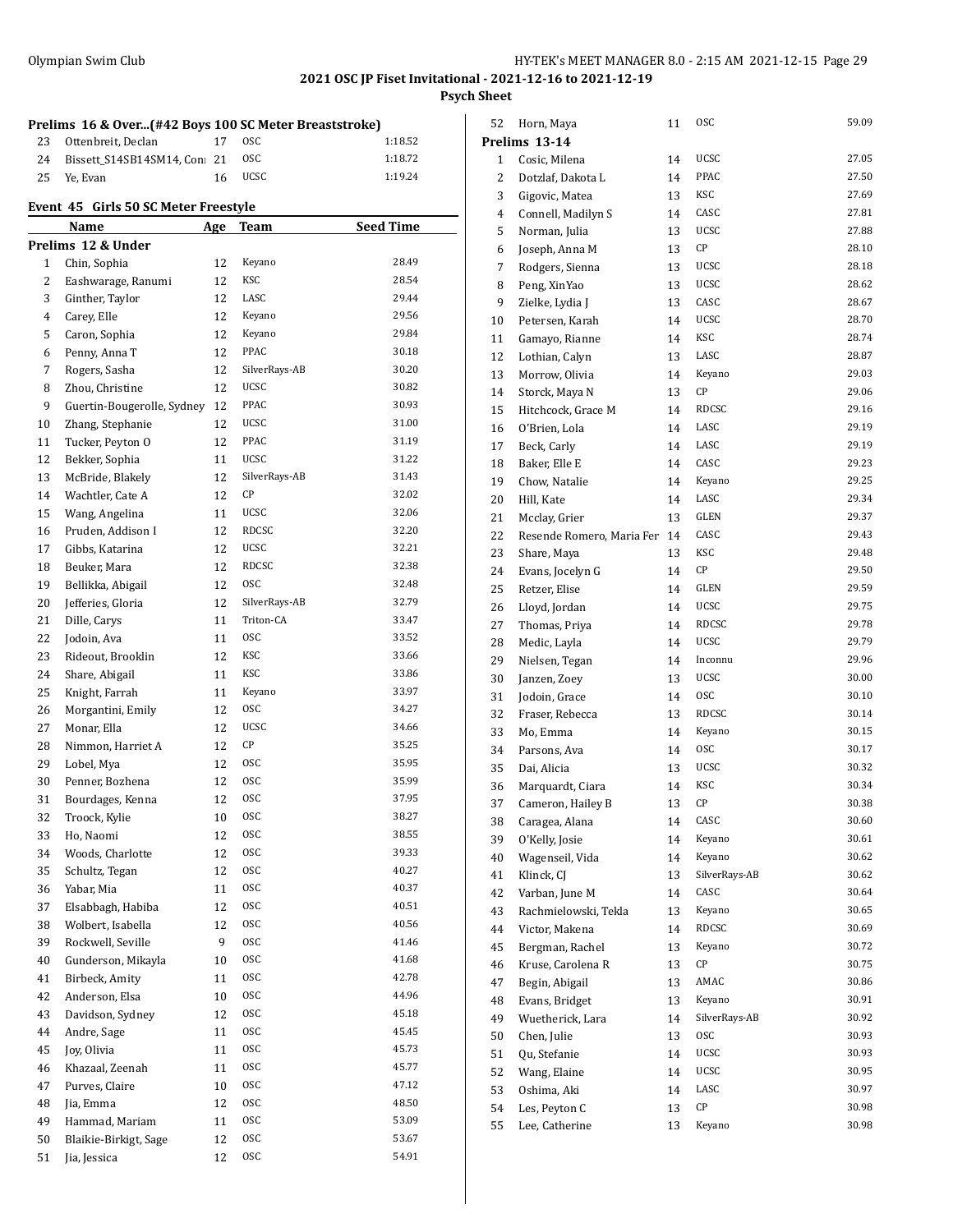**Psych Sheet**

|    | Olympian Swim Club                             |    |                  | 2021 OSC JP Fiset In |
|----|------------------------------------------------|----|------------------|----------------------|
|    | Prelims 13-14(#45 Girls 50 SC Meter Freestyle) |    |                  |                      |
| 56 | Meller, Lauren                                 | 13 | <b>UCSC</b>      | 31.46                |
| 57 | Meller, Sophia                                 | 13 | <b>UCSC</b>      | 31.59                |
| 58 | Birbeck, Layne                                 | 13 | <b>OSC</b>       | 31.63                |
| 59 | Bellikka, Gillian                              | 14 | <b>OSC</b>       | 31.94                |
| 60 | Rideout, Kamryn                                | 13 | KSC              | 32.07                |
| 61 | Hammoud, Yasmina                               | 14 | KSC              | 32.23                |
| 62 | Bai, Jessica                                   | 13 | Keyano           | 32.66                |
| 63 | Berezowsky, Katiya                             | 13 | KSC              | 33.53                |
| 64 | Georgoulas, Dina                               | 13 | <b>OSC</b>       | 34.35                |
| 65 | Haluska, Addisson                              | 13 | <b>OSC</b>       | 35.35                |
| 66 | Musselman, Sophia                              | 13 | 0SC              | 37.97                |
| 67 | Enavworhe, Naomi                               | 13 | <b>OSC</b>       | 41.43                |
| 68 | Simanjuntak, Felicia                           | 13 | <b>OSC</b>       | 41.48                |
|    | Prelims 15 & Over                              |    |                  |                      |
| 1  | Vander Leek, Teagan                            | 17 | Keyano           | 25.51                |
| 2  | Liang, Christey                                | 17 | Keyano           | 25.94                |
| 3  | Kelly, Payton                                  | 17 | CASC             | 26.38                |
| 4  | Couture, Elle                                  | 17 | <b>RDCSC</b>     | 26.41                |
| 5  | O'Croinin, Emma                                | 18 | Ubc Thunderbirds | 26.50                |
| 6  | Lehman, Delaney                                | 17 | RDCSC            | 26.57                |
| 7  | Wiens, Brooklyn                                | 18 | <b>RDCSC</b>     | 26.74                |
| 8  | Butler, Leah J                                 | 16 | СP               | 26.85                |
| 9  | MacLean, Kate                                  | 17 | KSC              | 27.12                |
| 10 | Slee, Naomi                                    | 17 | Keyano           | 27.12                |
| 11 | Wagner, Charlotte                              | 17 | GLEN             | 27.21                |
| 12 | Liversuch, Meadow                              | 18 | LASC             | 27.23                |
| 13 | Robertson, Joanna M                            | 16 | CASC             | 27.26                |
| 14 | Heasman, Sydney                                | 16 | GLEN             | 27.41                |
| 15 | Avey, Brooklyn M                               | 15 | СP               | 27.55                |
| 16 | Harrington, Ava M                              | 15 | RDCSC            | 27.63                |
| 17 | Wiens, Madison                                 | 16 | RDCSC            | 27.64                |
| 18 | Mastel, Berlin                                 | 17 | AMAC             | 27.66                |
| 19 | Besseling, Maya                                | 16 | <b>UCSC</b>      | 27.77                |
| 20 | Bennett, Claire                                | 16 | <b>UCSC</b>      | 27.80                |
| 21 | Baker, Chloe E                                 | 15 | CASC             | 27.89                |
| 22 | Walsh, Kate                                    | 17 | GPP              | 27.89                |
| 23 | Gouttin, Amelie                                | 15 | LASC             | 27.91                |
| 24 | Przyswitt, Kendel                              | 16 | Keyano           | 27.99                |
| 25 | Hollingworth, Kristin                          | 15 | AMAC             | 28.07                |
| 26 | Idle, Sophie M                                 | 17 | CASC             | 28.08                |
| 27 | Giuffre, Olivia                                | 15 | GLEN             | 28.10                |
| 28 | Moore, Paige A                                 | 17 | СP               | 28.13                |
| 29 | Smith, Nyla                                    | 16 | KSC              | 28.13                |
| 30 | McMurtry, Katherine                            | 17 | GLEN             | 28.17                |
| 31 | Turner, Grace                                  | 17 | KSC              | 28.25                |
| 32 | Frere, Avery                                   | 17 | СP               | 28.29                |
| 33 | Lothian, Finley                                | 17 | LASC             | 28.29                |
| 34 | Jackson, Ashlee                                | 15 | Keyano           | 28.33                |
| 35 | Garcia, Alyanna                                | 15 | Keyano           | 28.34                |
| 36 | Slaferek, Anika                                | 17 | Keyano           | 28.38                |
| 37 | Erickson, Annika                               | 15 | RDCSC            | 28.39                |
| 38 | Laurin, Marissa                                | 15 | GPP              | 28.48                |
| 39 | Auch, Hannah G                                 | 16 | CASC             | 28.51                |
| 40 | DeJonge, Zoe                                   | 18 | Ualberta         | 28.53                |
| 41 | Caparino, Sarah G                              | 17 | СP               | 28.59                |

42 Giraud, Sholay 15 OSC 28.59<br>43 Swallow, Maya 15 OSC 28.62 Swallow, Maya 15 OSC 28.62

| 44       | Cameron, Annika M              | 15 | CР            | 28.70   |
|----------|--------------------------------|----|---------------|---------|
| 45       | Hill, Sarah                    | 16 | LASC          | 28.79   |
| 46       | Jerace, Allyssa                | 17 | Keyano        | 28.96   |
| 47       | Cyca-Loree, Sienna             | 16 | SilverRays-AB | 29.03   |
| 48       | Graham, Kaymin                 | 15 | RDCSC         | 29.08   |
| 49       | Newell, Chloe                  | 16 | Keyano        | 29.22   |
| 50       | Fu, Shana                      | 15 | СP            | 29.23   |
| 51       | Macphail, Jocelyn              | 15 | AMAC          | 29.27   |
| 52       | Xu, Jerica                     | 15 | UCSC          | 29.28   |
| 53       | Kennedy, Keira                 | 15 | CASC          | 29.31   |
| 54       | MacDonald, Grace               | 15 | UCSC          | 29.31   |
| 55       | Berrigan, Meghan               | 17 | Keyano        | 29.41   |
| 56       | Li, Cindy J                    | 16 | СP            | 29.42   |
| 57       | Tu, Shirley J                  | 16 | СP            | 29.46   |
| 58       | Hicklin, Emma                  | 17 | <b>MAVS</b>   | 29.57   |
| 59       | Pearson, Kiera                 | 15 | Keyano        | 29.61   |
| 60       | Picken, Breanna                | 15 | <b>OSC</b>    | 29.68   |
| 61       | Walsh, Ireland                 | 15 | GPP           | 29.68   |
| 62       | Berreth, Emma M                | 16 | CР            | 29.69   |
| 63       | Moldovan, Tekla                | 17 | KSC           | 29.73   |
| 64       | Leffers, Vera G                | 15 | СP            | 29.74   |
| 65       | Powell, Laina                  | 15 | RDCSC         | 29.81   |
| 66       | Tweedale, Micah M              | 15 | RDCSC         | 29.82   |
| 67       | Marino, Ellie G                | 15 | СP            | 29.87   |
| 68       | Leroux, Mackenzie              | 16 | LASC          | 29.92   |
| 69       | Les, Megan M                   | 17 | СP            | 29.94   |
| 70       | Rideout, Shaela                | 15 | KSC           | 29.99   |
| 71       | Reid, Brooke                   | 15 | GPP           | 30.03   |
| 72       | Robideau, Lacie                | 15 | GPP           | 30.08   |
| 73       | Blevins, Anna                  | 16 | Keyano        | 30.10   |
| 74       | Hawthorne, Tahlia              | 16 | MAVS          | 30.17   |
| 75       | Graham, Miyanna                | 17 | <b>RDCSC</b>  | 30.18   |
| 76       | Dickson, Brooke L              | 15 | СP            | 30.19   |
| 77       | Anderson, Brooke               | 15 | Keyano        | 30.23   |
| 78       | Long, Riley                    | 15 | UCSC          | 30.27   |
| 79       | Whitney, Elsie                 | 17 | СP            | 30.34   |
| 80       | Berry, Tanya                   | 15 | SilverRays-AB | 30.35   |
| 81       | MacFarlane, Lee                | 16 | <b>RDCSC</b>  | 30.37   |
| 82       | Cardenas, Sabrina              | 15 | СP            | 30.39   |
| 83       | Alexander, Hannah              | 16 | LASC          | 30.39   |
| 84       | Bhat, Shirin                   | 15 | Keyano        | 30.44   |
| 85       | Pearson, Mackenzie             | 15 | SilverRays-AB | 30.45   |
| 86       | Zankl, Kayla T                 | 15 | <b>RDCSC</b>  | 30.50   |
| 87       | Miller, Zoe                    | 16 | KSC           | 30.55   |
| 88       | Tester, Hannah                 | 17 | СP            | 30.57   |
| 89       | Chin, Emma G                   | 15 | СP            | 30.62   |
| 90       | Jarmola, Saskia                | 15 | KSC           | 30.87   |
|          | Les, Taylor L                  |    | СP            | 31.18   |
| 91<br>92 |                                | 15 | 0SC           | 31.28   |
| 93       | Hayman, Payton<br>Lew, Jenelle | 16 | KSC           | 31.66   |
|          |                                | 16 | GLEN          | 31.80   |
| 94       | Skeans, Georgia                | 15 |               |         |
| 95       | White_S10, Breanna             | 16 | 0SC           | 33.58   |
| 96       | Wise, Georgia                  | 16 | KSC           | 33.73   |
| 97       | Khazaal, Jennah                | 15 | 0SC           | 35.50   |
| 98       | Lam_S14SB14SM14, April         | 27 | SBPS          | 36.81   |
| 99       | Cathcart_S8SB7SM8, Morga       | 23 | SBPS          | 43.60   |
| 100      | Exton, Melissa                 | 37 | SBPS          | 45.00   |
| 101      | Slessor, Maggie                | 17 | SBPS          | 1:59.73 |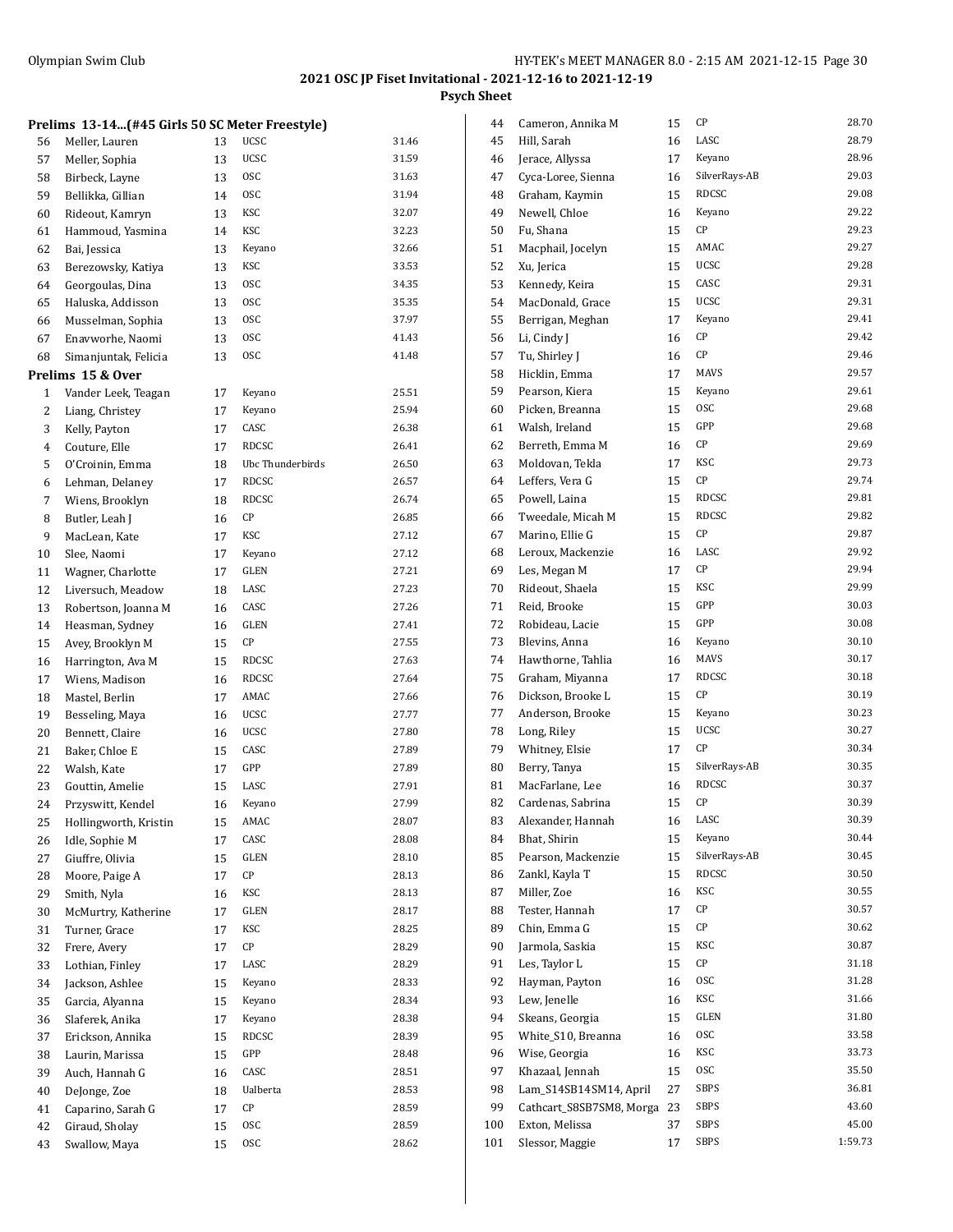## **2021 OSC JP Fiset Invitational - 2021-12-16 to 2021-12-19 Psych Sheet**

#### **Event 46 Boys 50 SC Meter Freestyle**

|                | EVEIIL 40 DOYS 50 SC MELEI FIEESLYIE               |            |                     |                  |   |
|----------------|----------------------------------------------------|------------|---------------------|------------------|---|
|                | <u>Name</u>                                        | <u>Age</u> | <b>Team</b>         | <b>Seed Time</b> |   |
|                | Prelims 13 & Under(#46 Boys 50 SC Meter Freestyle) |            |                     |                  |   |
| 1              | Dawson, Oliver J                                   | 13         | GPP                 | 26.95            |   |
| 2              | Ngo, Ethan                                         | 13         | KSC                 | 27.00            |   |
| 3              | Michael-Ailuelohia, Seth                           | 13         | <b>UCSC</b>         | 27.24            |   |
| 4              | Powell, Dalton                                     | 13         | RDCSC               | 27.38            |   |
| 5              | Hildebrand, Levi H                                 | 12         | СP                  | 28.45            |   |
| 6              | Hoedel, Jaycob J                                   | 13         | RDCSC               | 28.56            |   |
| 7              | Piatek, Alan                                       | 12         | KSC                 | 28.68            |   |
| 8              | Longino, Matthew                                   | 13         | <b>UCSC</b>         | 28.76            |   |
| 9              | Gyorfi, Aiden                                      | 13         | 0SC                 | 29.21            |   |
| 10             | Chen, Tyrone                                       | 12         | <b>UCSC</b>         | 29.41            |   |
| 11             | Plana, Calen                                       | 13         | KSC                 | 29.62            |   |
| 12             | Johnson, Zachary                                   | 12         | GPP                 | 29.70            |   |
| 13             | Strom, Bennett                                     | 13         | KSC                 | 29.88            |   |
| 14             | Dong, Joe                                          | 12         | <b>UCSC</b>         | 29.98            |   |
| 15             | Astridge, Justin                                   | 12         | СP                  | 30.47            |   |
| 16             | Zaher, Luca                                        | 12         | <b>UCSC</b>         | 30.55            |   |
| 17             | Cole, Justin                                       | 13         | Keyano              | 30.69            |   |
| 18             | Ni, Max Z                                          | 13         | СP                  | 31.52            |   |
| 19             | Tenorio, Giovanni                                  | 13         | 0SC                 | 34.03            |   |
| 20             | Woodruff, Maddox                                   | 10         | GPP                 | 34.05            |   |
| 21             | Garman, Braiden                                    | 11         | 0SC                 | 37.98            |   |
| 22             | Lukavicius, Bruno                                  | 10         | 0SC                 | 38.90            |   |
| 23             | Kingston, Emmitt                                   | 10         | 0SC                 | 42.82            |   |
| 24             | Valera, Sebastien                                  | 11         | <b>OSC</b>          | 43.61            |   |
| 25             | Modde, Ryder                                       | 12         | Inconnu             | 33.59            | B |
| 26             | Aboelsaoud, Yamin                                  | 13         | 0SC                 | NT               |   |
|                | Prelims 14-15                                      |            |                     |                  |   |
| 1              | Dardis, Paul                                       | 15         | KSC                 | 23.95            |   |
| $\overline{c}$ | Wolff, Jaxon                                       | 15         | KSC                 | 23.99            |   |
| 3              | Norman, Aiden                                      | 15         | UCSC                | 24.24            |   |
| 4              | Ginzer, Wells                                      | 15         | MAVS                | 24.91            |   |
| 5              | Moldovan, Balazs                                   | 15         | KSC                 | 25.00            |   |
| 6              | Avey, Matthew K                                    | 15         | CP                  | 25.09            |   |
| 7              | Flaman, Talyn                                      | 15         | CWC                 | 25.28            |   |
| 8              | O'Reilly, Elijah                                   | 15         | UCSC                | 25.36            |   |
| 9              | Badenhorst, Deon                                   |            | MAVS                | 25.68            |   |
|                | Byrne, Andrew J                                    | 14<br>15   | СP                  | 25.87            |   |
| 10             |                                                    |            | AMAC                | 25.91            |   |
| 11             | Skrove, Hunter                                     | 14         | <b>UCSC</b>         | 25.99            |   |
| 12             | Wang, Desmond                                      | 14         |                     |                  |   |
| 13             | Mylonas, Demetrios                                 | 15         | UCSC<br><b>UCSC</b> | 26.41            |   |
| 14             | Askar, Danyar                                      | 15         | <b>RDCSC</b>        | 26.47<br>26.65   |   |
| 15             | Piecowye, Gavin                                    | 15         |                     |                  |   |
| 16             | Trofimuk, Charlie                                  | 15         | KSC                 | 26.69            |   |
| 17             | Sumang, Kaillen                                    | 15         | RDCSC               | 26.75            |   |
| 18             | Kwiecien, Dominik                                  | 14         | GPP                 | 26.79            |   |
| 19             | Xie, Ethan                                         | 15         | KSC                 | 26.94            |   |
| 20             | Kelly, Broden M                                    | 14         | CASC                | 27.08            |   |
| 21             | Wares, Edward                                      | 14         | GLEN                | 27.10            |   |
| 22             | Murphy, Keton                                      | 15         | MAVS                | 27.15            |   |
| 23             | Alexander, Daniel                                  | 14         | LASC                | 27.16            |   |
| 24             | Leclerc, Zephan                                    | 15         | UCSC                | 27.21            |   |
| 25             | MacKenzie, Parker                                  | 15         | SilverRays-AB       | 27.24            |   |
| 26             | Pound, Ethan G                                     | 15         | СP                  | 27.27            |   |

| 27 | Kotowich, Jasper T        | 14 | MAVS          | 27.27   |   |
|----|---------------------------|----|---------------|---------|---|
| 28 | Al Seafan, Adam           | 15 | UCSC          | 27.29   |   |
| 29 | Grant, Myles              | 15 | RDCSC         | 27.31   |   |
| 30 | Frayn, Hudson             | 14 | GPP           | 27.38   |   |
| 31 | Yang, Jason               | 14 | CASC          | 27.41   |   |
| 32 | Chilton, Andrew           | 14 | Keyano        | 27.42   |   |
| 33 | Li, Michael               | 14 | Keyano        | 27.53   |   |
| 34 | Yacuk, Ian                | 15 | KSC           | 27.58   |   |
| 35 | Bowie, Zackary            | 14 | Keyano        | 27.71   |   |
| 36 | Terzi, Roman              | 15 | <b>UCSC</b>   | 27.83   |   |
| 37 | Scoullar, Ethan           | 15 | Inconnu       | 27.86   |   |
| 38 | Thiessen, Jonah           | 15 | KSC           | 28.04   |   |
| 39 | Odorski, Jake             | 14 | LASC          | 28.10   |   |
| 40 | Sullivan, Nathan          | 14 | GLEN          | 28.14   |   |
| 41 | Ma, Evan                  | 15 | AMAC          | 28.21   |   |
| 42 | Pedersen, Viggo           | 15 | Inconnu       | 28.22   |   |
| 43 | Rochon, Ethan             | 15 | GPP           | 28.30   |   |
| 44 | Rogers, Nate              | 14 | Inconnu       | 28.49   |   |
| 45 | Gohill, Max               | 14 | KSC           | 28.49   |   |
| 46 | Deniaud, Noah             | 15 | Keyano        | 28.50   |   |
| 47 | Mollenkoph, Ashton        | 15 | Keyano        | 28.50   |   |
| 48 | Thompson, Noah            | 15 | Keyano        | 28.50   |   |
| 49 | Gaspersz, Geno            | 15 | SilverRays-AB | 28.51   |   |
| 50 | Ruzicka, Kael             | 14 | KSC           | 28.75   |   |
| 51 |                           |    | <b>OSC</b>    | 28.79   |   |
|    | Edgar, Griffin            | 14 | LASC          | 28.98   |   |
| 52 | Adserballe, Liam          | 14 | <b>UCSC</b>   | 28.98   |   |
| 53 | Kadri, Youcef             | 14 | MAVS          | 29.19   |   |
| 54 | Holt, Alexander           | 15 |               |         |   |
| 55 | Glamuzina, Nikola         | 15 | 0SC           | 29.25   |   |
| 56 | Hirst, Tjais              | 14 | <b>UCSC</b>   | 29.87   |   |
| 57 | Liu, Jason                | 14 | <b>UCSC</b>   | 29.90   |   |
| 58 | Hong, Victor              | 14 | <b>OSC</b>    | 30.05   |   |
| 59 | Lyons, Gavin              | 15 | Triton-CA     | 30.39   |   |
| 60 | Maxwell_S9SB8SM9, Reid    | 14 | Keyano        | 30.88   |   |
| 61 | Villafranca, Cleeon Jared | 14 | 0SC           | 32.03   |   |
| 62 | Campbell-Foo, Ziheng      | 14 | SBPS          | 1:12.83 |   |
| 63 | Pomeroy, Rylan            | 15 | Inconnu       | 28.97   | B |
| 64 | Stirling, Mason           | 14 | Inconnu       | 31.65   | B |
|    | Prelims 16 & Over         |    |               |         |   |
| 1  | Guyn, Owen                | 25 | LASC          | 22.39   |   |
| 2  | Przyswitt, Kier           | 20 | Ualberta      | 23.24   |   |
| 3  | Stayer, Daniel            | 23 | Ualberta      | 23.24   |   |
| 4  | Nguyen, Minh              | 17 | <b>OSC</b>    | 23.89   |   |
| 5  | Lopaschuk, Logan          | 20 | Ualberta      | 24.00   |   |
| 6  | Brill, Kameron G          | 18 | CASC          | 24.38   |   |
| 7  | Wales, Dylan              | 16 | Keyano        | 24.61   |   |
| 8  | Hill, Kaethen D           | 17 | CASC          | 24.71   |   |
| 9  | Graboski, Alex            | 20 | СP            | 24.80   |   |
| 10 | Chan, Cameron             | 17 | Keyano        | 24.89   |   |
| 11 | Cameron, Ian              | 17 | 0SC           | 24.95   |   |
| 12 | Sheehan, Dawson           | 17 | CASC          | 25.02   |   |
| 13 | McDonald, Alexander       | 16 | Inconnu       | 25.05   |   |
| 14 | Waddle, Cooper            | 16 | RDCSC         | 25.11   |   |
| 15 | Kotowich, Caden           | 16 | MAVS          | 25.20   |   |
| 16 | MacDonald, Matthew        | 17 | KSC           | 25.26   |   |
| 17 | Vandersteen, Torren       | 16 | 0SC           | 25.26   |   |
| 18 | Scholly, Ashton           | 16 | AMAC          | 25.30   |   |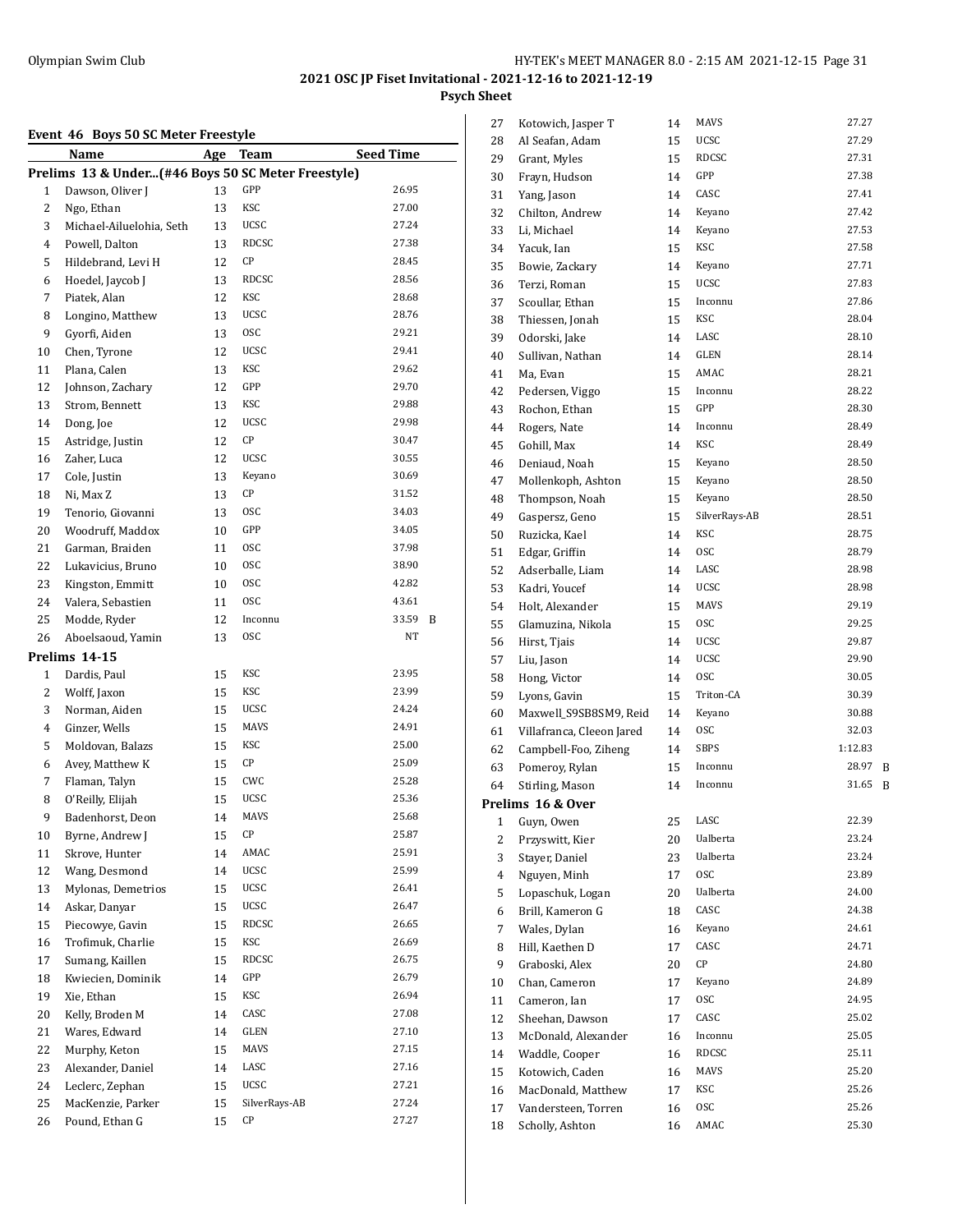**Psych Sheet**

## **Prelims 16 & Over...(#46 Boys 50 SC Meter Freestyle)**

| 19 | Werner Enns, Kadin S      | 16 | CASC        | 25.52 |
|----|---------------------------|----|-------------|-------|
| 20 | Milne, Isaac B            | 18 | CASC        | 25.52 |
| 21 | Snow, Logan               | 19 | Ualberta    | 25.61 |
| 22 | Bahler, Isaac             | 17 | RDCSC       | 25.62 |
| 23 | Lang, Owen                | 16 | Inconnu     | 25.63 |
| 24 | Boucher, Reed             | 17 | <b>KSC</b>  | 25.70 |
| 25 | Sia, Nathaniel            | 16 | <b>OSC</b>  | 25.74 |
| 26 | Buhler, Fynnigan          | 18 | <b>OSC</b>  | 25.85 |
| 27 | Adserballe, Benjamin      | 16 | LASC        | 26.00 |
| 28 | Maxwell, Parker           | 17 | AMAC        | 26.00 |
| 29 | McKell, Andrew H          | 16 | CP          | 26.04 |
| 30 | Ren, Randy Y              | 16 | CP          | 26.07 |
| 31 | Fleury, William           | 16 | СP          | 26.21 |
| 32 | Bissett S14SB14SM14, Con: | 21 | <b>OSC</b>  | 26.24 |
| 33 | Grant, Liam               | 17 | <b>UCSC</b> | 26.26 |
| 34 | Bednarz, Filip            | 16 | <b>MAVS</b> | 26.33 |
| 35 | Tevelein, Jack M          | 17 | CASC        | 26.58 |
| 36 | Gaine, Caleb C            | 17 | CASC        | 26.87 |
| 37 | Ye, Evan                  | 16 | <b>UCSC</b> | 26.89 |
| 38 | Laurie, Samuel            | 16 | <b>OSC</b>  | 26.96 |
| 39 | Nguyen, Hugo              | 16 | Keyano      | 27.08 |
| 40 | DaCosta, Rio              | 16 | <b>UCSC</b> | 27.53 |
| 41 | Moore S14SB14SM14, Cale   | 22 | <b>SBPS</b> | 45.16 |

## **Event 49 Girls 200 SC Meter IM**

|                | Name                       | Age | <b>Team</b>   | <b>Seed Time</b> |  |  |  |  |
|----------------|----------------------------|-----|---------------|------------------|--|--|--|--|
|                | Prelims 12 & Under         |     |               |                  |  |  |  |  |
| $\mathbf{1}$   | Talbot, Brittyn            | 12  | GPP           | 2:45.73          |  |  |  |  |
| 2              | Zhou, Christine            | 12  | <b>UCSC</b>   | 2:48.35          |  |  |  |  |
| 3              | Lawal, Jasmine             | 12  | Keyano        | 2:50.80          |  |  |  |  |
| $\overline{4}$ | Harrington, Mya            | 11  | <b>UCSC</b>   | 2:51.86          |  |  |  |  |
| 5              | Rogers, Sasha              | 12  | SilverRays-AB | 2:51.88          |  |  |  |  |
| 6              | St. Pierre, Charlotte      | 12  | <b>OSC</b>    | 2:52.61          |  |  |  |  |
| 7              | Guo, Hilary                | 11  | <b>UCSC</b>   | 2:54.39          |  |  |  |  |
| 8              | Caron, Sophia              | 12  | Keyano        | 2:55.00          |  |  |  |  |
| 9              | Cooke, Elise C             | 11  | PPAC          | 2:55.82          |  |  |  |  |
| 10             | Tucker, Sydney A           | 12  | <b>PPAC</b>   | 2:56.32          |  |  |  |  |
| 11             | Mazurkewich, Kayla         | 11  | GPP           | 2:58.78          |  |  |  |  |
| 12             | Monsen, Mya                | 11  | GPP           | 2:58.93          |  |  |  |  |
| 13             | Pruden, Addison I          | 12  | <b>RDCSC</b>  | 3:00.10          |  |  |  |  |
| 14             | Beeler, Danika K           | 12  | PPAC          | 3:01.35          |  |  |  |  |
| 15             | Bayley, Katelyn            | 11  | SilverRays-AB | 3:02.92          |  |  |  |  |
| 16             | Wiegel, Jensen             | 12  | GPP           | 3:07.88          |  |  |  |  |
| 17             | Jodoin, Ava                | 11  | <b>OSC</b>    | 3:07.96          |  |  |  |  |
| 18             | Bellikka, Abigail          | 12  | <b>OSC</b>    | 3:08.15          |  |  |  |  |
| 19             | Johnson, Anna              | 11  | GPP           | 3:08.15          |  |  |  |  |
| 20             | McBride, Blakely           | 12  | SilverRays-AB | 3:08.47          |  |  |  |  |
| 21             | Zhang, Stephanie           | 12  | <b>UCSC</b>   | 3:09.80          |  |  |  |  |
| 22             | Chen, Eva                  | 11  | SilverRays-AB | 3:20.21          |  |  |  |  |
| 23             | Jefferies, Gloria          | 12  | SilverRays-AB | 3:20.43          |  |  |  |  |
| 24             | Lobel, Mya                 | 12  | <b>OSC</b>    | 3:21.90          |  |  |  |  |
| 25             | Penner, Bozhena            | 12  | <b>OSC</b>    | 3:26.14          |  |  |  |  |
| 26             | Troock, Kylie              | 10  | <b>OSC</b>    | 3:29.04          |  |  |  |  |
| 27             | Woods, Charlotte           | 12  | <b>OSC</b>    | 3:30.04          |  |  |  |  |
| 28             | Morgantini, Emily          | 12  | <b>OSC</b>    | 3:33.33          |  |  |  |  |
| 29             | Guertin-Bougerolle, Sydney | 12  | PPAC          | 3:06.63<br>B     |  |  |  |  |
| 30             | Harbin, Sarah E            | 12  | PPAC          | 3:22.15<br>B     |  |  |  |  |

|                | Prelims 13-14        |    |               |         |
|----------------|----------------------|----|---------------|---------|
| 1              | Wigginton, Rachel    | 14 | UCSC          | 2:26.26 |
| 2              | Dotzlaf, Dakota L    | 14 | PPAC          | 2:27.04 |
| 3              | Cosic, Milena        | 14 | <b>UCSC</b>   | 2:29.70 |
| $\overline{4}$ | Chen, Victoria       | 14 | <b>UCSC</b>   | 2:31.80 |
| 5              | Fleming, Molly       | 14 | KSC           | 2:31.83 |
| 6              | Peng, XinYao         | 13 | <b>UCSC</b>   | 2:32.21 |
| 7              | Mitchell, Avery      | 14 | KSC           | 2:32.25 |
| 8              | O'Brien, Lola        | 14 | LASC          | 2:32.60 |
| 9              | Monsen, Marley       | 13 | GPP           | 2:32.65 |
| 10             | Hoyem, Anna          | 14 | <b>UCSC</b>   | 2:34.38 |
| 11             | Cosic, Maria         | 14 | <b>UCSC</b>   | 2:34.46 |
| 12             | Bakhshi, Sonia       | 14 | <b>UCSC</b>   | 2:35.10 |
| 13             | Gouglas, Danica      | 13 | Keyano        | 2:36.28 |
| 14             | Carlson, Jessie      | 14 | GPP           | 2:36.60 |
| 15             | Gamayo, Rianne       | 14 | KSC           | 2:37.48 |
| 16             | Lloyd, Jordan        | 14 | <b>UCSC</b>   | 2:38.18 |
| 17             | Laurin, Mikayla      | 13 | GPP           | 2:38.24 |
| 18             | Wang, Elaine         | 14 | <b>UCSC</b>   | 2:40.18 |
| 19             | Caragea, Alana       | 14 | CASC          | 2:40.75 |
| 20             | Medic, Layla         | 14 | <b>UCSC</b>   | 2:41.70 |
| 21             | Rachmielowski, Tekla | 13 | Keyano        | 2:43.42 |
| 22             | Katterhagen, Kyla    | 14 | UCSC          | 2:43.44 |
| 23             | Evans, Jocelyn G     | 14 | СP            | 2:43.59 |
| 24             | Clark, Abigail G     | 13 | СP            | 2:43.99 |
| 25             | Dickson, Tehya       | 14 | <b>OSC</b>    | 2:44.87 |
| 26             | Beeler, Haylee L     | 13 | PPAC          | 2:44.91 |
| 27             | L'Archeveque, Amelie | 14 | <b>UCSC</b>   | 2:45.96 |
| 28             | Jodoin, Grace        | 14 | <b>OSC</b>    | 2:46.01 |
| 29             | Baker, Elle E        | 14 | CASC          | 2:46.36 |
| 30             | Dille, Sophia        | 13 | Triton-CA     | 2:46.62 |
| 31             | Visscher, Sahara     | 14 | <b>OSC</b>    | 2:46.95 |
| 32             | Woods, Frankie       | 14 | Inconnu       | 2:47.06 |
| 33             | Archer, Gillian      | 14 | <b>OSC</b>    | 2:48.32 |
| 34             | Savin, Avery E       | 14 | СP            | 2:48.39 |
| 35             | Zielke, Lydia J      | 13 | CASC          | 2:49.24 |
| 36             | Norman, Julia        | 13 | <b>UCSC</b>   | 2:49.60 |
| 37             | Beshry, Malak        | 13 | <b>UCSC</b>   | 2:50.80 |
| 38             | Wuetherick, Lara     | 14 | SilverRays-AB | 2:51.20 |
| 39             | Giroux, Macy         | 14 | UCSC          | 2:53.28 |
| 40             | Chen, Julie          | 13 | 0SC           | 2:53.45 |
| 41             | Janzen, Zoev         | 13 | UCSC          | 2:55.10 |
| 42             | Giuffre, Mary        | 13 | GLEN          | 2:56.46 |
| 43             | Pulido, Jennifer     | 14 | SilverRays-AB | 2:56.70 |
| 44             | Bai, Jessica         | 13 | Keyano        | 2:56.75 |
| 45             | Storck, Maya N       | 13 | CР            | 2:58.03 |
| 46             | Parsons, Ava         | 14 | 0SC           | 3:00.63 |
| 47             | Gravelle, Dyllan J   | 14 | RDCSC         | 3:00.85 |
| 48             | Beck, Carly          | 14 | LASC          | 3:00.95 |
| 49             | Birbeck, Layne       | 13 | 0SC           | 3:02.42 |
| 50             | Hammoud, Yasmina     | 14 | KSC           | 3:02.43 |
| 51             | Wever, Skyla L       | 13 | СP            | 3:02.55 |
| 52             | Little, Andrea       | 14 | 0SC           | 3:04.22 |
| 53             | Klinck, CJ           | 13 | SilverRays-AB | 3:06.00 |
| 54             | Pahl, Kayla          | 14 | 0SC           | 3:06.14 |
| 55             | Green, Taylor        | 14 | 0SC           | 3:06.82 |
| 56             | Hill, Kate           | 14 | LASC          | 3:11.37 |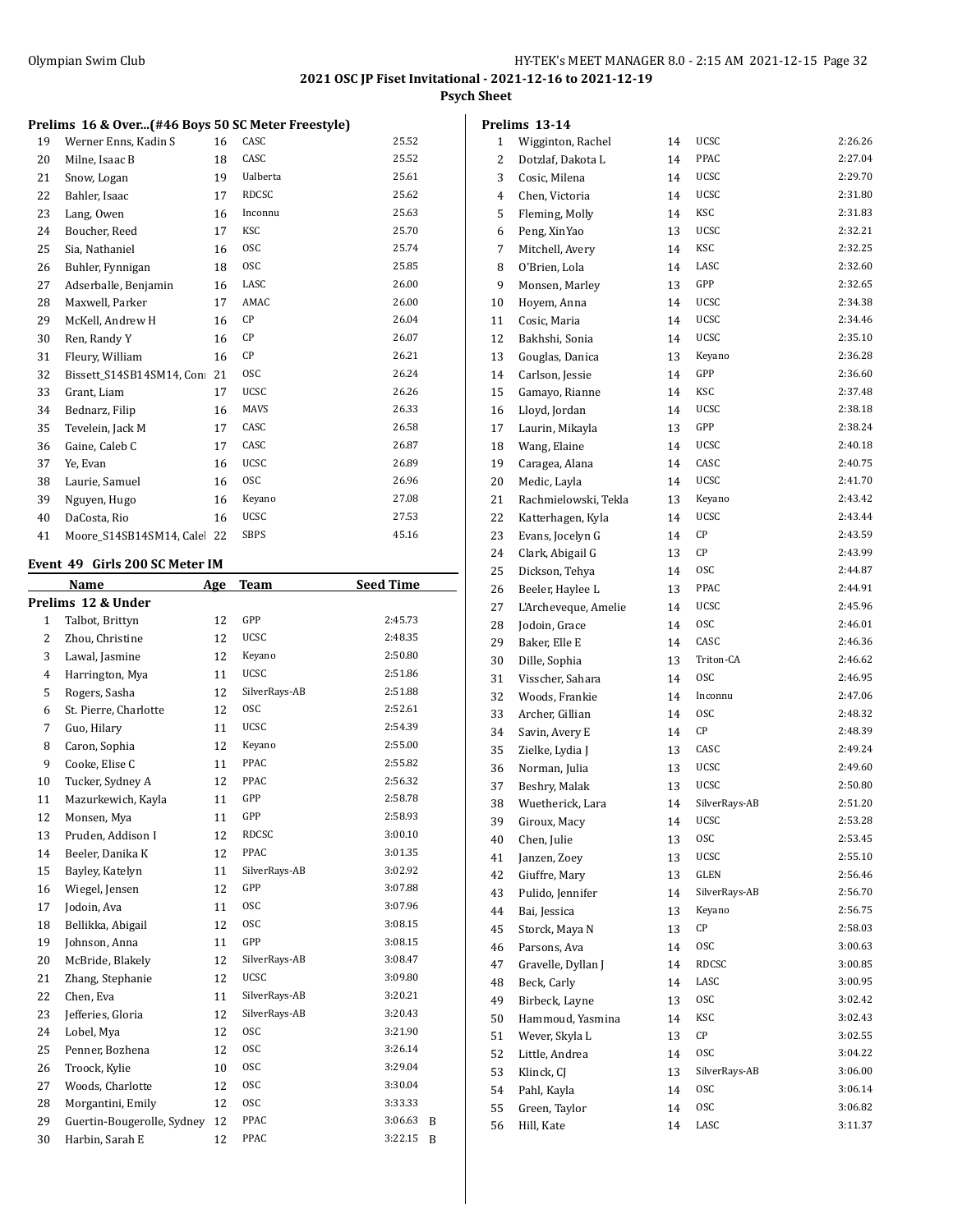**Psych Sheet**

| Prelims 13-14(#49 Girls 200 SC Meter IM) |  |  |  |  |  |  |  |
|------------------------------------------|--|--|--|--|--|--|--|
|------------------------------------------|--|--|--|--|--|--|--|

| 57             | Heasman, Abigail      | 14 | GLEN          | 3:12.64 |   |
|----------------|-----------------------|----|---------------|---------|---|
| 58             | Sargent, Preslea      | 13 | <b>OSC</b>    | 3:17.73 |   |
| 59             | Musselman, Sophia     | 13 | <b>OSC</b>    | 3:23.22 |   |
| 60             | Abe, Mia              | 13 | 0SC           | 3:34.46 |   |
| 61             | Georgoulas, Dina      | 13 | <b>OSC</b>    | 3:58.23 |   |
| 62             | Wilhite, Sara N       | 13 | PPAC          | 3:09.41 | B |
|                | Prelims 15 & Over     |    |               |         |   |
| 1              | Brendzan, Olivia      | 18 | Ualberta      | 2:20.02 |   |
| 2              | Brezovski, Taeghen    | 18 | Unattached    | 2:20.77 |   |
| 3              | Berrigan, Meghan      | 17 | Keyano        | 2:22.43 |   |
| $\overline{4}$ | Harper, Elizabeth     | 19 | Ualberta      | 2:22.48 |   |
| 5              | Finlin, Emma          | 16 | Keyano        | 2:22.67 |   |
| 6              | Bahler, Abbi          | 15 | RDCSC         | 2:24.21 |   |
| 7              | Phillips, Eleaunah    | 15 | Keyano        | 2:24.43 |   |
| 8              | Francis, Claire       | 16 | Keyano        | 2:26.62 |   |
| 9              | Glamuzina, Danica     | 17 | 0SC           | 2:27.10 |   |
| 10             | Vetter, Delrae        | 17 | AMAC          | 2:27.57 |   |
| 11             | Wood, Makena          | 17 | LASC          | 2:27.88 |   |
| 12             | Wilson, Corah         | 16 | CASC          | 2:27.97 |   |
| 13             | Laurin, Marissa       | 15 | GPP           | 2:28.69 |   |
| 14             | Lastovka, Mattea      | 16 | Keyano        | 2:29.74 |   |
| 15             | Dunn, Gabrielle       | 17 | Keyano        | 2:30.23 |   |
| 16             | Bennett, Claire       | 16 | <b>UCSC</b>   | 2:30.78 |   |
| 17             | Slee, Maya            | 15 | Keyano        | 2:31.44 |   |
| 18             | Harrington, Ava M     | 15 | RDCSC         | 2:31.97 |   |
| 19             | Pedersen, Adair       | 15 | <b>UCSC</b>   | 2:33.69 |   |
| 20             | Thompson, Katie       | 17 | KSC           | 2:33.87 |   |
| 21             | Schenk, Gabriella     | 17 | Keyano        | 2:34.89 |   |
| 22             | Avey, Brooklyn M      | 15 | СP            | 2:35.01 |   |
| 23             | Warren, Alexa         | 15 | CASC          | 2:35.18 |   |
| 24             | St. Pierre, Kayla     | 15 | 0SC           | 2:35.32 |   |
| 25             | Farag, Mariam         | 15 | 0SC           | 2:35.40 |   |
| 26             | Korczewski, Isabella  | 15 | <b>UCSC</b>   | 2:35.48 |   |
| 27             | Picken, Breanna       | 15 | 0SC           | 2:35.67 |   |
| 28             | Hollingworth, Kristin | 15 | AMAC          | 2:36.25 |   |
| 29             | Meller, Olivia        | 16 | <b>UCSC</b>   | 2:37.30 |   |
| 30             | Przyswitt, Kendel     | 16 | Keyano        | 2:37.40 |   |
| 31             | Porter, Lauren        | 15 | KSC           | 2:37.62 |   |
| 32             | Dale, Camryn H        | 15 | CASC          | 2:37.64 |   |
| 33             | Xu, Jerica            | 15 | UCSC          | 2:37.97 |   |
| 34             | Kennedy, Keira        | 15 | CASC          | 2:38.72 |   |
| 35             | Wagner, Charlotte     | 17 | <b>GLEN</b>   | 2:38.92 |   |
| 36             | Chicilo, Meredith     | 15 | <b>UCSC</b>   | 2:39.04 |   |
| 37             | Sheehan, Payton O     | 15 | CASC          | 2:39.28 |   |
| 38             | Walsh, Ireland        | 15 | GPP           | 2:39.48 |   |
| 39             | Cyca-Loree, Sienna    | 16 | SilverRays-AB | 2:39.99 |   |
| 40             | Turner, Grace         | 17 | KSC           | 2:40.07 |   |
| 41             | Pachan, Maria         | 15 | AMAC          | 2:40.49 |   |
| 42             | Sledz, Ella           | 17 | KSC           | 2:41.36 |   |
| 43             | Tweedale, Micah M     | 15 | <b>RDCSC</b>  | 2:41.78 |   |
| 44             | Whitney, Elsie        | 17 | CР            | 2:42.53 |   |
| 45             | Zankl, Kayla T        | 15 | RDCSC         | 2:42.65 |   |
| 46             | McMurtry, Katherine   | 17 | GLEN          | 2:42.76 |   |
| 47             | Walsh, Kate           | 17 | GPP           | 2:42.99 |   |
| 48             | Bowie, Shayne         | 16 | Keyano        | 2:43.37 |   |
| 49             | McKegney, Ceilidh     | 15 | <b>UCSC</b>   | 2:43.50 |   |
| 50             | Pearson, Mackenzie    | 15 | SilverRays-AB | 2:44.43 |   |
|                |                       |    |               |         |   |

| 51 | Rauch, Nicola     | 17 | GPP            | 2:44.80 |
|----|-------------------|----|----------------|---------|
| 52 | Berry, Tanya      | 15 | SilverRays-AB  | 2:48.02 |
| 53 | Macphail, Jocelyn | 15 | AMAC           | 2:48.95 |
| 54 | Garrison, Cadence | 16 | <sub>OSC</sub> | 2:50.42 |
| 55 | Lew, Jenelle      | 16 | KSC            | 2:54.79 |
| 56 | Giraud, Sholay    | 15 | <sub>OSC</sub> | 2:55.70 |
| 57 | Rideout, Shaela   | 15 | KSC            | 2:56.81 |
| 58 | Khazaal, Jennah   | 15 | <sub>OSC</sub> | 3:23.33 |
|    |                   |    |                |         |

## **Event 50 Boys 200 SC Meter IM**

|    | <b>Name</b>           | Age | <b>Team</b>   | <b>Seed Time</b> |
|----|-----------------------|-----|---------------|------------------|
|    | Prelims 13 & Under    |     |               |                  |
| 1  | Fenning, Andrew       | 13  | UCSC          | 2:20.93          |
| 2  | Dawson, Oliver J      | 13  | GPP           | 2:27.32          |
| 3  | Powell, Dalton        | 13  | <b>RDCSC</b>  | 2:28.16          |
| 4  | Pardo, Graham         | 12  | Keyano        | 2:33.52          |
| 5  | Plana, Calen          | 13  | <b>KSC</b>    | 2:35.16          |
| 6  | Piatek, Alan          | 12  | KSC           | 2:36.16          |
| 7  | Cheung, Jeffery       | 13  | <b>UCSC</b>   | 2:36.74          |
| 8  | Vincett, Truman       | 13  | Keyano        | 2:40.54          |
| 9  | Hitchcock, Kingston S | 12  | <b>RDCSC</b>  | 2:42.25          |
| 10 | Longino, Matthew      | 13  | <b>UCSC</b>   | 2:42.29          |
| 11 | Gyorfi, Aiden         | 13  | 0SC           | 2:45.16          |
| 12 | Dong, Joe             | 12  | UCSC          | 2:46.98          |
| 13 | Chen, Tyrone          | 12  | UCSC          | 2:47.98          |
| 14 | Strom, Bennett        | 13  | KSC           | 2:50.15          |
| 15 | Zaher, Luca           | 12  | UCSC          | 2:57.56          |
| 16 | Hoedel, Jaycob J      | 13  | <b>RDCSC</b>  | 3:19.41          |
| 17 | Ni, Max Z             | 13  | СP            | 3:34.06          |
|    | Prelims 14-15         |     |               |                  |
| 1  | Cole, Tanner          | 15  | Keyano        | 2:10.83          |
| 2  | Dardis, Paul          | 15  | KSC           | 2:12.87          |
| 3  | Chan, Cohen           | 15  | Keyano        | 2:16.30          |
| 4  | Hachey, Brandon       | 15  | <b>KSC</b>    | 2:18.80          |
| 5  | Deshayes, Parker B    | 14  | CASC          | 2:22.15          |
| 6  | Cheung, Matthew       | 14  | UCSC          | 2:22.25          |
| 7  | Zhuang, Ryan          | 14  | CASC          | 2:25.00          |
| 8  | Sortland, Connor      | 15  | <b>UCSC</b>   | 2:26.70          |
| 9  | Gaspersz, Geno        | 15  | SilverRays-AB | 2:27.58          |
| 10 | Smith, Jonah C        | 14  | CASC          | 2:28.15          |
| 11 | Wolff, Jaxon          | 15  | <b>KSC</b>    | 2:30.41          |
| 12 | Kwiecien, Dominik     | 14  | GPP           | 2:31.13          |
| 13 | Piecowye, Gavin       | 15  | RDCSC         | 2:31.65          |
| 14 | Ginzer, Wells         | 15  | <b>MAVS</b>   | 2:31.82          |
| 15 | Rice, Eli             | 15  | Triton-CA     | 2:32.31          |
| 16 | MacKenzie, Parker     | 15  | SilverRays-AB | 2:32.67          |
| 17 | Terzi, Roman          | 15  | <b>UCSC</b>   | 2:33.17          |
| 18 | Buhler, Tucker        | 14  | 0SC           | 2:33.55          |
| 19 | Dickson, Levi         | 15  | <b>OSC</b>    | 2:33.59          |
| 20 | Liu, Jason            | 14  | UCSC          | 2:33.63          |
| 21 | Rogers, Nate          | 14  | Inconnu       | 2:34.07          |
| 22 | Simpson, Lachlan      | 14  | UCSC          | 2:34.30          |
| 23 | Kadri, Youcef         | 14  | UCSC          | 2:35.24          |
| 24 | Pound, Ethan G        | 15  | СP            | 2:35.35          |
| 25 | Kaulbach, Alex        | 14  | 0SC           | 2:35.39          |
| 26 | Frayn, Hudson         | 14  | GPP           | 2:35.41          |
| 27 | Rochon, Ethan         | 15  | GPP           | 2:36.11          |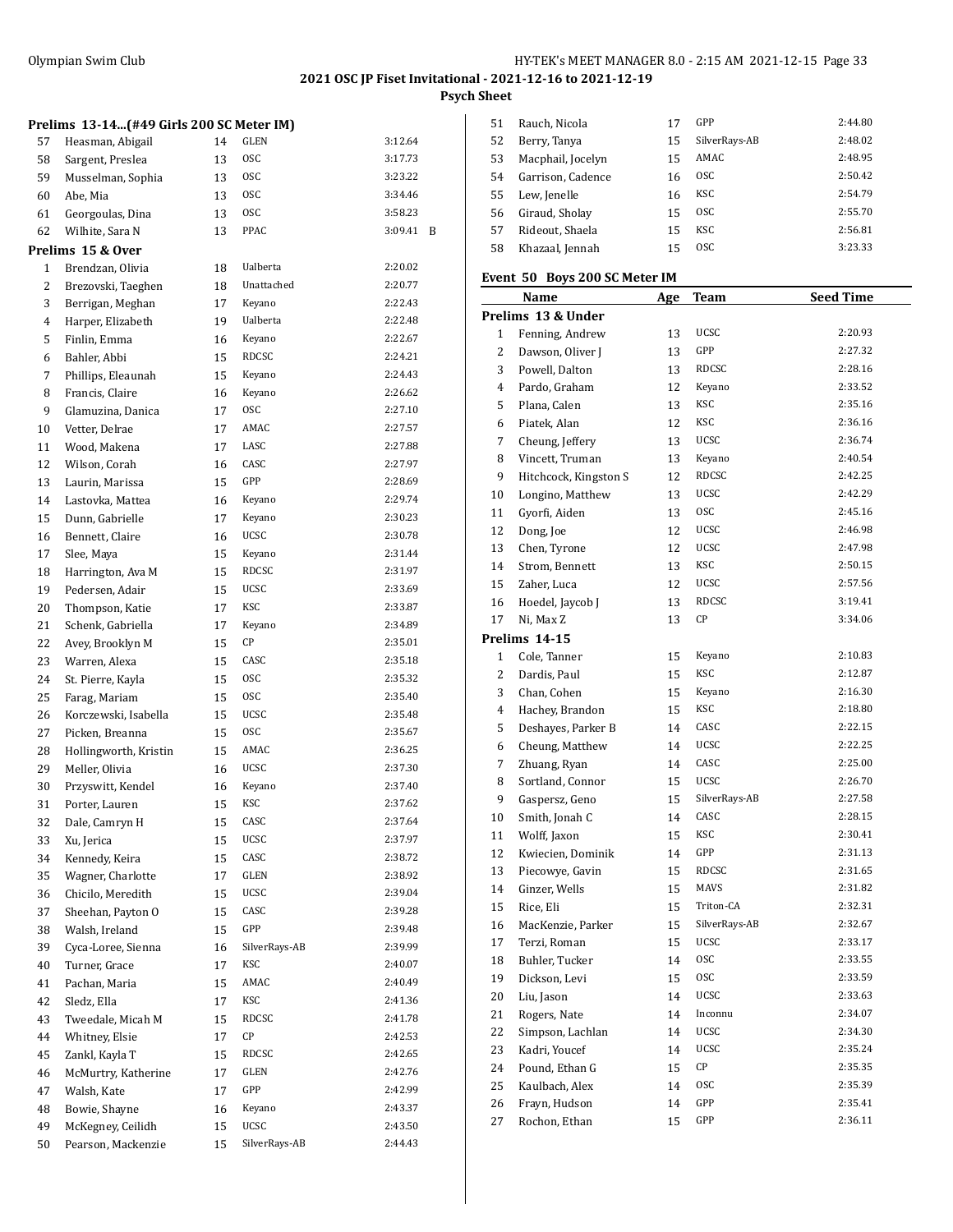#### Olympian Swim Club HY-TEK's MEET MANAGER 8.0 - 2:15 AM 2021-12-15 Page 34

# **2021 OSC JP Fiset Invitational - 2021-12-16 to 2021-12-19**

## **Psych Sheet**

#### **Prelims 14-15...(#50 Boys 200 SC Meter IM)**

| 28             | Leclerc, Zephan     | 15 | <b>UCSC</b>  | 2:36.56      |
|----------------|---------------------|----|--------------|--------------|
| 29             | Wang, Desmond       | 14 | <b>UCSC</b>  | 2:37.10      |
| 30             | Trofimuk, Charlie   | 15 | KSC          | 2:37.61      |
| 31             | Badenhorst, Deon    | 14 | <b>MAVS</b>  | 2:38.98      |
| 32             | Mylonas, Yianni     | 14 | <b>UCSC</b>  | 2:39.88      |
| 33             | Wares, Edward       | 14 | GLEN         | 2:42.12      |
| 34             | Lyons, Gavin        | 15 | Triton-CA    | 2:44.86      |
| 35             | Gibbs, Colby        | 14 | <b>UCSC</b>  | 2:46.04      |
| 36             | Hirst, Tjais        | 14 | <b>UCSC</b>  | 2:49.20      |
| 37             | Hong, Victor        | 14 | <b>OSC</b>   | 2:51.65      |
| 38             | Skakun, Garrett     | 14 | <b>OSC</b>   | 2:54.67      |
| 39             | Li, Michael         | 14 | Keyano       | 2:59.74      |
| 40             | Kemp, Julien        | 15 | Inconnu      | 2:38.68<br>B |
|                | Prelims 16 & Over   |    |              |              |
| $\mathbf{1}$   | Kamminga, Frederik  | 23 | Ualberta     | 2:01.14      |
| $\overline{c}$ | Paz, Diego          | 18 | Ualberta     | 2:06.21      |
| 3              | Butler, Addison L   | 16 | CASC         | 2:08.84      |
| 4              | Ford, Daniel        | 19 | KSC          | 2:11.50      |
| 5              | Edwards, Drew       | 19 | <b>UVIC</b>  | 2:12.09      |
| 6              | Baldwin, Joshua     | 17 | Ualberta     | 2:13.70      |
| 7              | Parra, Ricardo      | 23 | CMSC         | 2:13.78      |
| 8              | Sheehan, Dawson     | 17 | CASC         | 2:13.95      |
| 9              | Halford, Owen       | 17 | <b>OSC</b>   | 2:15.13      |
| 10             | Gaine, Caleb C      | 17 | CASC         | 2:15.34      |
| 11             | Waddle, Cooper      | 16 | <b>RDCSC</b> | 2:16.40      |
| 12             | Toshack, Ben        | 18 | <b>OSC</b>   | 2:18.55      |
| 13             | Visscher, Hayden    | 16 | <b>OSC</b>   | 2:19.51      |
| 14             | Scott, Cooper       | 16 | <b>UCSC</b>  | 2:20.30      |
| 15             | Vandersteen, Torren | 16 | <b>OSC</b>   | 2:20.76      |
| 16             | Thomas, Noah        | 16 | <b>RDCSC</b> | 2:20.97      |
| 17             | McDonald, Alexander | 16 | Inconnu      | 2:21.05      |
| 18             | Grant, Liam         | 17 | <b>UCSC</b>  | 2:21.30      |
| 19             | Welsh, Andrew       | 16 | <b>OSC</b>   | 2:24.13      |
| 20             | Giles, Christopher  | 17 | MAVS         | 2:25.62      |
| 21             | Nguyen, Hugo        | 16 | Keyano       | 2:27.33      |
| 22             | Ottenbreit, Declan  | 17 | <b>OSC</b>   | 2:27.39      |
| 23             | DaCosta, Rio        | 16 | <b>UCSC</b>  | 2:37.23      |

#### **Event 51 Girls 12 & Under 200 SC Meter Medley Relay**

|   | <b>Team</b>                        | Relay | <b>Seed Time</b>        |
|---|------------------------------------|-------|-------------------------|
| 1 | Keyano                             | A     | 2:12.99                 |
|   | 1) Crane, Kiera 12                 |       | 2) Chin, Sophia 12      |
|   | 3) Carey, Elle 12                  |       | 4) Caron, Sophia 12     |
| 2 | <b>UCSC</b>                        | A     | 2:15.50                 |
|   | 1) Zhou, Christine 12              |       | 2) Haines, Hayleigh 12  |
|   | 3) McKegney, Saoirse 12            |       | 4) Zhang, Stephanie 12  |
| 3 | <b>PPAC</b>                        | A     | 2:21.64                 |
|   | 1) Penny, Anna T 12                |       | 2) Tucker, Peyton 0 12  |
|   | 3) Guertin-Bougerolle, Sydney H 12 |       | 4) Cooke, Elise C 11    |
| 4 | <b>UCSC</b>                        | B     | 2:25.09                 |
|   | 1) Guo, Hilary 11                  |       | 2) Harrington, Mya 11   |
|   | 3) Wang, Angelina 11               |       | 4) Bekker, Sophia 11    |
| 5 | <b>OSC</b>                         | A     | 2:28.06                 |
|   | 1) Bellikka, Abigail 12            |       | 2) Morgantini, Emily 12 |
|   | 3) St. Pierre, Charlotte 12        |       | 4) Jodoin, Ava 11       |
| 6 | SilverRays-AB                      | A     | 2:30.54                 |
|   | 1) Chen, Eva 11                    |       | 2) Bayley, Katelyn 11   |
|   | 3) Rogers, Sasha 12                |       | 4) McBride, Blakely 12  |

| OSC.                   |                    | 2:45.24 |
|------------------------|--------------------|---------|
| 1) Bourdages, Kenna 12 | 2) Jia, Jessica 12 |         |
| 3) Penner, Bozhena 12  | 4) Lobel, Mya 12   |         |

#### **Event 52 Girls 13-14 200 SC Meter Medley Relay**

|              | <b>Team</b>                | <b>Relay</b> | <b>Seed Time</b>         |  |
|--------------|----------------------------|--------------|--------------------------|--|
| $\mathbf{1}$ | <b>UCSC</b>                | A            | 2:01.91                  |  |
|              | 1) Rodgers, Sienna 13      |              | 2) Lloyd, Jordan 14      |  |
|              | 3) Norman, Julia 13        |              | 4) Cosic, Milena 14      |  |
| 2            | CP                         | A            | 2:06.27                  |  |
|              | 1) Joseph, Anna M 13       |              | 2) Clark, Abigail G 13   |  |
|              | 3) Evans, Jocelyn G 14     |              | 4) Storck, Maya N 13     |  |
| 3            | <b>UCSC</b>                | B            | 2:06.32                  |  |
|              | 1) Chen, Victoria 14       |              | 2) Bakhshi, Sonia 14     |  |
|              | 3) Cosic, Maria 14         |              | 4) Peng, XinYao 13       |  |
| 4            | KSC                        | A            | 2:06.74                  |  |
|              | 1) Mitchell, Avery 14      |              | 2) Gamayo, Rianne 14     |  |
|              | 3) Gigovic, Matea 13       |              | 4) Eashwarage, Ranumi 12 |  |
| 5            | CASC                       | Α            | 2:08.50                  |  |
| 6            | <b>OSC</b>                 | A            | 2:09.00                  |  |
|              | 1) Visscher, Sahara 14     |              | 2) Archer, Gillian 14    |  |
|              | 3) Chen, Julie 13          |              | 4) Jodoin, Grace 14      |  |
| 7            | <b>UCSC</b>                | C            | 2:09.26                  |  |
|              | 1) Hoyem, Anna 14          |              | 2) Katterhagen, Kyla 14  |  |
|              | 3) Petersen, Karah 14      |              | 4) Wigginton, Rachel 14  |  |
| 8            | Keyano                     | A            | 2:09.52                  |  |
|              | 1) Rachmielowski, Tekla 13 |              | 2) Gouglas, Danica 13    |  |
|              | 3) Mo, Emma 14             |              | 4) Morrow, Olivia 14     |  |
| 9            | LASC                       | A            | 2:11.26                  |  |
|              | 1) Hill, Kate 14           |              | 2) O'Brien, Lola 14      |  |
|              | 3) Beck, Carly 14          |              | 4) Lothian, Calyn 13     |  |
| 10           | <b>UCSC</b>                | D            | 2:12.77                  |  |
|              | 1) Medic, Layla 14         |              | 2) Beshry, Malak 13      |  |
|              | 3) Janzen, Zoey 13         |              | 4) Dai, Alicia 13        |  |
| 11           | <b>RDCSC</b>               | A            | 2:12.97                  |  |
|              | 1) Gravelle, Dyllan J 14   |              | 2) Thomas, Priya 14      |  |
|              | 3) Hitchcock, Grace M 14   |              | 4) Fraser, Rebecca 13    |  |
| 12           | <b>PPAC</b>                | A            | 2:17.14                  |  |
|              | 1) Dotzlaf, Dakota L 14    |              | 2) Wilhite, Sara N 13    |  |
|              | 3) Van Keulen, Zoe M 13    |              | 4) Beeler, Haylee L 13   |  |
| 13           | OSC                        | B            | 2:19.22                  |  |
|              | 1) Parsons, Ava 14         |              | 2) Dickson, Tehya 14     |  |
|              | 3) Birbeck, Layne 13       |              | 4) Bellikka, Gillian 14  |  |
| 14           | Keyano                     | B            | 2:19.98                  |  |
|              | 1) Chow, Natalie 14        |              | 2) Bai, Jessica 13       |  |
|              | 3) Evans, Bridget 13       |              | 4) O'Kelly, Josie 14     |  |
| 15           | SilverRays-AB              | A            | 2:28.96                  |  |
|              | 1) MacKay, Edita 13        |              | 2) Jefferies, Gloria 12  |  |
|              | 3) Pulido, Jennifer 14     |              | 4) Wuetherick, Lara 14   |  |
|              |                            |              |                          |  |

#### **Event 53 Girls 15 & Over 200 SC Meter Medley Relay**

|   | Team                      | Relav | <b>Seed Time</b>        |
|---|---------------------------|-------|-------------------------|
|   | Keyano                    | A     | 1:57.68                 |
|   | 1) Garcia, Alyanna 15     |       | 2) Francis, Claire 16   |
|   | 3) Vander Leek, Teagan 17 |       | 4) Liang, Christey 17   |
| 2 | CASC.                     | A     | 1:58.27                 |
| 3 | <b>RDCSC</b>              | A     | 2:00.27                 |
|   | 1) Lehman, Delaney 17     |       | 2) Couture, Elle 17     |
|   | 3) Wiens, Madison 16      |       | 4) Harrington, Ava M 15 |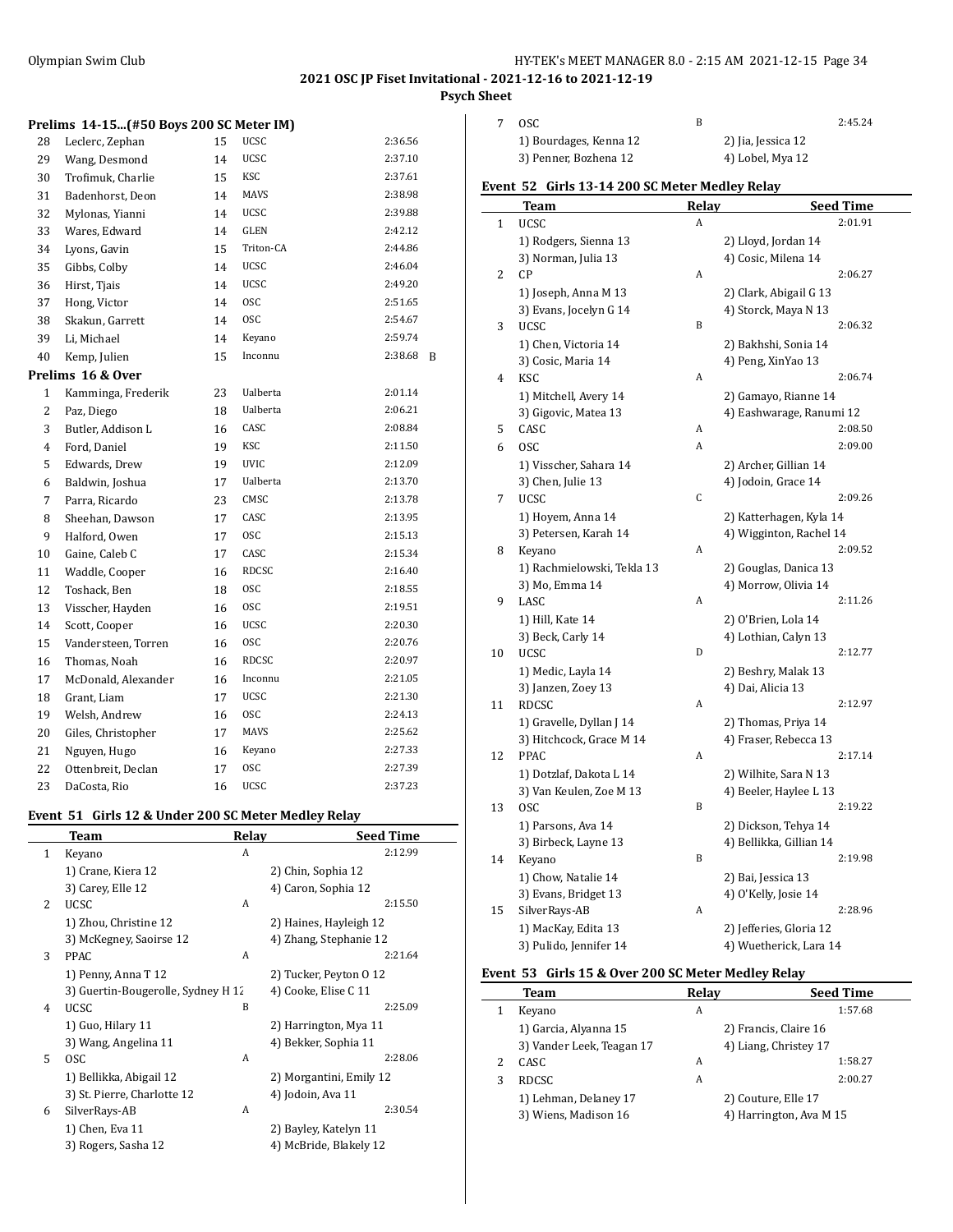## **Psych Sheet**

## **Event 53 ...(Girls 15 & Over 200 SC Meter Medley Relay)**

|    | <b>Team</b>                      | Relay | <b>Seed Time</b>               |
|----|----------------------------------|-------|--------------------------------|
| 4  | CP                               | A     | 2:01.95                        |
|    | 1) Avey, Brooklyn M 15           |       | 2) Fu, Shana 15                |
|    | 3) Cameron, Annika M 15          |       | 4) Butler, Leah J 16           |
| 5  | LASC                             | A     | 2:02.91                        |
|    | 1) Lothian, Finley 17            |       | 2) Wood, Makena 17             |
|    | 3) Liversuch, Meadow 18          |       | 4) Gouttin, Amelie 15          |
| 6  | Keyano                           | B     | 2:03.78                        |
|    | 1) Slee, Naomi 17                |       | 2) Berrigan, Meghan 17         |
|    | 3) Dunn, Gabrielle 17            |       | 4) Schenk, Gabriella 17        |
| 7  | <b>KSC</b>                       | A     | 2:04.02                        |
|    | 1) Smith, Nyla 16                |       | 2) Wise, Georgia 16            |
|    | 3) MacLean, Kate 17              |       | 4) Turner, Grace 17            |
| 8  | Keyano                           | С     | 2:05.36                        |
|    | 1) Phillips, Eleaunah 15         |       | 2) Crane, Kailee 15            |
|    | 3) Slaferek, Anika 17            |       | 4) Przyswitt, Kendel 16        |
| 9  | <b>UCSC</b>                      | A     | 2:05.78                        |
|    | 1) Korczewski, Isabella 15       |       | 2) Chicilo, Meredith 15        |
|    | 3) Besseling, Maya 16            |       | 4) Bennett, Claire 16          |
| 10 | CASC                             | B     | 2:05.84                        |
| 11 | GLEN                             | A     | 2:06.55                        |
|    | 1) Giuffre, Olivia 15            |       | 2) McMurtry, Katherine 17      |
|    | 3) Heasman, Sydney 16            |       | 4) Wagner, Charlotte 17        |
| 12 | CP                               | B     | 2:06.76                        |
|    | 1) Les, Megan M 17               |       |                                |
|    | 3) Moore, Paige A 17             |       | 4) Frere, Avery 17             |
| 13 | <b>RDCSC</b>                     | B     | 2:07.27                        |
|    | 1) Bahler, Abbi 15               |       | 2) Graham, Miyanna 17          |
|    | 3) Powell, Laina 15              |       | 4) Erickson, Annika 15         |
| 14 | <b>UCSC</b>                      | B     | 2:09.40                        |
|    | 1) Meller, Olivia 16             |       | 2) Xu, Jerica 15               |
|    | 3) Pedersen, Adair 15            |       | 4) MacDonald, Grace 15         |
| 15 | CASC                             | С     | 2:10.36                        |
| 16 | 0SC                              | A     | 2:10.65                        |
|    | 1) Picken, Breanna 15            |       | 2) Glamuzina, Danica 17        |
|    | 3) Swallow, Maya 15              |       | 4) Giraud, Sholay 15           |
| 17 | GPP                              | A     | 2:11.08                        |
|    | 1) Laurin, Marissa 15            |       |                                |
| 18 | AMAC                             | A     | 2:11.31                        |
|    | 1) Macphail, Jocelyn 15          |       | 2) Mastel, Berlin 17           |
|    | 3) Hollingworth, Kristin 15      | С     | 4) Pachan, Maria 15<br>2:15.32 |
| 19 | RDCSC<br>1) Tweedale, Micah M 15 |       | 2) Graham, Kaymin 15           |
|    | 3) Zankl, Kayla T 15             |       | 4) MacFarlane, Lee 16          |
| 20 | SilverRays-AB                    | A     | 2:16.21                        |
|    | 1) Klinck, CJ 13                 |       | 2) Pearson, Mackenzie 15       |
|    | 3) Berry, Tanya 15               |       | 4) Cyca-Loree, Sienna 16       |
| 21 | 0SC                              | B     | 2:18.72                        |
|    | 1) Farag, Mariam 15              |       | 2) St. Pierre, Kayla 15        |
|    | 3) Garrison, Cadence 16          |       | 4) Hayman, Payton 16           |
|    |                                  |       |                                |

## **Event 54 Boys 13 & Under 200 SC Meter Medley Relay**

 $\overline{a}$ 

| Team                  | Relay | <b>Seed Time</b>               |
|-----------------------|-------|--------------------------------|
| UCSC.                 | A     | 2:03.32                        |
| 1) Cheung, Jeffery 13 |       | 2) Michael-Ailuelohia, Seth 13 |
| 3) Fenning, Andrew 13 |       | 4) Longino, Matthew 13         |
| KSC                   | A     | 2:07.58                        |
| 1) Ngo, Ethan 13      |       | 2) Plana, Calen 13             |
| 3) Piatek, Alan 12    |       | 4) Strom, Bennett 13           |

| 3 | OSC.                    |                         | 2:44.59 |
|---|-------------------------|-------------------------|---------|
|   | 1) Tenorio, Giovanni 13 | 2) Aboelsaoud, Yamin 13 |         |
|   | 3) Gyorfi, Aiden 13     | 4) Garman, Braiden 11   |         |

## **Event 55 Boys 14-15 200 SC Meter Medley Relay**

|                | Team                     | <b>Relay</b> | <b>Seed Time</b>                |
|----------------|--------------------------|--------------|---------------------------------|
| $\mathbf{1}$   | KSC                      | A            | 1:51.02                         |
|                | 1) Moldovan, Balazs 15   |              | 2) Hachey, Brandon 15           |
|                | 3) Wolff, Jaxon 15       |              | 4) Dardis, Paul 15              |
| 2              | <b>UCSC</b>              | A            | 1:55.02                         |
|                | 1) Al Seafan, Adam 15    |              | 2) Mylonas, Yianni 14           |
|                | 3) Sortland, Connor 15   |              | 4) O'Reilly, Elijah 15          |
| 3              | <b>MAVS</b>              | Α            | 1:57.77                         |
|                | 1) Murphy, Keton 15      |              | 2) Holt, Alexander 15           |
|                | 3) Kotowich, Jasper T 14 |              | 4) Badenhorst, Deon 14          |
| $\overline{4}$ | <b>UCSC</b>              | B            | 1:57.77                         |
|                | 1) Gibbs, Colby 14       |              | 2) Cheung, Matthew 14           |
|                | 3) Askar, Danyar 15      |              | 4) Wang, Desmond 14             |
| 5              | Keyano                   | A            | 1:58.02                         |
|                | 1) Chilton, Andrew 14    |              | 2) Chan, Cohen 15               |
|                | 3) Thompson, Noah 15     |              | 4) Cole, Tanner 15              |
| 6              | CASC                     | А            | 1:58.76                         |
| 7              | <b>UCSC</b>              | $\mathsf C$  | 2:01.34                         |
|                | 1) Mylonas, Demetrios 15 |              | 2) Liu, Jason 14                |
|                | 3) Terzi, Roman 15       |              | 4) Leclerc, Zephan 15           |
| 8              | Keyano                   | B            | 2:05.13                         |
|                | 1) Deniaud, Noah 15      |              | 2) Pardo, Graham 12             |
|                | 3) Li, Michael 14        |              | 4) Bowie, Zackary 14            |
| 9              | <b>OSC</b>               | Α            | 2:08.54                         |
|                | 1) Dickson, Levi 15      |              | 2) Kaulbach, Alex 14            |
|                | 3) Glamuzina, Nikola 15  |              | 4) Edgar, Griffin 14            |
| 10             | <b>RDCSC</b>             | A            | 2:09.38                         |
|                | 1) Powell, Dalton 13     |              | 2) Piecowye, Gavin 15           |
|                | 3) Sumang, Kaillen 15    |              | 4) Hoedel, Jaycob J 13          |
| 11             | <b>OSC</b>               | B            | 2:17.90                         |
|                | 1) Buhler, Tucker 14     |              | 2) Villafranca, Cleeon Jared 14 |
|                | 3) Skakun, Garrett 14    |              | 4) Hong, Victor 14              |
| 12             | Inconnu                  | A            | NT                              |

## **Event 56 Boys 16 & Over 200 SC Meter Medley Relay**

|              | Team                      | Relay | <b>Seed Time</b>         |
|--------------|---------------------------|-------|--------------------------|
| $\mathbf{1}$ | <sub>OSC</sub>            | A     | 1:47.58                  |
|              | 1) Nguyen, Minh 17        |       | 2) Visscher, Hayden 16   |
|              | 3) Burgos, Marco 17       |       | 4) Cameron, Ian 17       |
| 2            | CASC                      | A     | 1:48.21                  |
| 3            | Inconnu                   | A     | 1:50.30                  |
| 4            | CP                        | A     | 1:51.54                  |
|              | 1) Byrne, Andrew J 15     |       | 2) Ung, Mason D 17       |
|              | 3) Avey, Matthew K 15     |       | 4) Graboski, Alex 20     |
| 5            | <b>RDCSC</b>              | A     | 1:52.49                  |
|              | 1) Thomas, Noah 16        |       | 2) Grant, Myles 15       |
|              | 3) Bahler, Isaac 17       |       | 4) Waddle, Cooper 16     |
| 6            | MAVS                      | A     | 1:53.19                  |
|              | 1) Ginzer, Wells 15       |       | 2) Kotowich, Caden 16    |
|              | 3) Bednarz, Filip 16      |       | 4) Giles, Christopher 17 |
| 7            | <sub>OSC</sub>            | B     | 1:53.55                  |
|              | 1) Ottenbreit, Declan 17  |       | 2) Halford, Owen 17      |
|              | 3) Vandersteen, Torren 16 |       | 4) Sia, Nathaniel 16     |